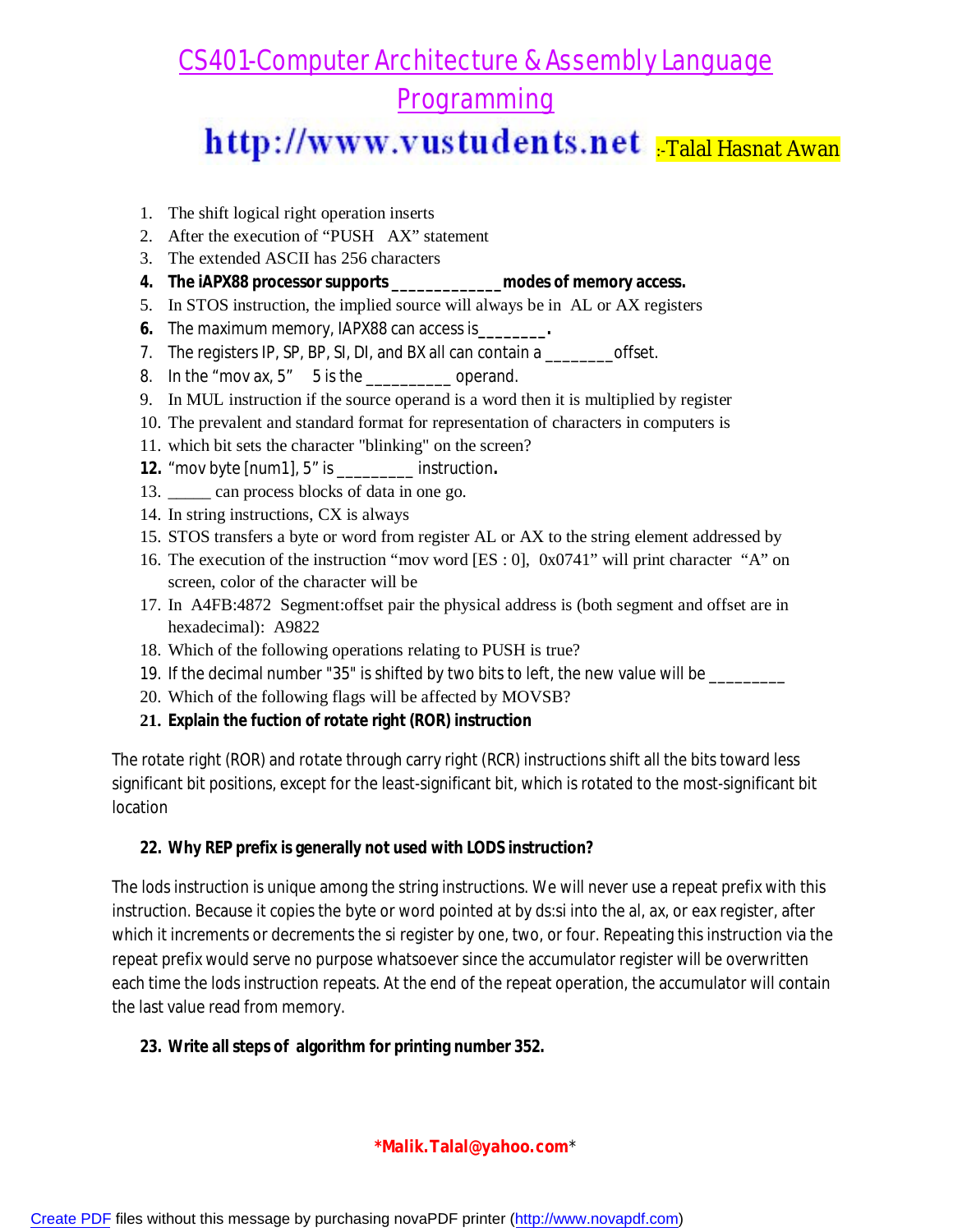By:-Talal Hasnat Awan

In this technique the first digit printed is the right most one

Divide the number by base (10 in case of decimal)..The remainder after

first division was 3, after second division was 5 and after the third division

was 2.

# http://www.vustudents.net

- The remainder is its right most digit
- Convert the digit to its ASCII representation
- Save this digit on stack
- If the quotient is non-zero repeat the whole process to get the next

digit, otherwise stop.

• Pop digits one by one and print on screen left to right. Stack is a Last In First Out structure so if 3, 5, and 2 are pushed on it, 2, 5, and 3 will come

out in this order.

|    | 24. What are the result after performing the instruction | (each carry 1 marks) |
|----|----------------------------------------------------------|----------------------|
|    | and ax, bx                                               |                      |
| 2. | or ax, bx                                                |                      |
| 3. | xor ax, bx                                               |                      |

### **Given that ax = 00110011 and bx = 00010001**

### **25. Describe Local Variables?**

A local variable is valid within the statement block in which it is defined and within any nested statement blocks, unless you redefine the variable within the statement block.

Local variables should be created when the subroutine is called and discarded afterwards. So that the spaced used by them can be reused for the local variables of another subroutine. They only have meaning inside the subroutine and no meaning outside it.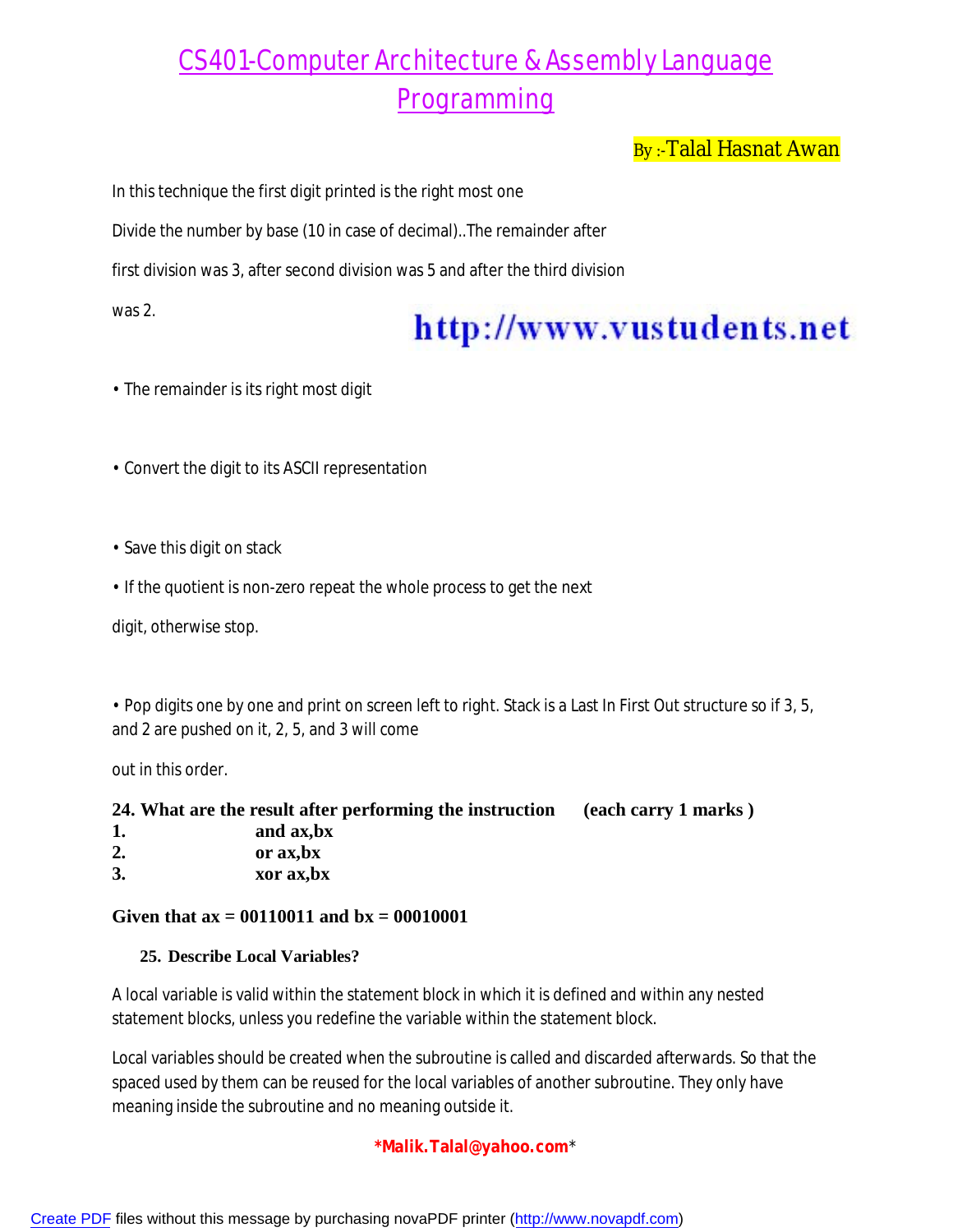### By :-Talal Hasnat Awan

It is important role of the stack to create local variables that are only needed while the subroutine is in execution and not afterwards. They should not take permanent space like global variables.

The most convenient place to store these variables is the stack. We need some special manipulation of the stack for this task. We need to produce a gap in the stack for our variables.

Are valid only for the duration of the SPL routine

Are reset to their initial values or to a value the user passes to the routine, each time the routine is executed

Cannot have default values

### **26. Explain the complete operation of Interrupt when it is generated.**

Interrupt is the result of an INT instruction (software interrupt) or it is generated by an external hardware which passes the interrupt number by a different mechanism. The currently executing instruction is completed, the current value of FLAGS is pushed on the stack, then the current code segment is pushed, then the offset of the next instruction is pushed. After this it automatically clears the trap flag and the interrupt flag to disallow further interrupts until the current routine finishes. After this it loads the word at nx4 in IP and the word at nx4+2 in CS if interrupt n was generated. As soon as these values are loaded in CS and IP execution goes to the start of the interrupt handler. When the handler finishes its work it uses the IRET instruction to return to the caller. IRET pops IP, then CS, and then FLAGS. The original value of IF and TF is restored which re-enables further interrupts

Stack is a \_\_\_\_\_\_ that behaves in a first in last out manner.

- Program
- **data structure**
- $\bullet$  Heap
- None of the Given

The physical address of the stack is obtained by

- SS:SI combination
- **SS:SP combination**
- ES:BP combination
- **ES:SP combination**

Foreground and background parameter will be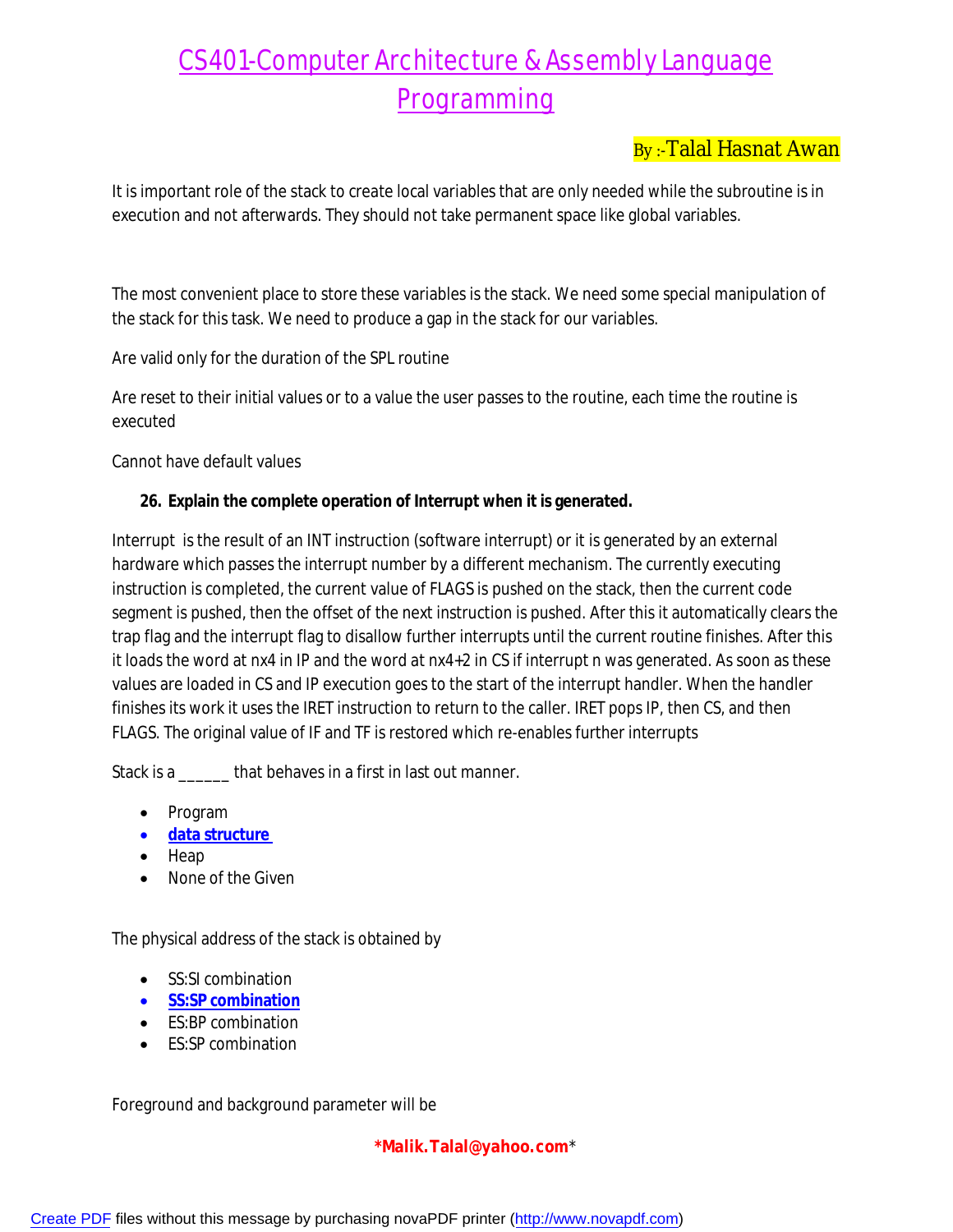### By:-Talal Hasnat Awan

- 32bits
- 16bits
- **8bits**
- 4bits

# http://www.vustudents.net

The clear screen operation initialize whole block of memory

- **0741**
- $-0417$
- $0714$
- $0174$

In STOSB instruction, when DF is Set, SI is

- Incremented by 1
- Incremented by 2
- **Decremented by 1 (Not confirmed)**
- Decremented by 2

Assembly language is:

- **Low-level programming language**
- High-level programming language
- Also known as machine language
- Not considered closer to the computer

A 32 Bit processor has accumulator of ---------

- $\bullet$  8 bit
- $\bullet$  16 bit
- **32 bit**
- $-64$  bit

To transfer control back the RET instruction take

- 1 argument
- 1 argument
- 3 arguments
- **No arguments**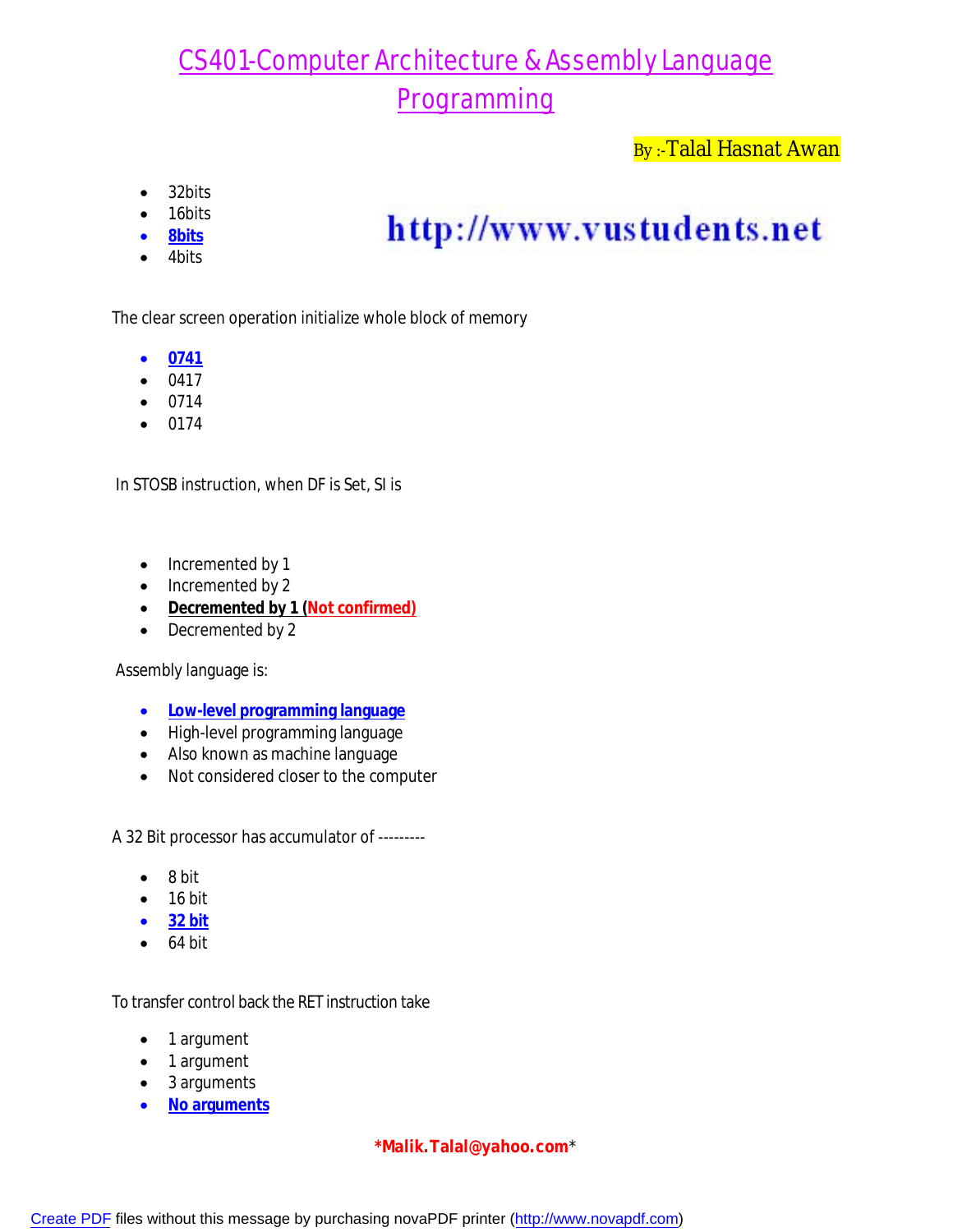By :-Talal Hasnat Awan

RET is executed, it recovers the values from

- Register
- **Stack**
- Data segment
- Code segment

To convert any digit to its ASCII representation

- **Add 0x30 in the digit**
- Subtract 0x30 from the digit
- Add 0x61 in the digit
- Subtract 0x61 from the digit

The prevalent convention in most high level languages is stack clearing by the

- **•** Caller
- **Callee**
- **RET**
- **Stack**

After execution of JCXZ instruction CX will changed with flag affect.

- CF
- OF
- DF
- **•** None of Above

Execution of the instruction "mov word [ES : 0], 0x0741" will print

- **"A" appear on the top left of screen**
- "A" appear on the top right of screen
- "A" appear on the center of screen
- "A" appear on the bottom left of screen

if contains decimal -2 and BX contains decimal 2 then after the execution of instructions:

CMP AX, BX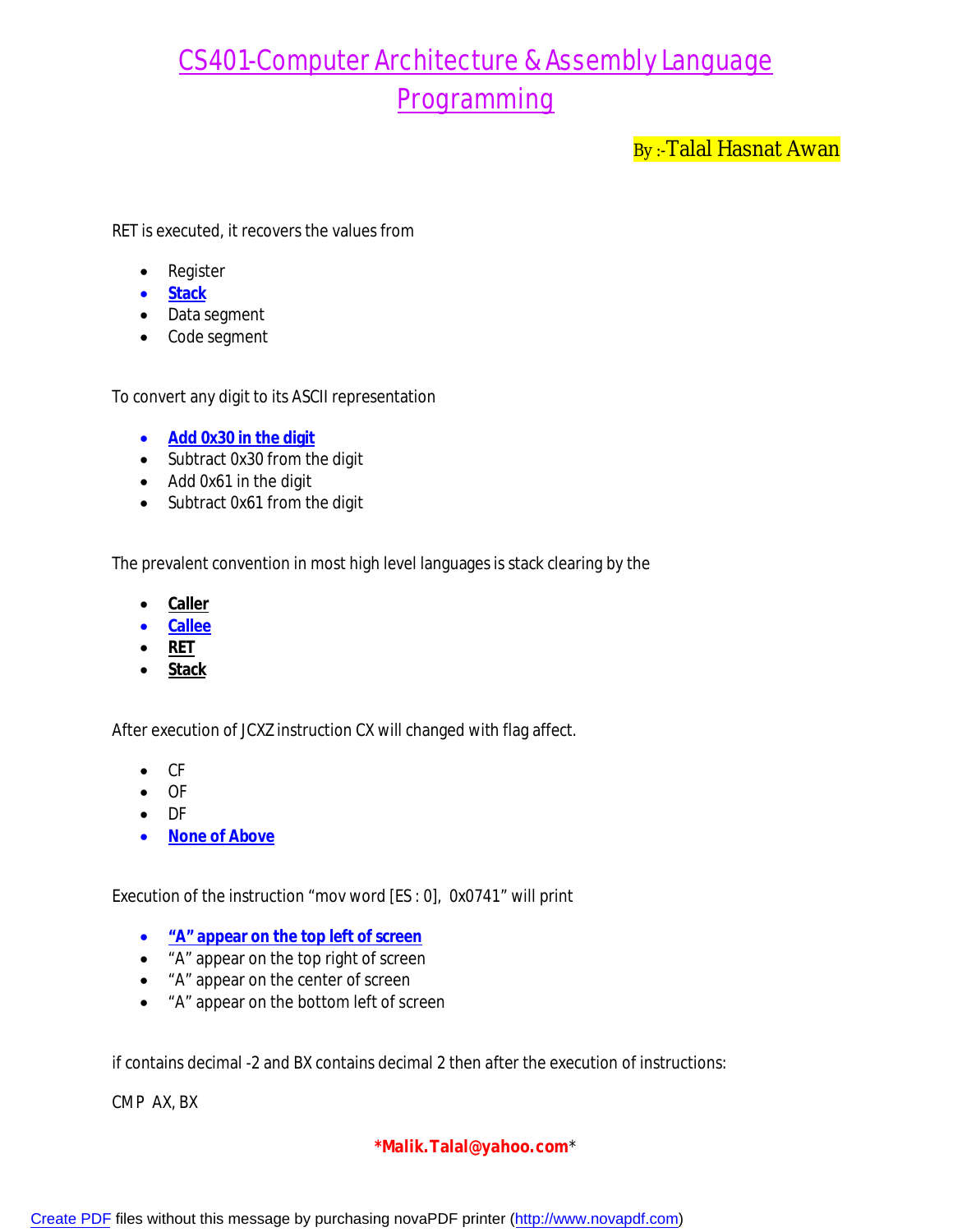By:-Talal Hasnat Awan

JA label

- Jump will be taken
- **Zero flag will set**
- **ZF will contain value -4**
- Jump will not be taken

http://www.vustudents.net

Which of the following options contain the set of instructions to open a window to the video memory?

- mov AX, 0xb008 mov ES, AX
- **mov AX, 0xb800 mov ES, AX**
- mov AX, 0x8b00 mov ES, AX
- mov AX, 0x800b

mov ES, AX

If D is "35" is shift to left 2 bits the new value

- 35
- 70
- **140**
- 17

Execution of the instruction "mov word [ES : 0], 0x1230" will print the character color will

- **Grean**
- White
- Red
- Black

Q#21 Mark 2

What are the instructions used by assembly language for permanent and temporary diversions.

Q#22 Mark 2

### **\*Malik.Talal@yahoo.com**\*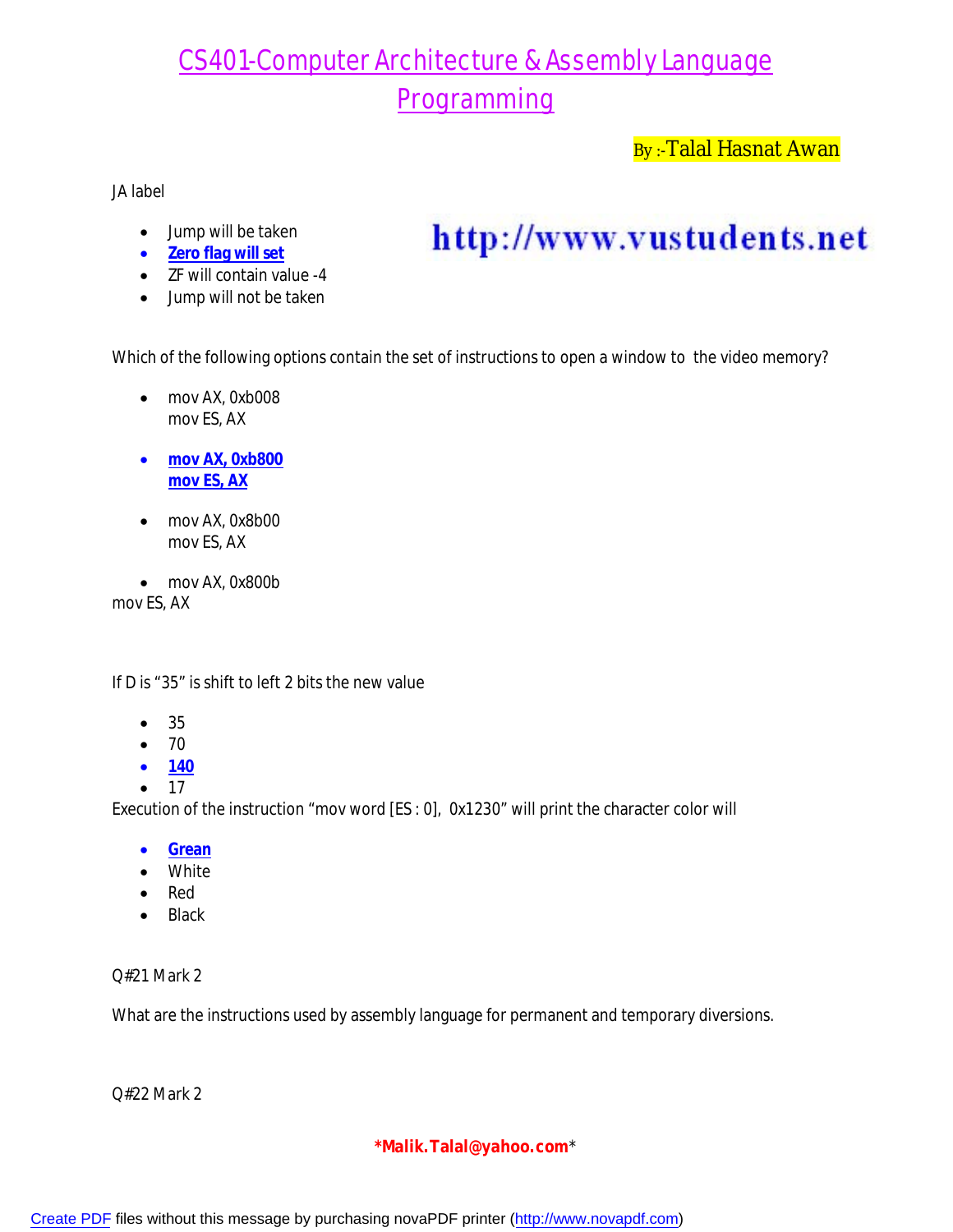By:-Talal Hasnat Awan

Which instruction is used to determine zero bit in string.

Q#23 Mark 3

Explain the use of TEST instruction.

The test instruction is used for bit testing. BX holds the mask and in every next iteration it is shifting left, as our concerned bit is now the next bit.

Q#24 Mark 3

Explain LES and LDS

The string instructions need source and destination in the form of a segment offset pair. LES and LDS load a segment register and a general purpose register from two consecutive memory locations. LES loads ES while LDS loads DS. Both instructions has two parameters, one is the general purpose register to be loaded and the other is the memory location from which to load these registers. The major application of these instructions is when a subroutine receives a segment offset pair as an argument and the pair is to be loaded in a segment and an offset register.

Q#25 Mark 5

## http://www.vustudents.net

Describe local variables.

Another important role of the stack is in the creation of local variables that are only needed while the subroutine is in execution and not afterwards. They should not take permanent space like global variables. Local variables should be created when the subroutine is called and discarded afterwards. So that the spaced used by them can be reused for the local variables of another subroutine. They only have meaning inside the subroutine and no meaning outside it.

The most convenient place to store these variables is the stack. We need some special manipulation of the stack for this task. We need to produce a gap in the stack for our variables. This is explained with the help of the swapflag in the bubble sort example.

The swapflag we have declared as a word occupying space permanently is only needed by the bubble sort subroutine and should be a local variable. Actually the variable was introduced with the intent of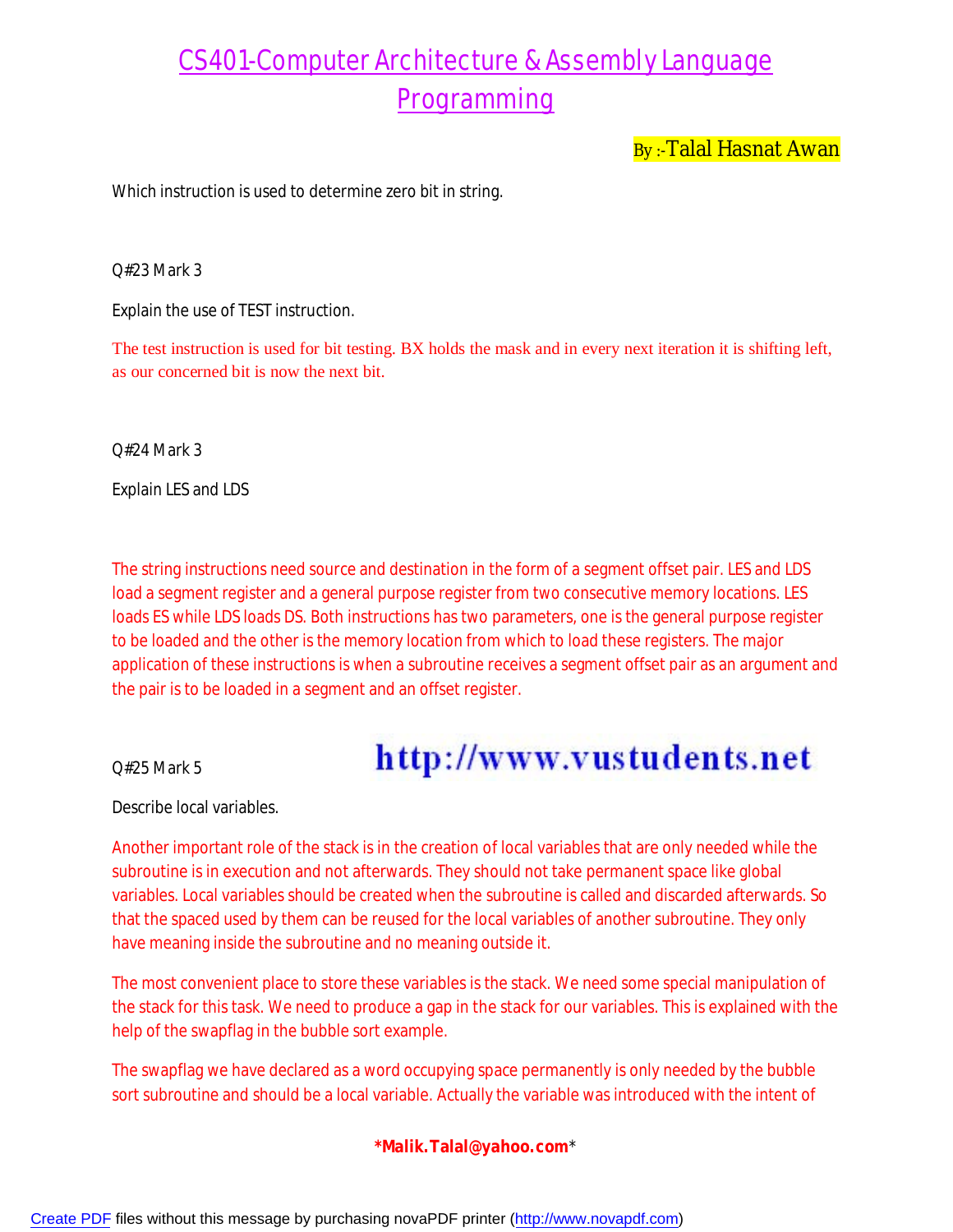### By:-Talal Hasnat Awan

making it a local variable at this time. The stack pointer will be decremented by an extra two bytes thereby producing a gap in which a word can reside. This gap will be used for our temporary, local, or automatic variable; however we name it. We can decrement it as much as we want producing the desired space, however

the decrement must be by an even number, as the unit of stack operation is a word. In our case we needed just one word. Also the most convenient position for this gap is immediately after saving the value of SP in BP. So that the same base pointer can be used to access the local variables as well; this time using negative offsets. The standard way to start a subroutine which needs to access parameters and has local variables is as under.

push bp

mov bp, sp

sub sp, 2

The gap could have been created with a dummy push, but the subtraction makes it clear that the value pushed is not important and the gap will be used for our local variable. Also gap of any size can be created in a single instruction with subtraction. The parameters can still be accessed at bp+4 and bp+6 and the swapflag can be accessed at bp-2. The subtraction in SP was after taking the snapshot; therefore BP is above the parameters but below the local variables. The parameters are therefore accessed using

positive offsets from BP and the local variables are accessed using negative offsets.

**Question No: 1 ( Marks: 1 ) - Please choose one** 

To transfer control back the RET instruction take

1 argument

## http://www.vustudents.net

1 argument

**\*Malik.Talal@yahoo.com**\*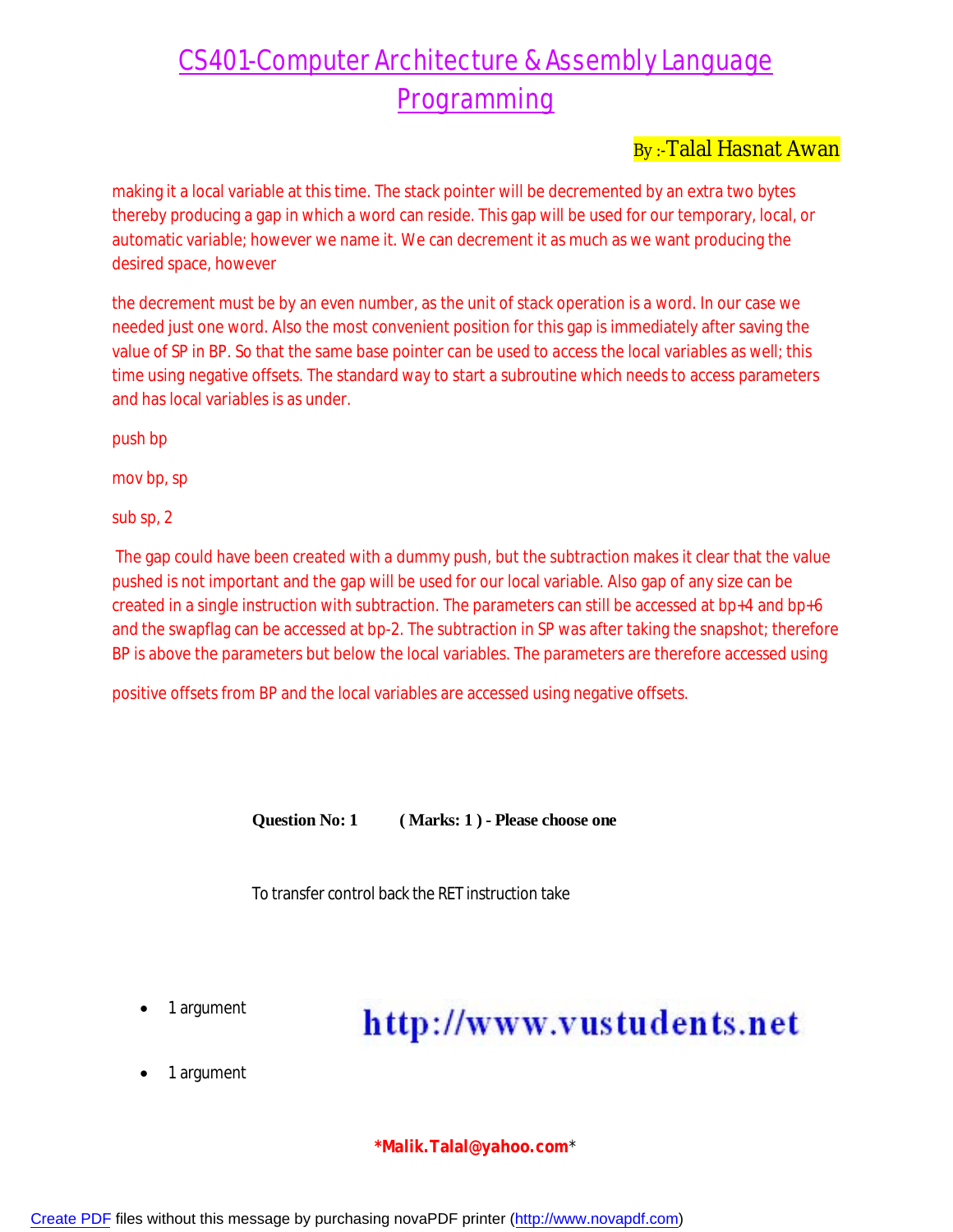By :- Talal Hasnat Awan

- 3 arguments
- **No arguments**

| Question No: 2 | (Marks: 1) - Please choose one |
|----------------|--------------------------------|
|----------------|--------------------------------|

In STOSB instruction SI is decremented or incremented by

| <b>Question No: 3</b> | (Marks: 1) - Please choose one |
|-----------------------|--------------------------------|
|-----------------------|--------------------------------|

CMPS instruction subtracts the source location to the destination location. Destination location always lies in

DS:SI

DS:DI

ES:SI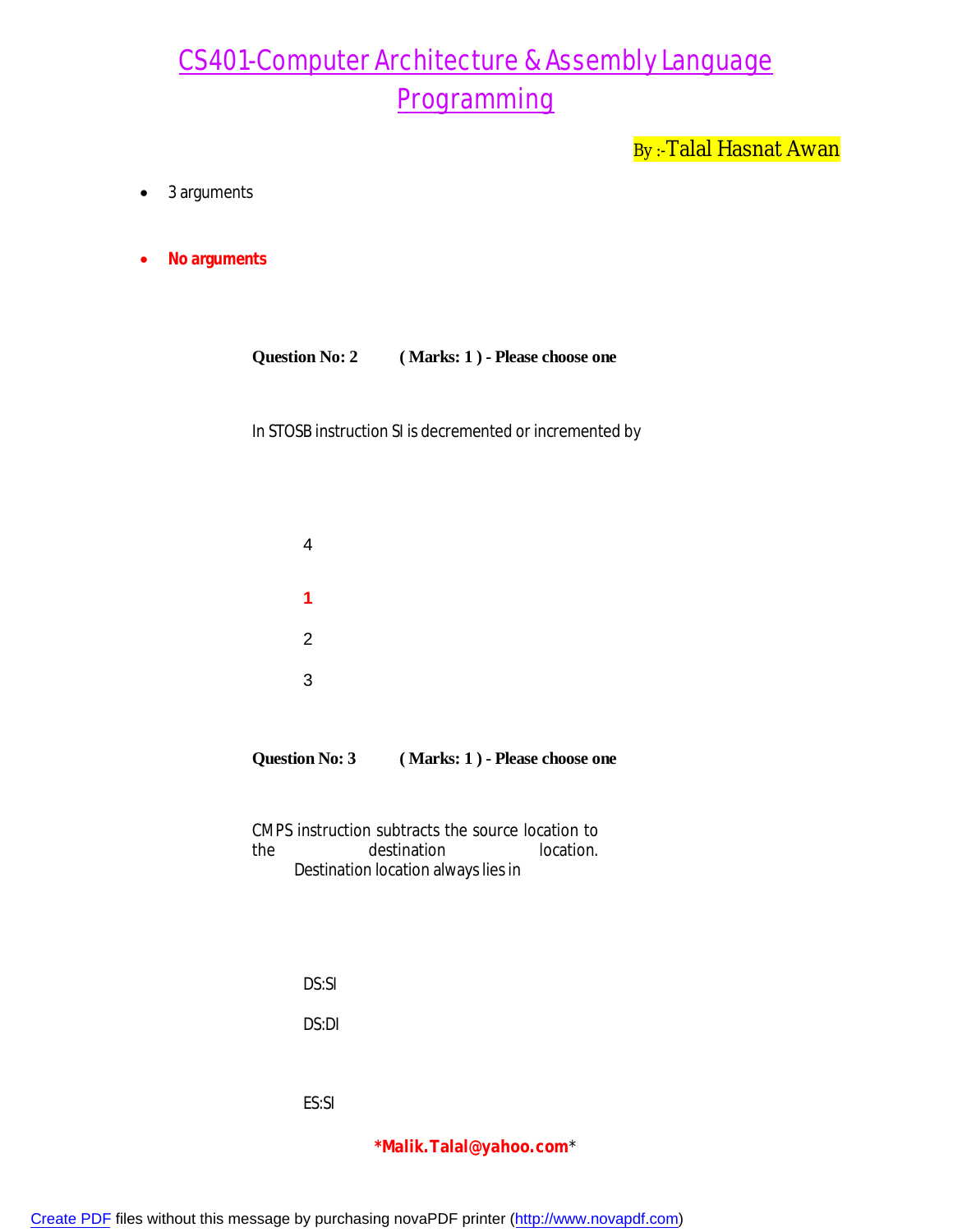http://www.vustudents.net By:-Talal Hasnat Awan

**ES:DI** 

**Question No: 4 ( Marks: 1 ) - Please choose one** 

Regarding assembler, which statement is true:

Assembler converts mnemonics to the corresponding OPCODE

Assembler converts OPCODE to

the corresponding mnemonics

Assembler executes the

assembly code all at once

**Assembler executes the** 

**assembly code step by step** 

**Question No: 5 ( Marks: 1 ) - Please choose one** 

If "BB" is the OPCODE of the instruction which states to "move a constant value to AX register", the hexadecimal representation (Using little Endian notation) of the instruction "Mov AX,336" ("150" in hexadecimal number system) will be:

#### **0xBB0150**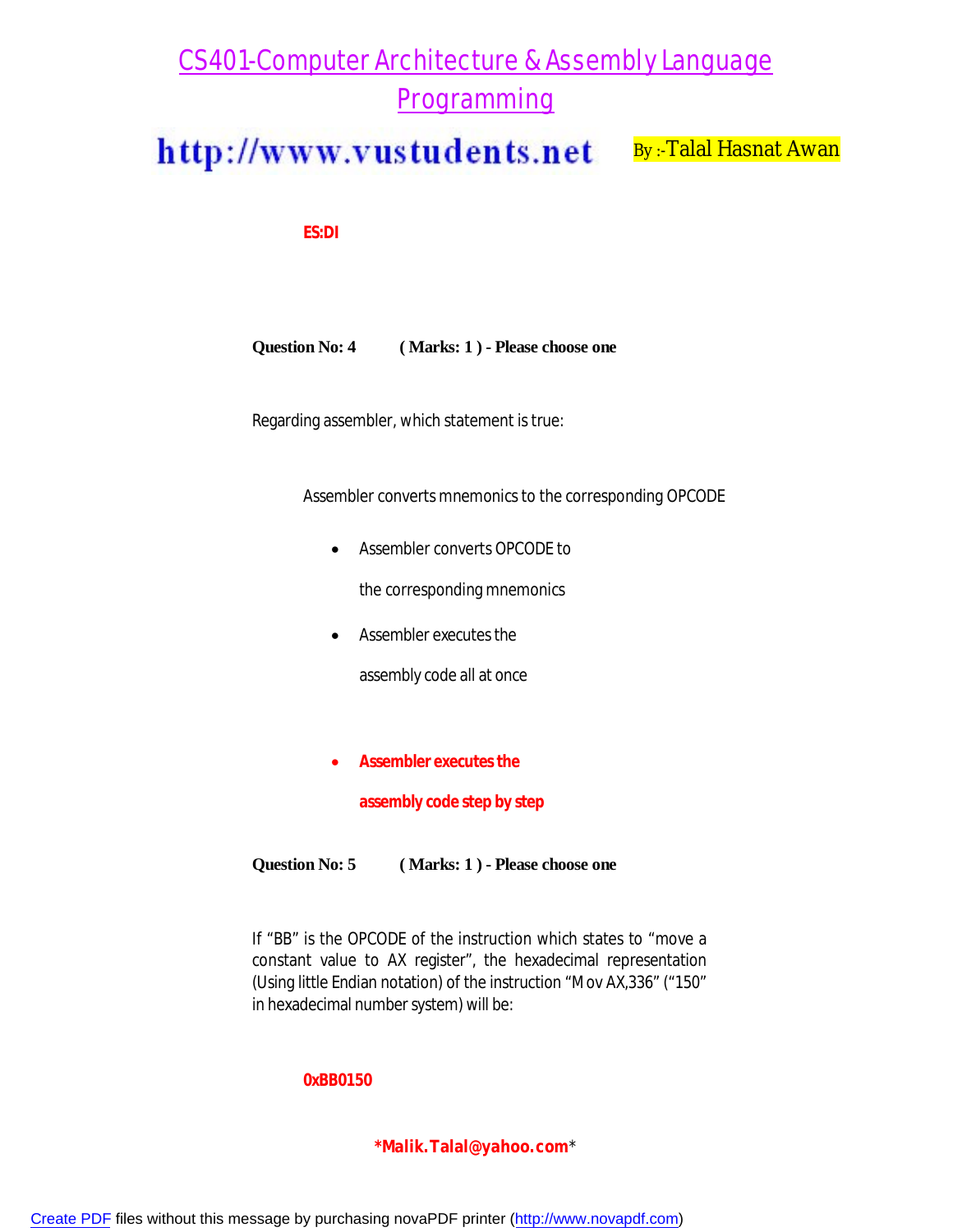By :- Talal Hasnat Awan

| 0x5001RR |  |
|----------|--|
| 0x01BB50 |  |
| 0xBB5001 |  |
|          |  |

#### **Question No: 6 ( Marks: 1 ) - Please choose one**

In the instruction MOV AX, 5 the number of operands are

| 1                       |  |  |  |
|-------------------------|--|--|--|
| $\overline{\mathbf{2}}$ |  |  |  |
| $\mathbf{3}$            |  |  |  |
| 4                       |  |  |  |
|                         |  |  |  |

**Question No: 7 ( Marks: 1 ) - Please choose one** 

The maximum parameters a subroutine can receive (with the help of registers) are

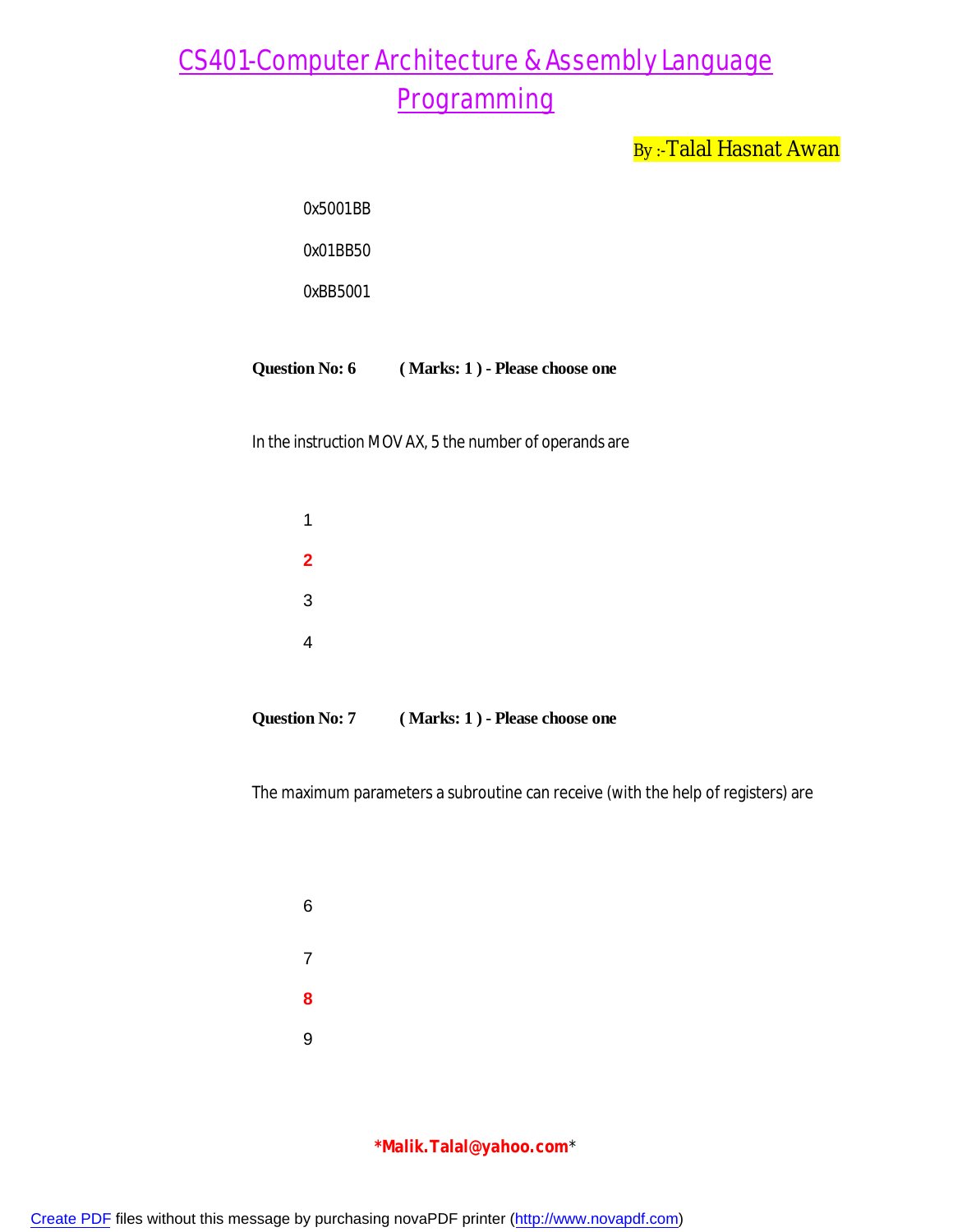By:-Talal Hasnat Awan

#### **Question No: 8 ( Marks: 1 ) - Please choose one**

In assembly the CX register is used normally as a \_\_\_\_\_\_\_\_\_\_\_\_\_\_\_\_\_\_\_register.

#### **counter**

index

pointer

**Question No: 9 ( Marks: 1 ) - Please choose one** 

All the addressing mechanisms in iAPX 8 8 return a number called \_\_\_\_\_\_\_\_\_\_\_\_\_ *address* **.** 



faulty

indirect

direct

**Question No: 10 ( Marks: 1 ) - Please choose one** 

When a 16 bit number is divided by an 8 bit number, the dividend will be in

#### **AX**

BX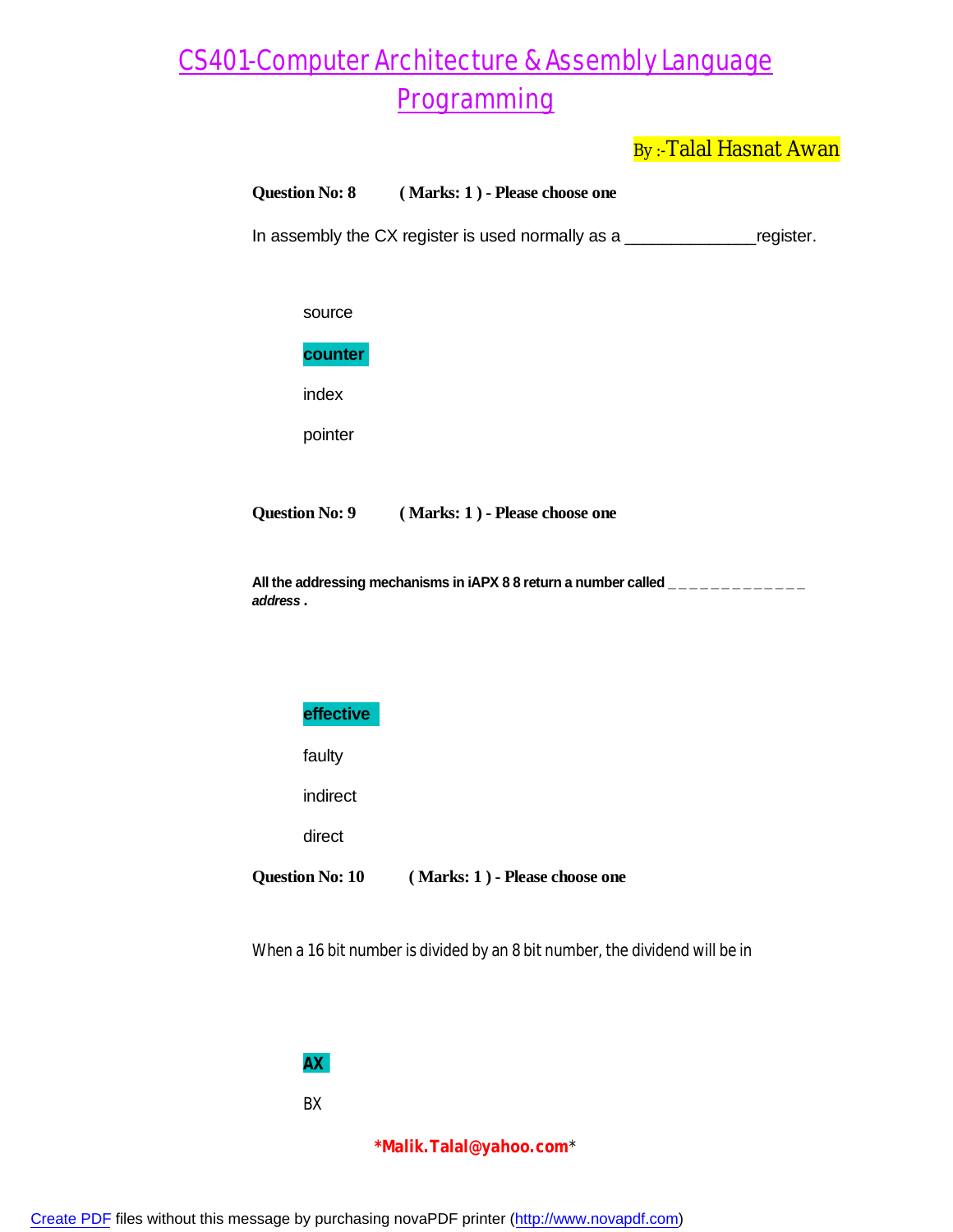By:-Talal Hasnat Awan

| I<br>I<br>$\sim$ |
|------------------|
|------------------|

DX

**Question No: 11 ( Marks: 1 ) - Please choose one** 

in Left-Shift-Operation the left most bit \_\_\_\_\_\_\_

### **will drop**

will go into CF

Will come to the right most

will be always 1

**Question No: 12 ( Marks: 1 ) - Please choose one** 

Suppose the decimal number "35" after shifting its binary two bits to left, the new value becomes \_\_\_\_\_\_\_\_\_

| 35  |  |  |  |
|-----|--|--|--|
| 70  |  |  |  |
| 140 |  |  |  |
| 17  |  |  |  |
|     |  |  |  |

**Question No: 13 ( Marks: 1 ) - Please choose one** 

When divide overflow occurs processor will be interrupted this type of interrupt is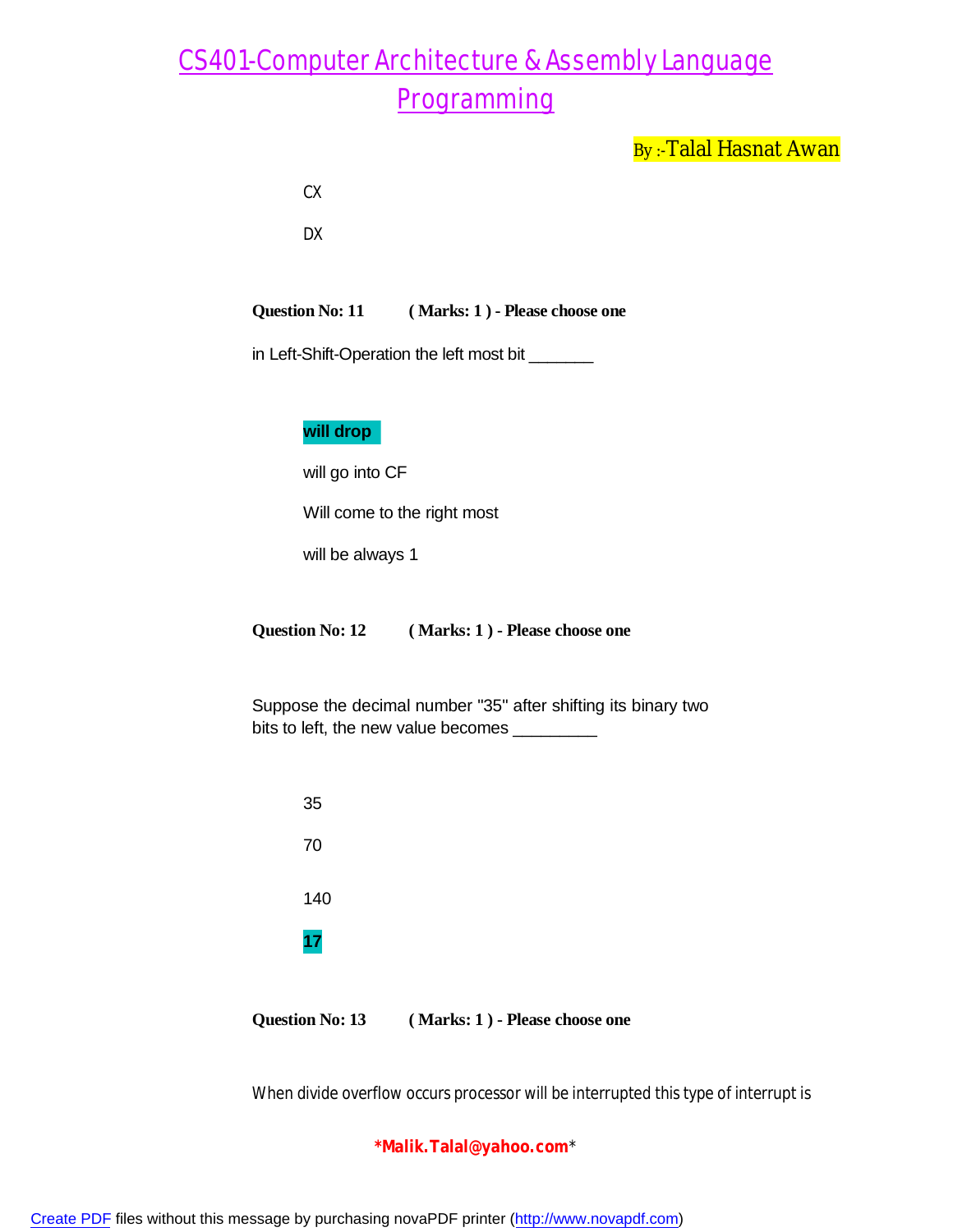By:-Talal Hasnat Awan

called

Hardware interrupt

**Software interrupt** 

Processor exception

Logical interrupts

**Question No: 14 ( Marks: 1 ) - Please choose one** 

Which mathematical operation is dominant during the execution of SCAS instruction

#### **Division**

Multiplication

Addition

**Subtraction** 

**Question No: 15 ( Marks: 1 ) - Please choose one** 

**\*Malik.Talal@yahoo.com**\*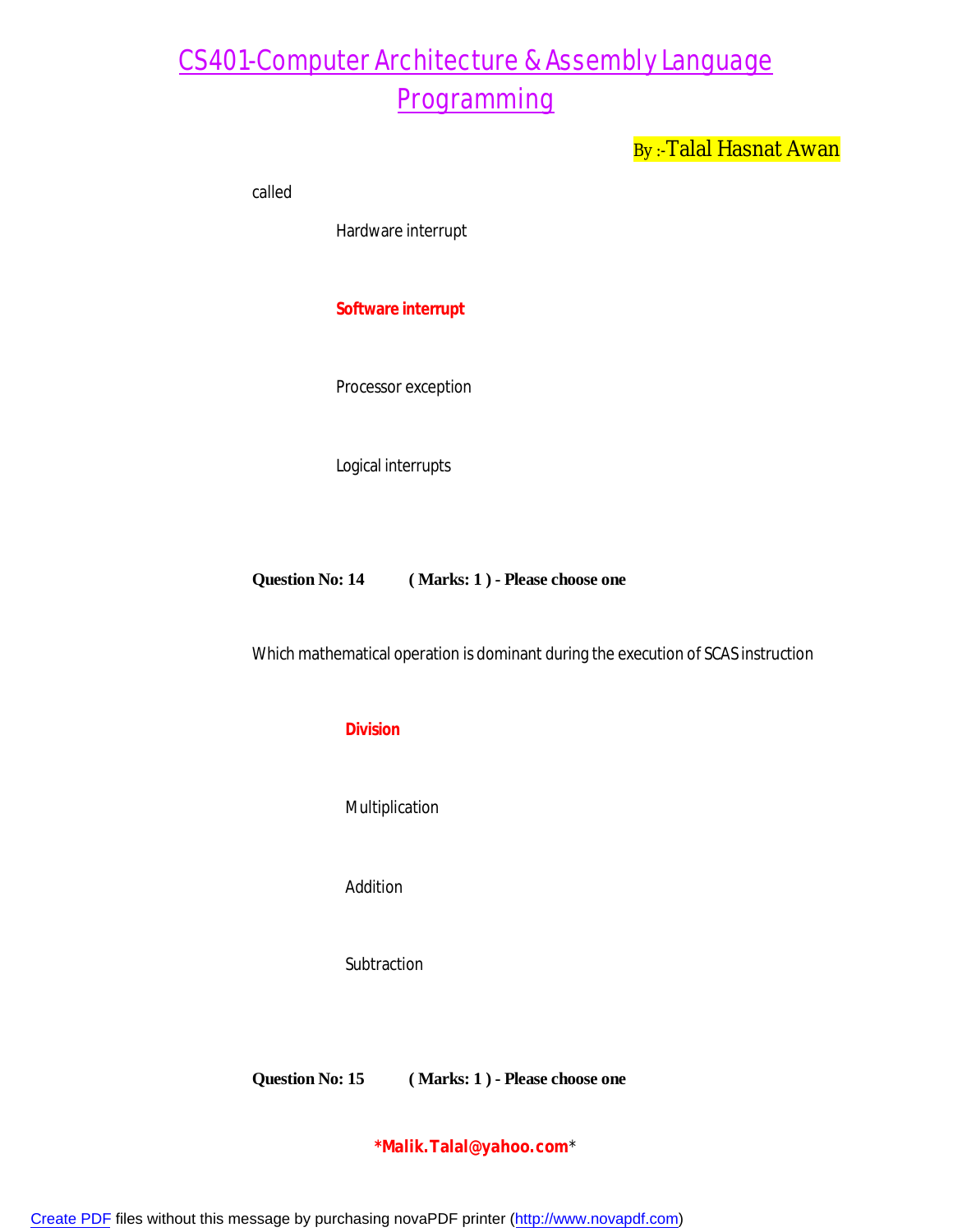By:-Talal Hasnat Awan

After the execution of REP instruction CX will be decremented then which of the following flags will be affected?

CF http://www.vustudents.net OF DF No flags will be affected **Question No: 16 ( Marks: 1 ) - Please choose one**  \_\_\_\_\_\_\_\_\_ is one of the reasons due to which string instructions are used in 8088

Efficiency and accuracy

Reduction in code size and accuracy

Reduction in code size and speed

Reduction in code size and efficiency

**Question No: 17 ( Marks: 1 )**

Write any two control instructions.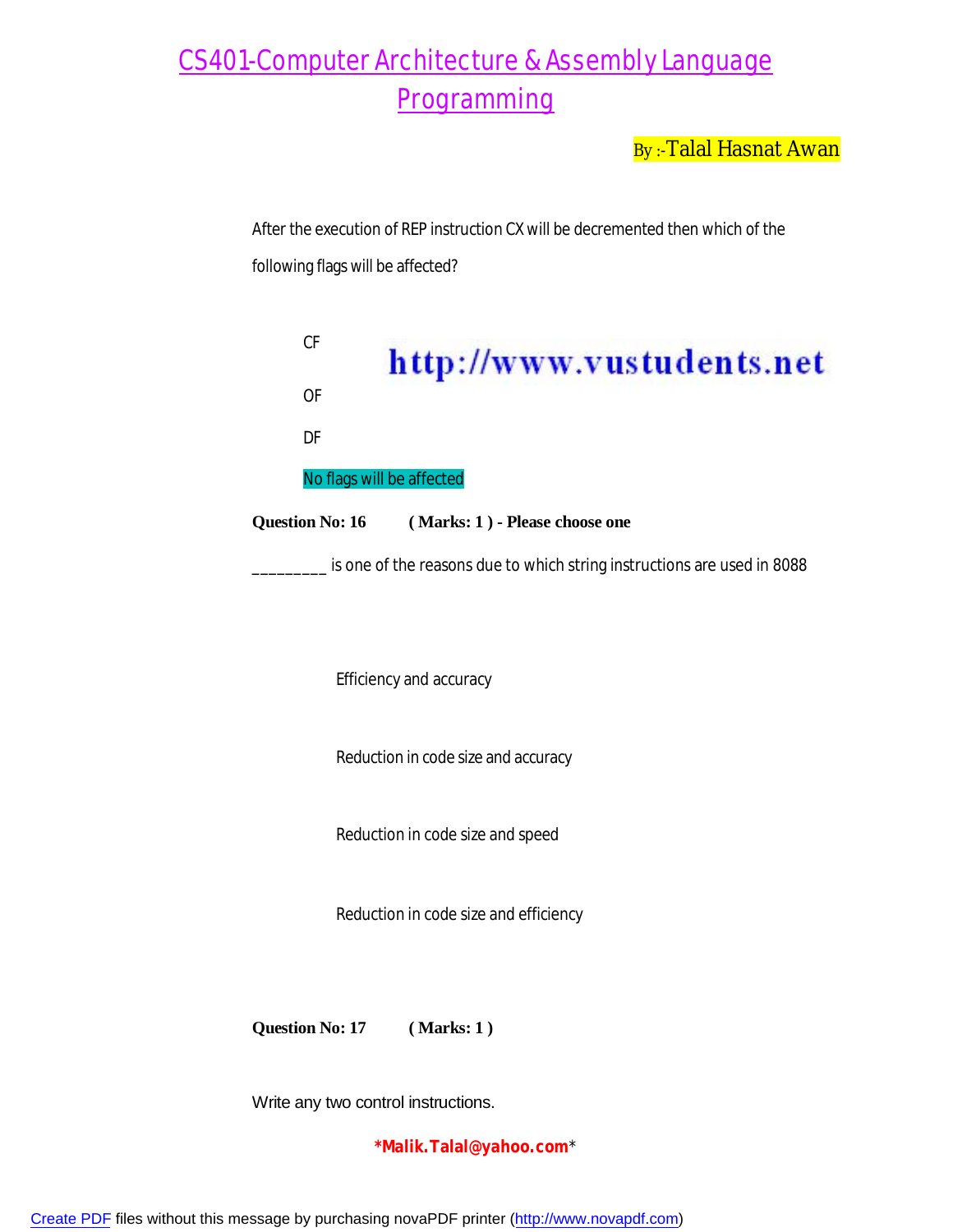By:-Talal Hasnat Awan

**Question No: 18 ( Marks: 1 )**

RET instruction take how many arguments

**Question No: 19 ( Marks: 2 )**

Explain the fuction of rotate right (ROR) instruction

**Question No: 20 ( Marks: 2 )**

Describe the PUSH function

**Question No: 21 ( Marks: 3 )**

Write down the names of four segment registers?

**Question No: 22 ( Marks: 3 )**

For what purpose "**INT 4**" is reserved?

**\*Malik.Talal@yahoo.com**\*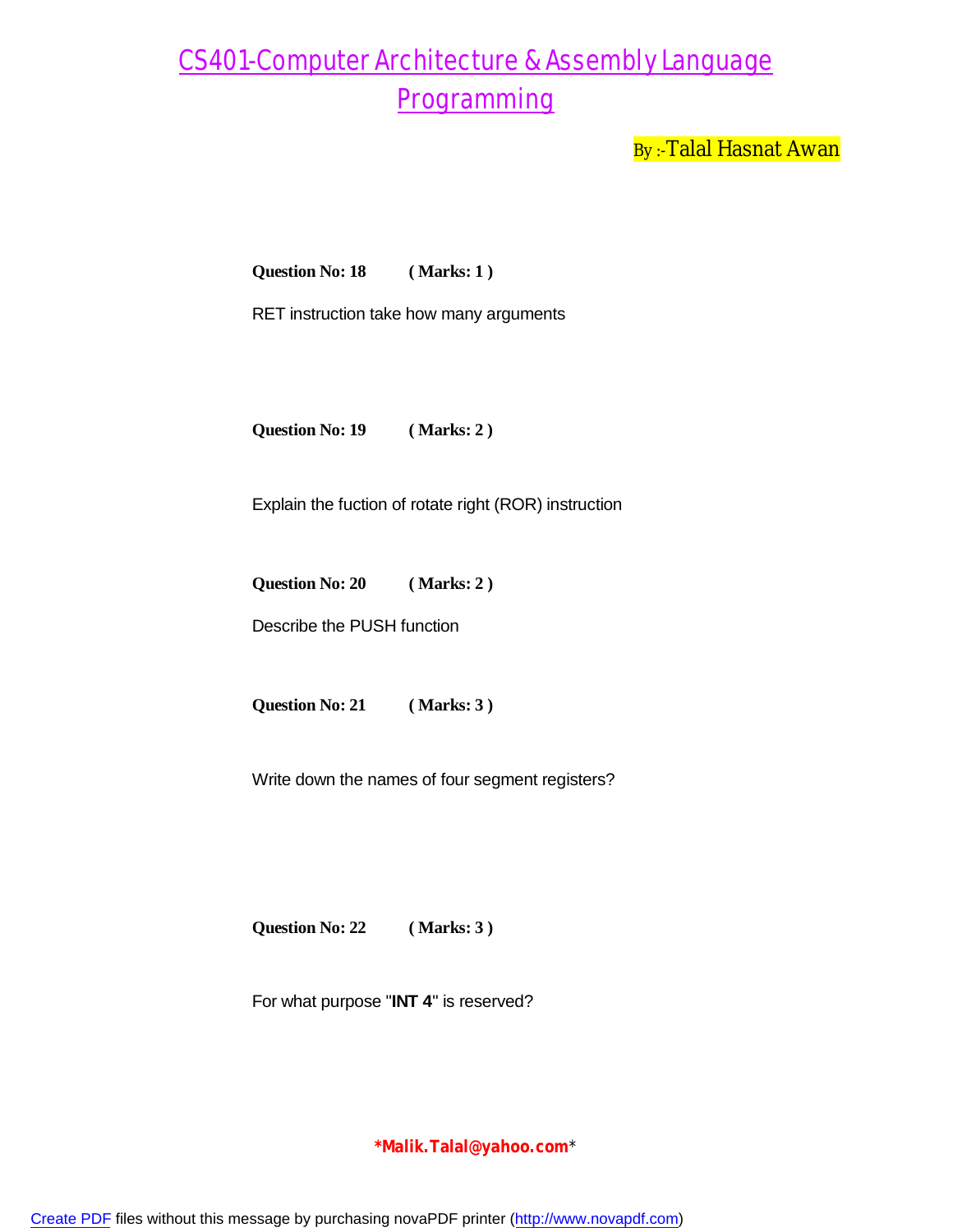By:-Talal Hasnat Awan

**Question No: 23 ( Marks: 5 )**

Given that [BX+0x0100] BX=0x0100

Ds=0xFFF0

Calculate the physical address

**Question No: 1 ( Marks: 1 ) - Please choose one**

The

physical address of the stack is obtained by

**SS:SP combination** 

**<b><b>** SS:SI combination

**B** SS:SP combination

**\*Malik.Talal@yahoo.com**\*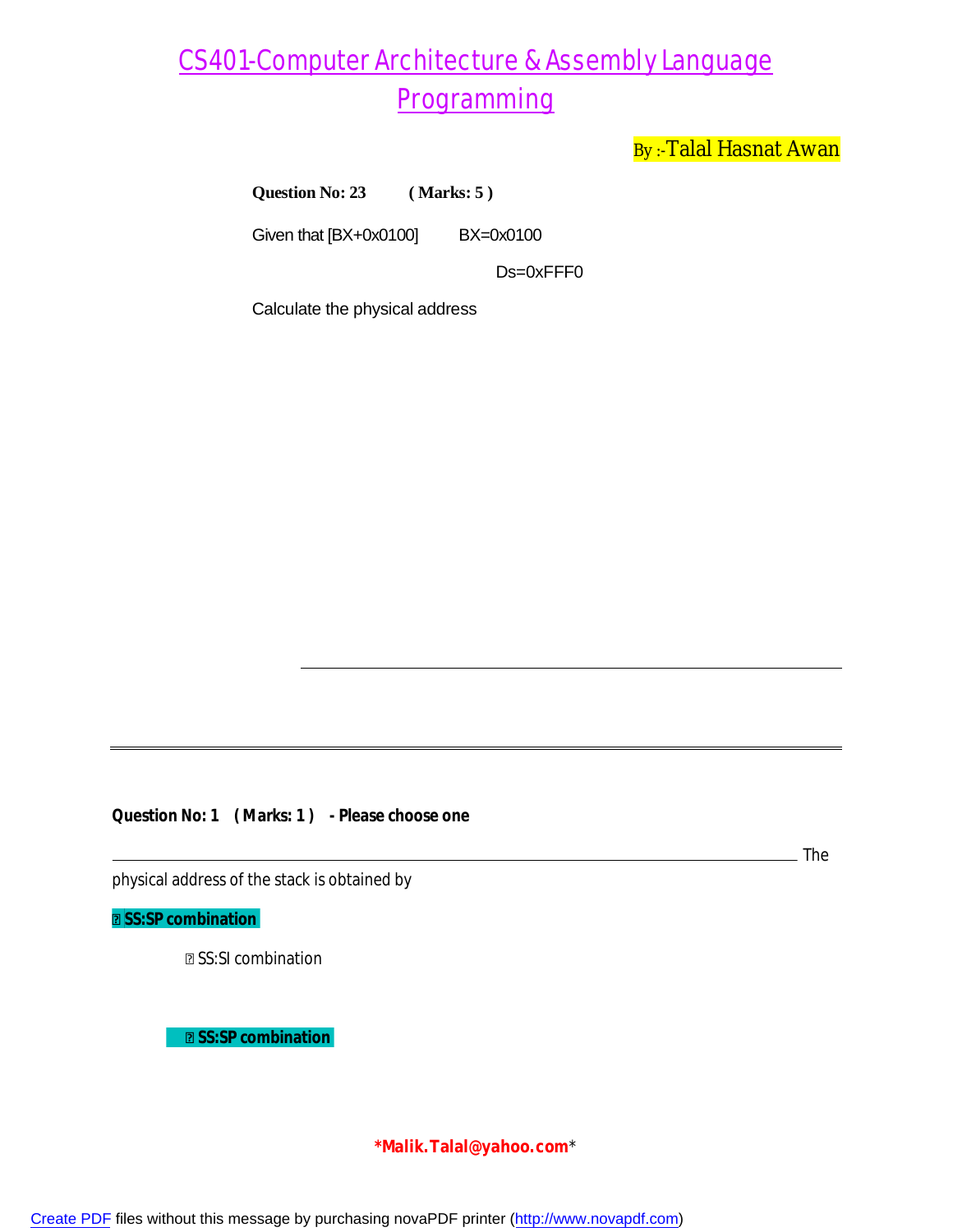By:-Talal Hasnat Awan

ES:BP combination

**图 ES:SP combination** 

#### **Question No: 2 ( Marks: 1 ) - Please choose one**

the execution of instruction "RET "

 $\boxed{2}$  **SP is incremented by 2** 

 $\boxed{2}$  **SP is incremented by 2** 

SP is decremented by 2

SP is incremented by 1

SP is decremented by 1

**Question No: 3 ( Marks: 1 ) - Please choose one**

The

After

second byte in the word designated for one screen location holds

 **Character color on the screen**

The dimensions of the screen

**\*Malik.Talal@yahoo.com**\*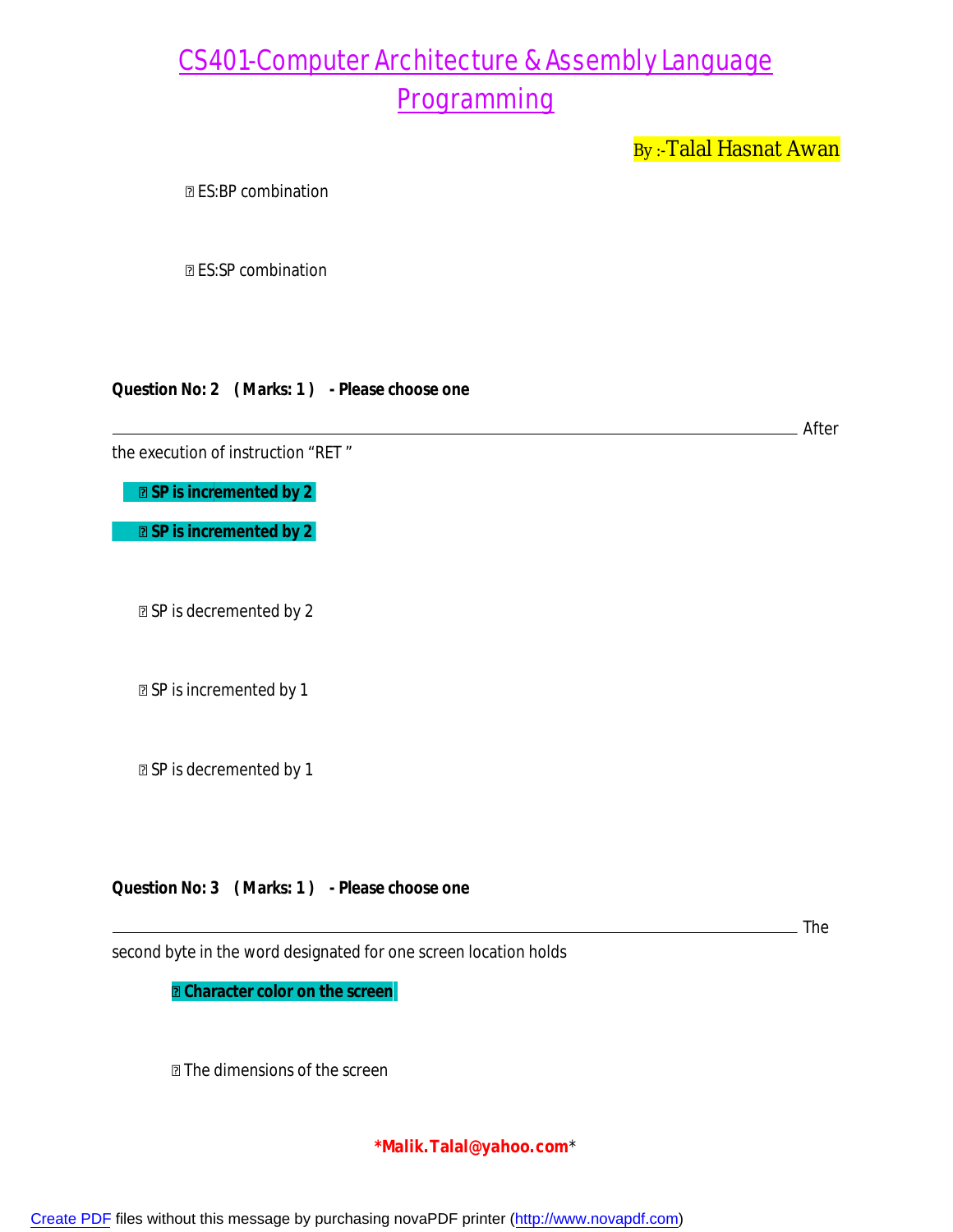By:-Talal Hasnat Awan

Character position on the screen

 **Character color on the screen**

ASCII code of the character

#### **Question No: 4 ( Marks: 1 ) - Please choose one**

will always

**Decrement CX by 1** 

**D** Increment CX by 1

Increment CX by 2

**Decrement CX by 1** 

**Decrement CX by 2** 

**Question No: 5 ( Marks: 1 ) - Please choose one**

The

 $\_$  REP

basic function of SCAS instruction is to

#### **\*Malik.Talal@yahoo.com**\*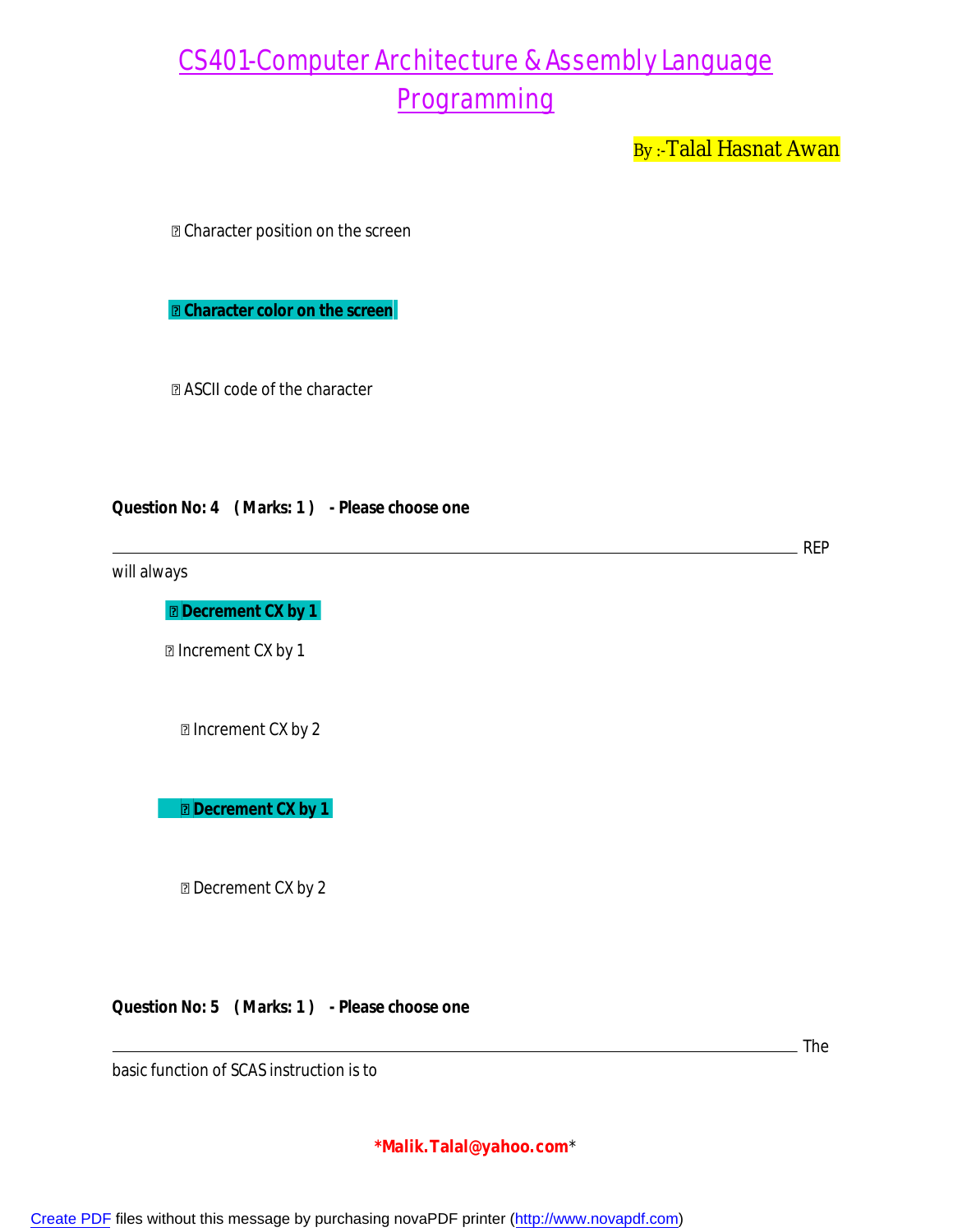By:-Talal Hasnat Awan

http://www.vustudents.net **Compare Compare Question No: 6 ( Marks: 1 ) - Please choose one** Index registers are used to store \_\_\_\_\_\_\_\_\_\_ **REPRESEERED CONTROLS** Both data and addresses **Question No: 7 ( Marks: 1 ) - Please choose one** The bits of the \_\_\_\_\_\_\_\_\_\_\_\_\_ work independently and individually **flags register n**aindex register **PRPPPPPPPDase register flags register and accumulator Question No: 8 ( Marks: 1 ) - Please choose one** To convert any digit to its ASCII representation **Add 0x30 in the digit Add 0x30 in the digit**

Subtract 0x30 from the digit

**\*Malik.Talal@yahoo.com**\*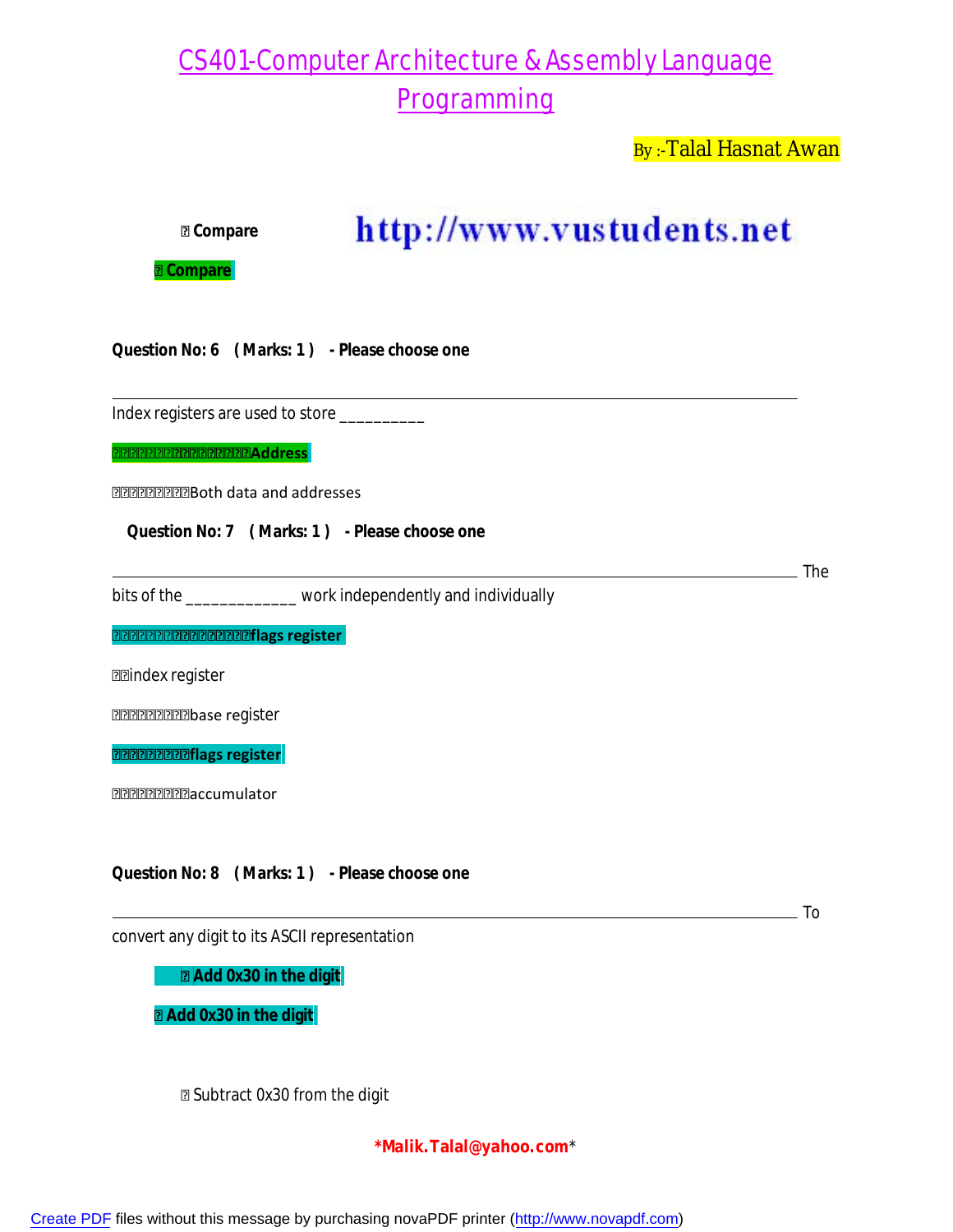By:-Talal Hasnat Awan

Add 0x61 in the digit

Subtract 0x61 from the digit

**Question No: 9 ( Marks: 1 ) - Please choose one**

When a 32 bit number is divided by a 16 bit number, the quotient is of

#### **4 bits**

**Question No: 10 ( Marks: 1 ) - Please choose one**

When a 16 bit number is divided by an 8 bit number, the quotient will be in

**AL**

 $A X$ 

**AL** 

 $2AH$ 

 $D X$ 

**Question No: 11 ( Marks: 1 ) - Please choose one**

Which mathematical operation is dominant during the execution of SCAS instruction

 **Division**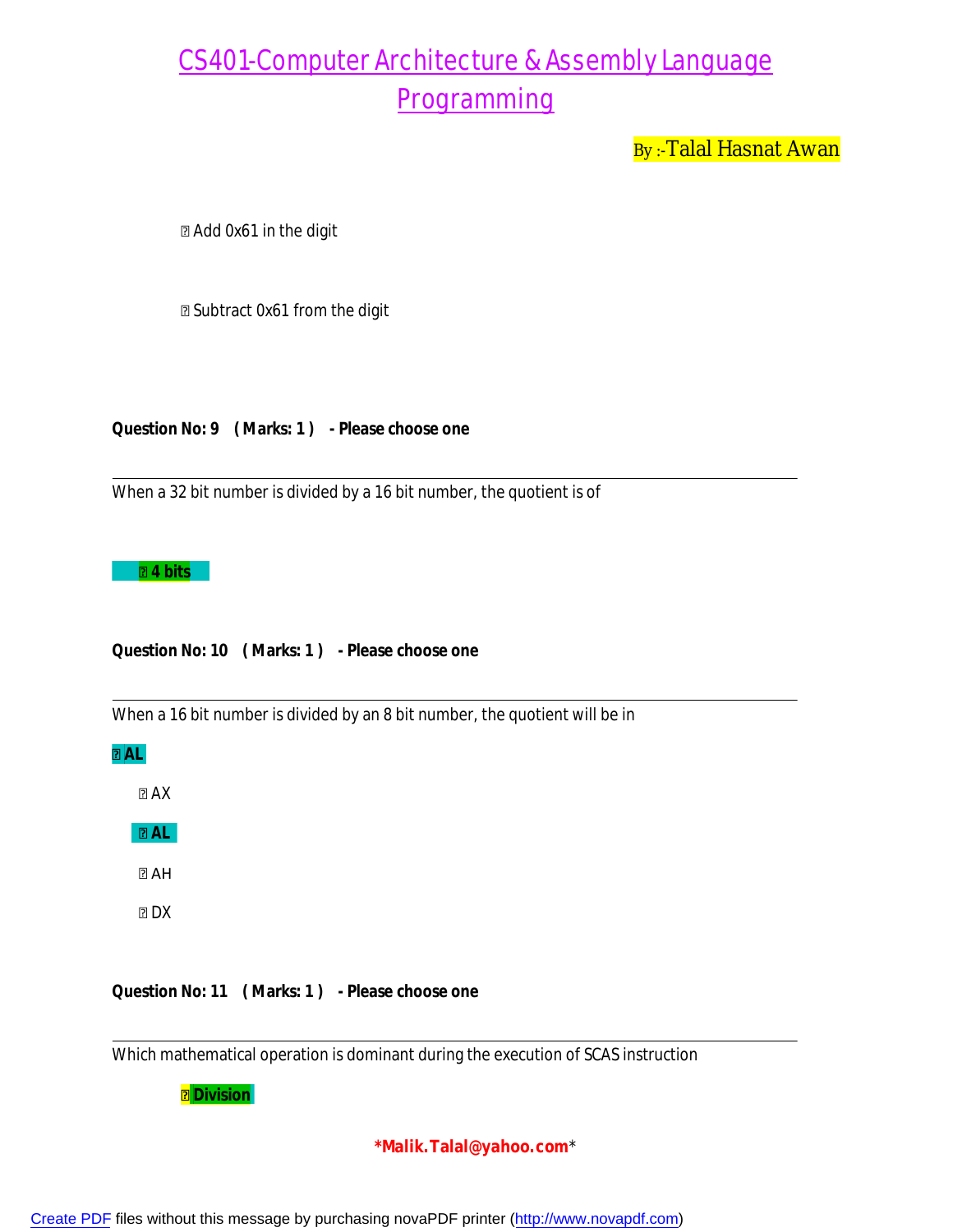By:-Talal Hasnat Awan

 $\overline{\phantom{0}}$  If AX

#### **Question No: 12 ( Marks: 1 ) - Please choose one**

contains decimal -2 and BX contains decimal 2 then after the execution of instructions:

CMP AX, BX

JA label

**Zero flag will set**

Jump will be taken

 **Zero flag will set**

ZF will contain value -4

Jump will not be taken

#### **Question No: 13 ( Marks: 1 ) - Please choose one**

<sub>-</sub> The

execution of the instruction "mov word [ES : 160], 0x1230" will print a character "0" on the screen at

Second column of first row

**First column of second row**

Second column of second row

First column of third row

#### **\*Malik.Talal@yahoo.com**\*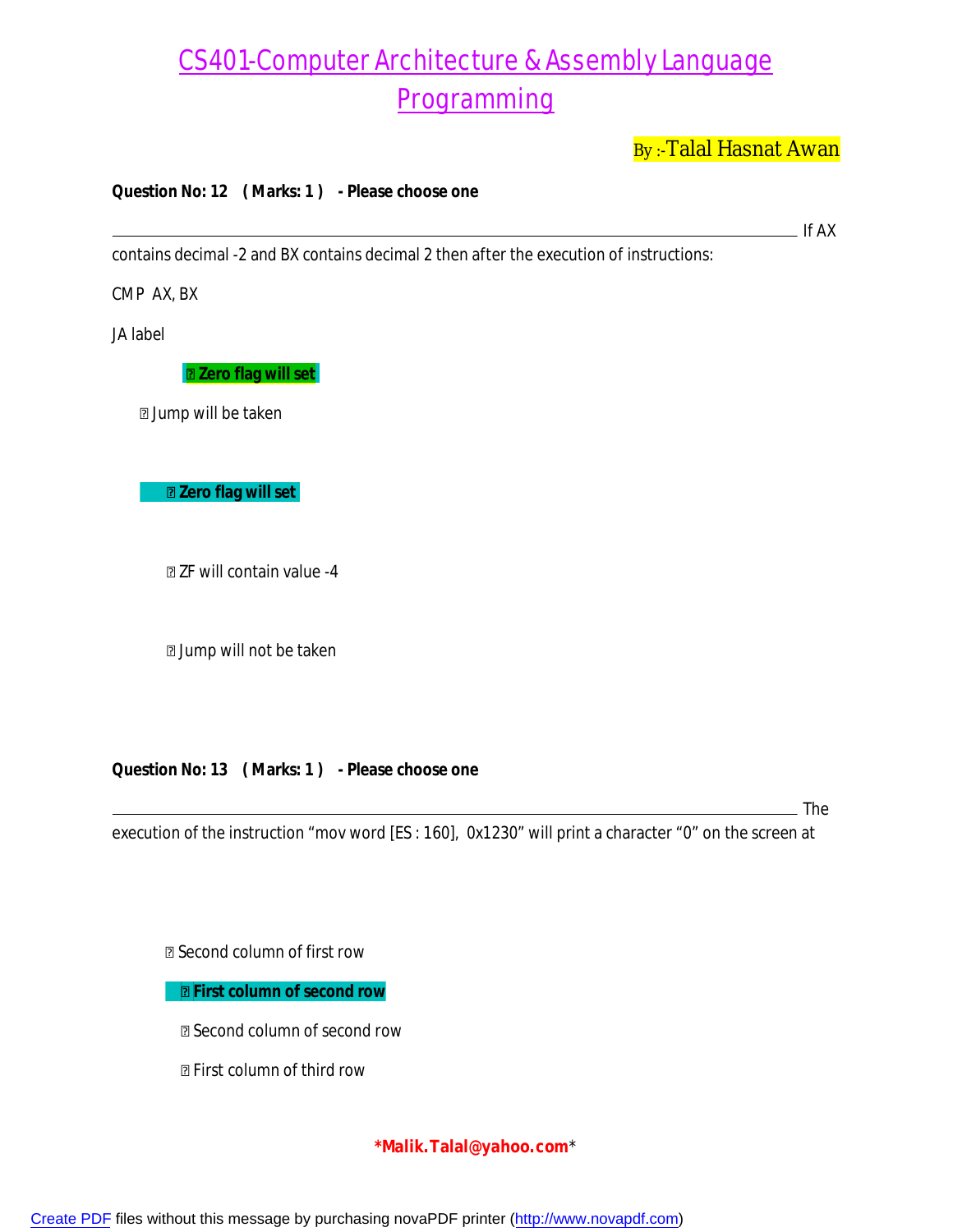By:-Talal Hasnat Awan

**Question No: 14 ( Marks: 1 ) - Please choose one**

If the

**The** 

direction of the processing of a string is from higher addresses towards lower addresses then

ZF is cleared

DF is cleared

ZF is set

 **DF is set**

**13** 

0

1

 $2$ 

 **3**

#### **Question No: 15 ( Marks: 1 ) - Please choose one**

instruction ADC has\_\_\_\_\_\_\_\_ Operand(s)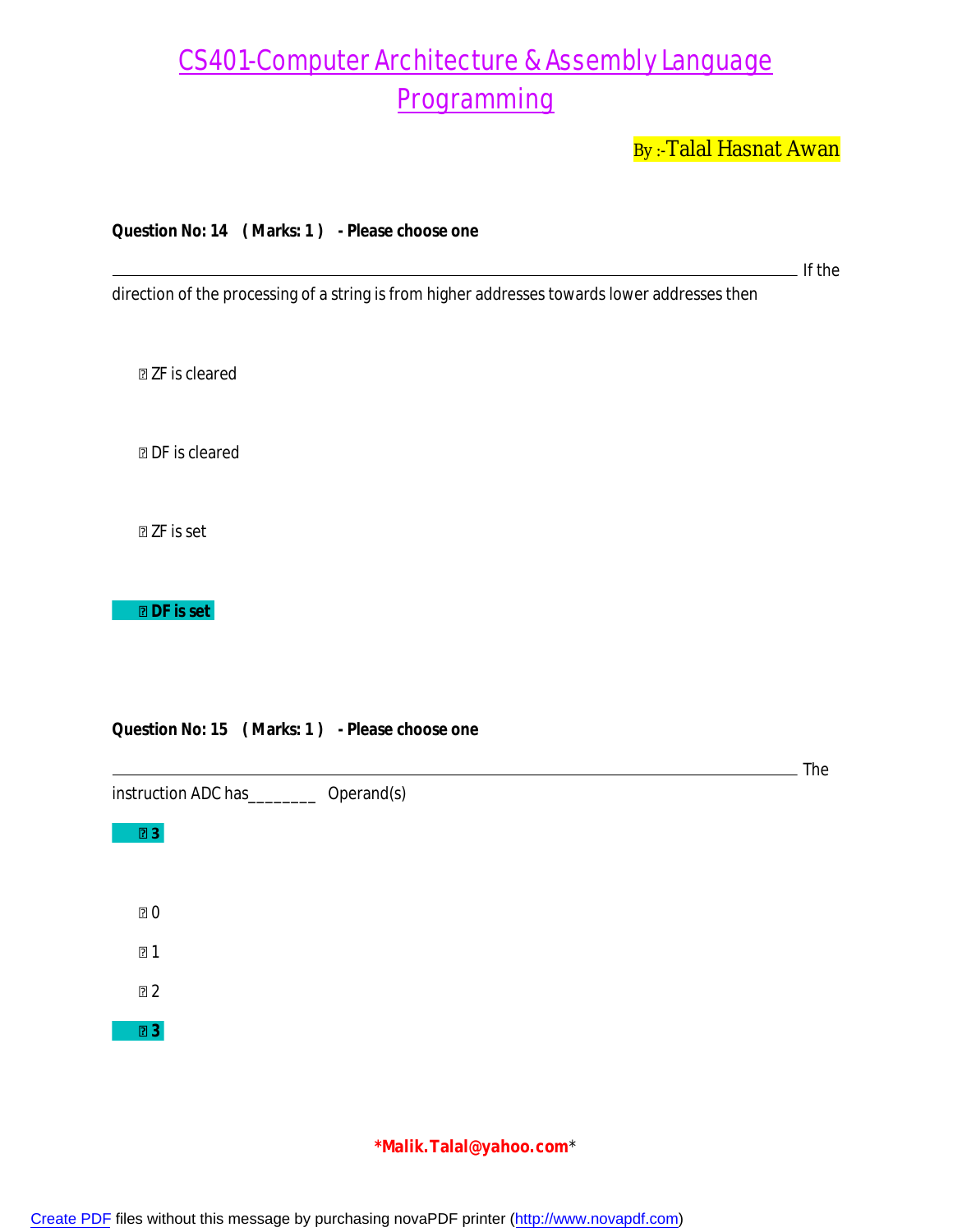By:-Talal Hasnat Awan

#### **Question No: 16 ( Marks: 1 ) - Please choose one**

Which bit of the attributes byte represents the red component of background color ?

| "    |  |
|------|--|
| ⊡3   |  |
| ៲១ 4 |  |
| 25   |  |
| פֿ ∂ |  |

#### $Q=12$

Int 13-bios disk service "generally uses which register to return the error flag?

- CF
- DL
- **AH**
- AL

#### $Q = 13$ :

The first sector on the hard disk contains the

- Hard disk size
- Partition table
- Data size
- Sector size

 $Q = 14$ 

#### **\*Malik.Talal@yahoo.com**\*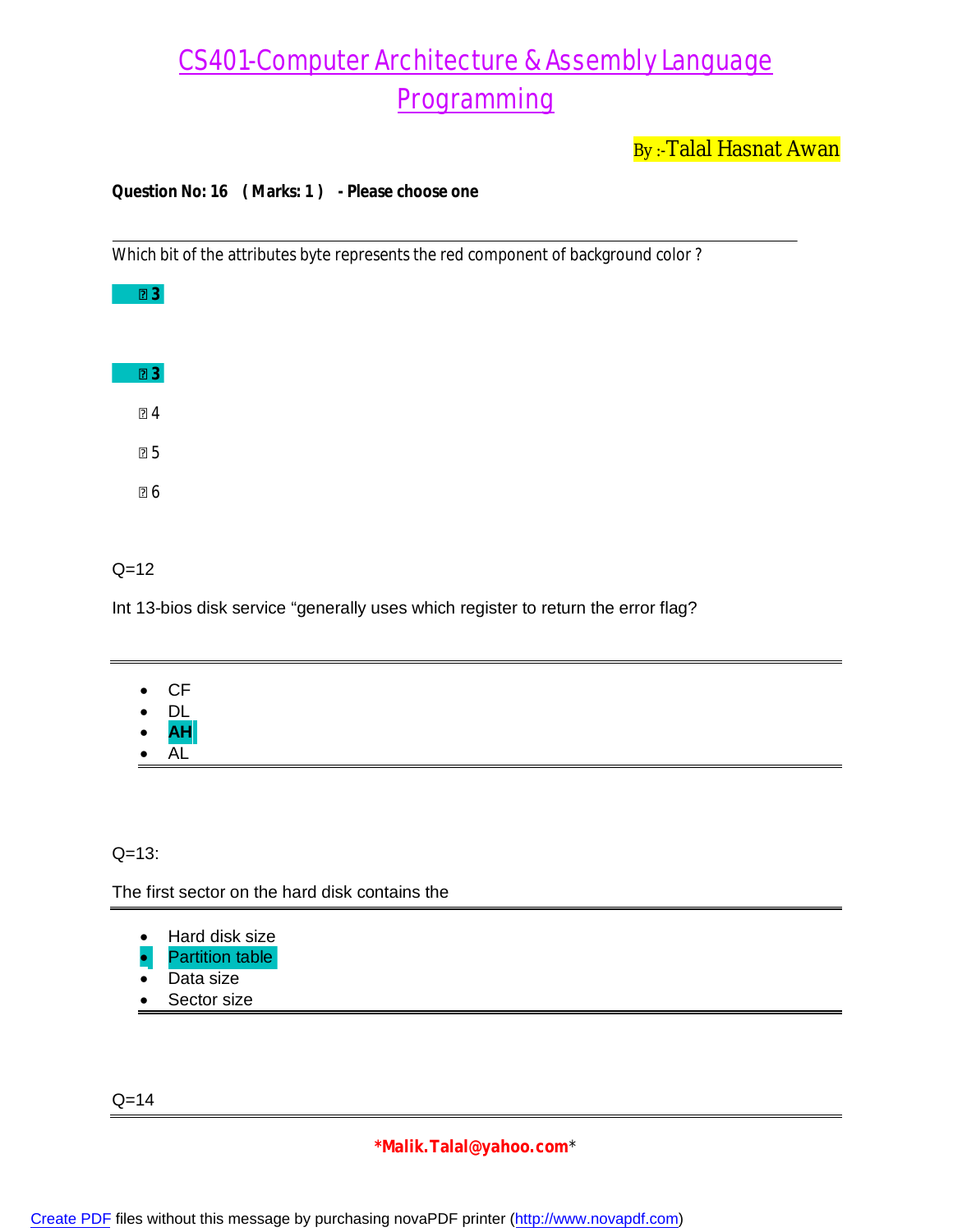By:-Talal Hasnat Awan

Operating system organize data in the form of

- Folder
- Batch file
- File
- None of above

………

# http://www.vustudents.net

### $Q=15$

In 9 pin db 9 connector, which pin is assigned to TD(transmitted data)

- 1
- 2
- 3
- 4

Q=16"

Device derive can be divided into ----------major categories.

- 5
- 4
- 3
- 2

1. BL contains 5 decimal then after right shift , BL will become

3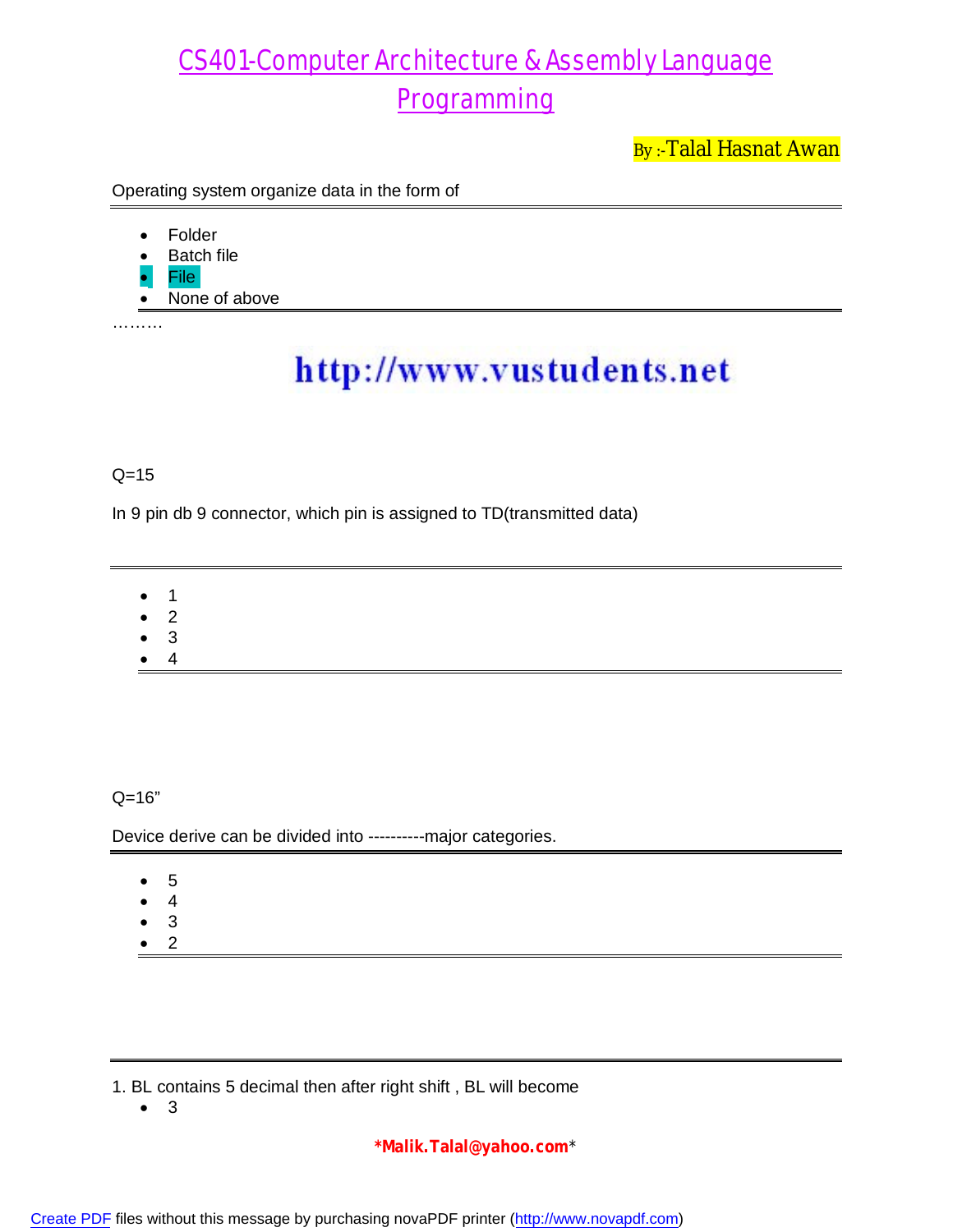By:-Talal Hasnat Awan

- $2.5$
- 5
- $10$

2.  $8 * 16$  font is stored in  $\frac{1}{2}$  bytes.

- $\bullet$  3
- $\bullet$  4
- 8
- *16*

3. In DOS input buffer , number of characters actually read on return is stored in

- First byte
- *Second byte*
- Third byte
- Fourth byte

4. IRQ 0 has priority

- Low
- $\bullet$  High
- *Highest*
- Medium

5. Thread registration code initialize PCB and add to linked list so that \_\_\_\_\_ will give it turn.

- Assembler
- Linker
- *Scheduler*
- Debugger

6. Traditional calling conventions are in \_\_\_\_\_\_ number

- 1
- **2**
- $\bullet$  3
- 4

7. VESA VEB 2.0 is standard for

- *High Resolution Mode*
- Low Resolution Mode
- Very High Resolution Mode
- Medium Resolution Mode

8. To clear direction flag which instruction is used

- *Cld*
- Clrd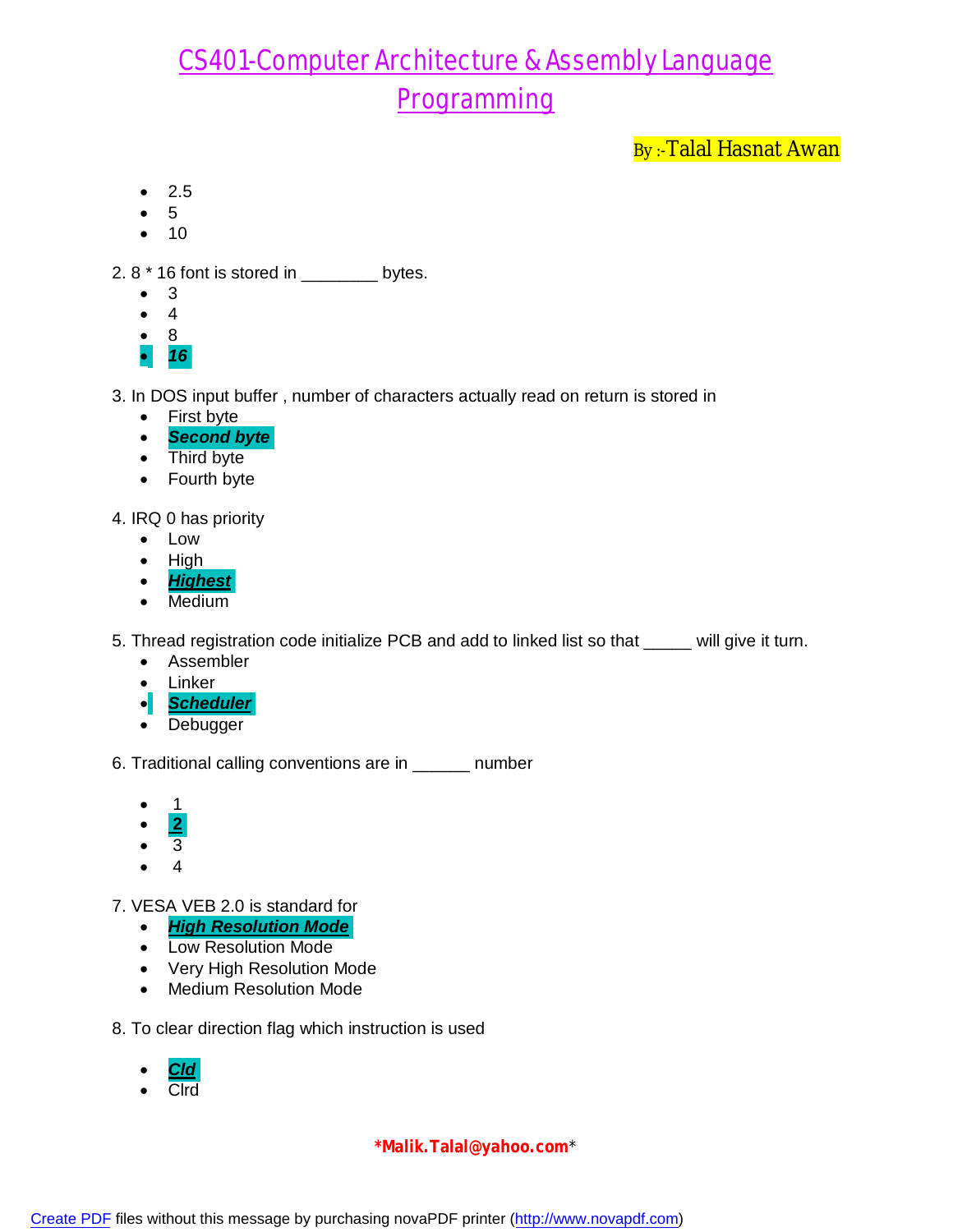By :-Talal Hasnat Awan

- Cl df
- Clr df

9. In STOSW instruction , When DI is cleared , SI is

- Incremented by 1
- *Incremented by 2*
- Decremented by 1
- Decremented by 2

10. Interrupt that is used in debugging with help of trap flag is

- $\bullet$  INT 0
- *INT 1*
- INT 2
- $\bullet$  INT 3

11. INT for arithmetic overflow is

- $\bullet$  INT 1
- $\bullet$  INT 2
- $\bullet$  INT 3
- *INT 4*

12. IRQ referred as

- *Eight Input signals*
- One Input signal
- Eight Output signals
- One output signal
- 13. IRQ for keyboard is \_\_\_\_*1*\_\_\_\_\_
- 14. **IRQ** for sound card is **19. 10. 10.**

15. IRQ for floppy disk is \_\_\_\_\_\_*6*\_\_\_\_\_\_\_

- 16. IRQ with highest priority is
	- Keyboard IRQ
	- *Timer IRQ*
	- Sound Card
	- Floppy Disk

17. Pin for parallel port ground is

 $• 10-18$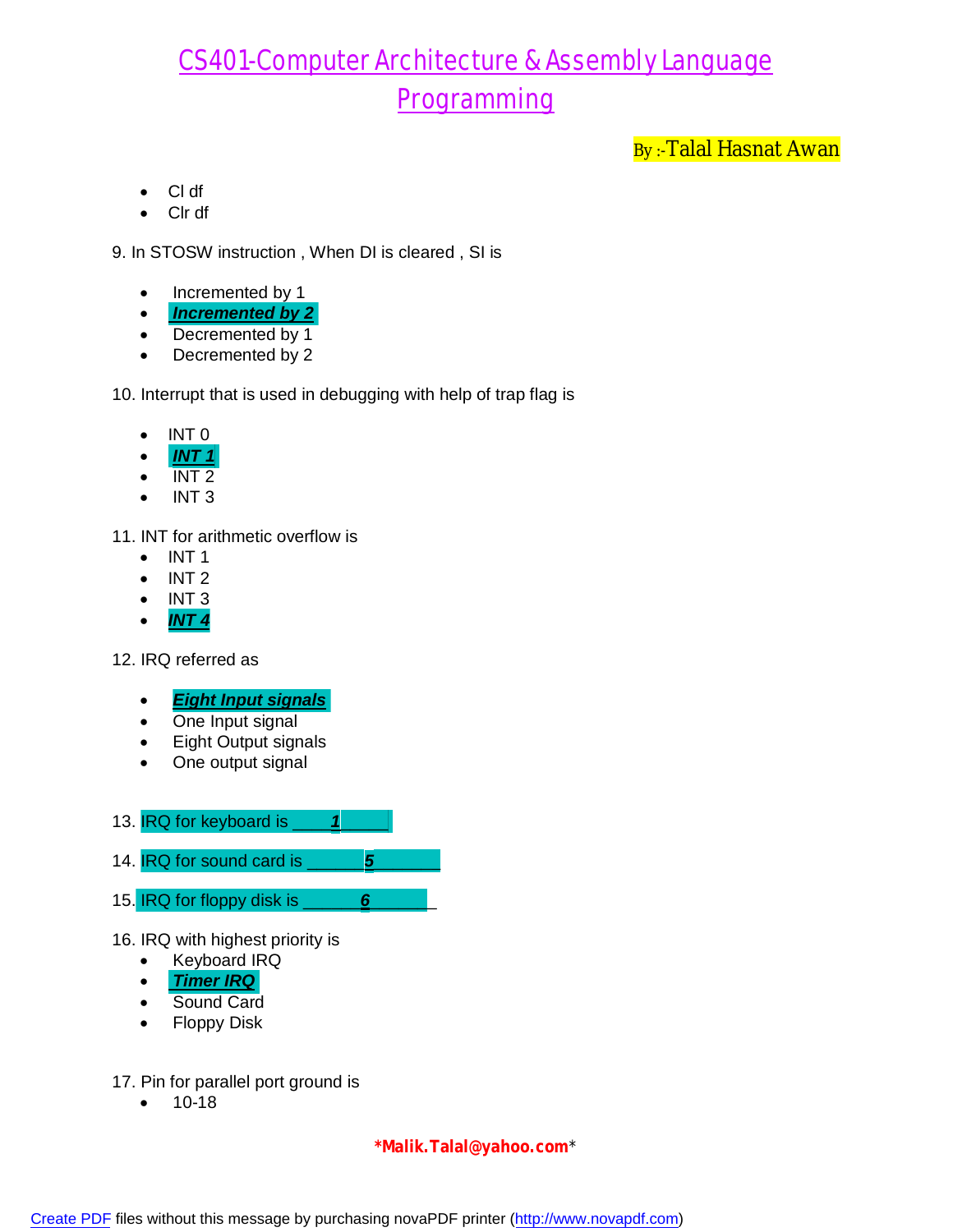By:-Talal Hasnat Awan

- *18-25*
- 25-32
- 32-39

18. The physical address of Interrupt Descriptor Table (IDT) is stored in

- GDTR
- *IDTR*
- $\bullet$  IVT
- IDTT
- 19. Execution of "RET 2" results in?
- 20. CX register is
	- *Count register*
	- Data register
	- Index register
	- Base register

21. OUT instruction uses \_\_**AX\_**\_\_\_\_ as source register.

22. IN DB-9 connector the Data Set ready pin is at

- 5
- *6*
- $\bullet$  7
- $\bullet$  8

23. If two devices uses same IRQ then there is

- IRQ collision
- *IRQ conflict*
- IRQ drop

24. VESA organizes 16 bit color for every pixel in ratio

- $5:5:5$
- *5:6:5*
- 6:5:6
- 5:6:7
- 25. Division by zero is done by which interrupt.

*Interrupt 0.*

………………………………………………………………………………………

#### **\*Malik.Talal@yahoo.com**\*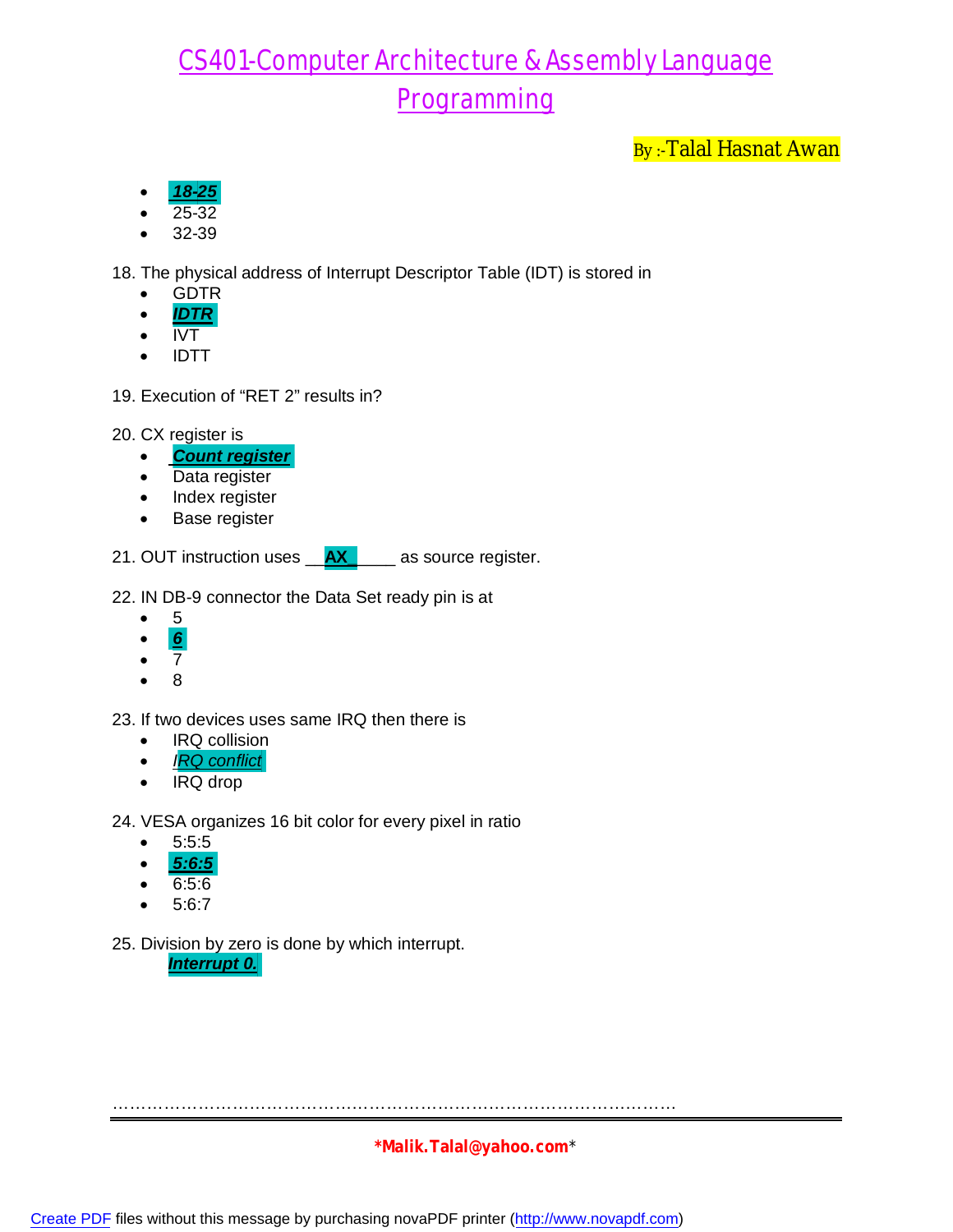By:-Talal Hasnat Awan

After

**Question No: 1 ( Marks: 1 ) - Please choose one**

the execution of SAR instruction

 **► The msb is replaced by a 0**

► The msb is replaced by 1

 $\blacktriangleright$  The msb retains its original value

► The msb is replaced by the value of CF

#### **Question No: 2 ( Marks: 1 ) - Please choose one**

RETF

**The** 

will pop the offset in the

 ► BP **► IP**  ► SP  $\blacktriangleright$  SI

#### **Question No: 3 ( Marks: 1 ) - Please choose one**

routine that executes in response to an INT instruction is called

#### **\*Malik.Talal@yahoo.com**\*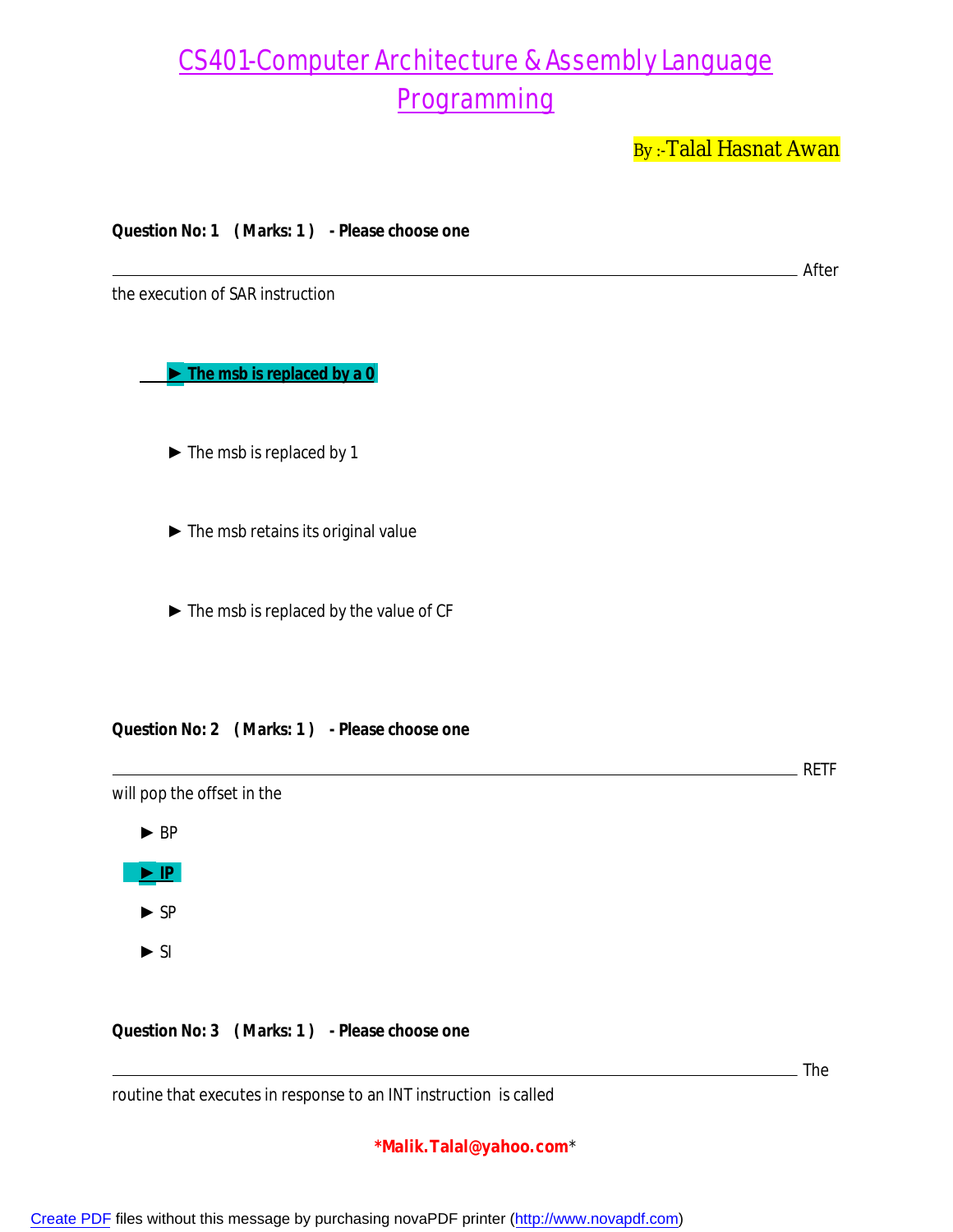By:-Talal Hasnat Awan



#### **Question No: 4 ( Marks: 1 ) - Please choose one**

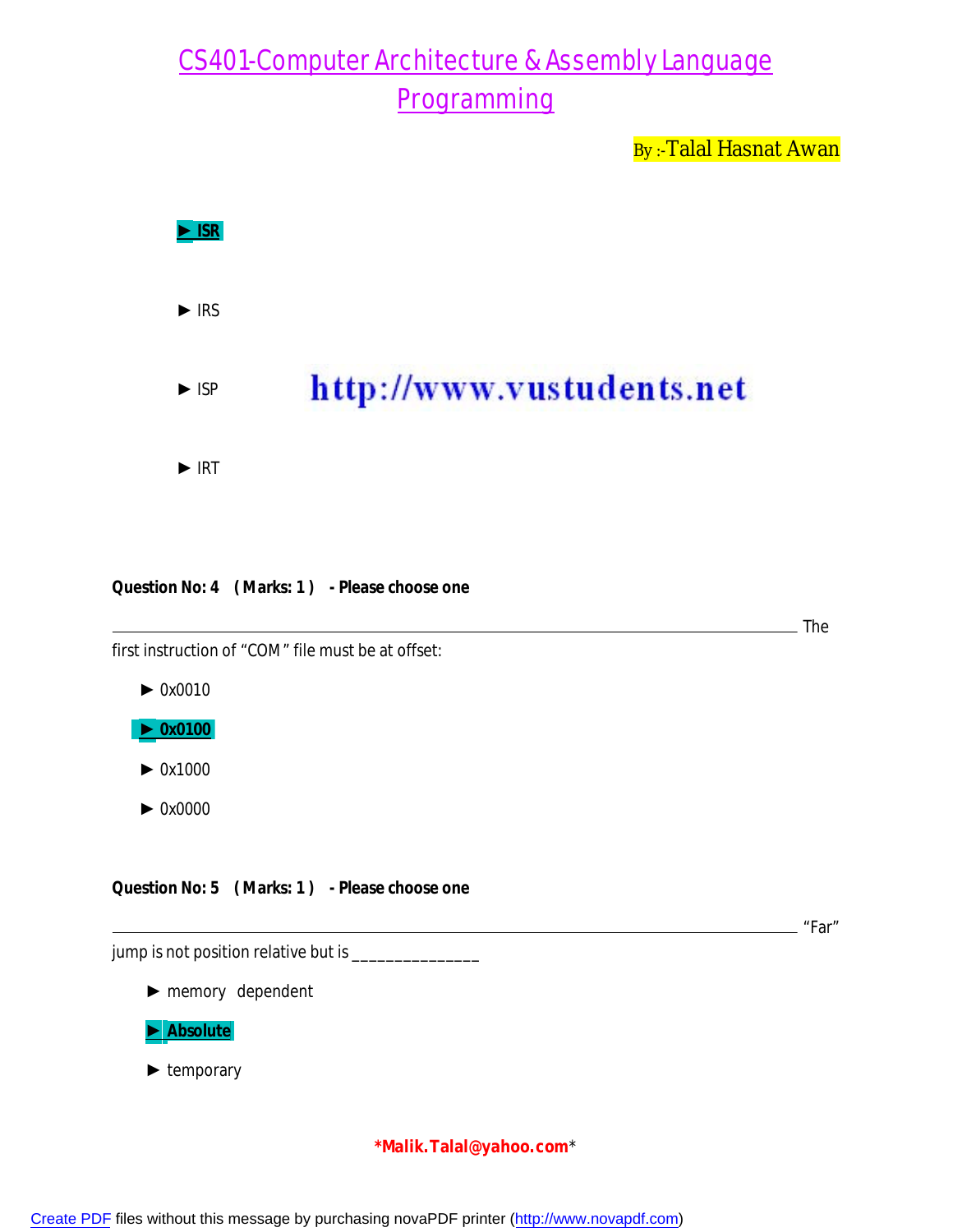By:-Talal Hasnat Awan

► indirect

|  | Question No: 6 (Marks: 1) - Please choose one |
|--|-----------------------------------------------|
|  |                                               |

**COLLEGE** Only

After

\_\_\_\_\_\_\_\_\_\_\_ instructions allow moving data from memory to memory*.*



- ► word
- ► indirect
- ► stack

**Question No: 7 ( Marks: 1 ) - Please choose one**

the execution of instruction "RET 2"

 **► SP is incremented by 2**

- ► SP is decremented by 2
- ► SP is incremented by 4
- ► SP is decremented by 4

#### **\*Malik.Talal@yahoo.com**\*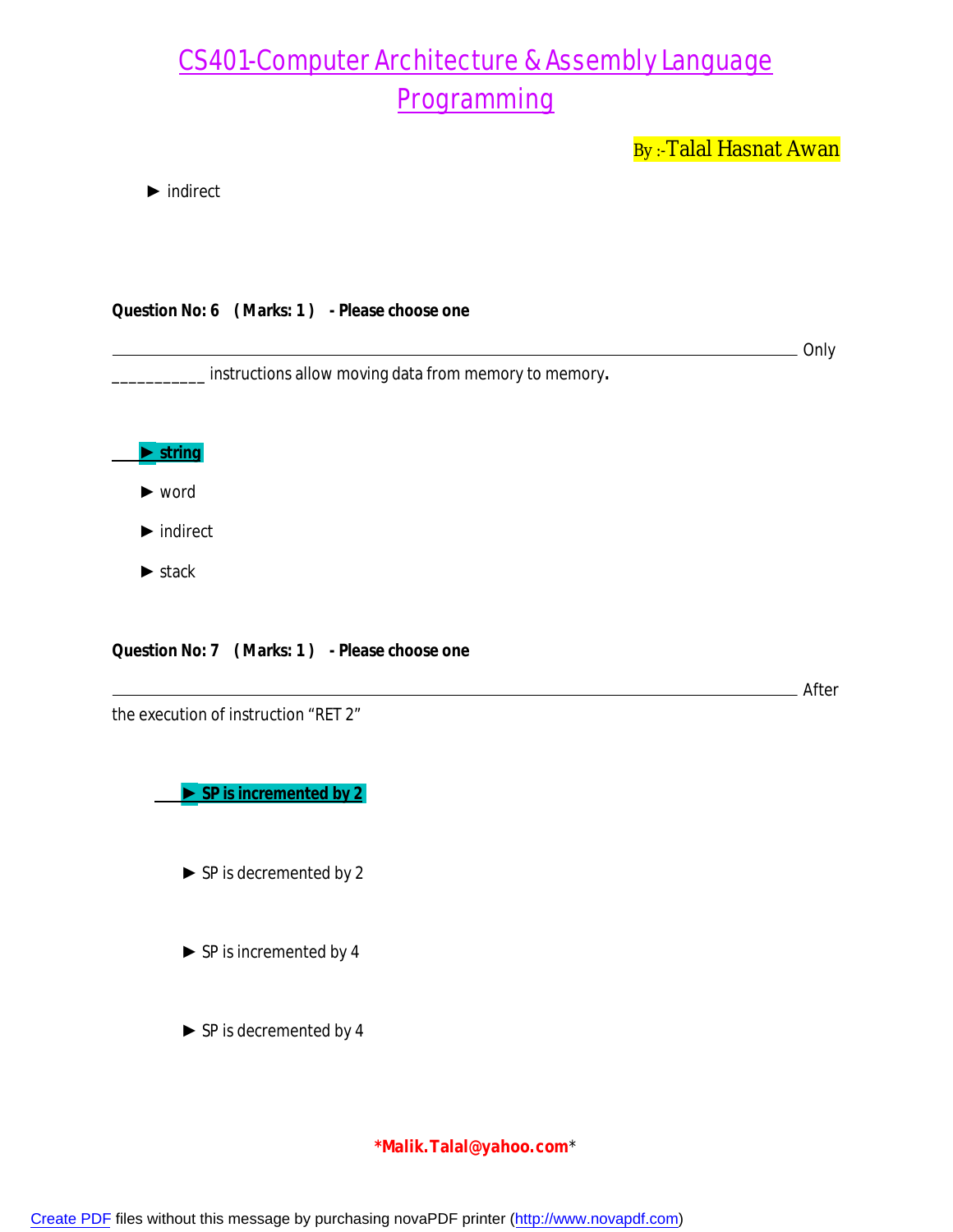By:-Talal Hasnat Awan



 $\triangleright$  64 bits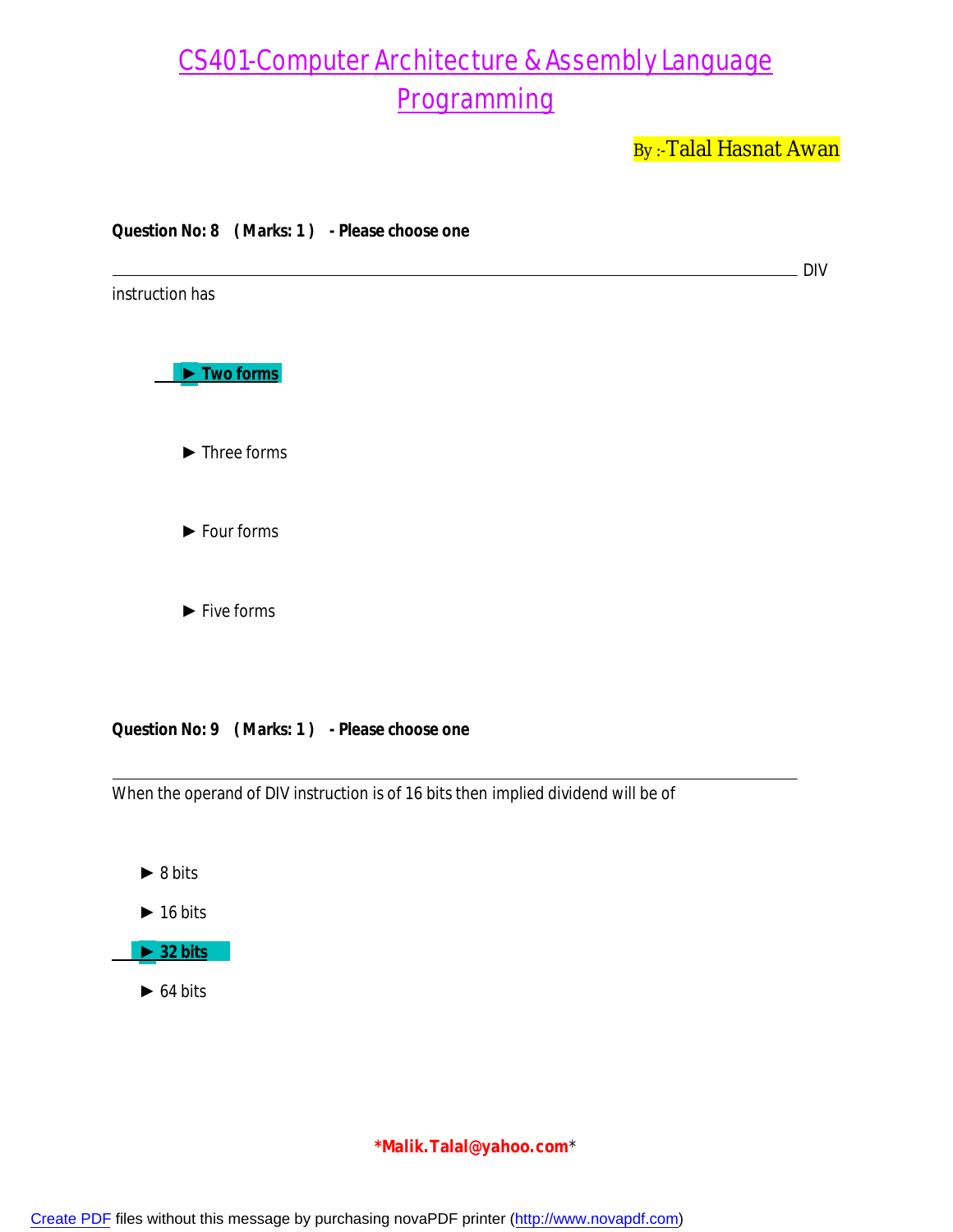By:-Talal Hasnat Awan

After

 $\_ In$ 

#### **Question No: 10 ( Marks: 1 ) - Please choose one**

the execution of MOVS instruction which of the following registers are updated

 ► SI only ► DI only  **► SI and DI only** ► SI, DI and BP only

#### **Question No: 11 ( Marks: 1 ) - Please choose one**

8088 architecture, whenever an element is pushed on the stack

► SP is decremented by 1

 **► SP is decremented by 2**

- ► SP is decremented by 3
- ► SP is decremented by 4

**Question No: 12 ( Marks: 1 ) - Please choose one**

When a very large number is divided by very small number so that the quotient is larger than the space provided, this is called

#### **\*Malik.Talal@yahoo.com**\*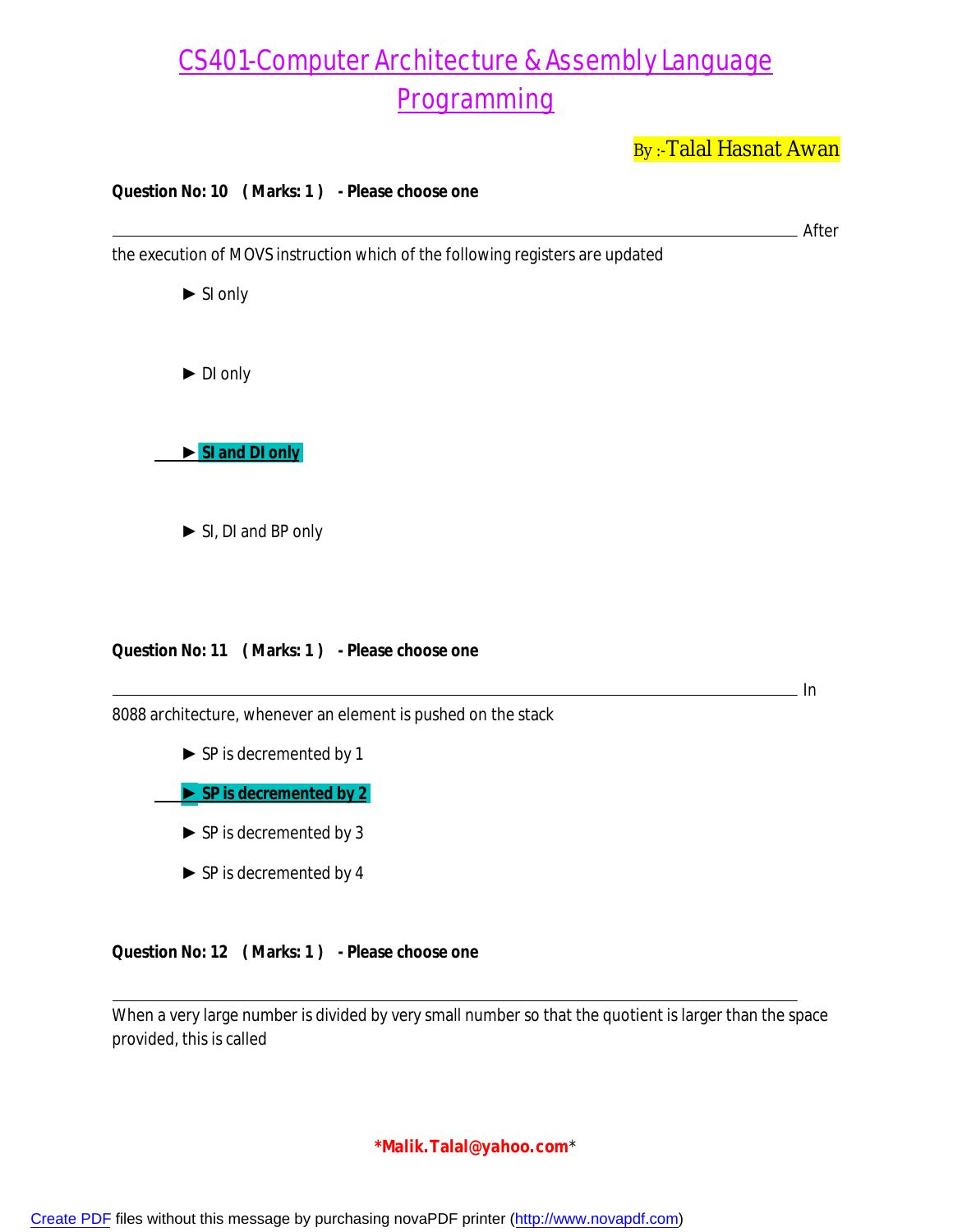By:-Talal Hasnat Awan

► Divide logical error

 **► Divide overflow error**

► Divide syntax error

► An illegal instruction

**Question No: 13 ( Marks: 1 ) - Please choose one**

the word designated for one screen location, the higher address contains

. In

 **► The character code**

- ► The attribute byte
- ► The parameters
- $\blacktriangleright$  The dimensions

#### **Question No: 14 ( Marks: 1 ) - Please choose one**

Which of the following options contain the set of instructions to open a window to the video memory?

► mov AX, 0xb008

mov ES, AX

 **► mov AX, 0xb800**

#### **\*Malik.Talal@yahoo.com**\*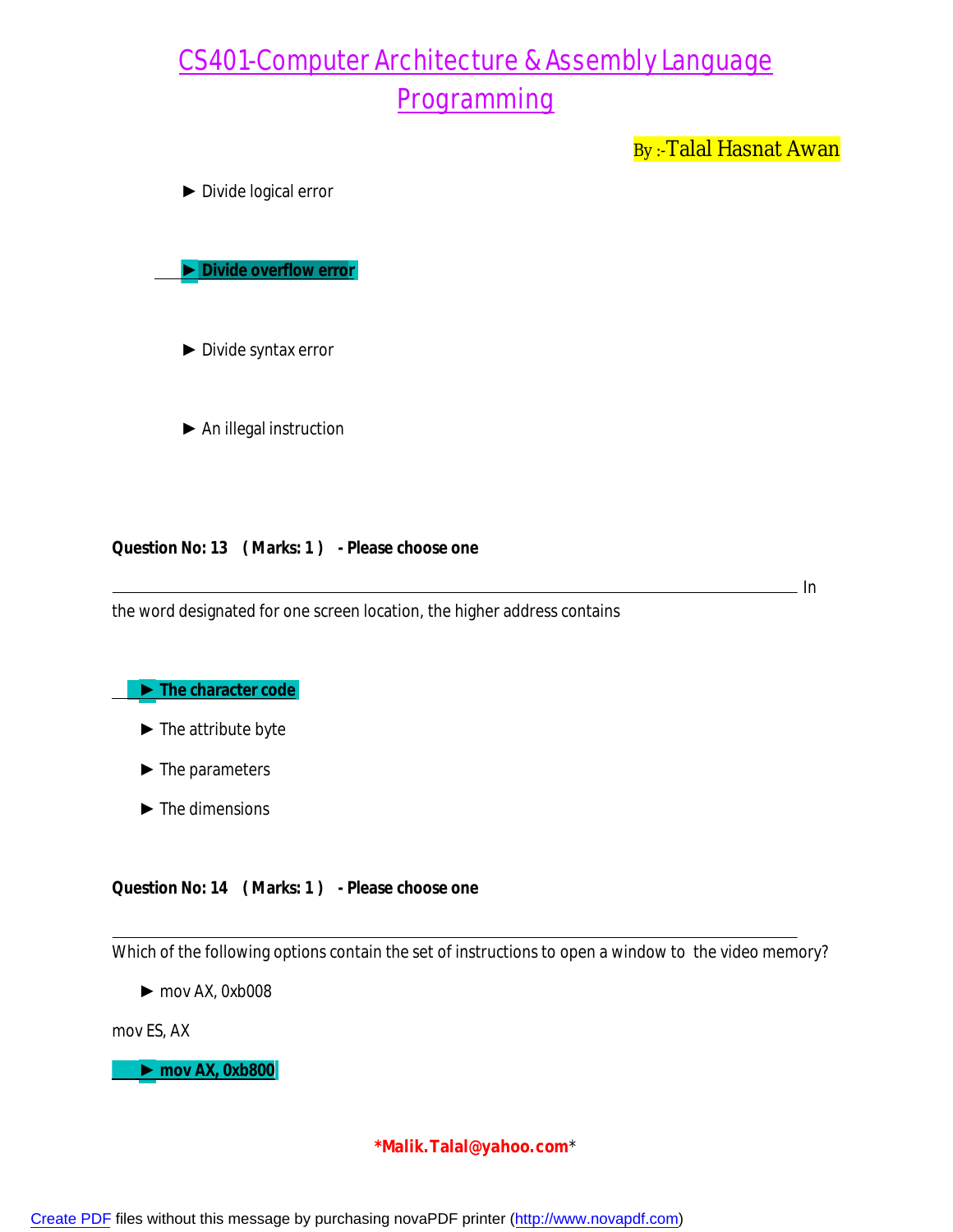By:-Talal Hasnat Awan

#### **mov ES, AX**

► mov AX, 0x8b00

mov ES, AX

► mov AX, 0x800b

mov ES, AX

**Question No: 15 ( Marks: 1 ) - Please choose one**

 $\overline{\phantom{a}}$  In a

video memory, each screen location corresponds to



► Eight bytes

**Question No: 16 ( Marks: 1 ) - Please choose one**

**The** 

execution of the instruction "mov word [ES : 0], 0x0741" will print character "A" on screen, background color of the screen will be

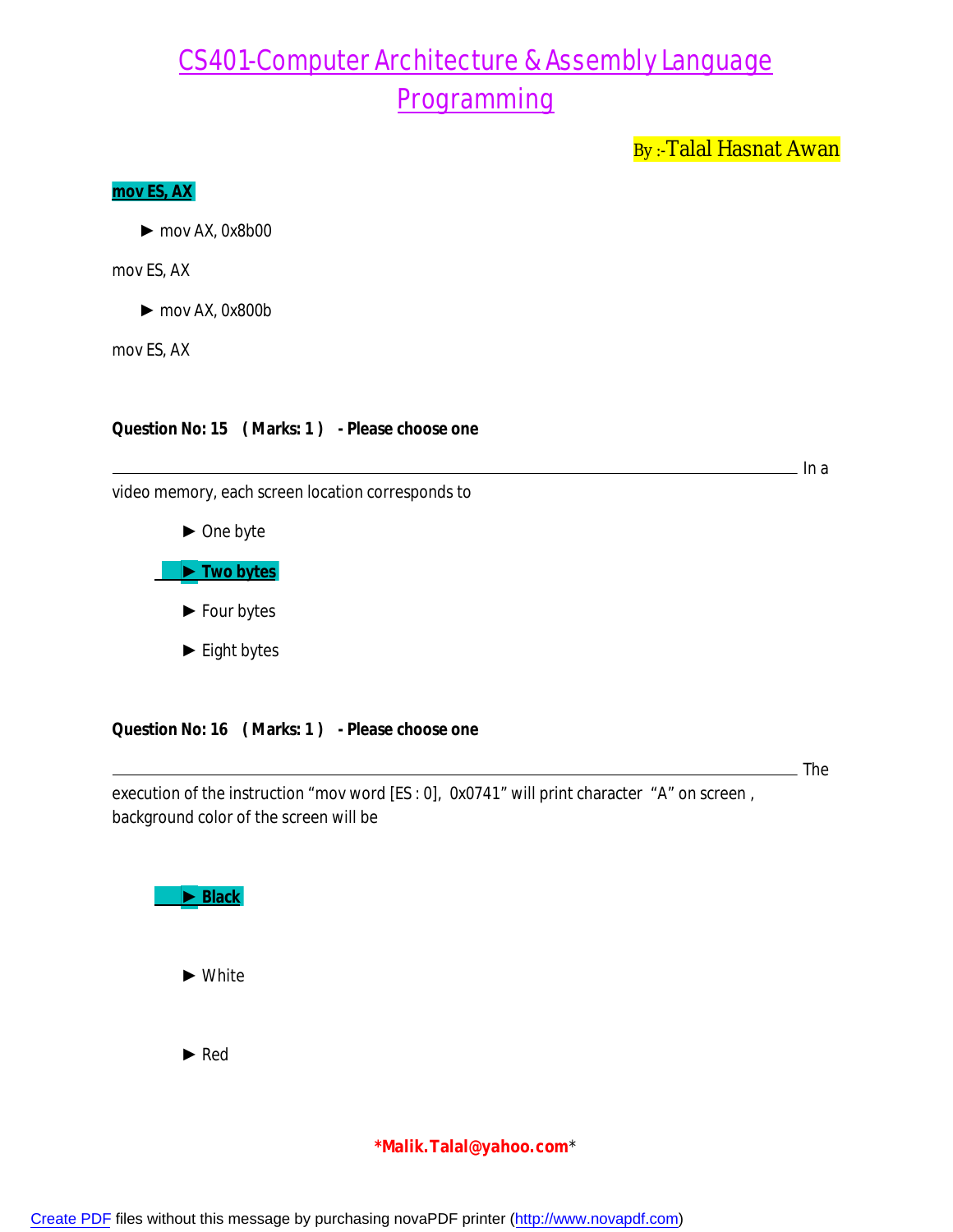By:-Talal Hasnat Awan

► Blue

#### **Question No: 1 \_\_\_( Marks: 1 ) - Please choose one**

Which of the following is not true about registers?

- 1. Their operation is very much like memory
- 2. Intermediate results may also be stored in registers.
- 3. They are also called scratch pad ram
- **4. None of given options.**

### **Question No: 2 \_\_\_( Marks: 1 ) - Please choose one**

move [bp], al moves the one byte content of the AL register to the address contained in

BP register in the current



- 2. Code segment
- 3. Data segment
- 4. Extra segment

#### **Question No: 3 ( Marks: 1 ) - Please choose one**

In a rotate through carry right (RCR) instruction applied on a 16 bit word

Effectively there is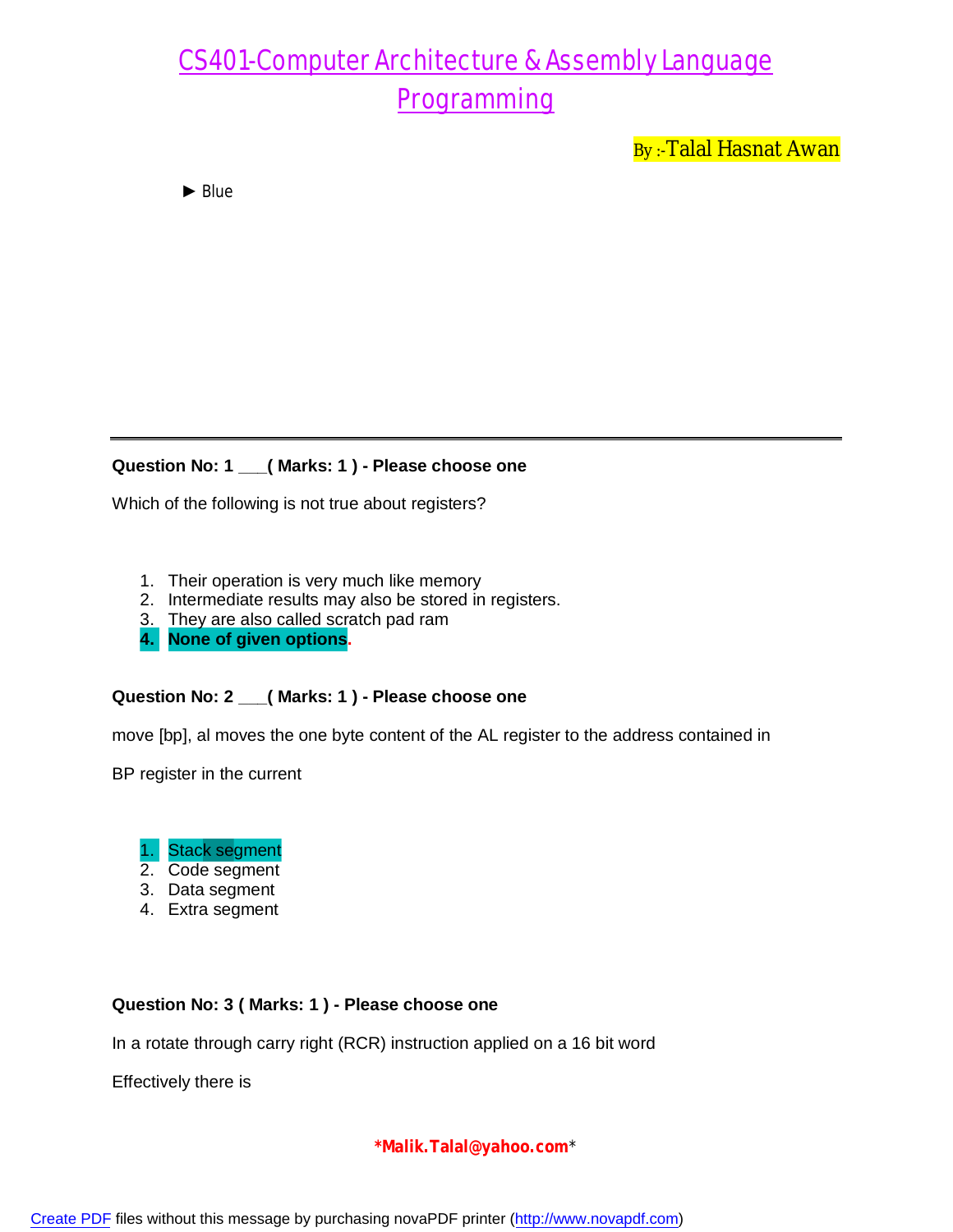By:-Talal Hasnat Awan

- 1. 16 bits rotation
- 2. 1 bit rotation
- 3. 17 bits rotation
- 4. 8 bits rotation

### **Question No: 4\_\_ ( Marks: 1 ) - Please**

choose one The 8088 stack works on

- 1. Word sized elements
- 2. Byte sized elements
- 3. Double sized element
- 4. Nible sized element

#### **Question No: 5 ( Marks: 1 ) - Please**

choose one

An 8 x 16 font is stored in………..Bytes

| 1  | ') |
|----|----|
| 2. | 4  |
| 3. | 8  |
|    |    |

#### **Question No: 6 ( Marks: 1 ) - Please**

INT 10 is used for…………………services.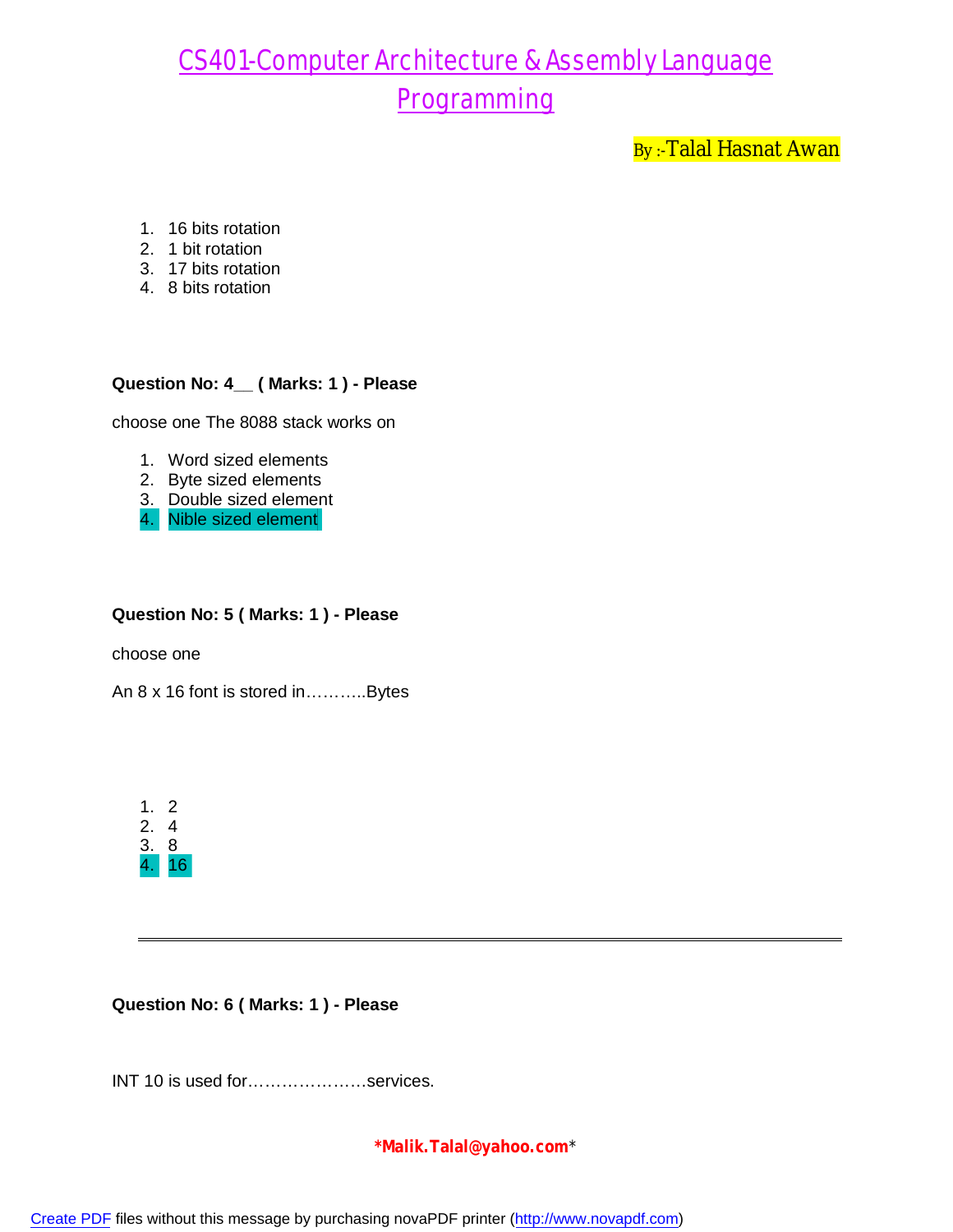By:-Talal Hasnat Awan

- 1. RAM
- 2. Disk
- 3. BIOS video
- 4. DOS video

### **Question No: 7 \_\_ ( Marks: 1 ) - Please choose one**

Priority of IRQ 0 interrupt is

|    | medium  |
|----|---------|
|    | high    |
| 31 | highest |
|    | low     |

### **Question No: 8 \_\_ ( Marks: 1 ) - Please choose one**

Threads can have function calls, parameters and \_\_\_\_\_\_\_\_\_\_\_variables.

- 1. global 2. local 3. legal
- 4. illegal

#### **Question No: 9 \_\_ ( Marks: 1 ) - Please choose**

one How many prevalent calling conventions do……….exist

1. 1 2. 2 3. 3

4. 4

#### **Question No: 10 ( Marks: 1 ) - Please choose**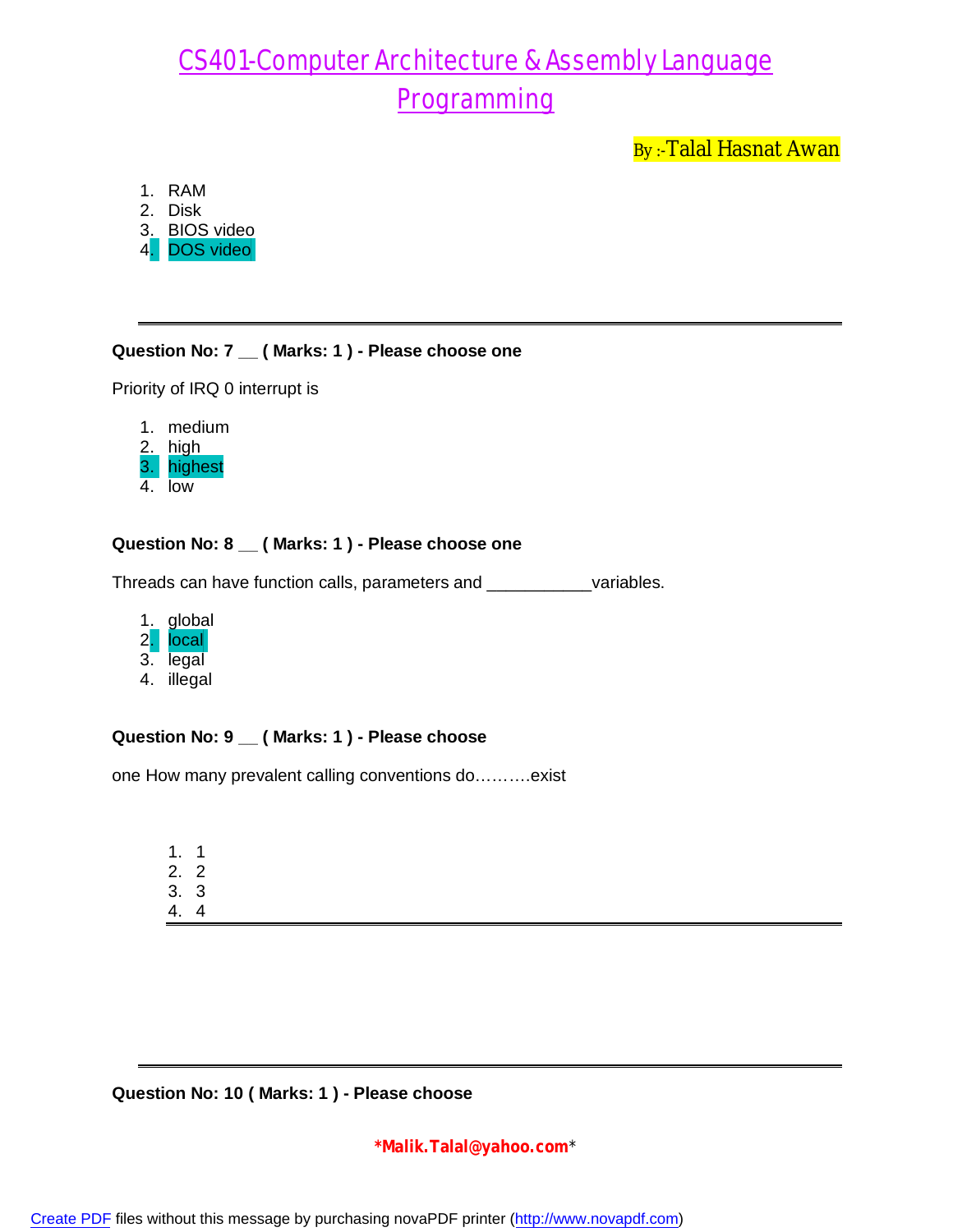By:-Talal Hasnat Awan

one In 9pin DB 9 DSR is assigned on pin number

- 1. 4
- 2. 5
- 3. 6
- 4. 7

#### **Question No: 11**

( Marks: 1 ) - Please

choose one In 9pin DB 9 CTS is assigned on pin

number

- 1. 6
- 2. 7 3. 8
- 4. 9

#### **Question No: 12\_\_ ( Marks: 1 ) - Please choose one**

In 9pin DB 9 CD is assigned on pin number

- 1. 1
- 2. 2
- 3. 3
- 4. 4

**Question No: 13\_\_ ( Marks: 1 ) - Please choose one**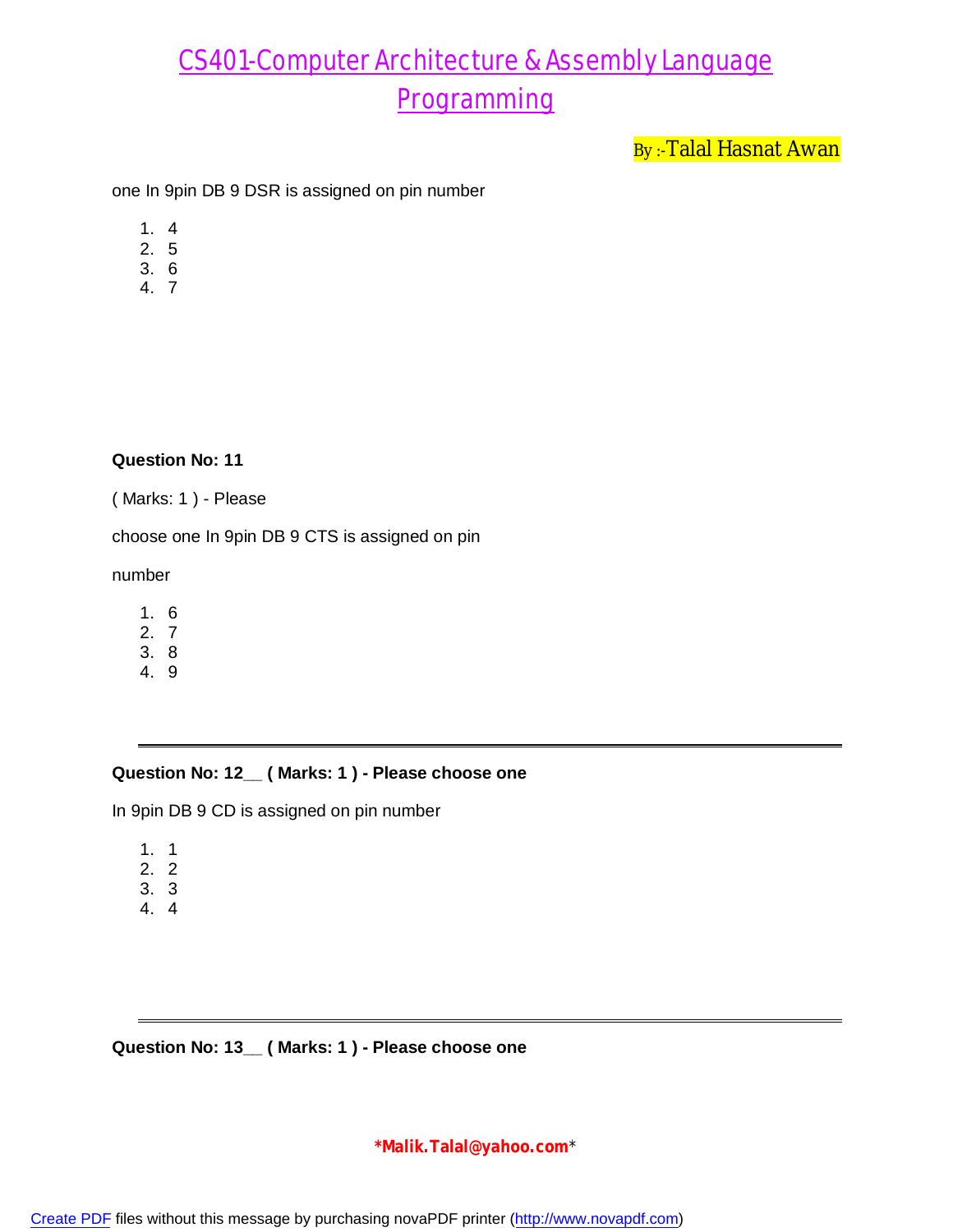By:-Talal Hasnat Awan

In 9pin DB 9 RD is assigned on pin number

- 1
- $\bullet$  2
- 3
- $\bullet$  4

## http://www.vustudents.net

### **Question No: 14 \_\_ ( Marks: 1 ) - Please choose one**

in device attribute word which of the following bit decides whether it is a cha rater

- 1. device or a block device
- 2. Bit 12 Bit 13
- 3. Bit 14
- 4. Bit 15

#### **Question No: 15\_\_ ( Marks: 1 ) - Please choose one**

Video servioces are classified into \_\_\_\_\_\_\_\_\_\_\_broad categories

- $\bullet$  2
- $\bullet$  3
- $\bullet$  4
- $5$

#### **Question No: 16 ( Marks: 1 ) - Please choose**

One

In STOSB instruction, when DF is clear, SI

Is…………(wrong question) The implied source will always be in AL or AX. If DF is clear, DI will be

incremented by one or two depending of whether STOSB or STOSW is used.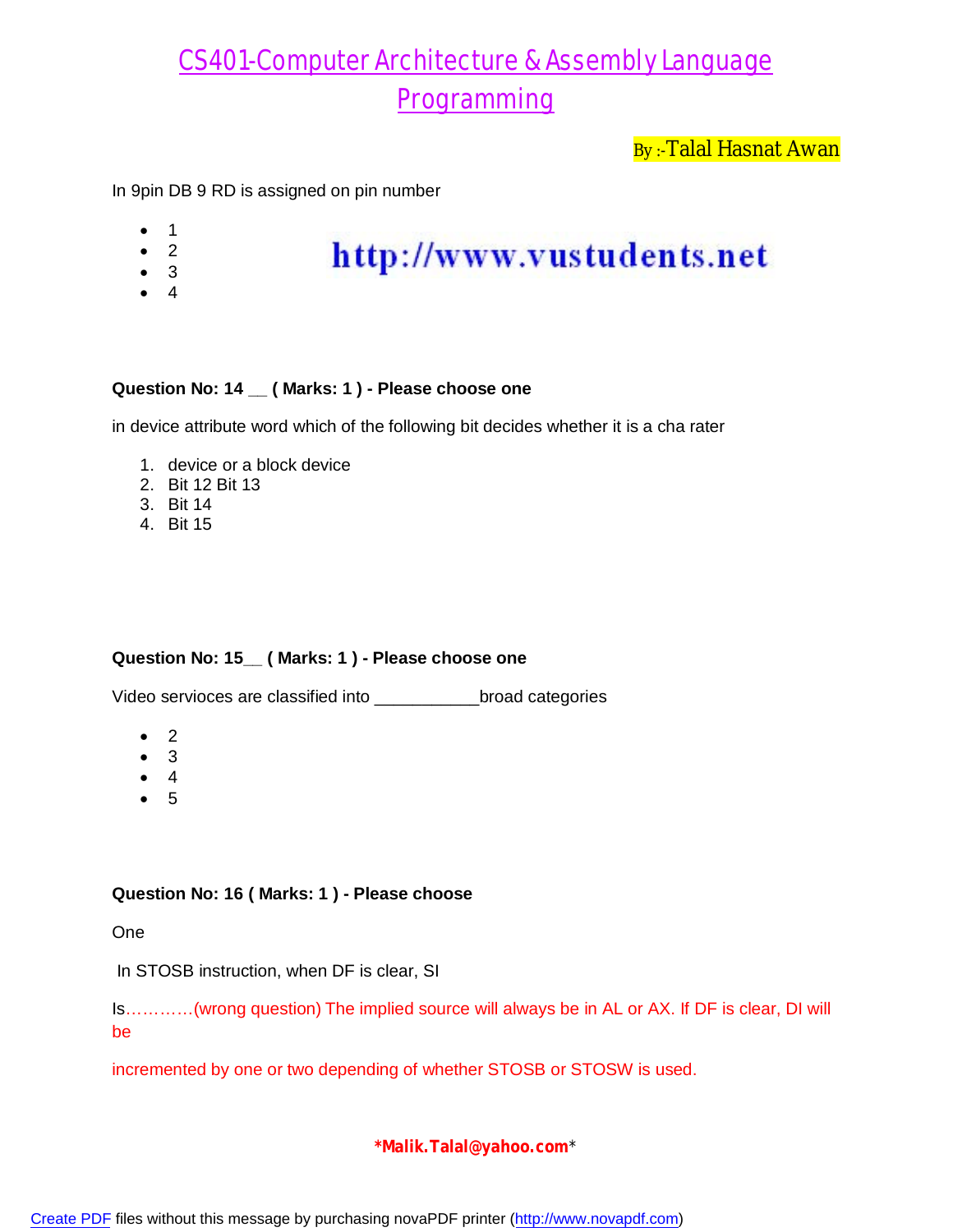By :-Talal Hasnat Awan

If DF is set DI will be decremented by one or two depending of whether STOSB or STOSW is used…………if we put DI here instead of SI again its confusing ………

- 1. Incremented by 1
- 2. Incremented by 2
- 3. Decremented by 1
- 4. Decremented by 2

### **Question No: 17 ( Marks: 1 ) - Please choose one The**

Process of sending signals back and forth is called

1. Activity 2. Hand-shaking **3. Interruption** 4. Time clicking

#### **Question No: 18 ( Marks: 1 ) - Please choose one**

which of the following is a special type of interrupt that returns to the

same instruction instead of the next instruction

- 1. Divide overflow interrupt
- 2. Debug interrupt
- 3. Arithmetic overflow interrupt
- 4. Change of sign interrupt

#### **Question No: 19 \_\_\_( Marks: 1 ) - Please choose one**

Which of the following IRQs is derived by a timer device?

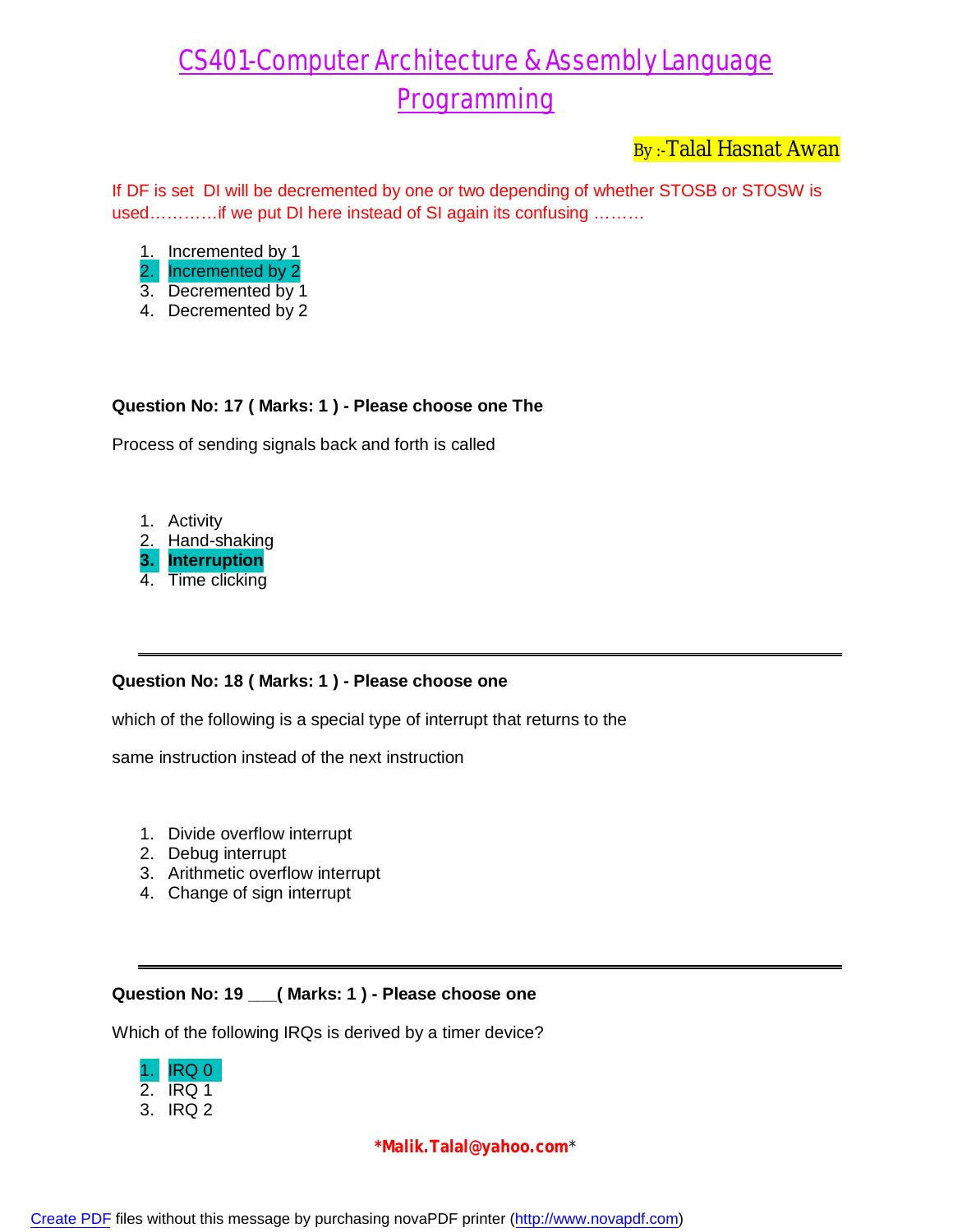By :-Talal Hasnat Awan

4. IRQ 3

#### **Question No: 20 \_\_ ( Marks: 1 ) - Please choose one**

Which of the following interrupts is used for Arithmetic overflow

- 1. INT 1
- 2. INT 2
- 3. INT 3
- 4. INT 4

#### **Question No: 21 \_\_ ( Marks: 1 ) - Please choose one**

Which of the following IRQs is connected to serial port COM 2?

- 1. IRQ 0 2. IRQ 1
- 3.<mark>| IRQ 2</mark> 4. IRQ 3

### **Question No: 22 \_\_ ( Marks: 1 ) - Please**

choose one

An End of Interrupt (EOI) signal is sent by

- 1. Handler
- 2. Processor
- 3. IRQ
- 4. PIC

**Question No: 23 \_\_ ( Marks: 1 ) - Please choose one**

The source registers in OUT is

**\*Malik.Talal@yahoo.com**\*

[Create PDF](http://www.novapdf.com) files without this message by purchasing novaPDF printer (<http://www.novapdf.com>)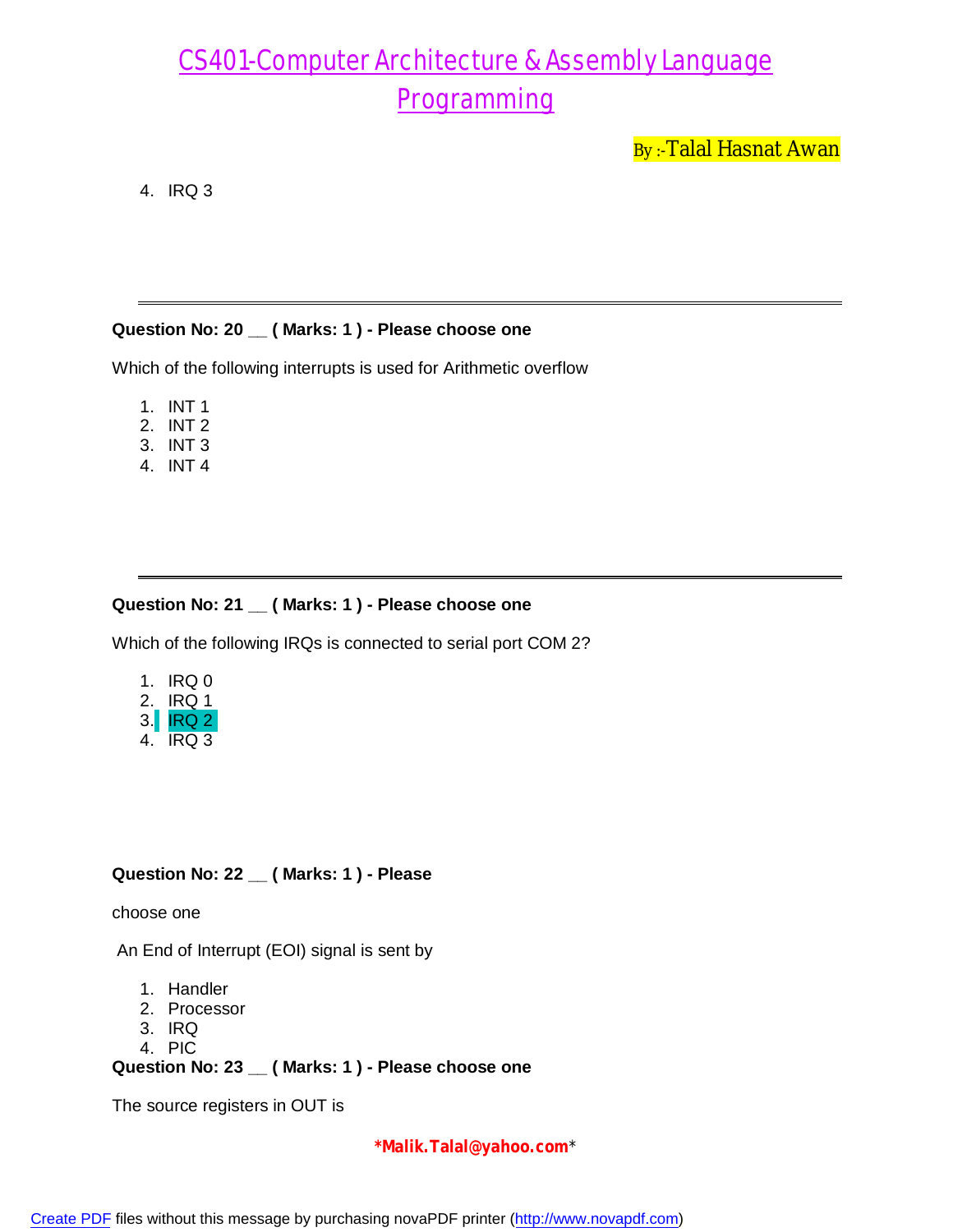By:-Talal Hasnat Awan

- 1. AL or AX
- 2. BL or BX
- 3. CL or CX
- 4. DL or DX

### **Question No: 24 ( Marks: 1 ) - Please choose one**

In programmable interrupt controller which of the following ports is used for selectively

enabling or disabling interrupts

- 1. 19
- 2. 20
- 3. 21
- 4. 22

#### **Question No: 25 ( Marks: 1 ) - Please choose one**

The number of pins in a parallel port connector

are?



### **Question No: 26 ( Marks: 1 ) - Please choose one**

Which of the following pins of a parallel port connector are grounded?

| 1. | 10-18 |
|----|-------|
| 2  | 18-25 |
| 3. | 25-32 |
| 4. | 32-39 |

**Question No: 27 \_\_ ( Marks: 1 ) - Please choose one**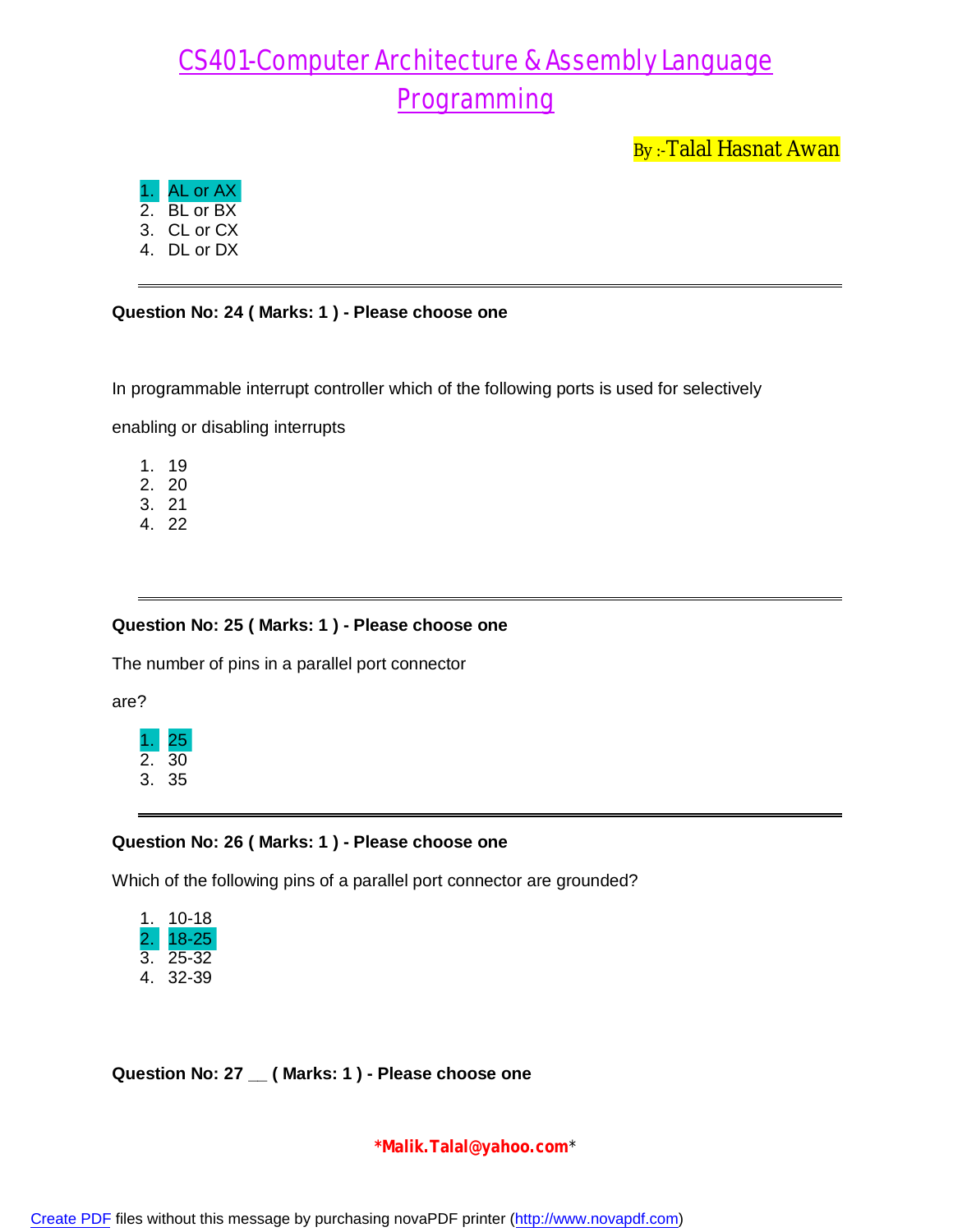By:-Talal Hasnat Awan

Suppose a decimal number 35 when its binary is shifted to write two places the

new number will become

- 1. 35
- 2. 70
- 3. 140
- 4. 17

#### **Question No: 28 \_\_ ( Marks: 1 ) - Please choose one**

A 32bit address register can access upto ............................of memory so memory

access has increased a lot.



#### **Question No: 29 \_\_ ( Marks: 1 ) - Please choose one**

In NASM an imported symbol is declared with the ................................while and

exported symbol is declared with the ......................................................................

- 1. Global directive, External directive
- 2. External directive, Global directive
- 3. Home Directive, Foreign Directive
- 4. Foreign Directive, Home Directive

#### **Question No: 30 ( Marks: 1 ) - Please choose**

one Single step interrupt is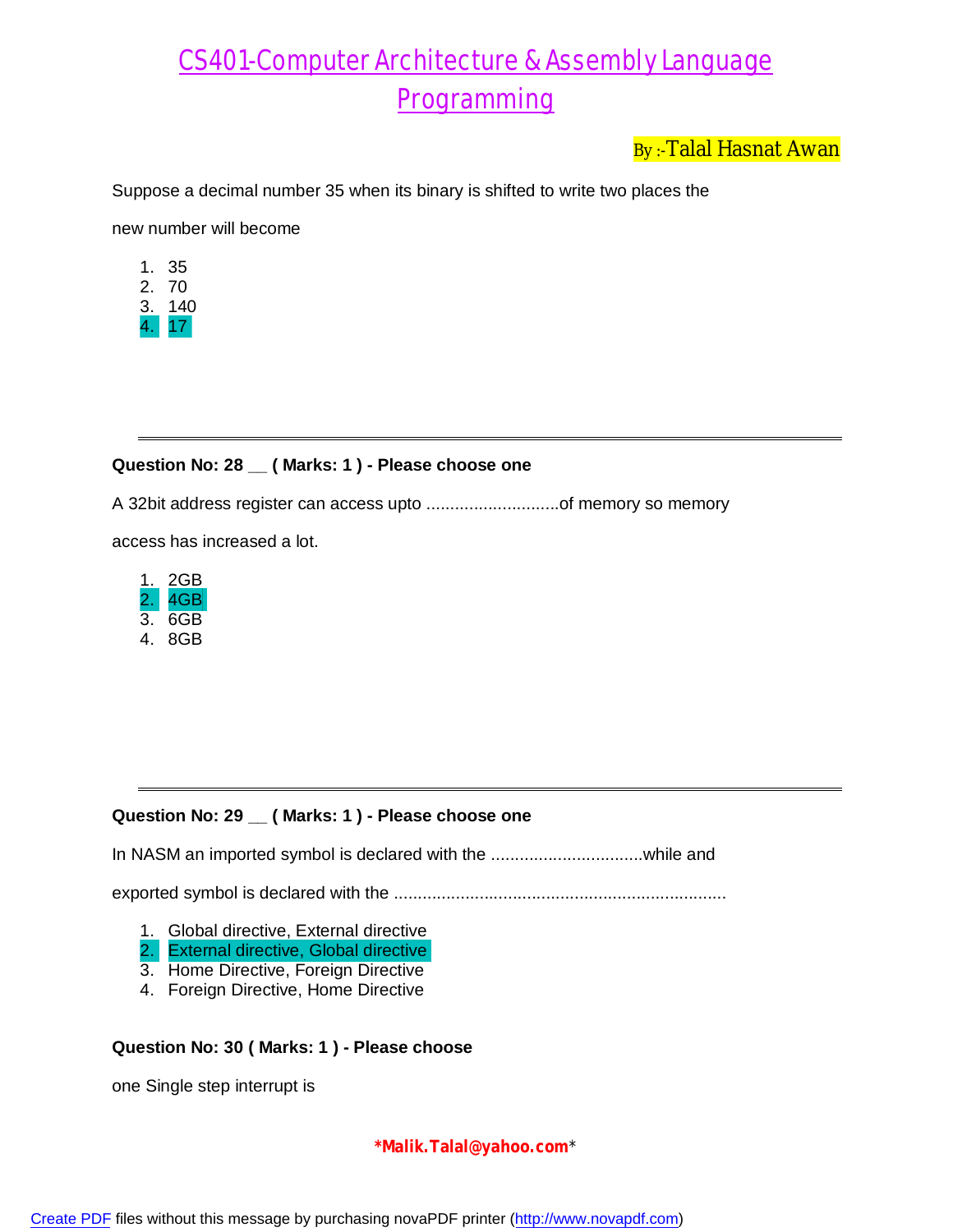By :-Talal Hasnat Awan

- 1. Hardware interrupt
- 2. Like divide by zero interrupt
- 3. Like divide by 1 interrupt
- 4. Software interrupt

**Question No: 31 \_\_ ( Marks: 1 )**

Which services are gained bi INT 0x16

### **Solution**:

Hardware interrupt

Like divide by zero interrupt

Like divide by 1 interrupt

Software interrupt

**Question No: 32 ( Marks: 1** 

#### **Give the name of any one VESA servic**

- Hardware interrupt
- Like divide by zero interrupt
- Like divide by 1 interrupt
- Software interrupt

**Question No: 33 ( Marks: 2 ) INT 14 - SERIAL - READ CHARACTER FROM PORT By using above port what do AH,AL and DX shows here?**

• Hardware interrupt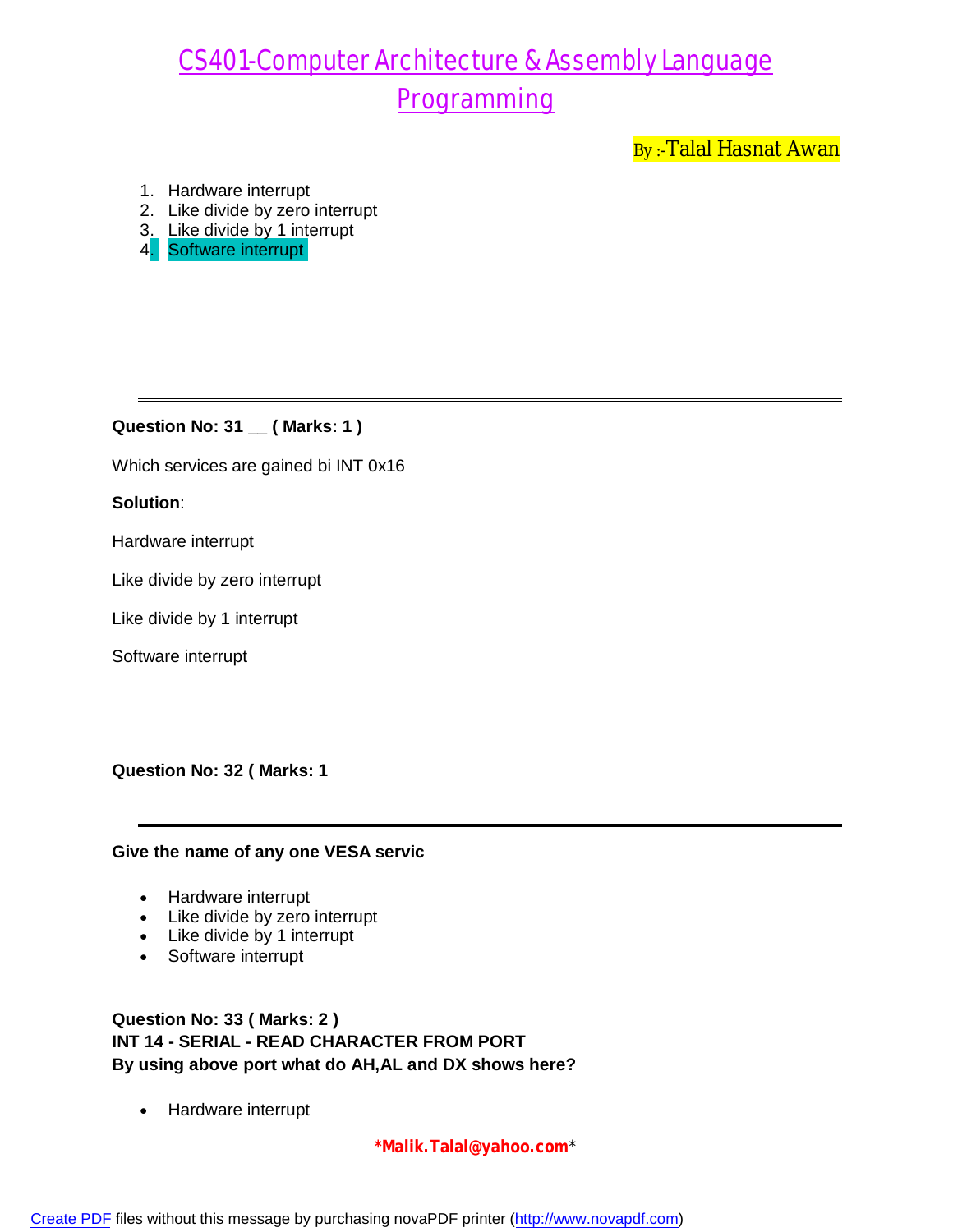By :-Talal Hasnat Awan

- Like divide by zero interrupt
- Like divide by 1 interrupt
- Software interrupt

**Question No: 34 ( Marks: 2 ) What do these instructions do ? write your answer in single line. mov cx, 0xffff loop \$**

- Hardware interrupt
- Like divide by zero interrupt
- Like divide by 1 interrupt
- Software interrupt

**Question No: 35 ( Marks: 3 ) Define the protected mode Solution:**

- Hardware interrupt
- Like divide by zero interrupt
- Like divide by 1 interrupt
- Software interrupt

**Question No: 36 ( Marks: 3 ) Write a program in assembly language to disable keyboard interrupt using PIC mask register Hint: Only five instructions are needed Solution:**

- Hardware interrupt
- Like divide by zero interrupt
- Like divide by 1 interrupt
- Software interrupt

**Question No: 37 ( Marks: 3 )**

**Read the following passage carefully and fill the blanks with proper words. Note: Don't rewrite the passage just write the words in same order. "BIOS sees the disks as a combination of sectors, tracks, and................., as a raw storage device without concern to whether it is reading a file or directory.**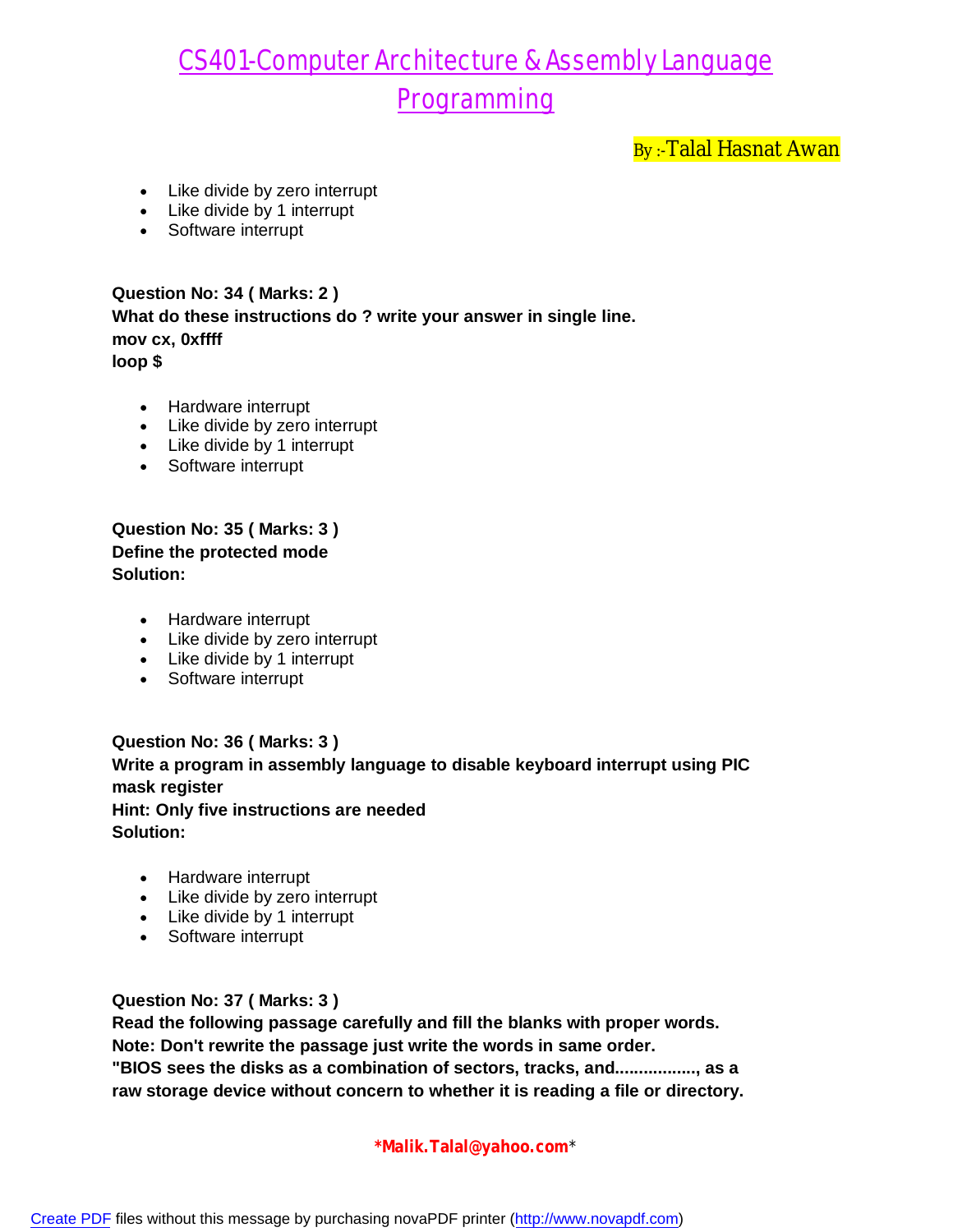### By :-Talal Hasnat Awan

**................. provides the simplest and most powerful interface to the storage medium. However this raw storage is meaningless to the user who needs to store his files and organize them into..................... . " Solution:**

- Hardware interrupt
- Like divide by zero interrupt
- Like divide by 1 interrupt
- Software interrupt

### **Question No: 1 ( Marks: 1 )**

- Please choose one

Sun SPARC Processor has a fixed \_\_\_\_\_\_\_\_\_\_\_\_\_\_ instruction size.

- 1. 16bit
- 2. 32bit
- 3. 64bit
- 4. 20bit

#### **Question No: 2 ( Marks: 1 )**

- Please choose one

When the subprogram finishes, the \_\_\_\_\_\_\_\_\_\_\_\_\_\_\_\_\_\_\_\_ retrieves the return address from the stack and transfers control to that location.

- 1. RET instruction
- 2. CALL instruction
- 3. POP instruction
- 4. Jump instruction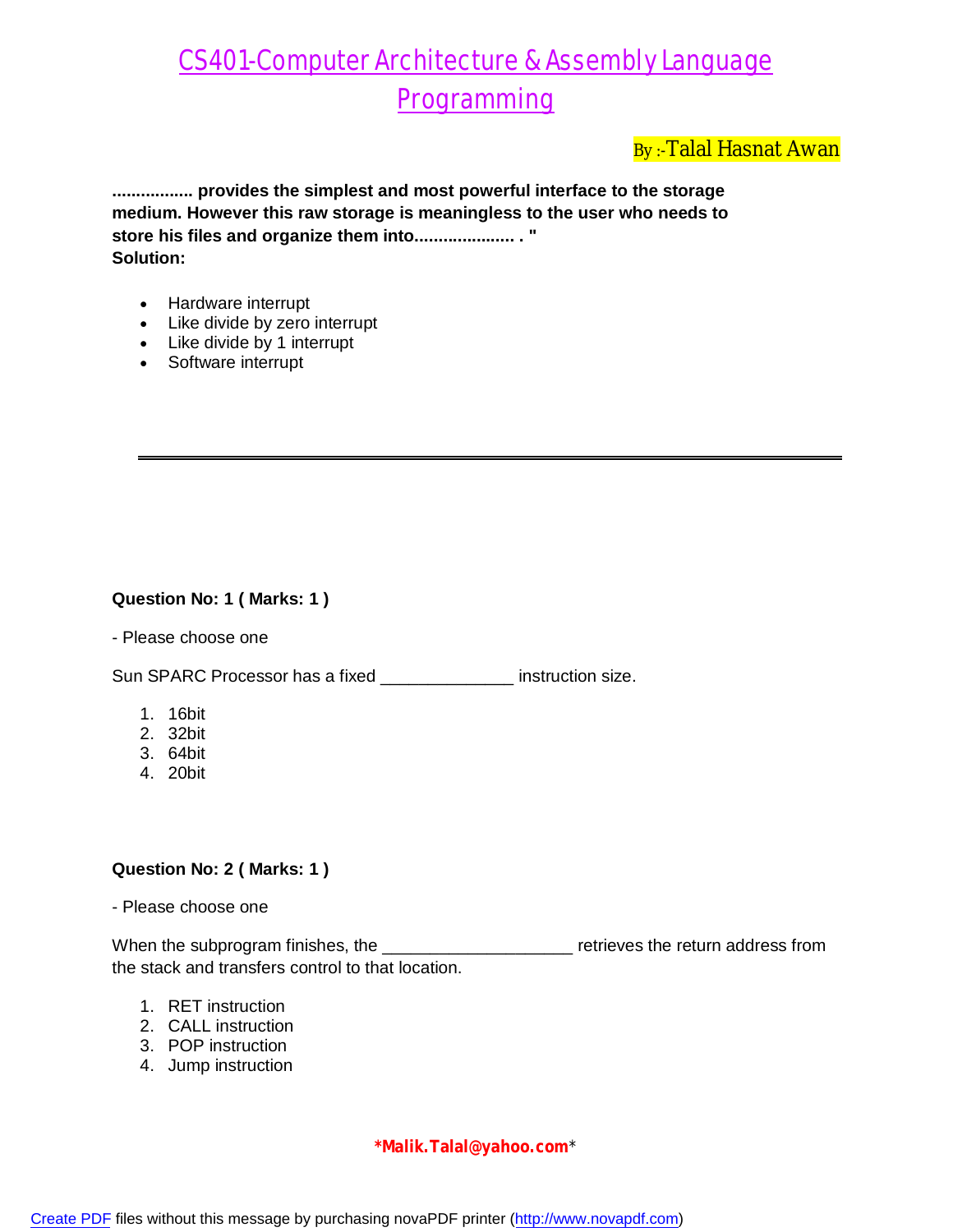By:-Talal Hasnat Awan

#### **Question No: 3 ( Marks: 1 )**

- Please choose one

A 32 bit address register can access upto \_\_\_\_\_\_\_\_\_\_ of memory.

- $\bullet$  1 GB
- $-6$  GB
- $-4$  GB
- $\bullet$  2 GB

#### **Question No: 4 ( Marks: 1 )**

- Please choose one

The value of a segment register when the processor is running under protected mode is called

- 1. segment descriptor
- 2. segment selector
- 3. global descriptor table
- 4. protected register

**Question No: 5 ( Marks: 1 )**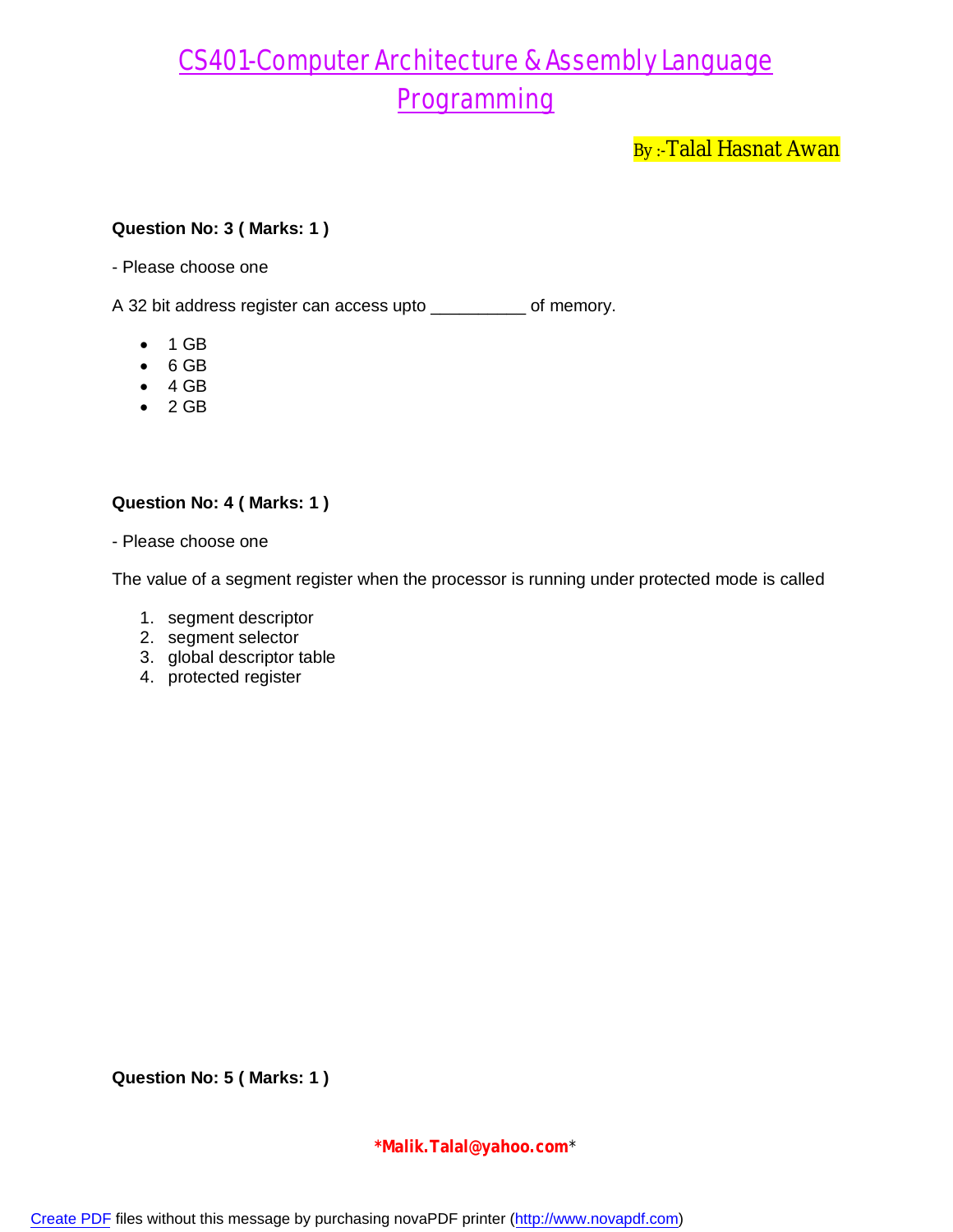By:-Talal Hasnat Awan

#### - Please choose one

FS and GS are two \_\_\_\_\_\_\_\_\_\_\_\_\_\_\_\_\_\_\_\_\_\_ in protected mode.

- 1. segment registers
- 2. segment selectors
- 3. stack pointers
- 4. register pointers

### **Question No: 6 ( Marks: 1 )**

- Please choose one

IRQ 0 interrupt have \_\_\_\_\_\_\_\_\_\_\_\_\_\_\_ priority

- 1. low
- 2. medium
- 3. highest
- 4. lowest

#### **Question No: 7 ( Marks: 1 )**

- Please choose one

IDT stands for \_\_\_\_\_\_\_\_\_\_\_\_\_\_\_\_\_\_\_\_\_\_.

- 1. interrupt descriptor table
- 2. individual descriptor table
- 3. inline data table
- 4. interrupt descriptor table

#### **Question No: 8 ( Marks: 1 )**

- Please choose one

Every bit of line status in serial port conveys \_\_\_\_\_\_\_\_\_\_\_ information.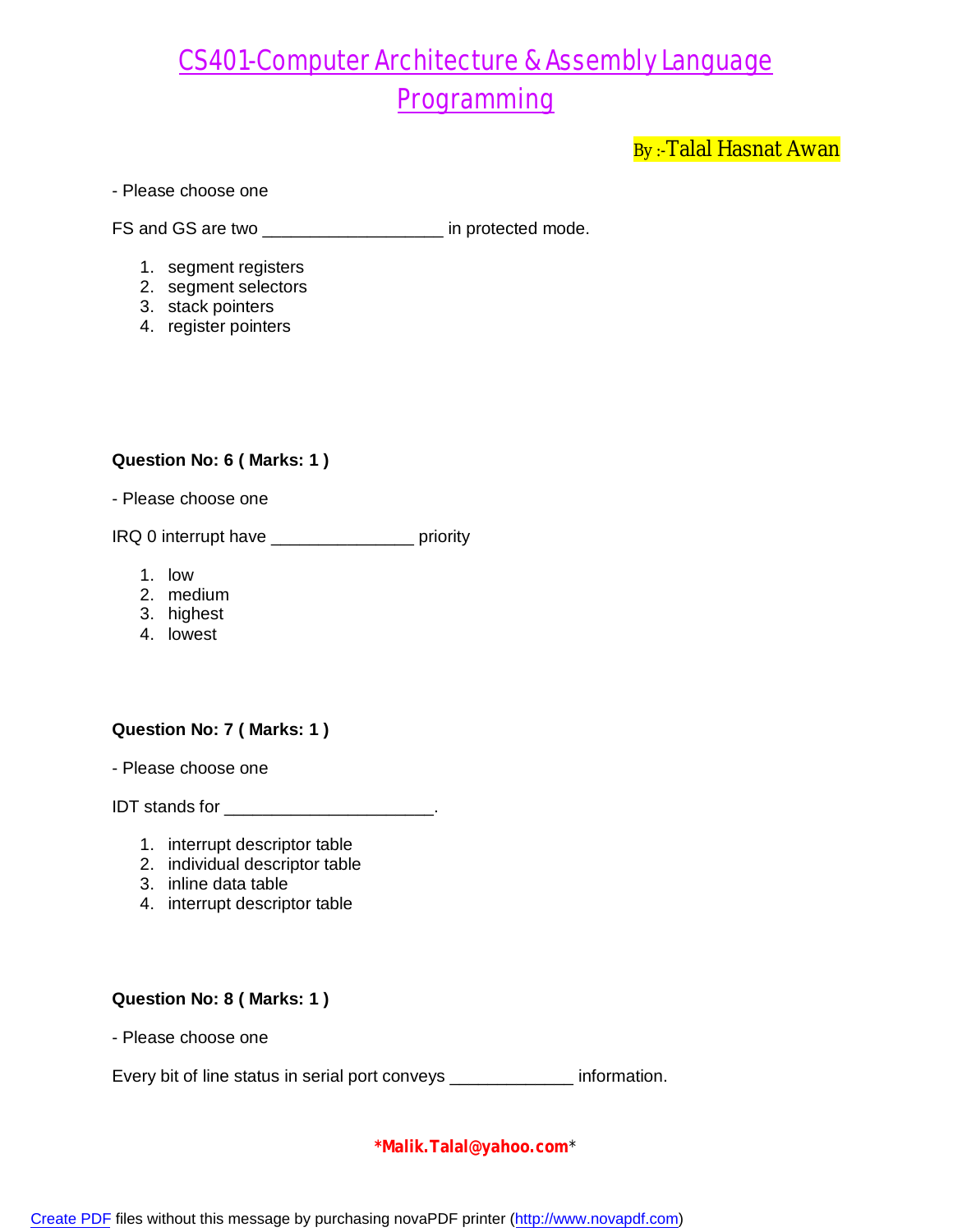By:-Talal Hasnat Awan

- 1. different
- 2. same
- 3. partial
- 4. full

## http://www.vustudents.net

### **Question No: 9 ( Marks: 1 )**

- Please choose one

There are total \_\_\_\_\_\_\_\_\_\_\_\_\_\_\_\_\_\_\_ bytes in a standard floppy disk.

- 1. 1444k
- 2. 1440k
- 3. 1280k
- 4. 2480k

### **Question No: 10 ( Marks: 1 )**

- Please choose one

An 8x16 font is stored in \_\_\_\_\_\_\_\_\_\_\_\_\_\_\_\_\_\_\_\_\_\_\_\_ bytes.

- 8
- $16$
- $\bullet$  4
- $\bullet$  20

=============================================================

. Serial Port is also accessible via  $\frac{1}{0}$  ports **, COM 1** is accessible via ports 3F8-3FF while *COM 2* is accessible via 2F8 -2FF.

The first register at 3F8 is the *Transmitter* holding register if written to and the receiver **buffer** register if read from.

Other register of our interest include 3F9 whose *Bit 0* must be set to enable received data available interrupt and *Bit 1* must be set to enable transmitter holding register empty interrupt. (Transmitter, COM 1, I/O ports , COM2. bit 0 , Buffer , 3FA)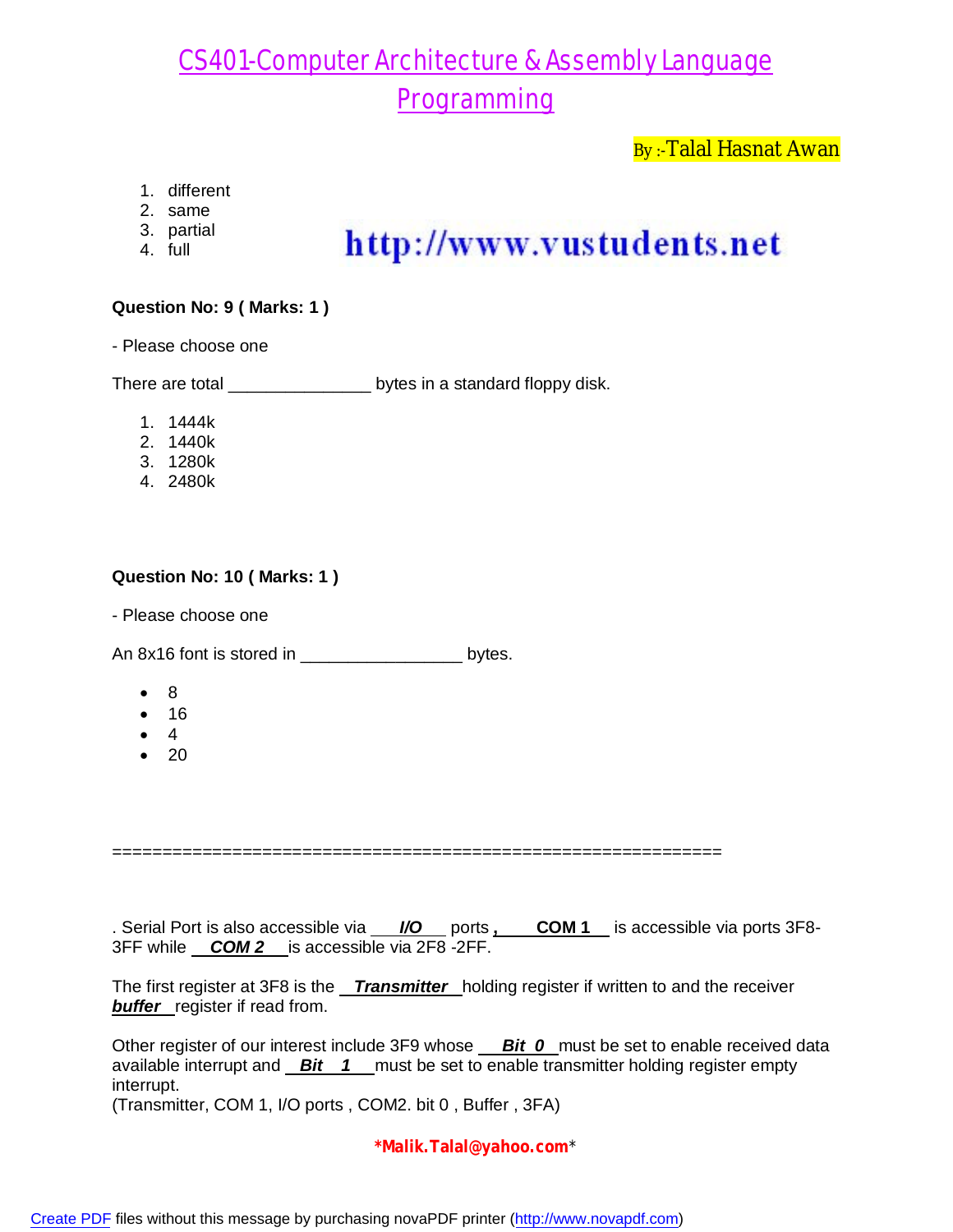By:-Talal Hasnat Awan

====================================================

Question # 1

There are three busses to communicate the processor and memory named as \_\_\_\_\_\_\_\_

1) : address bus.,data bus and data bus.

2) : addressing bus.,data bus and data bus.

3) : address bus.,datamove bus and data bus.

4) : address bus., data bus and control bus.

Correct Option : 4 From : Lecture 1

Question # 2

The address bus is unidirectional and address always travels from processor to memory.

1) : TRUE

2) : FALSE

 $3)$  :

4) :

Correct Option : 1 From : Lecture 1

Question # 3

Data bus is bidirectional because

1) : To way

2) : Data moves from both, processor to memory and memory to processor,

3) : Data moves from both, processor to memory and memory to data Bus,

4) : None of the Given

Correct Option : 3 From : Lecture 1

Question # 4 Control bus 1) : is Not Important. 2) : is Important . 3) : bidirectional. 4) : unidirectional . Correct Option : 3 From : Lecture 1 Question # 5

A memory cell is an n-bit location to store data, normally \_\_\_\_\_\_\_\_also called a byte

- 1) : 4-bit
- 2) : 8-bit
- 3) : 6-bit
- 4) : 80-bit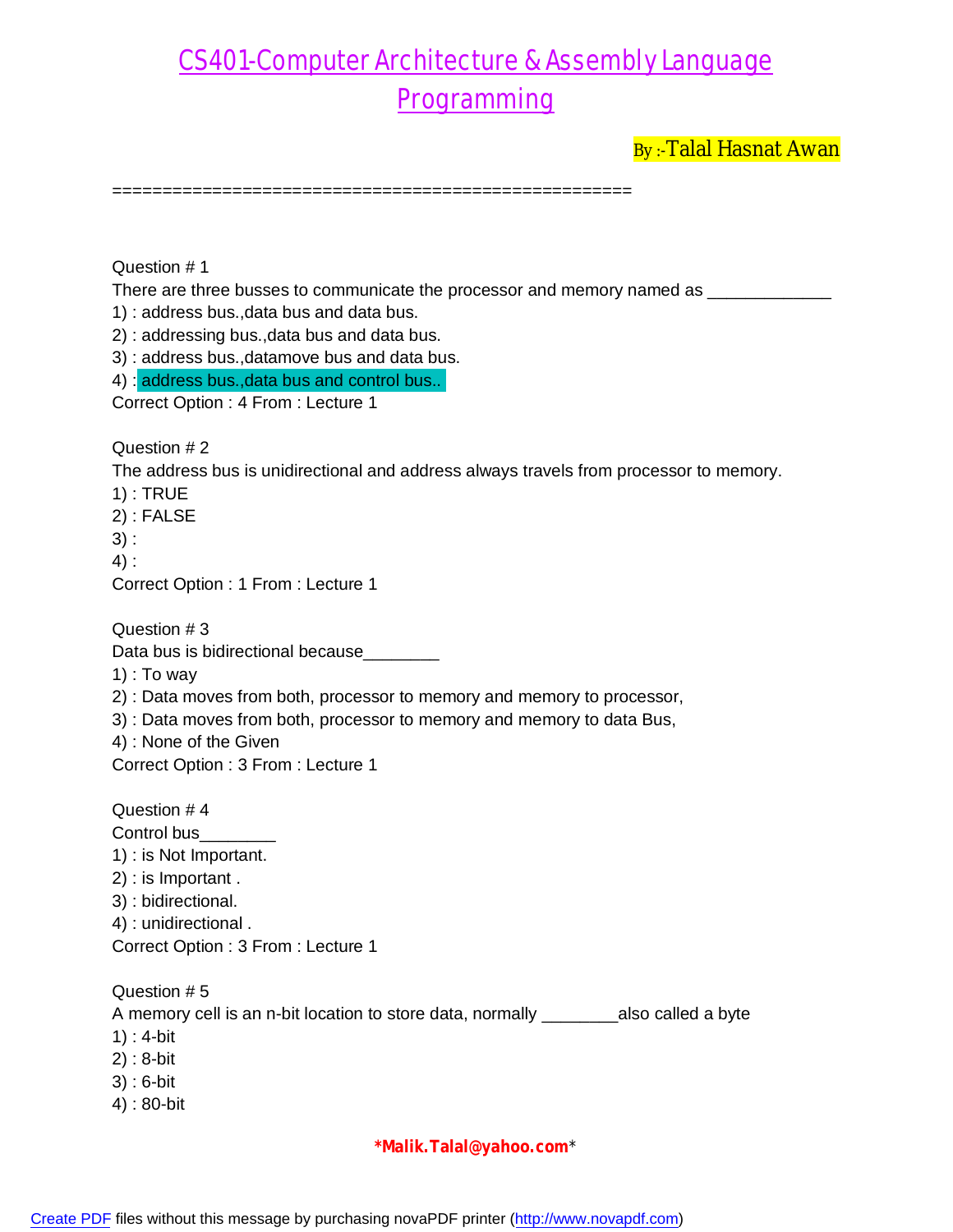By :- Talal Hasnat Awan

|                                                                                                 | <u>,, a.a.a.a.vva.</u> |
|-------------------------------------------------------------------------------------------------|------------------------|
| Correct Option: 2 From: Lecture 1                                                               |                        |
| Question #6<br>The number of bits in a cell is called the cell width.<br><u>Lettime memory</u>  |                        |
| completely.<br>1) : Cell width and number of cells,                                             |                        |
| 2) : cell number and width of the cells,                                                        |                        |
| 3) : width                                                                                      |                        |
| 4) : Height                                                                                     |                        |
| Correct Option: 1 From: Lecture 1                                                               |                        |
| Question #7                                                                                     |                        |
| for memory we define two dimensions. The first dimension defines how many ______                | bits                   |
| are there in a single memory cell.                                                              |                        |
| $1$ : parallel                                                                                  |                        |
| 2) : Vertical                                                                                   |                        |
| $3)$ : long<br>$4)$ : short                                                                     |                        |
| Correct Option: 1 From: Lecture 1                                                               |                        |
| Question #8                                                                                     |                        |
| operation requires the same size of data bus and memory cell width.                             |                        |
| 1): Normal                                                                                      |                        |
| 2) : Best and simplest                                                                          |                        |
| $3$ ) : first                                                                                   |                        |
| 4) : None of the Given                                                                          |                        |
| Correct Option: 2 From: Lecture 1                                                               |                        |
| Question #9                                                                                     |                        |
| Control bus is only the mechanism. The responsibility of sending the appropriate signals on the |                        |
| control bus to the memory is of the_________________.                                           |                        |
| 1) : Data Bus                                                                                   |                        |
| 2): processor                                                                                   |                        |
| 3) : Address Bus                                                                                |                        |
| 4) : None of the Given<br>Correct Option: 2 From: Lecture 1                                     |                        |
|                                                                                                 |                        |
| Question #10                                                                                    |                        |
| In "total: dw 0" Opcode total is a ____________                                                 |                        |
| 1) : Literal                                                                                    |                        |
| 2): Variable                                                                                    |                        |
|                                                                                                 |                        |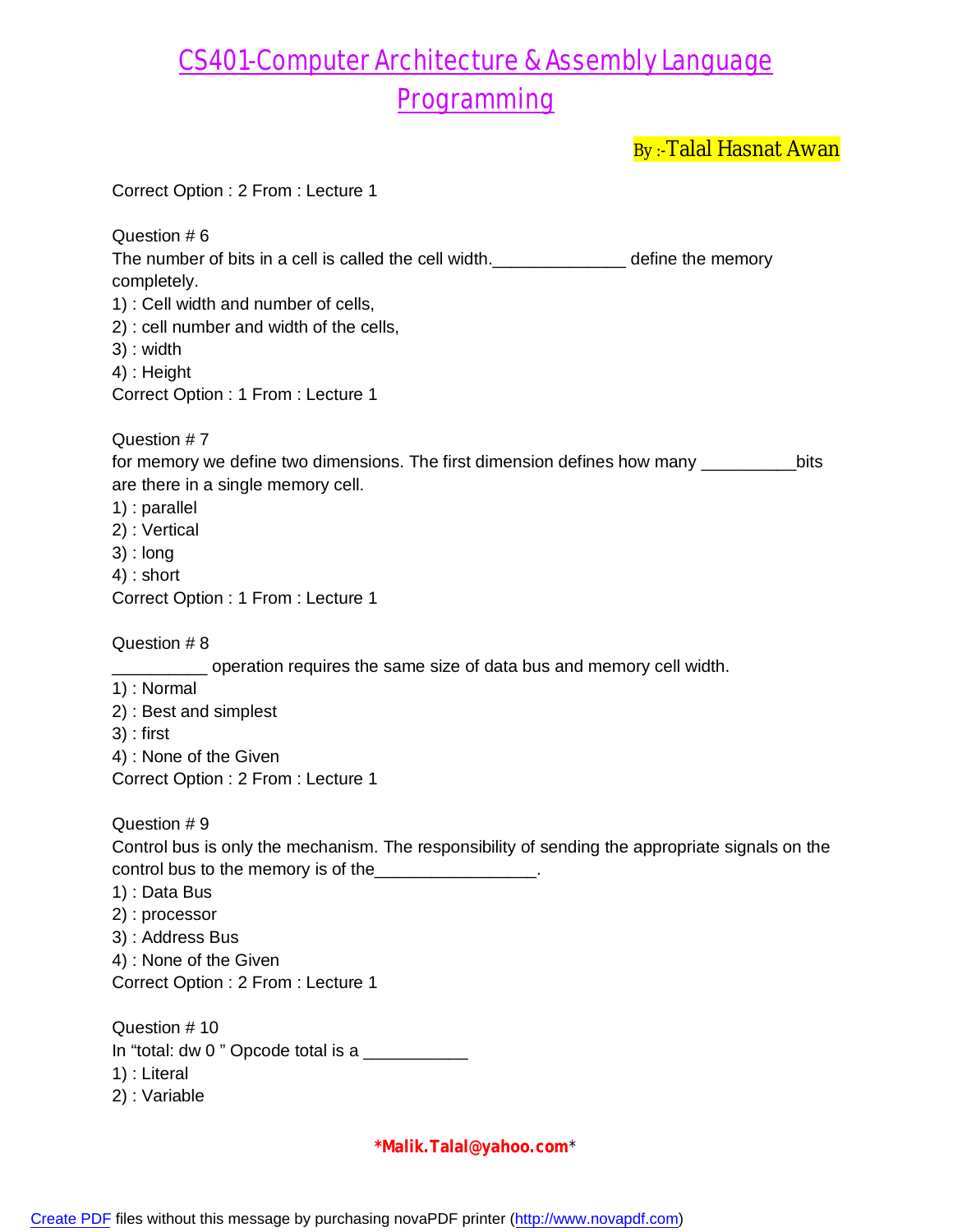By:-Talal Hasnat Awan

3) : Label 4) : Starting point Correct Option : 3 From : Lecture 10 Question # 11  $|0|$ -- $|1|1|0|1|0|0|0|$  -- $|C|$  is a example of \_\_\_\_\_ 1) : Shl 2) : sar 3) : Shr 4) : Sal Correct Option : 3 From : Lecture 10 Question # 12  $|C|$   $\left| \begin{array}{c} -2 \\ -1 \end{array} \right|$  1 | 0 | 1 | 0 | 0 | 0 |  $\left| \begin{array}{c} -1 \\ -1 \end{array} \right|$  is a example of \_\_\_\_\_ 1) : Shl 2) : sar 3) : Shr 4) : Sal Correct Option : 1 From : Lecture 10 Question # 13 ADC has \_\_\_\_\_\_\_\_\_ operands. 1) : two 2) : three 3) : Five 4) : Zero Correct Option : 2 From : Lecture 10 Question # 14 The basic purpose of a computer is to perform operations, and operations need \_\_\_\_\_\_\_\_\_\_\_\_. 1) : order 2) : nothing 3) : operands 4) : bit Correct Option : 3 From : Lecture 2 Question # 15 Registers are like a scratch pad ram inside the processor and their operation is very much like normal\_\_\_\_\_\_\_\_\_\_\_\_\_\_. 1) : Number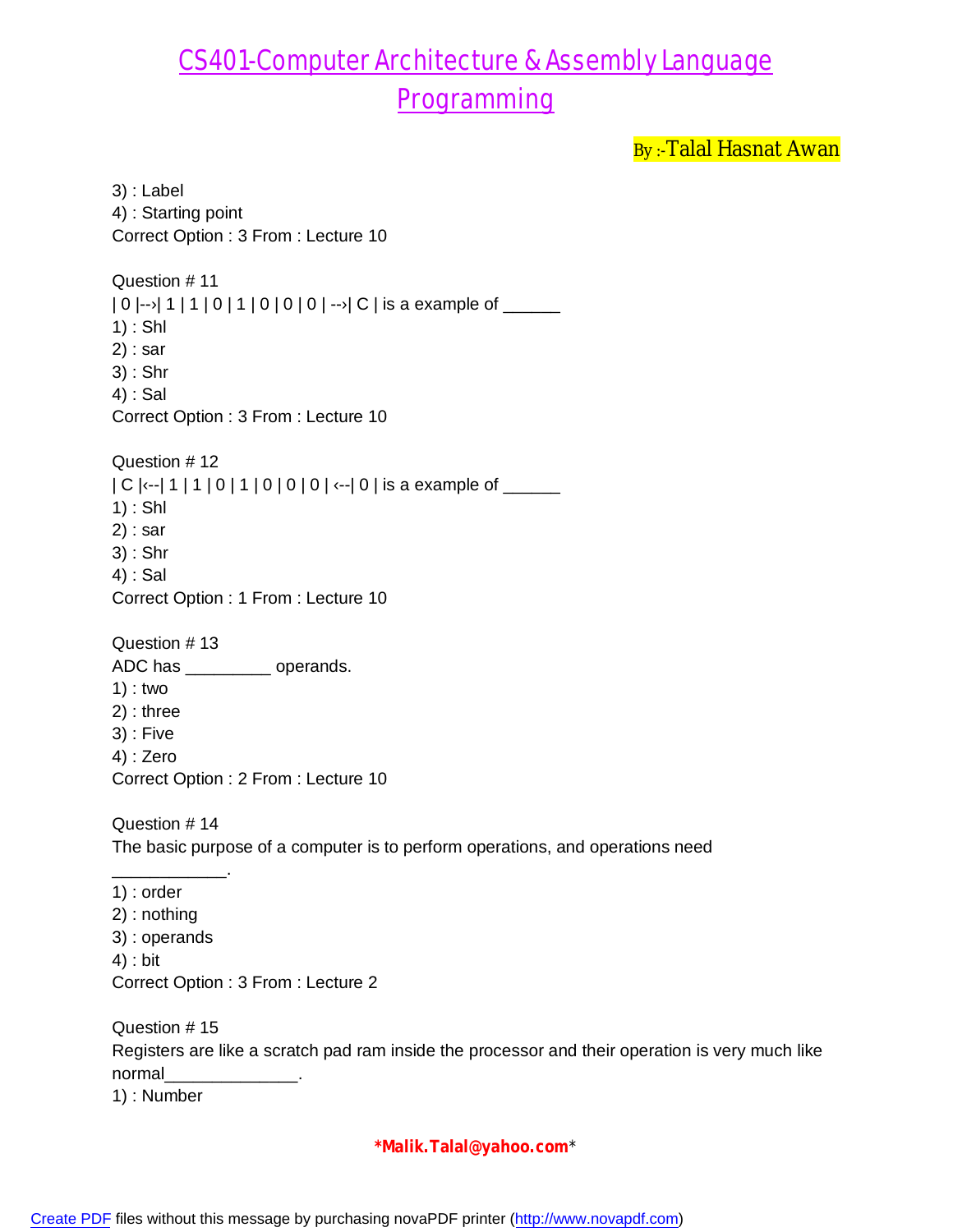By :- Talal Hasnat Awan

| 2) : opreations                                                                           |
|-------------------------------------------------------------------------------------------|
| 3) : memory cells                                                                         |
| 4) : None of the Given                                                                    |
| Correct Option: 3 From: Lecture 2                                                         |
| Question #16                                                                              |
| There is a central register in every processor called the ________ and The word size of a |
| processor is defined by the width of its_________.                                        |
| 1): accumulator, accumulator                                                              |
| 2) : data bus, accumulator                                                                |
| 3): accumulator, Address Bus                                                              |
| 4) : accumulator, memory                                                                  |
| Correct Option: 1 From: Lecture 2                                                         |
| Question #17                                                                              |
| does not hold data but holds the address of data                                          |
| 1): Pointer, Segment, or Base Register                                                    |
| 2) : Pointer, Index, or Base Register<br>3) : General Registers                           |
| 4) : Instruction Pointer                                                                  |
| Correct Option: 2 From: Lecture 2                                                         |
|                                                                                           |
| Question #18                                                                              |
| "The program counter holds the address of the next instruction to be ___________          |
| $1$ : executed.<br>$2)$ : called                                                          |
| 3) : deleted                                                                              |
| $4$ ) : copy                                                                              |
| Correct Option: 1 From: Lecture 2                                                         |
| Question #19                                                                              |
| There are ______ types of "instruction groups"                                            |
| 1): 4                                                                                     |
| 2): 5                                                                                     |
| 3):3                                                                                      |
| 4): 2                                                                                     |
| Correct Option : 1 From : Lecture 2                                                       |
| Question # 20                                                                             |
| These instructions are used to move data from one place to another.<br>$1)$ : TRUE        |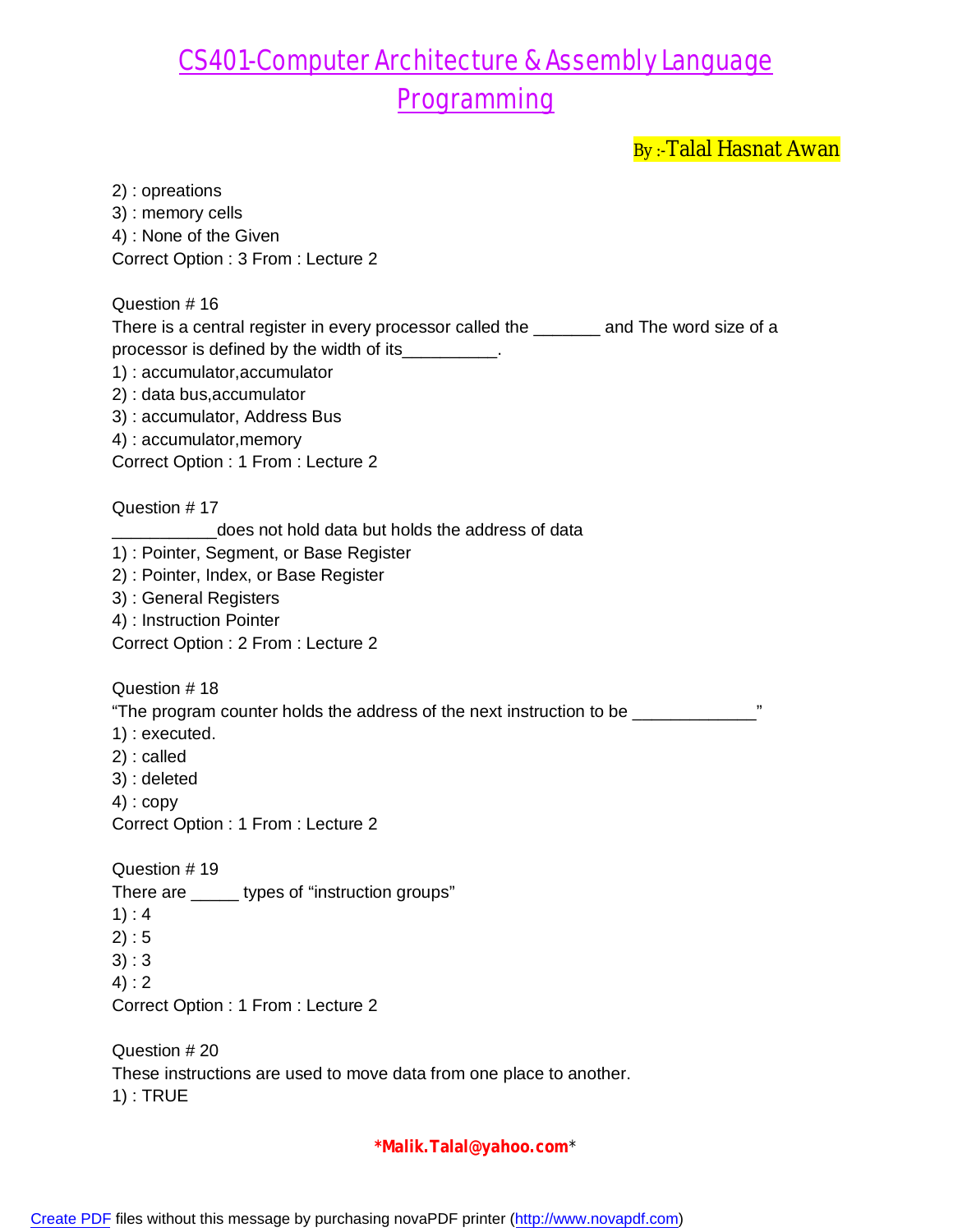By:-Talal Hasnat Awan

2) : FALSE 3) : 4) : Correct Option : 1 From : Lecture 2

Question # 21

"mov" instruction is related to the \_\_\_\_\_\_\_ \*\*\*\*\*.

1) : Arithmetic and Logic Instructions

- 2) : Data Movement Instructions
- 3) : Program Control Instructions
- 4) : Special Instructions

Correct Option : 2 From : Lecture 2

Question # 22

\_allow changing specific processor behaviors and are used to play with it.

1) : Special Instructions

2) : Data Movement Instructions

- 3) : Program Control Instructions
- 4) : Arithmetic and Logic Instructions

Correct Option : 1 From : Lecture 2

Question # 23

8088 is a 16bit processor with its accumulator and all registers of \_\_\_\_\_\_\_\_\_\_.

- 1) : 32 bits
- 2) : 6 bits
- 3) : 16 bits
- 4) : 64 bits

Correct Option : 3 From : Lecture 2

Question # 24

The \_\_\_\_\_\_\_\_\_\_ of a processor means the organization and functionalities of the registers it contains and the instructions that are valid on the processor.

- 1) : Manufactures
- 2) : architecture
- 3) : Deal
- 4) : None of the Given

Correct Option : 2 From : Lecture 2

Question # 25 Intel IAPX88 Architecture is \_\_\_\_\_\_\_\_\_\_\_\_ 1) : More then 25 old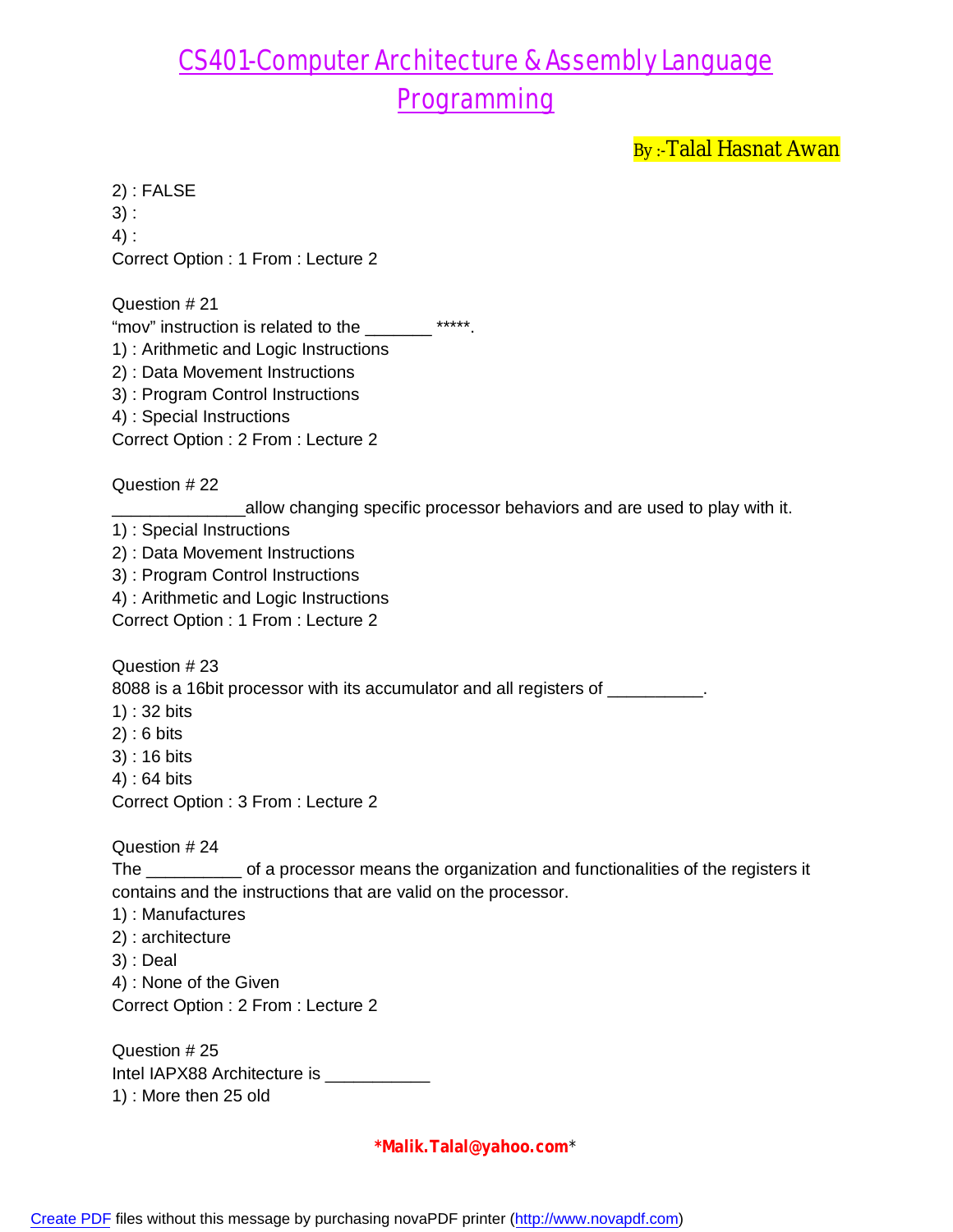By:-Talal Hasnat Awan

2) : New 3) : Not Good 4) : None of the Given Correct Option : 1 From : Lecture 2 Question # 26 The iAPX88 architecture consists of registers. 1) : 13 2) : 12 3) : 9 4) : 14 Correct Option : 4 From : Lecture 3 Question # 27 General Registers are \_\_\_\_\_\_\_\_\_ 1) : AX, BX, CX, and DX 2) : XA, BX, CX, and DX 3) : SS,SI and DI 4) : 3 Correct Option : 1 From : Lecture 3 Question # 28 AX means we are referring to the extended 16bit "A" register. Its upper and lower byte are separately accessible as \_\_\_\_\_\_\_\_\_\_\_\_\_\_\_\_. 1) : AH and AL 2) : A Lower and A Upper 3) : AL, AU 4) : AX Correct Option : 1 From : Lecture 3 Question # 29 AX is General purpose Register where A stands for \_\_\_\_\_\_\_\_\_\_. 1) : Acadmic 2) : Ado 3) : Architecture 4) : Accumulator Correct Option : 4 From : Lecture 3 Question # 30 The B of BX stands for \_\_\_\_\_\_\_\_\_\_because of its role in memory addressing. 1) : Busy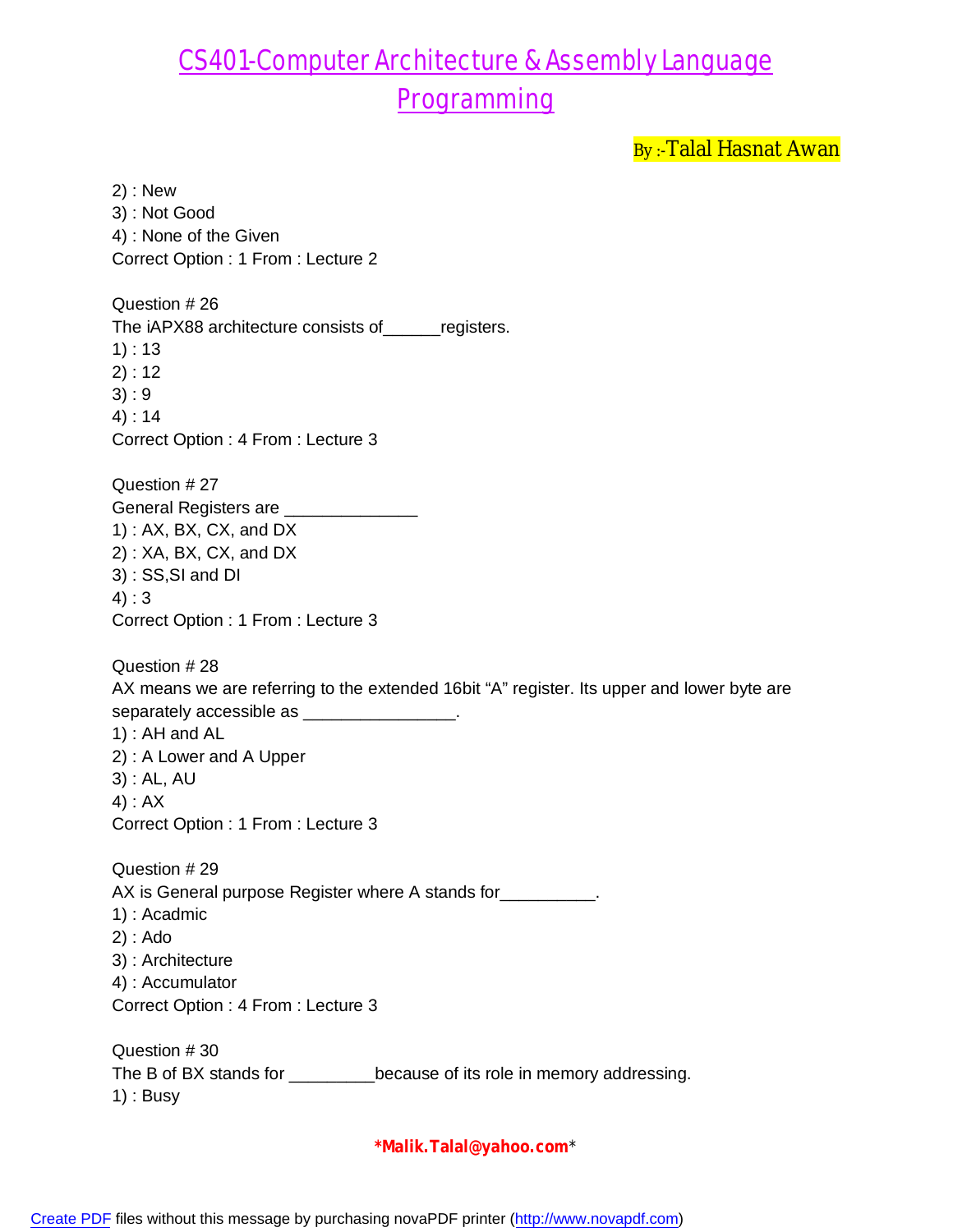By :-Talal Hasnat Awan

2) : Base

## http://www.vustudents.net

3) : Better 4) : None of the Given Correct Option : 2 From : Lecture 3

Question # 31

The D of DX stands for Destination as it acts as the destination in

1) : I/O operations

2) : operations

3) : memory cells

4) : Memory I/O operations

Correct Option : 1 From : Lecture 3

Question # 32

The C of CX stands for Counter as there are certain instructions that work with an automatic count in the \_\_\_\_\_\_\_\_\_\_\_.

1) : DI register

2) : BX register

3) : CX register

4) : DX register

Correct Option : 3 From : Lecture 3

Question # 33

**\_\_\_\_\_\_\_are the index registers of the Intel architecture which hold address of data and used** in memory access.

1) : SI and SS

2) : PI and DI

3) : SI and IP

4) : SI and DI

Correct Option : 4 From : Lecture 3

Question # 34 In Intel IAPX88 architecture \_\_\_\_\_\_\_\_\_\_\_\_ is the special register containing the address of the next instruction to be executed.

1) : AX

2) : PI

3) : IP

4) : SI

Correct Option : 3 From : Lecture 3

Question # 35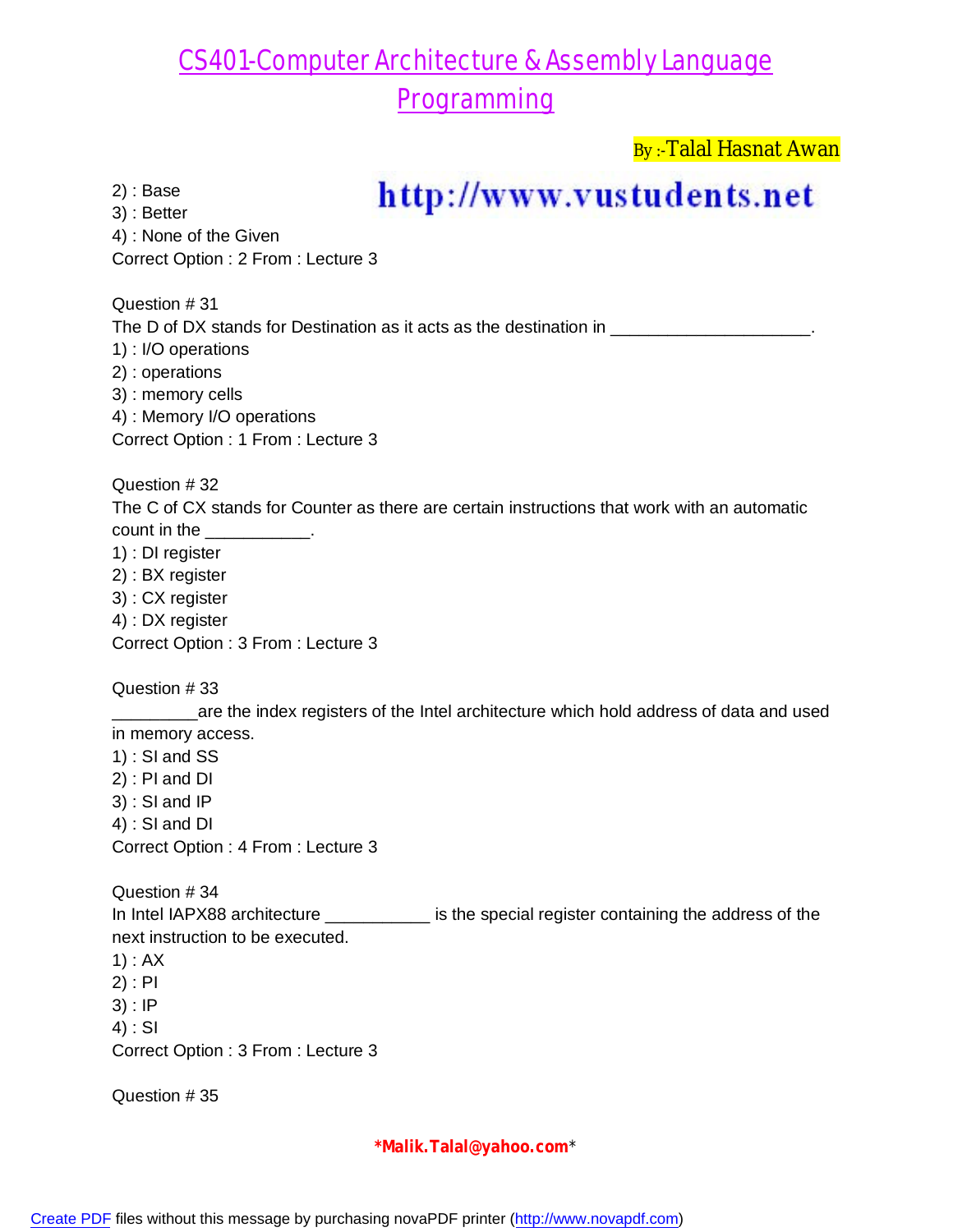By:-Talal Hasnat Awan

SP is a memory pointer and is used indirectly by a set of \_\_\_\_\_\_\_\_\_\_\_.

- 1) : instructions
- 2) : Pointers
- 3) : Indexes
- 4) : Variables

Correct Option : 1 From : Lecture 3

#### Question # 36

\_\_\_\_\_\_\_\_\_\_\_is also a memory pointer containing the address in a special area of memory called the stack.

1) : SP

- 2) : BP
- 3) : PB
- 4) : AC

Correct Option : 2 From : Lecture 3

Question # 37

is bit wise significant and accordingly each bit is named separately.

- 1) : AX
- 2) : FS
- 3) : IP
- 4) : Flags Register

Correct Option : 4 From : Lecture 3

Question # 38

When two 16bit numbers are added the answer can be 17 bits long, this extra bit that won't fit in the target register is placed in the \_\_\_\_\_\_\_\_\_\_where it can be used and tested

- 1) : carry flag
- 2) : Parity Flag
- 3) : Auxiliary Carry
- 4) : Zero Flag

Correct Option : 1 From : Lecture 3

Question # 39 Program is an ordered set of instructions for the processor. 1) : TRUE 2) : FALSE 3) : 4) :

Correct Option : 1 From : Lecture 3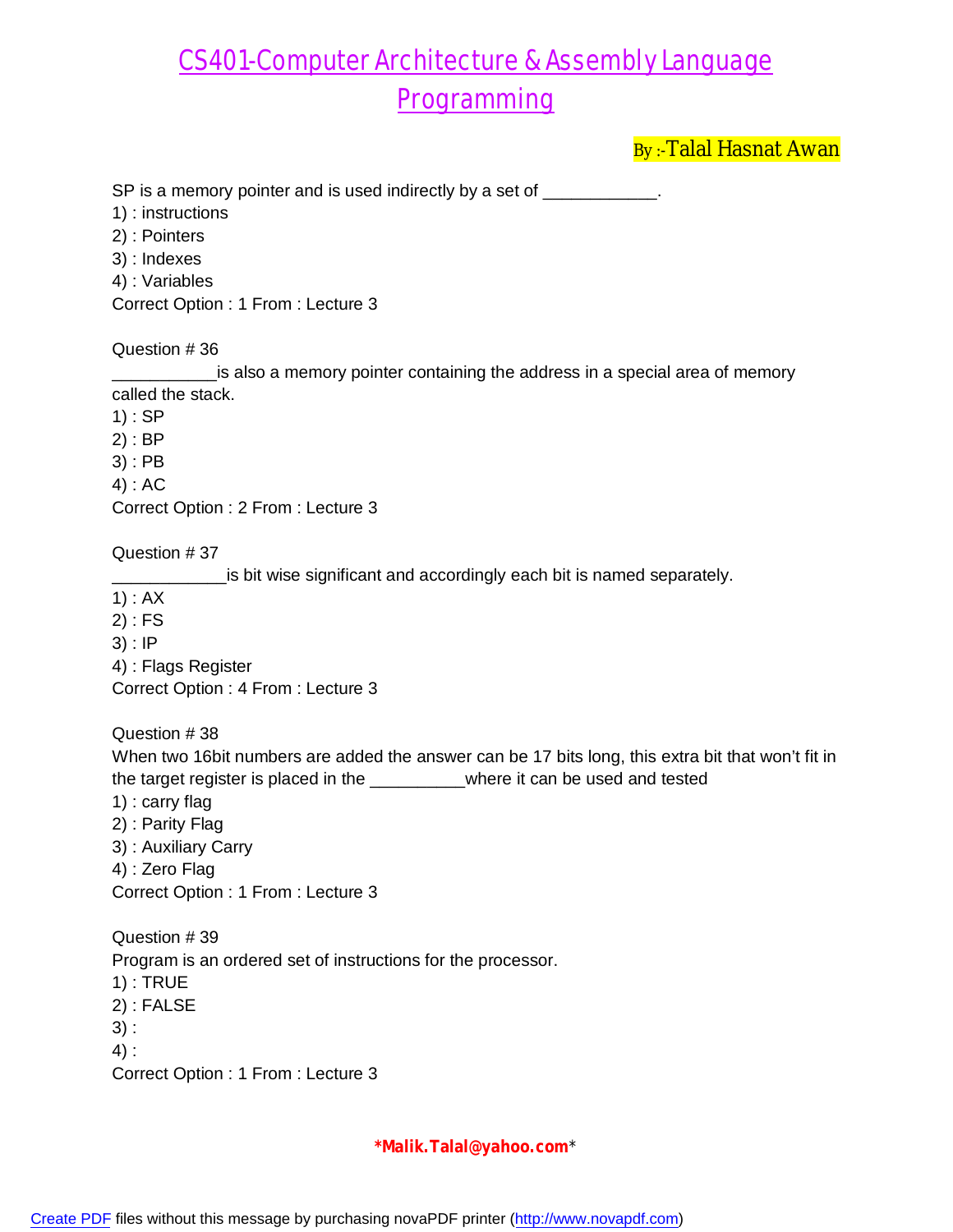By:-Talal Hasnat Awan

Question # 40 For Intel Architecture "operation destination, source" is way of writing things. 1) : TRUE 2) : FALSE 3) : 4) : Correct Option : 1 From : Lecture 3 Question # 41

Operation code " add ax, bx " \_\_\_\_\_\_\_ 1) : Add the bx to ax and change the bx 2) : Add the ax to bx and change the ax 3) : Add the bx to ax and change the ax 4) : Add the bx to ax and change nothing Correct Option : 3 From : Lecture 3

Question # 42 The maximum memory iAPX88 can access is\_\_\_\_\_\_\_\_\_\_\_\_\_\_\_\_. 1) : 1MB 2) : 2MB 3) : 3MB

4) : 128MB

Correct Option : 1 From : Lecture 4

Question # 43 The maximum memory iAPX88 can access is 1MB which can be accessed with

\_\_\_\_\_\_\_\_\_\_\_\_\_\_\_. 1) : 18 bits 2) : 20 bits 3) : 16 bits 4) : 2 bits Correct Option : 2 From : Lecture 4

Question # 44

address of 1DED0 where the opcode B80500 is placed.

- 1) : physical memory
- 2) : memory
- 3) : efective
- 4) : None of the Given

Correct Option : 1 From : Lecture 4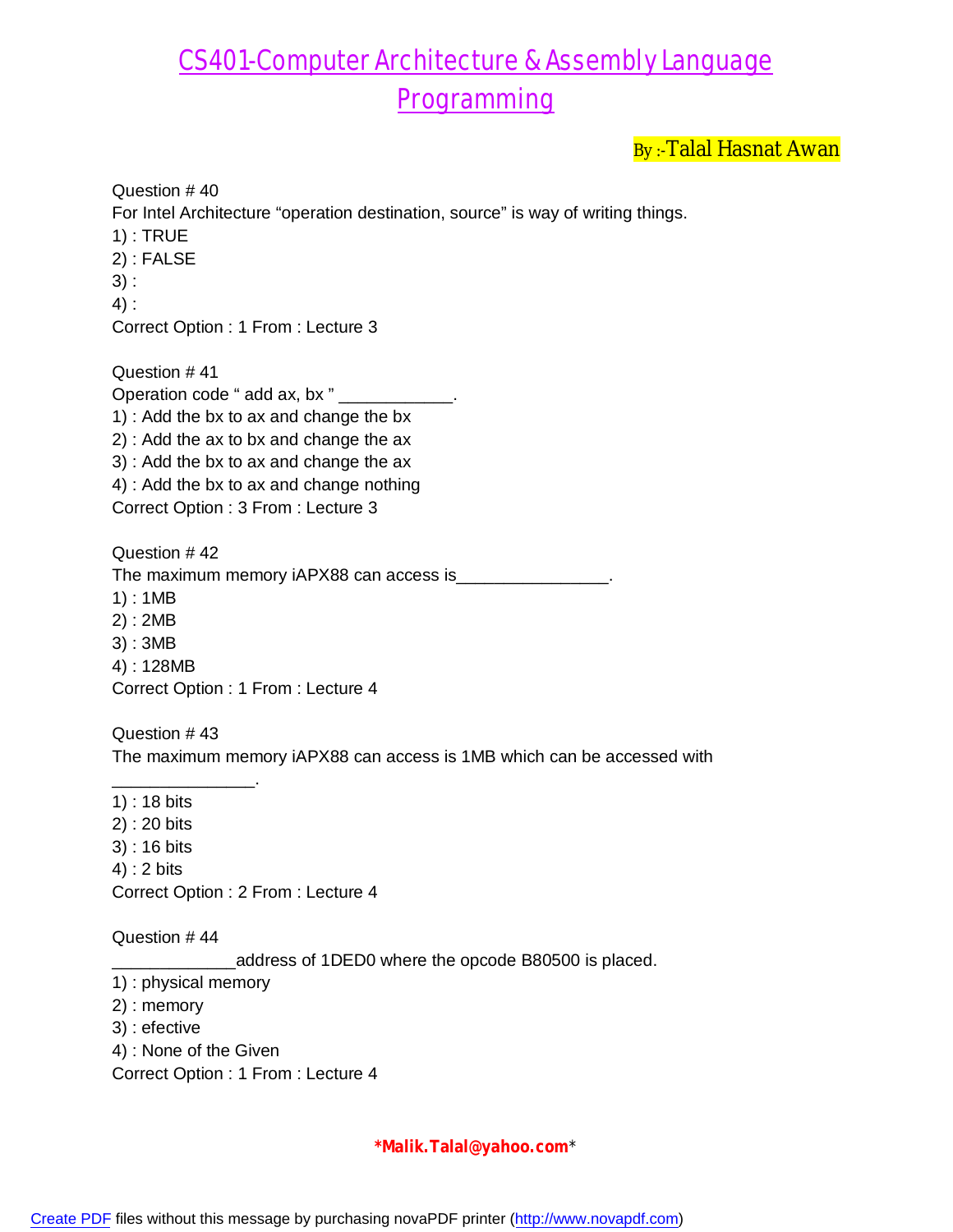By :- Talal Hasnat Awan

| Question #45                                                                                 |
|----------------------------------------------------------------------------------------------|
| 16 bit of Segment and Offset Addresses can be converted to 20 bit Address i.e.               |
| Segment Address with lower four bits zero + Offset Address with _____ four bits zero = 20bit |
| <b>Physical Address</b>                                                                      |
| 1) : Middle                                                                                  |
| 2) : lower                                                                                   |
| $3$ : Top                                                                                    |
| $4)$ : upper                                                                                 |
| Correct Option: 4 From: Lecture 4                                                            |
| Question #46                                                                                 |
| When adding two 20bit Addresses a carry if generated is dropped without being stored         |
| anywhere and the phenomenon is called address______.                                         |
| 1): wraparound                                                                               |
| $2)$ : mode                                                                                  |
| $3$ ) : ping                                                                                 |
| $4$ ) : error                                                                                |
| Correct Option: 1 From: Lecture 4                                                            |
| Question #47                                                                                 |
| segments can only be defined a 16byte boundaries called ___________ boundaries.              |
| $1)$ : segment                                                                               |
| 2) : paragraph                                                                               |
| $3)$ : Cell                                                                                  |
| $4)$ : RAM                                                                                   |
| Correct Option: 1 From: Lecture 4                                                            |
| Question #48                                                                                 |
| in a Program CS, DS, SS, and ES all had the same value in them. This is called               |
|                                                                                              |
| 1) : equel memory                                                                            |
| 2) : overlapping segments                                                                    |
| 3) : segments hidding                                                                        |
| 4) : overlapping SI                                                                          |
| Correct Option : 2 From : Lecture 4                                                          |
|                                                                                              |
| Question #49                                                                                 |
| "db num1" size of the memory is _______________                                              |
| $1$ : 1byte                                                                                  |
| $2)$ : 4bit                                                                                  |
| $3)$ : 16bit                                                                                 |
|                                                                                              |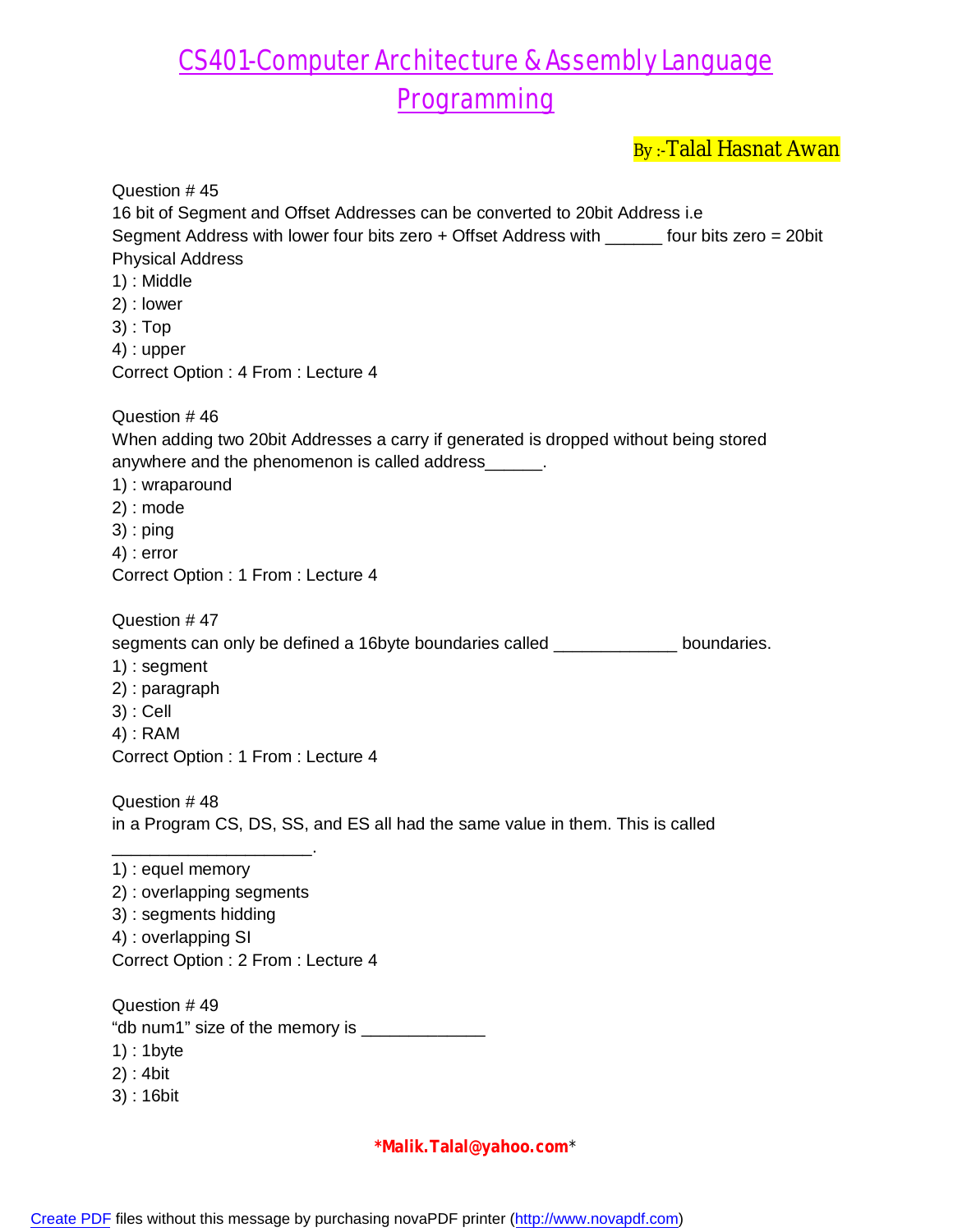By:-Talal Hasnat Awan

4) : 2byte Correct Option : 1 From : Lecture 5

Question # 50 " 1------------[org 0x0100] 2------------mov ax, [num1] ; load first number in ax 3------------mov bx, [num2] ; load second number in bx 4------------add ax, bx \_\_\_\_\_\_\_\_\_\_\_\_\_\_\_\_\_\_\_\_\_\_\_\_\_\_\_\_\_\_\_\_\_ 5------------int 0x21 6------------ 7------------num1: dw 5 8------------num2: dw 10

Comments for the 4 are : 1) : No comments Will be 2) : ; accumulate sum in add 3) : ; accumulate sum in ax 4) : ; accumulate sum in Bx Correct Option : 3 From : Lecture 5

Question # 51

In " mov ax, bx " is \_\_\_\_\_\_\_\_\_\_\_\_\_\_\_\_ Addressing Modes.

- 1) : Immediate
- 2) : Indirect
- 3) : Direct 4) : Register

Correct Option : 4 From : Lecture 5

Question # 52 In "mov ax, [bx] " is \_\_\_\_\_\_\_\_\_\_\_\_\_ Addressing Modes 1) : Based Register Indirect 2) : Indirect 3) : Base Indirect 4) : Immediate Correct Option : 1 From : Lecture 5

Question # 53 In "mov ax, 5" is \_\_\_\_\_\_\_\_\_\_\_\_\_\_\_\_\_\_ Addressing Modes 1) : Immediate 2) : Indirect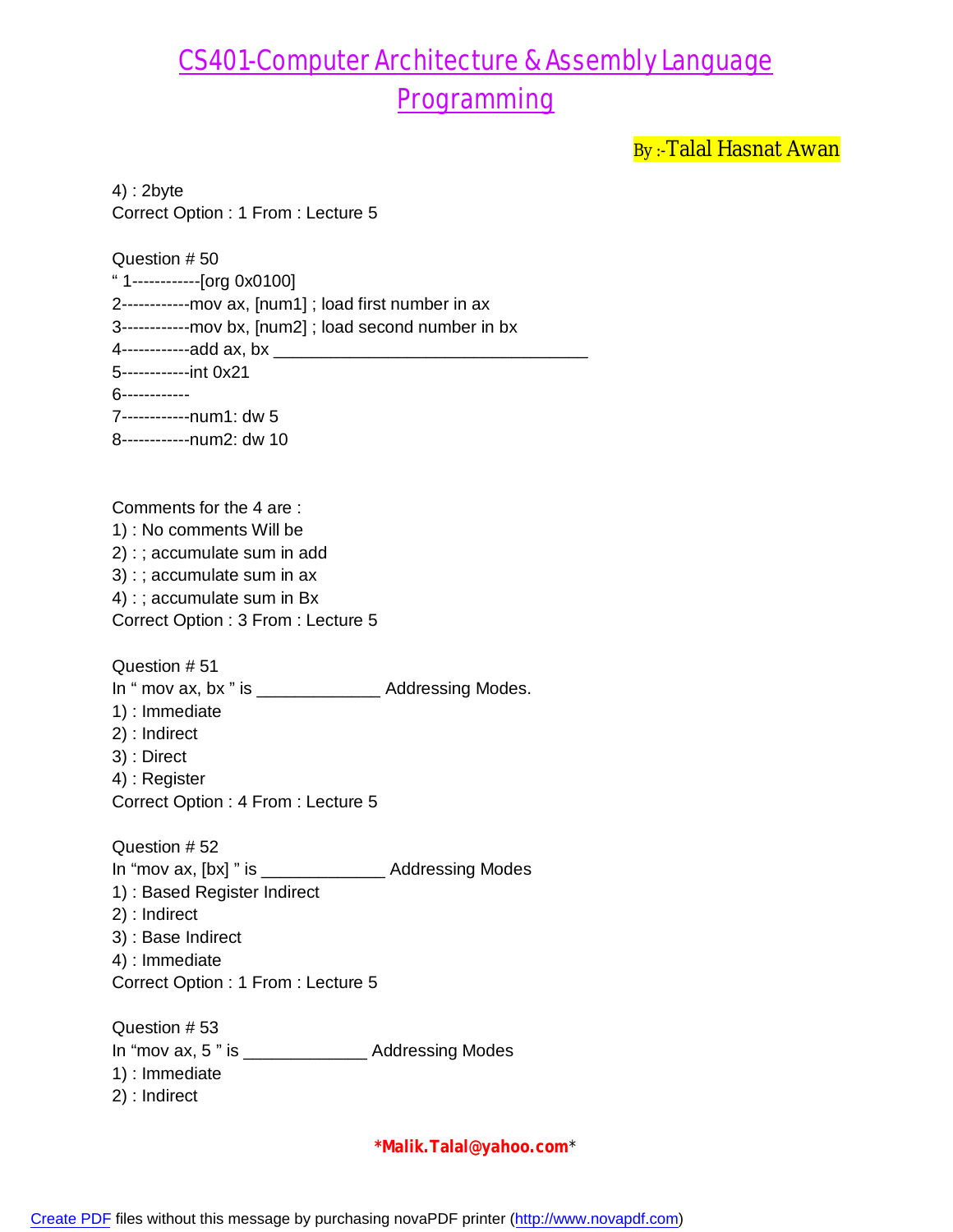By:-Talal Hasnat Awan

3) : Indirect 4) : Register Correct Option : 1 From : Lecture 6

Question # 54 In " mov ax, [num1+bx] " is \_\_\_\_\_\_\_\_\_\_\_ ADDRESSING 1) : OFFSET+ Indirect 2) : Register + Direct 3) : Indirect + Reference 4) : BASEd REGISTER + OFFSET Correct Option : 4 From : Lecture 7

Question # 55 "base + offset addressing " gives This number which came as the result of addition is called the

1) : Address 2) : mode 3) : effective address 4) : Physical Address Correct Option : 3 From : Lecture 7

\_\_\_\_\_\_\_.

Question # 56 "mov ax, [cs:bx]" associates \_\_\_\_\_\_\_\_\_ for this one instruction 1) : CS with BX 2) : BX with CS 3) : BX with AX 4) : None of the Given Correct Option : 2 From : Lecture 7

Question # 57 For example BX=0100 DS=FFF0 And Opcode are; move [bx+0x0100], Ax now what is the effective memory address; 1) : 0020 2) : 0200 3) : 0300 4) : 0x02 Correct Option : 2 From : Lecture 7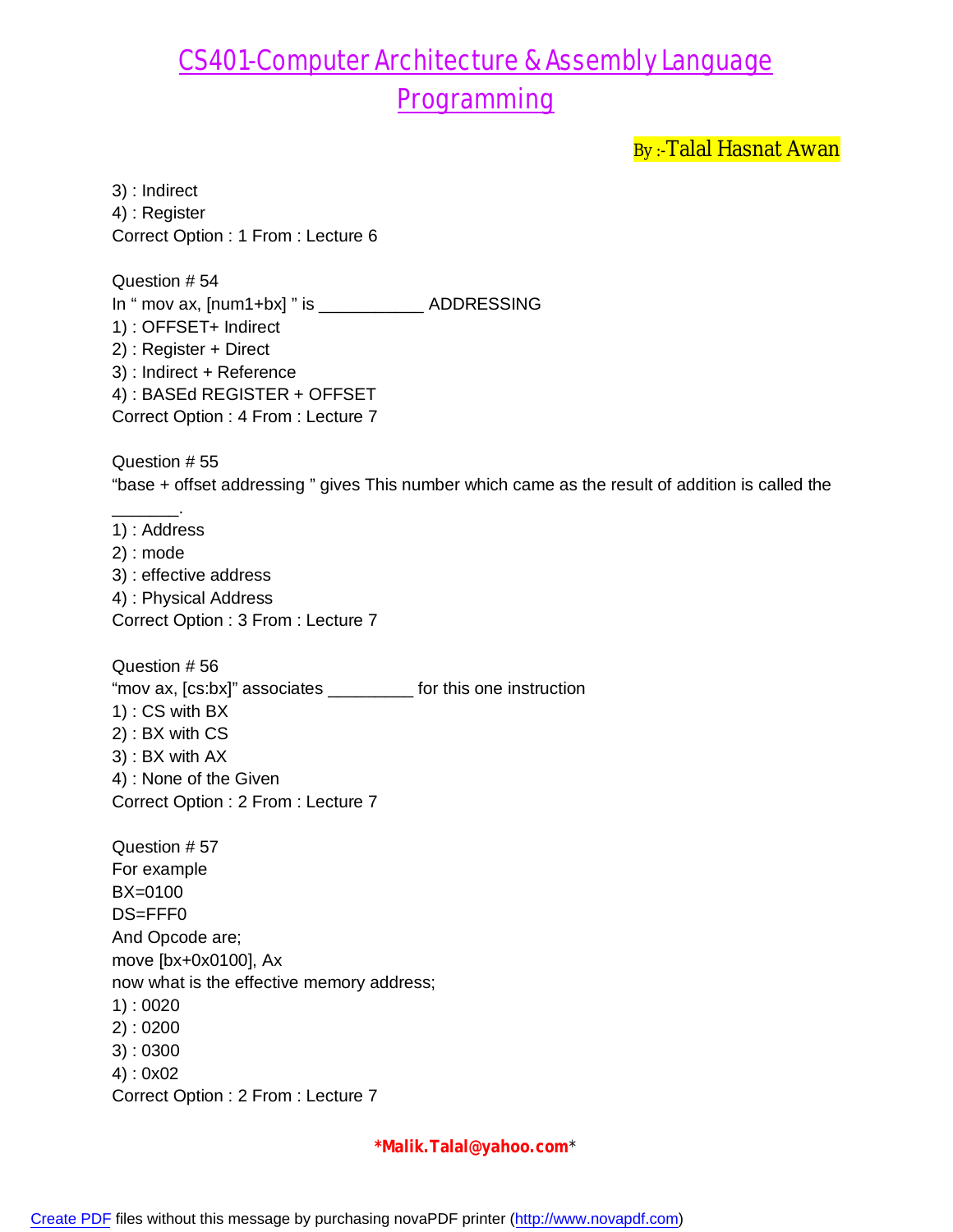## CS401-Computer Architecture & Assembly Language

Programming

# http://www.vustudents.net

Question # 58 For example BX=0100 DS=FFF0 And Opcode are; move [bx+0x0100], Ax now what is the physical memory address; 1) : 0020 2) : 0x0100 3) : 0x10100 4) : 0x100100 Correct Option : 2 From : Lecture 7 Question # 59 In " mov [1234], al " is \_\_\_\_\_\_\_\_\_\_\_\_\_ Addressing Modes. 1) : Immediate 2) : Indirect 3) : Direct 4) : Register Correct Option : 3 From : Lecture 8 Question # 60 In " mov [SI], AX " is \_\_\_\_\_\_\_\_\_\_\_\_\_\_\_\_\_ Addressing Modes. 1) : Basef Register Indirect 2) : Indirect 3) : Indexed Register Indirect 4) : Immediate Correct Option : 3 From : Lecture 8 Question # 61 In " mov ax, [bx - Si] " is \_\_\_\_\_\_\_\_\_\_\_ ADDRESSING 1) : Basef Register Indirect 2) : Indirect 3) : Direct 4) : illegal Correct Option : 4 From : Lecture 8 Question # 62 In " mov ax,  $[BL]$  " there is error i.e.  $\frac{1}{2}$ 1) : Address must be 16bit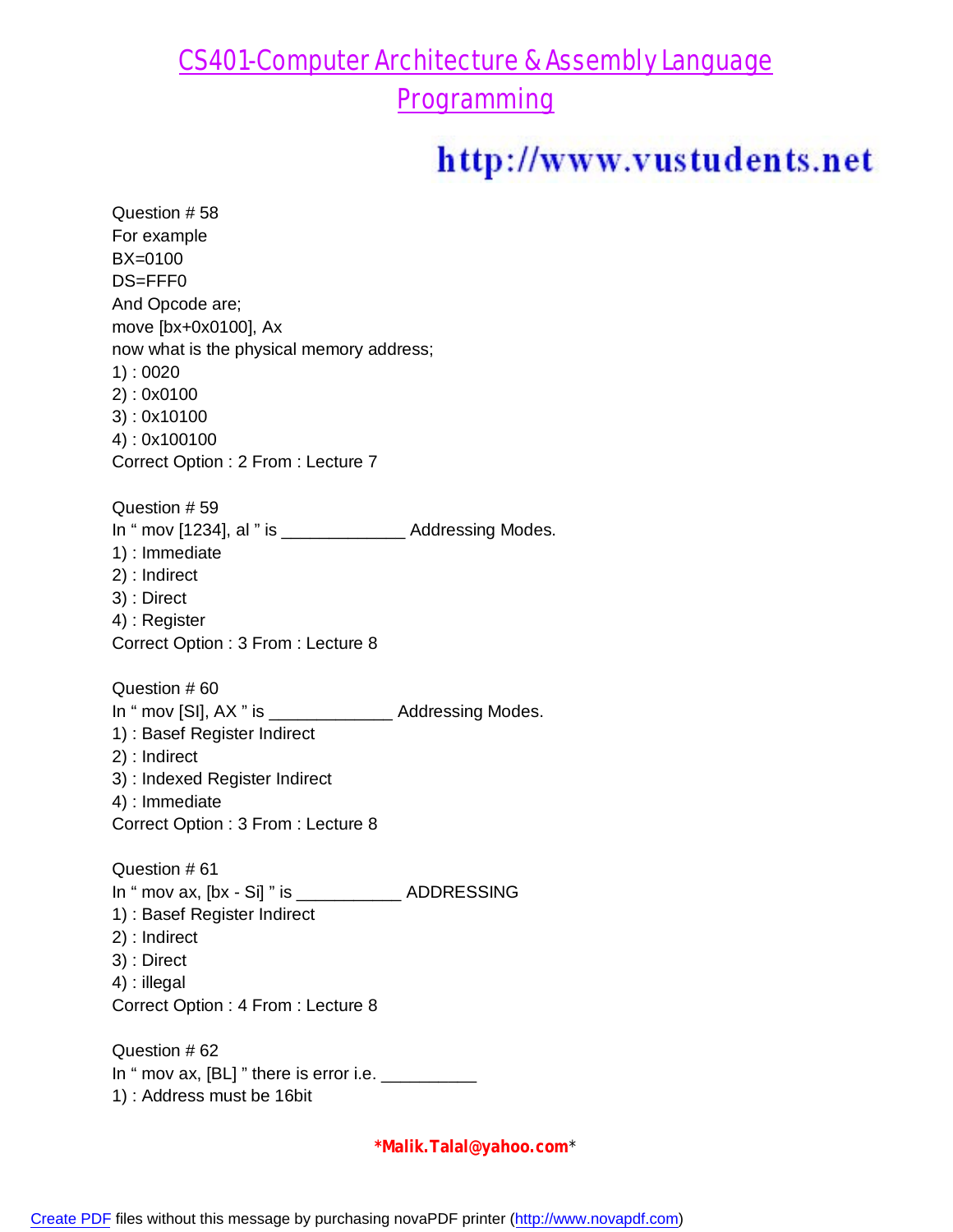By:-Talal Hasnat Awan

2) : Address must be 8bit 3) : Address must be 4bit 4) : 8 bit to 16 bit move illegal Correct Option : 4 From : Lecture 8

Question # 63 In " mov ax,  $[SI+DI]$  " there is error i.e.  $\_\_$ 1) : Two indexes can't use as Memory Address 2) : index can't use as Memory Address 3) : I don't Know 4) : None of the Given Correct Option : 1 From : Lecture 8 Question # 64 In JNE and JNZ there is difference for only \_\_\_\_\_\_\_\_\_\_\_\_\_; 1) : Programmer or Logic 2) : Assembler 3) : Debugger 4) : IAPX88

Question # 65 JMP is Instruction that on executing take jump regardless of the state of all flags is called\_\_\_\_\_\_\_\_\_\_ 1) : Jump 2) : Conditional jump 3) : Unconditional jump 4) : Stay Correct Option : 3 From : Lecture 9 Question # 66 When result of the source subtraction from the destination is zero, zero flag is set i.e. ZF=1 its mean that;

 $1)$ : DEST = SRC  $2)$ : DEST != SRC 3) : DEST < SRC  $4$ ) : DEST > SRC Correct Option : 1 From : Lecture 9

Correct Option : 1 From : Lecture 9

Question # 67 When an unsigned source is subtracted from an unsigned destination and the destination is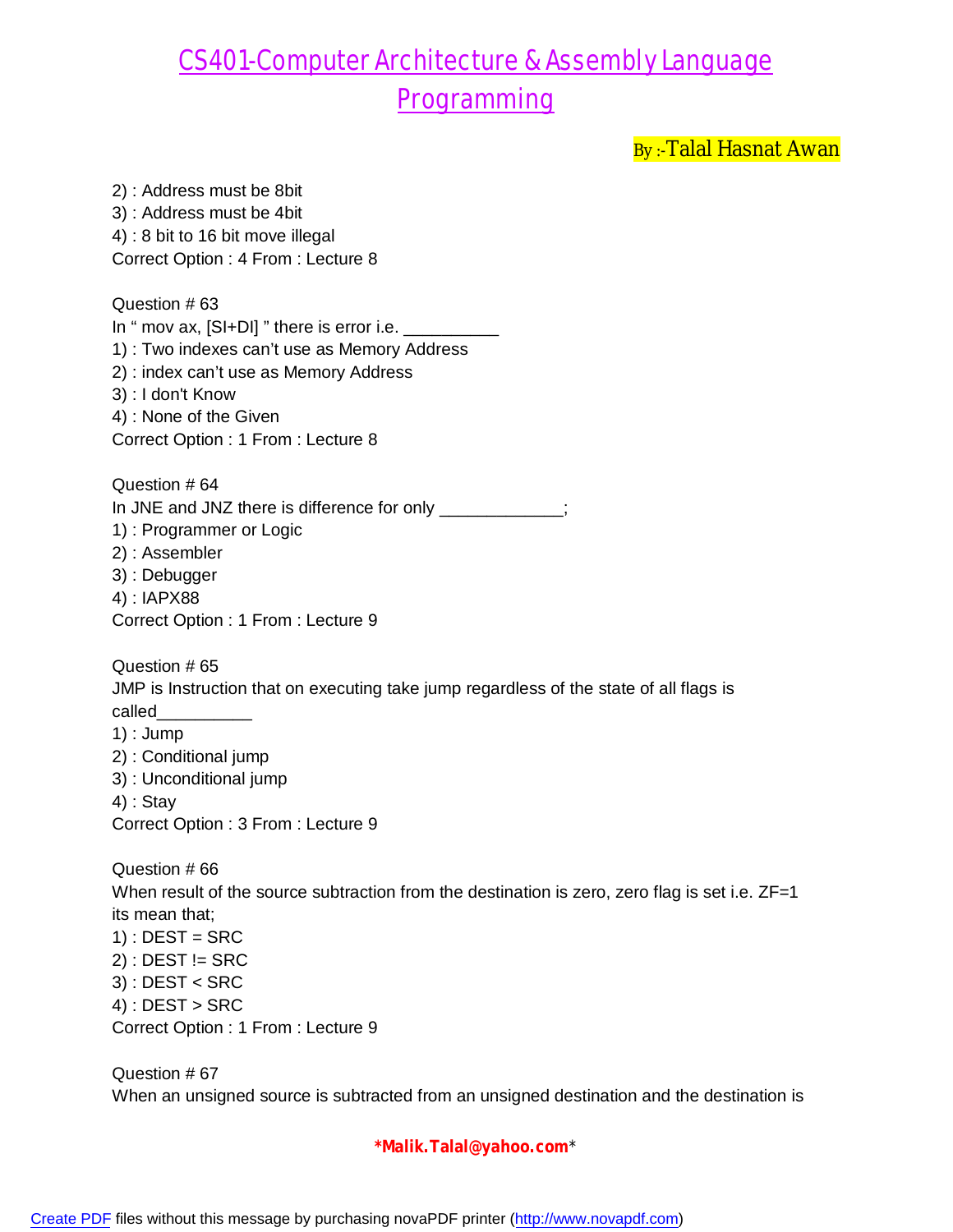By:-Talal Hasnat Awan

smaller, borrow is needed which sets the \_\_\_\_\_\_\_\_\_\_\_

1) : carry flag i.e  $CF = 0$ 2) : carry flag i.e  $CF = 1$  $3)$ : Carry Flag + ZF=1 4) : None of the Given Correct Option : 2 From : Lecture 9

Question # 68 In the case of unassigned source and destination when subtracting and in the result  $ZF = 1$  OR  $CR=1$  then  $1)$ : DEST = SRC  $2)$ : DEST != SRC 3) : UDEST ? USRC  $4$ ) : DEST > SRC Correct Option : 3 From : Lecture 9

Question # 69 In the case of unassigned source and destination when subtracting and in the result ZF =0 AND  $CR=0$  then  $1)$  : DEST = SRC  $2)$ : DEST != SRC 3) : UDEST < USRC 4) : UDEST > USRC Correct Option : 4 From : Lecture 9

Question # 70 In the case of unassigned source and destination when subtracting and in the result CR=0 then

 $1)$  : DEST = SRC  $2)$ : DEST != SRC 3) : UDEST < USRC 4) : UDEST ? USRC Correct Option : 4 From : Lecture 9

#### Question # 71

 $\overline{\phantom{a}}$ 

\_\_\_\_\_\_This jump is taken if the last arithmetic operation produced a zero in its destination. After a CMP it is taken if both operands were equal.

- 1) : Jump if zero(JZ)/Jump if equal(JE)
- 2) : Jump if equal(JE)
- 3) : Jump if zero(JZ)
- 4) : No Jump fot This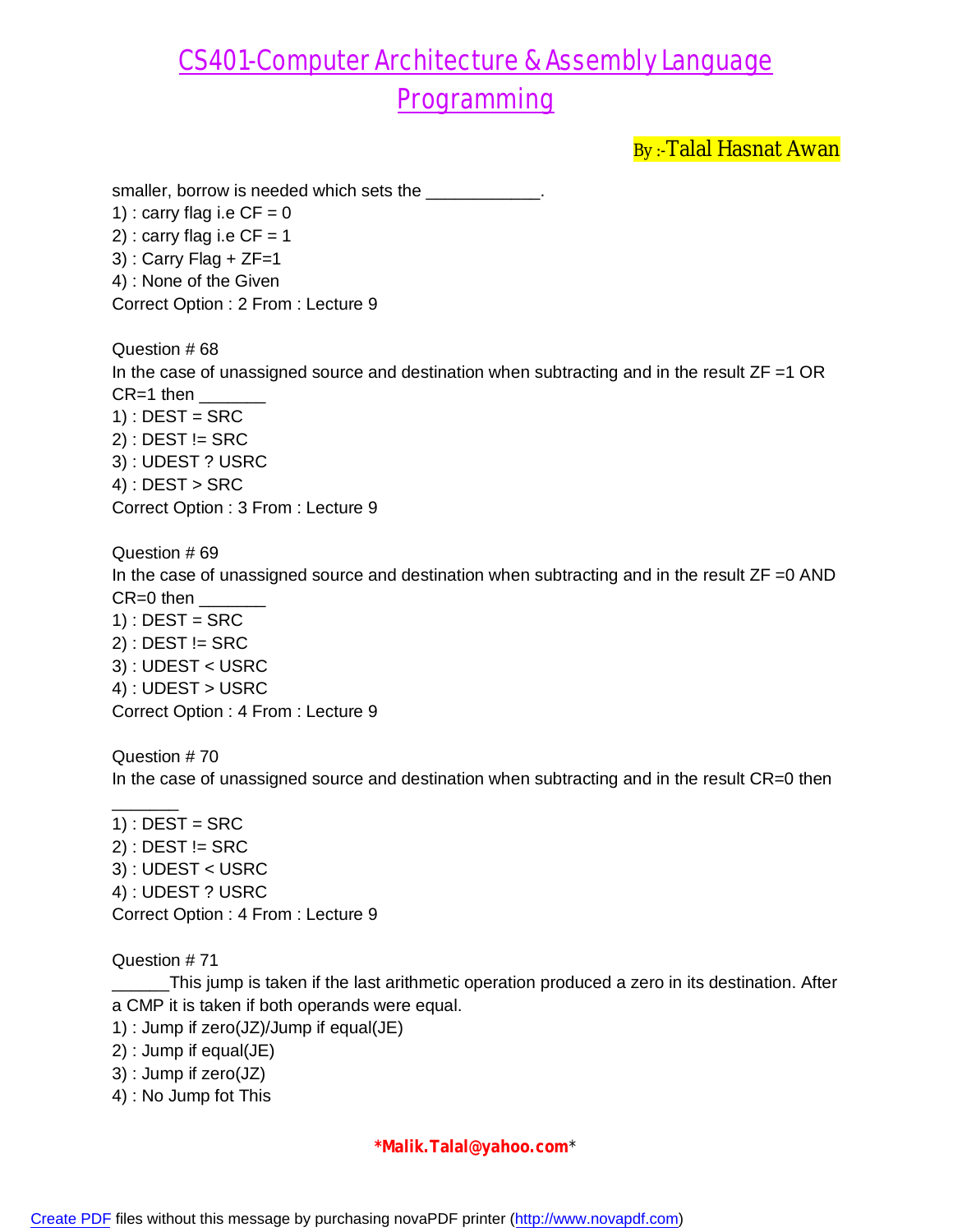By :- Talal Hasnat Awan

| Correct Option: 1 From: Lecture 9                                                           |
|---------------------------------------------------------------------------------------------|
| Question #72                                                                                |
| This jump is taken after a CMP if the unsigned source is smaller than or equal to the       |
| unsigned destination.                                                                       |
| 1) : JBE(Jump if not below or equal)                                                        |
| 2) : JNA(Jump if not above)/JBE(Jump if not below or equal)                                 |
| 3) : JNA(Jump if not above)                                                                 |
| 4) : No Jump fot This                                                                       |
| Correct Option: 2 From: Lecture 9                                                           |
| Question #1                                                                                 |
| Numbers of any size can be added using a proper combination of _________.                   |
| 1): ADD and ADC                                                                             |
| 2): ABD and ADC                                                                             |
| 3): ADC and ADC<br>4) : None of the Given                                                   |
| Correct Option: 1 From: Lecture 11                                                          |
|                                                                                             |
| Question #2                                                                                 |
| Like addition with carry there is an instruction to subtract with borrows called___________ |
| $1):$ SwB                                                                                   |
| $2)$ : SBB                                                                                  |
| 3) : SBC                                                                                    |
| 4) : SBBC                                                                                   |
| Correct Option: 2 From: Lecture 11                                                          |
| Question #3                                                                                 |
| if "and ax, bx" instruction is given, There are _______________ operations as a result      |
| $1) : 16$ AND                                                                               |
| $2) : 17$ AND                                                                               |
| $3):32$ AND                                                                                 |
| $4): 8$ AND                                                                                 |
| Correct Option: 1 From: Lecture 12                                                          |
| Question #4                                                                                 |
| can be used to check whether particular bits of a number are set or not.                    |
| $1)$ : AND                                                                                  |
| 2) : OR                                                                                     |
| $3)$ : XOR                                                                                  |
| $4)$ : NOT                                                                                  |
| Correct Option: 1 From: Lecture 12                                                          |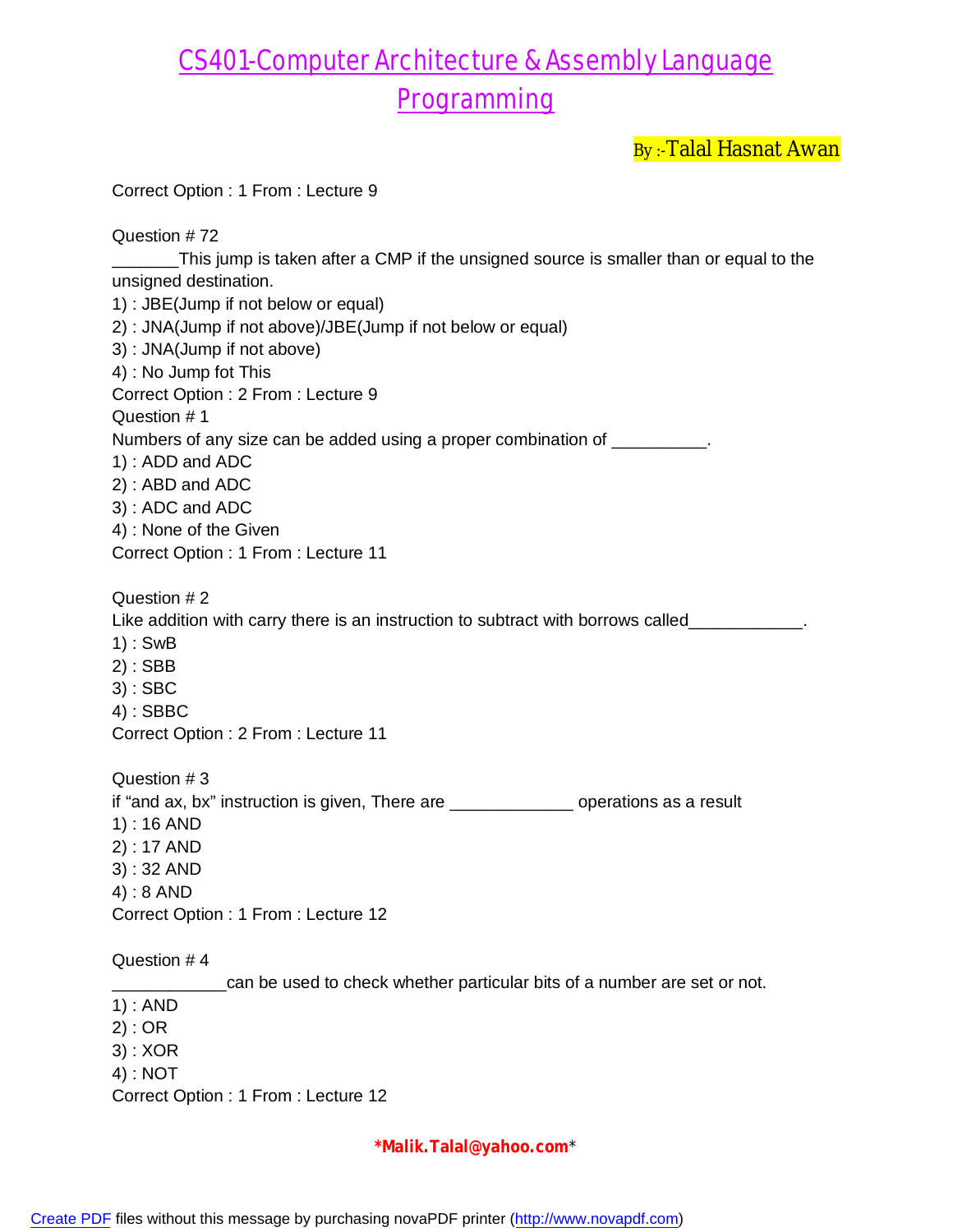By :- Talal Hasnat Awan

| Question #5                                                                                                                                                                                                                                                                                       |
|---------------------------------------------------------------------------------------------------------------------------------------------------------------------------------------------------------------------------------------------------------------------------------------------------|
| can also be used as a masking operation to invert selective bits.<br>$1)$ : AND<br>2) : OR<br>$3)$ : XOR<br>4) : NOT<br>Correct Option: 3 From: Lecture 12                                                                                                                                        |
| Question #6<br>Masking Operations are Selective Bit <b>Masking Operations</b> are Selective Bit<br>1): Clearing, XOR, Inversion and Testing<br>2): Clearing, Setting, Inversion and Testing<br>3): Clearing, XOR, AND and Testing<br>4) : None of the Given<br>Correct Option: 2 From: Lecture 12 |
| Question #7<br>The _______________ instruction allows temporary diversion and therefore reusability of code.<br>$1)$ : CALL<br>$2)$ : RET<br>3) : AND<br>$4)$ : XOR<br>Correct Option: 1 From: Lecture 13                                                                                         |
| Question #8<br>CALL takes a label as __________________ and execution starts from that label,<br>$1$ : argument<br>$2)$ : Lable<br>$3)$ : TXt<br>4) : Register<br>Correct Option : 1 From : Lecture 13                                                                                            |
| Question #9<br>When the ______________instruction is encountered and it takes execution back to the instruction<br>following the CALL.<br>$1)$ : CALL<br>$2)$ : RET<br>$3)$ : AND<br>$4)$ : XOR<br>Correct Option : 2 From : Lecture 13                                                           |

**\*Malik.Talal@yahoo.com**\*

[Create PDF](http://www.novapdf.com) files without this message by purchasing novaPDF printer (<http://www.novapdf.com>)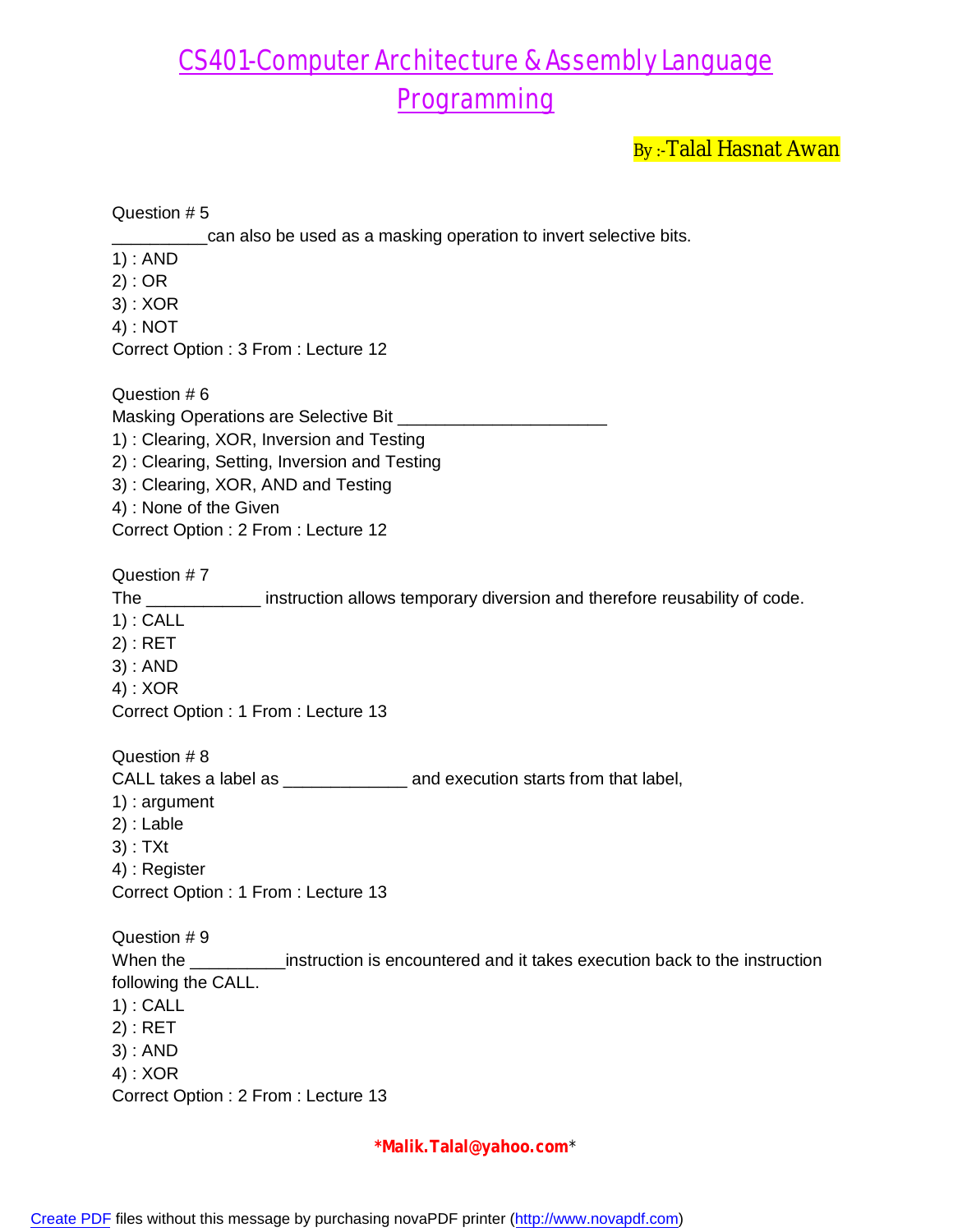Both the instructions are commonly used as a pair, however

By:-Talal Hasnat Awan

Question # 10 technically they are independent in their operation.

1) : RET and ADC 2) : Cal and SSb 3) : CALL and RET 4) : ADC and SSB Correct Option : 3 From : Lecture 13

Question # 11 The CALL mechanism breaks the thread of execution and does not change registers, except

\_\_\_\_\_\_\_\_\_\_\_\_. 1) : SI 2) : IP 3) : DI 4) : SP Correct Option : 2 From : Lecture 13 Question # 12 Stack is a that behaves in a first in last out manner. 1) : Program 2) : data structure 3) : Heap 4) : None of the Given Correct Option : 2 From : Lecture 14 Question # 13 If \_\_\_\_\_\_\_\_\_\_\_\_\_ is not available, stack clearing by the callee is a complicated process. 1) : CALL 2) : SBB 3) : RET n 4) : None of the Given Correct Option : 3 From : Lecture 14 Question # 14 When the stack will eventually become full, SP will reach 0, and thereafter wraparound producing unexpected results. This is called stack \_\_\_\_\_\_\_\_

- 1) : Overflow
- 2) : Leakage
- 3) : Error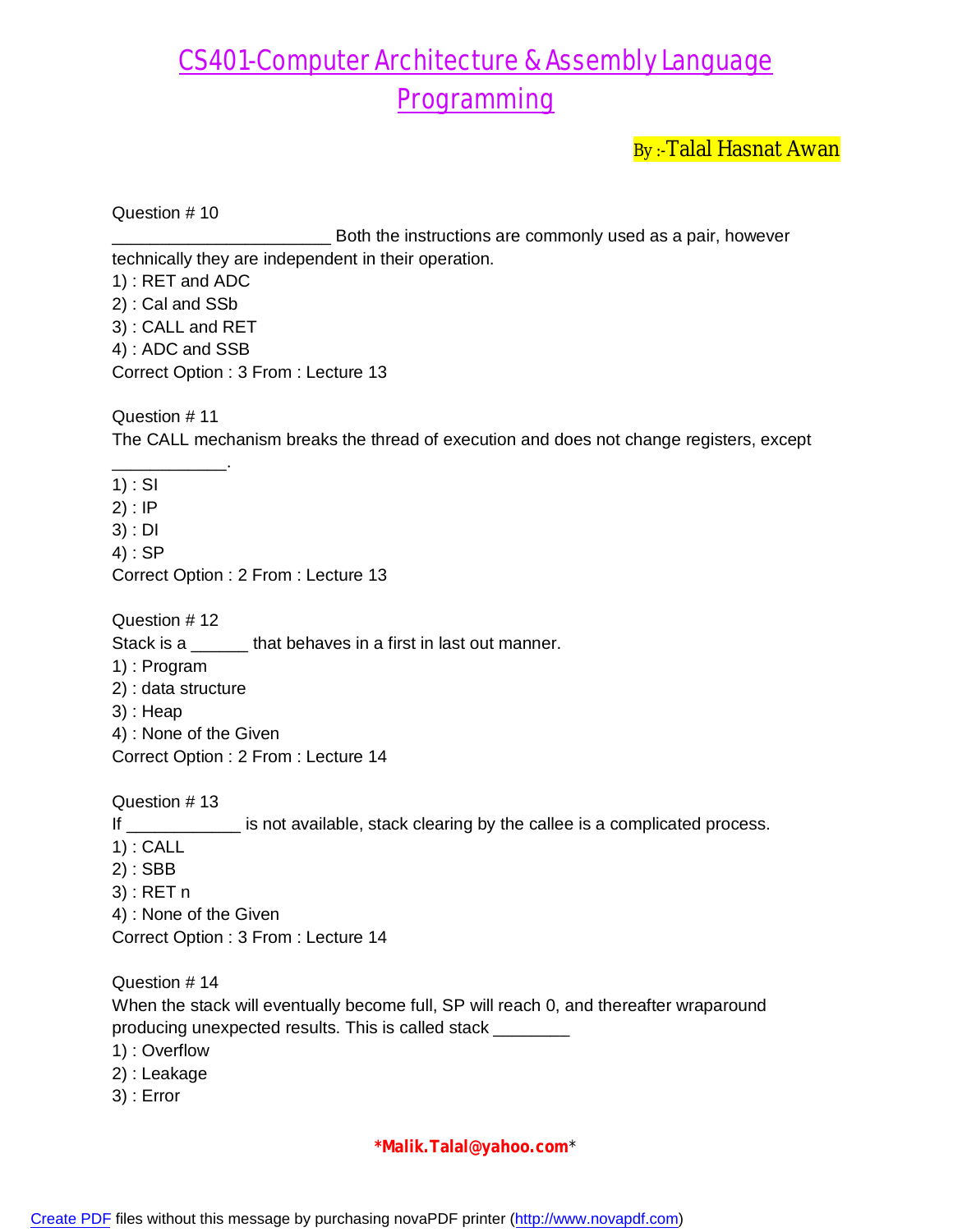By:-Talal Hasnat Awan

4) : Pointer Correct Option : 1 From : Lecture 14 Question # 15 The pop operation makes a copy from the top of the stack into its\_\_\_\_\_\_\_\_\_\_\_\_\_\_\_ 1) : Register 2) : operand 3) : RET n 4) : Pointer Correct Option : 2 From : Lecture 14 Question # 16 decrements SP (the stack pointer) by two and then transfers a word from the source operand to the top of stack 1) : PUSH 2) : POP 3) : CALL 4) : RET Correct Option : 1 From : Lecture 14 Question # 17 POP transfers the word at the current top of stack (pointed to by SP) to the destination operand and then \_\_\_\_\_\_\_\_\_\_\_\_\_\_\_ SP by two to point to the new top of stack. 1) : increments 2) : dcrements  $3) : ++$ 4) : -- Correct Option : 1 From : Lecture 14 Question # 18 The trick is to use the \_\_\_\_\_\_\_\_and \_\_\_\_\_\_\_\_\_\_\_operations and save the callers' value on the stack and recover it from there on return. 1) : POP, ADC 2) : CALL, RET 3) : CALL, RET n 4) : PUSH, POP Correct Option : 4 From : Lecture 14 Question # 19 To access the arguments from the stack, the immediate idea that strikes is to \_\_\_\_\_\_\_\_\_\_\_\_\_ them off the stack.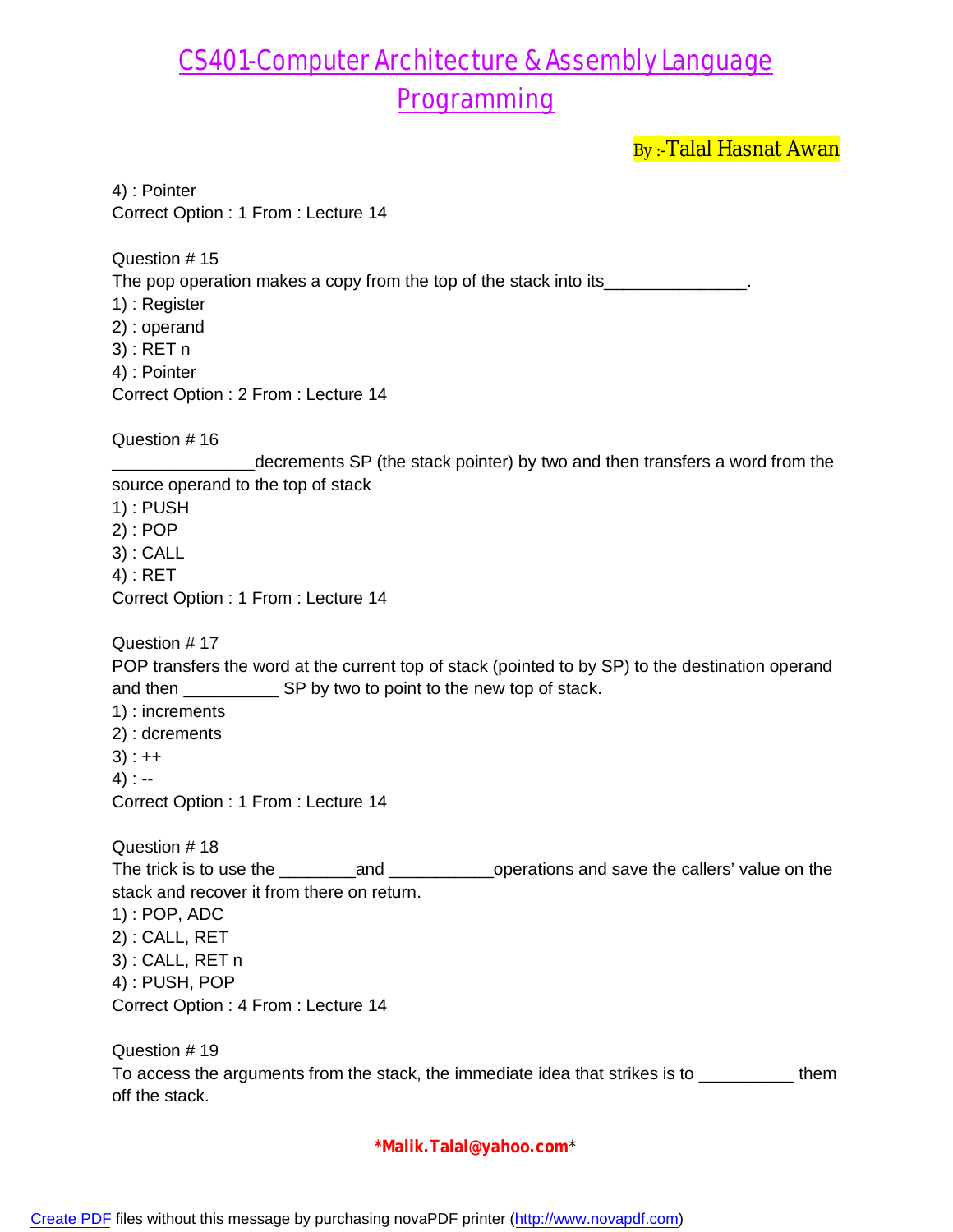By:-Talal Hasnat Awan

1) : PUSH 2) : POP 3) : CALL 4) : Rrgister Correct Option : 2 From : Lecture 15 Question # 20 push bp we are 1) : sending bp copy to stack 2) : making bp copy from stack 3) : pushing bp on the stack 4) : doing nothing Correct Option : 3 From : Lecture 15 Question # 21 Local Variables means variables that are used within the \_\_\_\_\_\_\_\_\_\_\_\_\_\_\_\_\_\_\_\_\_\_\_ 1) : Subroutine 2) : Program 3) : CALL 4) : Label Correct Option : 1 From : Lecture 15 Question # 22 Standard ASCII has 128 characters with assigned numbers from \_\_\_\_\_\_\_\_. 1) : 1to 129 2) : 0 to 127 3) : 0 to 128 4) : None of the Given Correct Option : 2 From : Lecture 16 Question # 23 When \_\_\_\_\_\_ is sent to the VGA card, it will turn pixels on and off in such a way that a visual representation of 'A' appears on the screen. 1) : 0x60 2) : 0x90 3) : 0x30 4) : 0x40 Correct Option : 4 From : Lecture 16 Question # 24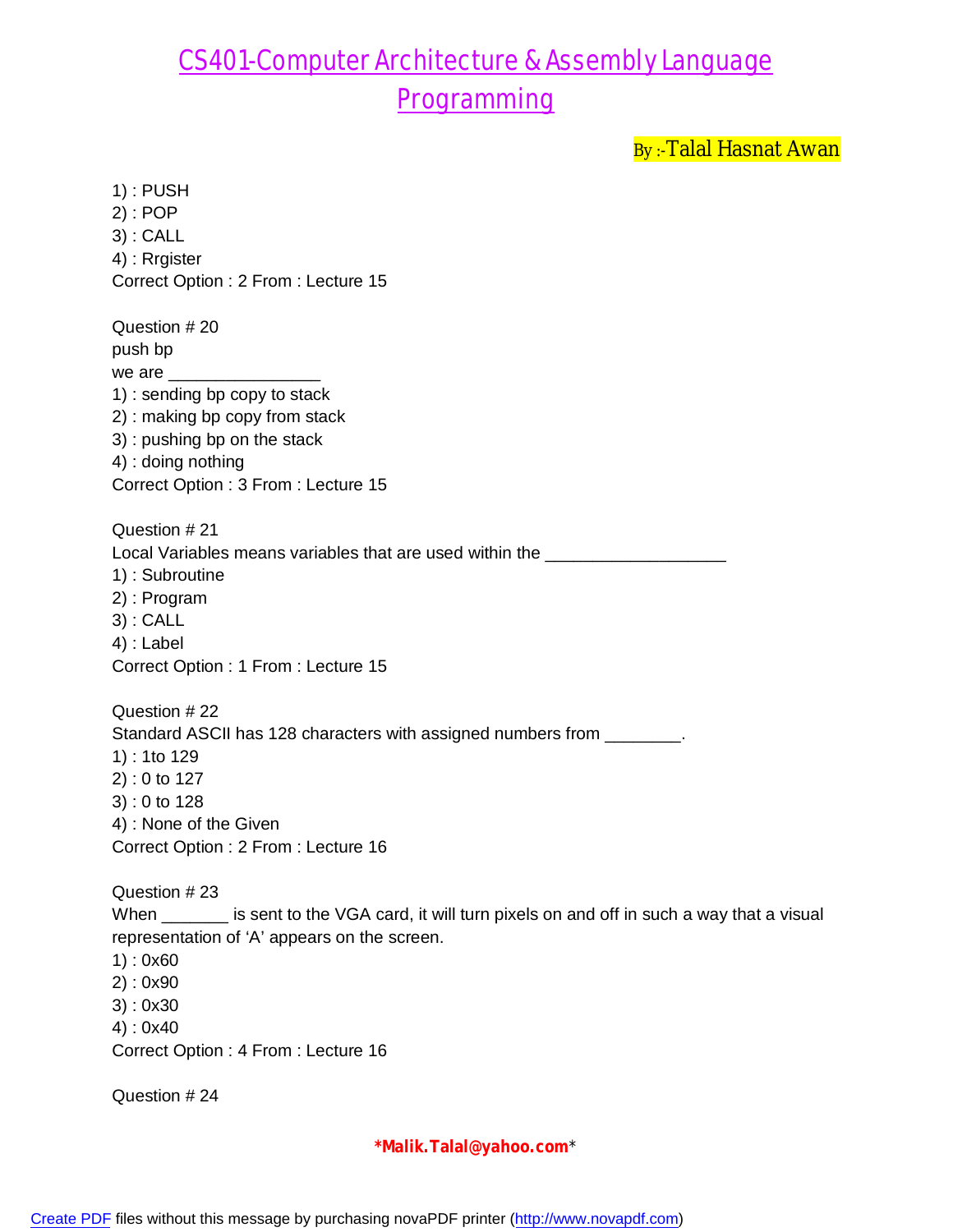By:-Talal Hasnat Awan

Which bit is refer to the Blinking of foreground character

 $1) : 6$ 

**2) : 7**

 $3) : 5$ 

4) : 3

Correct Option : 2 From : Lecture 16

Question # 25

Which bit is refer to the Intensity component of foreground color

 $1) : 4$ 

 $2) : 5$ 

**3) : 3**

4) : 7

Correct Option : 3 From : Lecture 16

Question # 26 Which bit is refer to the Green component of background color 1) : 1 **2) : 5** 3) : 3

4) : 7

Correct Option : 2 From : Lecture 16

Question # 27

Which bit is refer to the Green component of foreground color

**1) : 1**

 $2) : 5$ 3) : 3

4) : 7

Correct Option : 1 From : Lecture 16

Question # 28 String can be indicate bye given 1) : db 0x61, 0x62, 0x63 2) : db 'a', 'b', 'c' 3) : db 'abc' **4) : All of the above**

Correct Option : 4 From : Lecture 16

Question # 29 The first form divides a 32bit number in DX:AX by its 16bit operand and stores the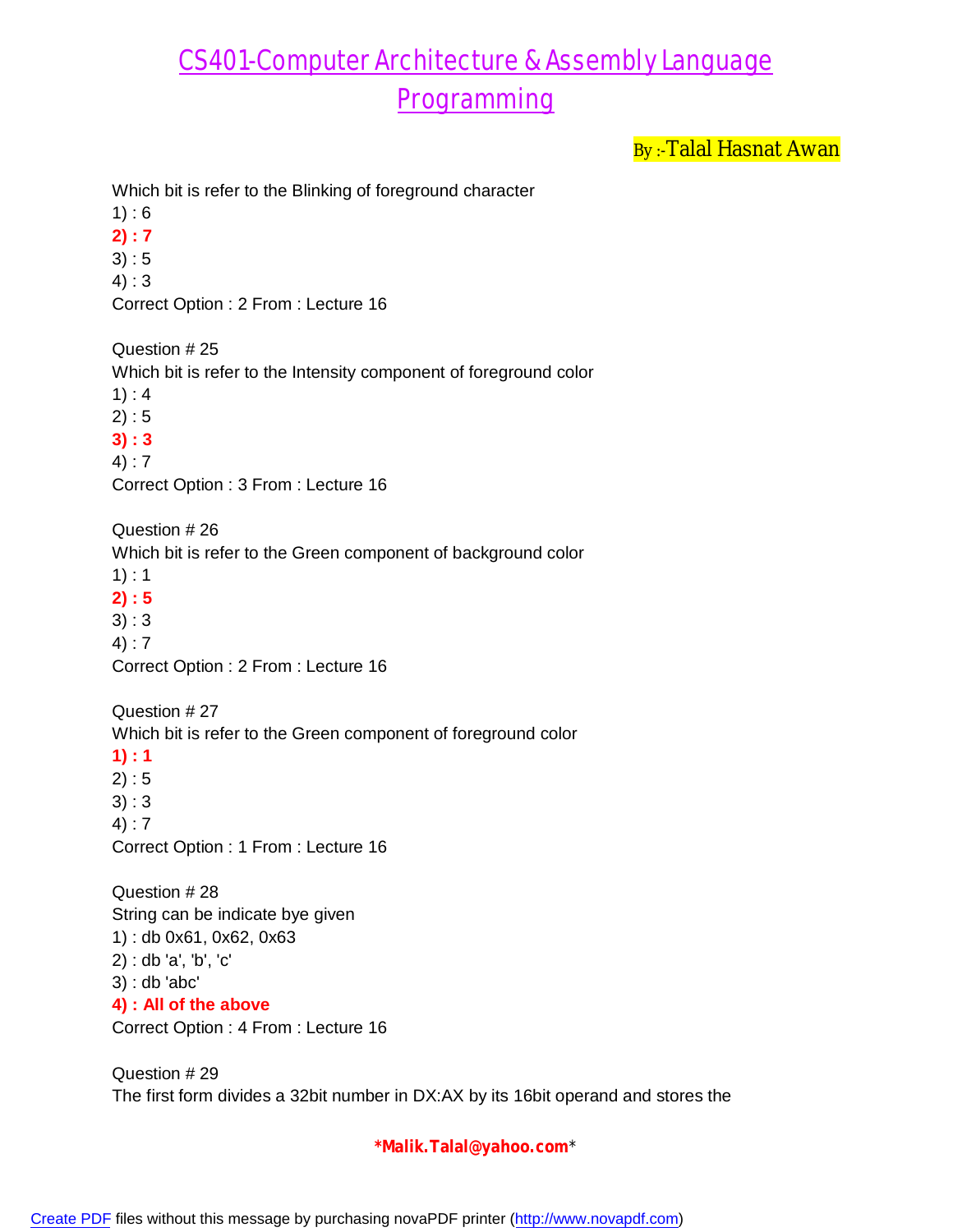By:-Talal Hasnat Awan

 $\_$  quotient in AX

### **1) : 16bit**

- 2) : 17bit
- 3) : 32bit
- 4) : 64bit

## http://www.vustudents.net

Correct Option : 1 From : Lecture 17

Question # 30

The \_\_\_\_\_\_\_\_\_\_\_ (division) used in the process is integer division and not floating point division.

### **1) : DIV instruction**

2) : ADC instruction 3) : SSB instruction 4) : DIVI instruction Correct Option : 1 From : Lecture 17

Question # 31

\_\_\_\_\_\_\_\_\_\_\_\_\_\_(multiply) performs an unsigned multiplication of the source operand and the

accumulator.

- 1) : Multi
- 2) : DIV
- **3) : MUL**

4) : Move

Correct Option : 3 From : Lecture 18

Question # 32 The desired location on the screen can be calculated with the following formulae.

1) : location =  $($  hypos  $*$  80 + SP  $)*$  3

2) : location = ( hypos  $*$  80 + slocation )  $*$  2

#### **3) : location = ( hypos \* 80 + epos ) \* 2**

```
4) : None of the Given
```
Correct Option : 3 From : Lecture 18

Question # 33 To play with string there are 5 instructions that are \_\_\_\_\_\_\_\_\_ **1) : STOS, LODS, CMPS, SCAS, and MOVS** 2) : MUL, DIV, ADD, ADC and MOVE 3) : SSB, ADD, CMPS, ADC, and MOVS 4) : None of the Given

Correct Option : 1 From : Lecture 18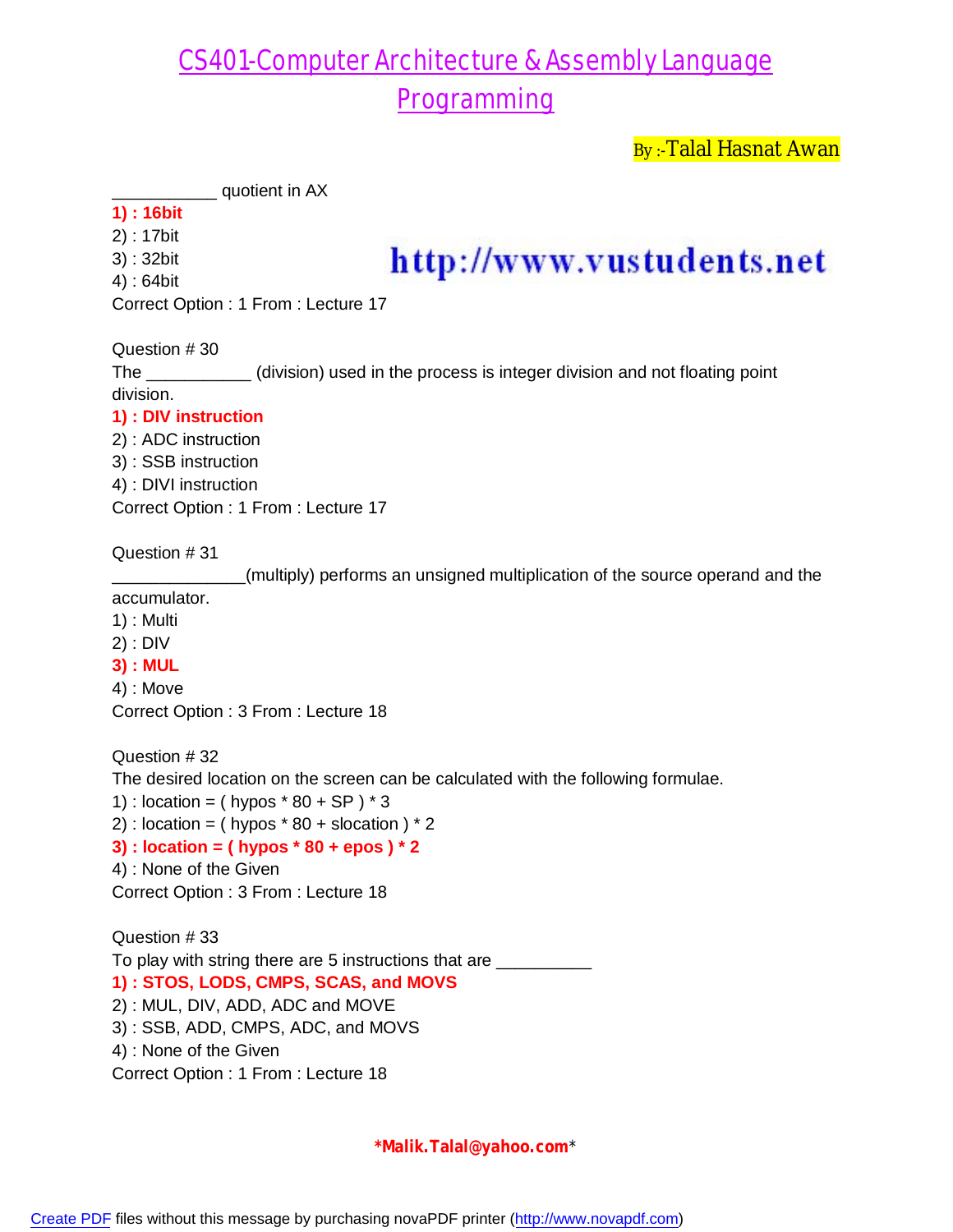By :-Talal Hasnat Awan

Question # 34

\_\_\_\_\_\_\_transfers a byte or word from register AL or AX to the string element addressed by ES:DI and updates DI to point to the next location.

1) : LODS

**2) : STOS**

3) : SCAS 4) : MOVE Correct Option : 2 From : Lecture 18

Question # 35

**wate the source location DS:SI to AL or AX and updates** SI to point to the next location.

**1) : LODS**

2) : STOS

3) : SCAS

4) : MOVE

Correct Option : 1 From : Lecture 18

Question # 36

\_\_\_\_\_\_compares a source byte or word in register AL or AX with the destination string element addressed by ES: DI and updates the flags.

1) : LODS

2) : STOS

**3) : SCAS**

4) : MOVE

Correct Option : 3 From : Lecture 18

Question # 37

 $-$  repeat the following string instruction while the zero flag is set and REPNE or REPNZ repeat the following instruction while the zero flag is not set.

1) : REP or REPZ

**2) : REPE or REPZ** 3) : REPE or RPZ 4) : RPE or REPZ Correct Option : 2 From : Lecture 18

Question # 38 LES loads **1) : ES** 2) : DS 3) : PS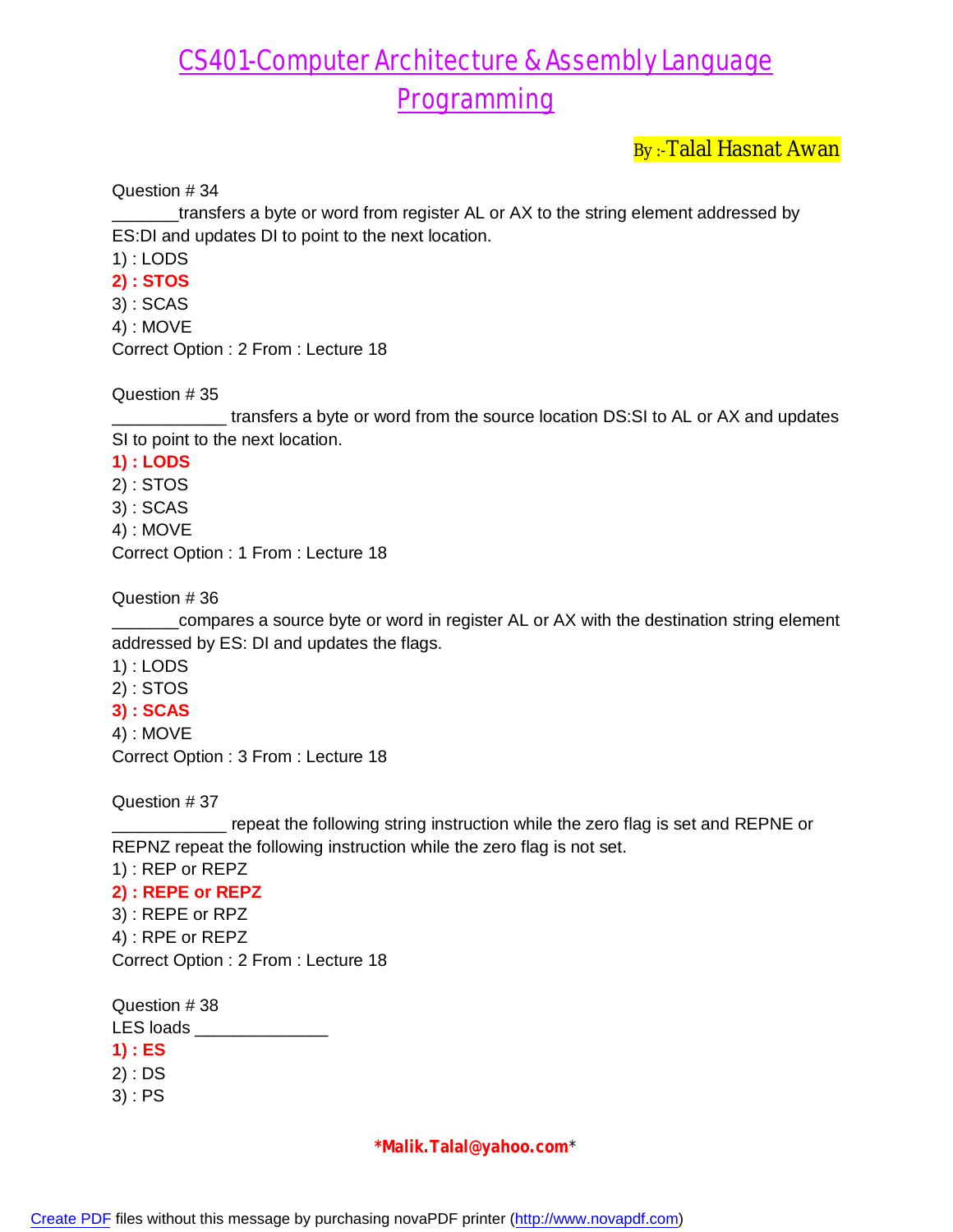By:-Talal Hasnat Awan

4) : LS Correct Option : 1 From : Lecture 20 Question # 39 LDS loads\_\_\_\_\_\_\_. 1) : ES **2) : DS** 3) : PS 4) : LS Correct Option : 2 From : Lecture 20 Question # 40 REP allows the instruction to be repeated \_\_\_\_\_\_\_\_\_\_\_\_\_\_\_ times allowing blocks of memory to be copied. 1) : DX **2) : CX** 3) : BX 4) : AX Correct Option : 2 From : Lecture 20 Question # 41 pops IP, then CS, and then FLAGS. 1) : Ret n 2) : REZA 3) : REPE 4) : **IRET** Correct Option : 4 From : Lecture 21 Question # 42 **\_\_\_\_\_\_\_\_**, Trap, Single step Interrupt 1) : INT 0 **2) : INT 1** 3) : INT 3 4) : INT 0 Correct Option : 2 From : Lecture 21 Question # 43 **\_\_\_INT 2\_\_\_\_\_\_,**NMI-Non Maskable Interrupt **(option is not given)** 1) : INT 0 2) : INT 1 3) : INT 3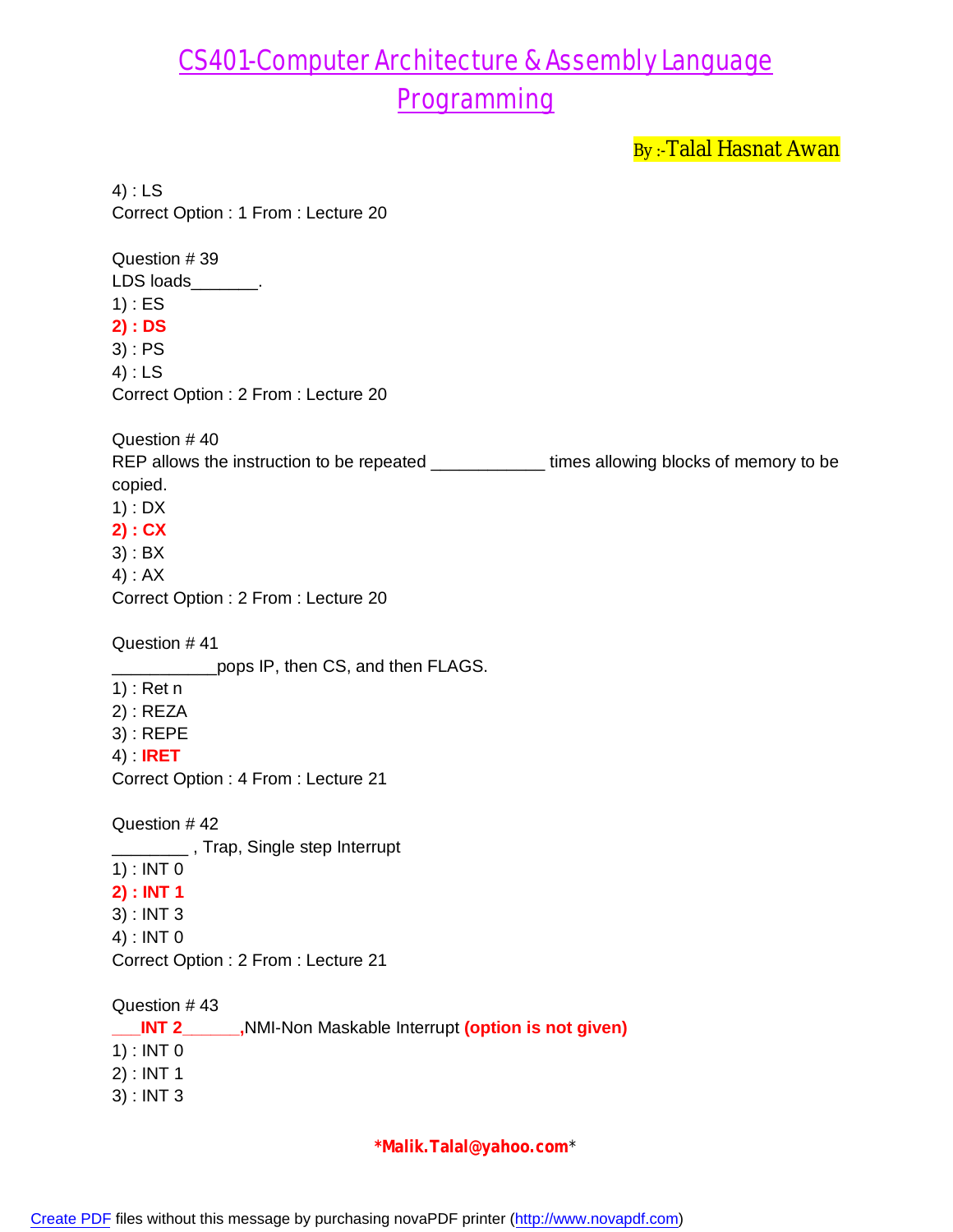By:-Talal Hasnat Awan

4) : INT 0 Correct Option : From : Lecture 21

Question # 44 To hook an interrupt we change the \_\_\_\_\_\_\_\_\_ corresponding to that interrupt. 1) : SX **2) : vector** 3) : AX 4) : BX Correct Option : 2 From : Lecture 22

-===========================================================

Question # 1

There are three busses to communicate the processor and memory named  $as$   $\qquad$ 

- 1) : address bus.,data bus and data bus.
- 2) : addressing bus.,data bus and data bus.
- 3) : address bus.,datamove bus and data bus.

**4) : address bus.,data bus and control bus..**

Correct Option : 4 From : Lecture 1

Question # 2 The address bus is unidirectional and address always travels from processor to memory. **1) : TRUE** 2) : FALSE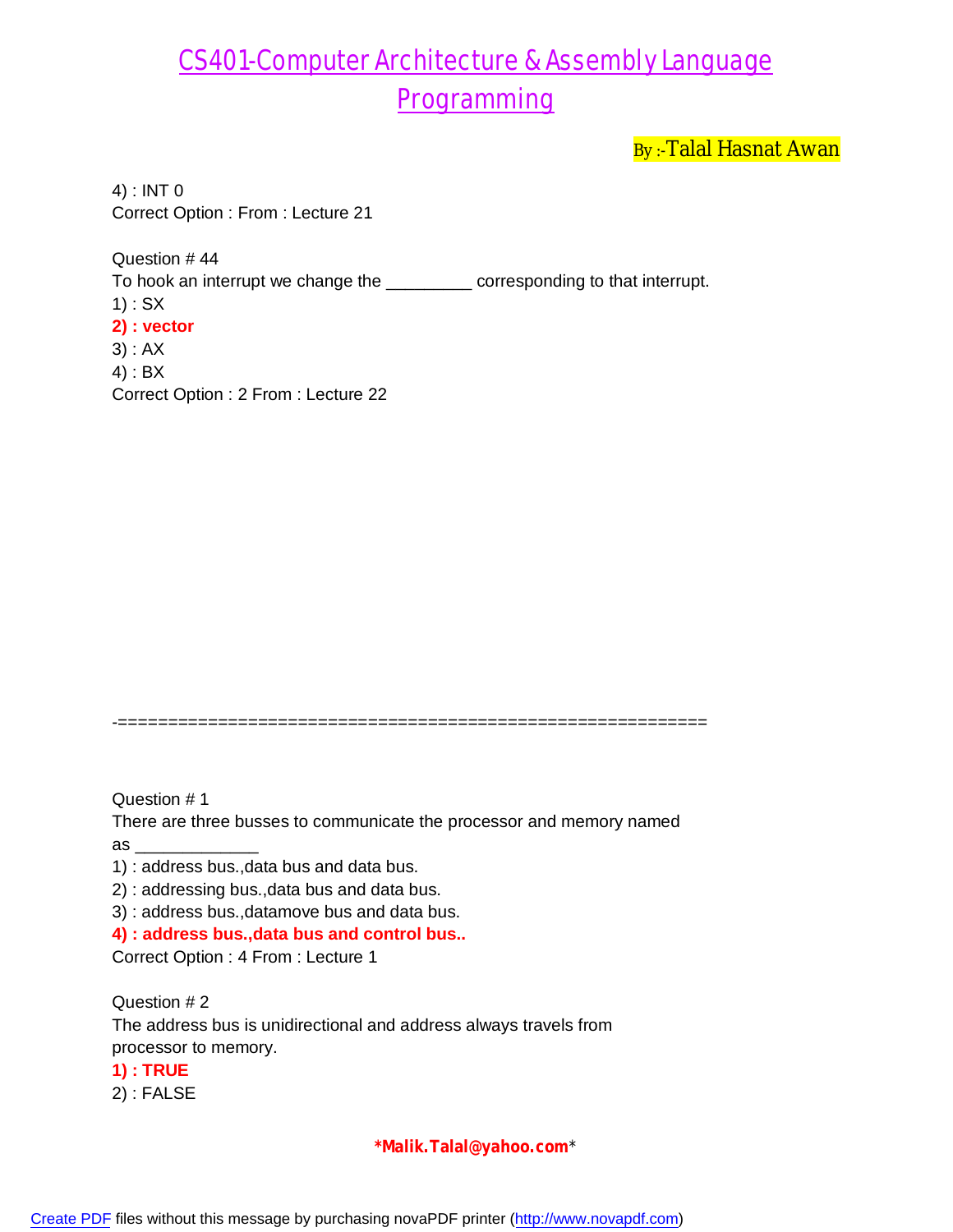By:-Talal Hasnat Awan

Correct Option : 1 From : Lecture 1

Question # 3

Data bus is bidirectional because\_\_\_\_\_

1) : To way

**2) : Data moves from both, processor to memory and memory to processor,**

3) : Data moves from both, processor to memory and memory to data Bus,

4) : None of the Given

Correct Option : 2 From : Lecture 1

Question # 4 Control bus 1) : is Not Important. 2) : is Important . **3) : bidirectional.** 4) : unidirectional .

Correct Option : 3 From : Lecture 1

Question # 5 A memory cell is an n-bit location to store data, normally

\_\_\_\_\_\_\_\_also called a byte

- 1) : 4-bit
- **2) : 8-bit**
- 3) : 6-bit
- 4) : 80-bit

Correct Option : 2 From : Lecture 1

Question # 6 The number of bits in a cell is called the cell width. define the memory completely.

#### **1) : Cell width and number of cells,**

2) : cell number and width of the cells,

- 3) : width
- 4) : Height

Correct Option : 1 From : Lecture 1

Question # 7 for memory we define two dimensions. The first dimension defines how many \_\_\_\_\_\_\_\_\_\_\_\_\_bits are there in a single memory cell. **1) : parallel**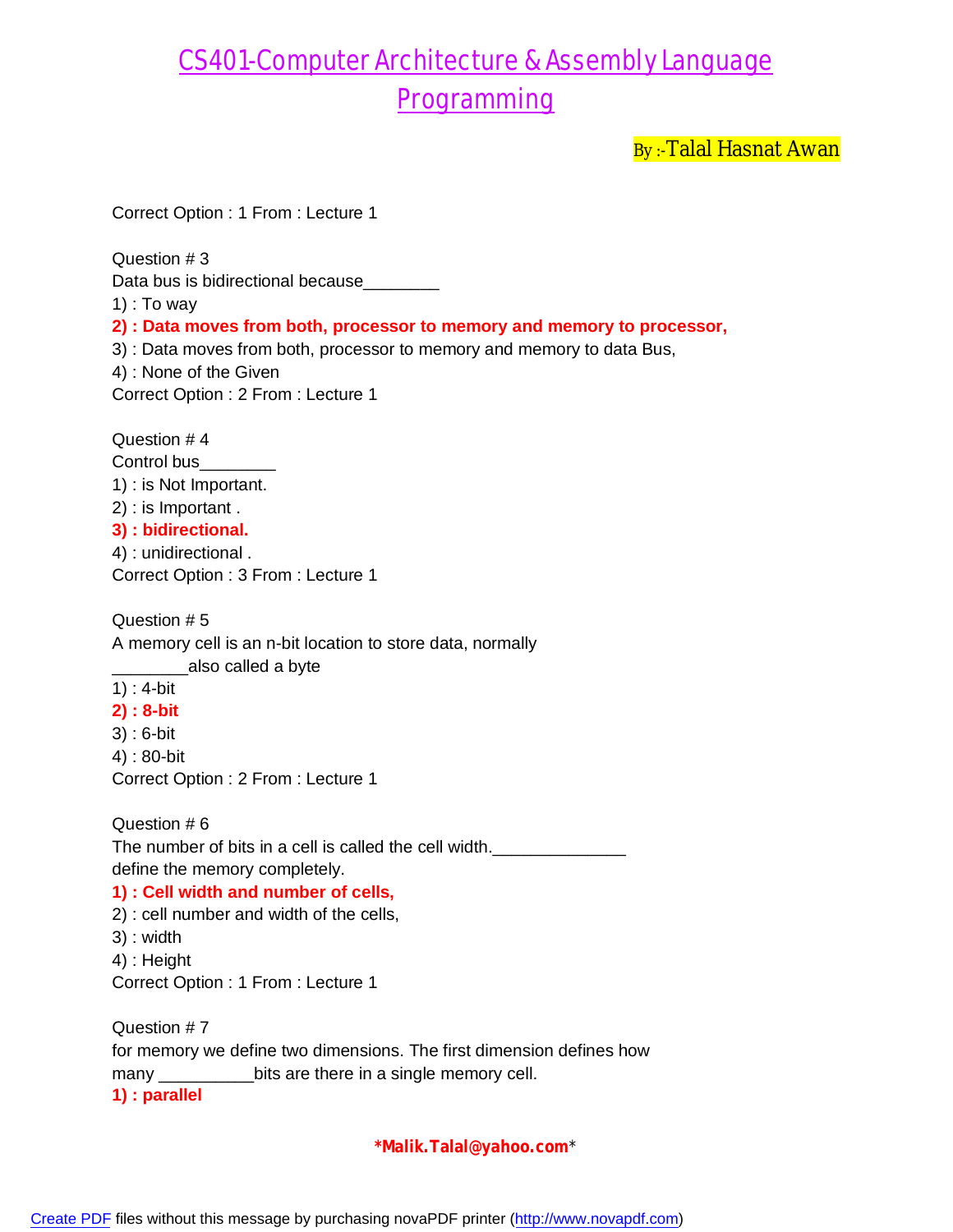By :- Talal Hasnat Awan

2) : Vertical 3) : long 4) : short Correct Option : 1 From : Lecture 1 Question # 8 operation requires the same size of data bus and memory cell width. 1) : Normal **2) : Best and simplest** 3) : first 4) : None of the Given Correct Option : 2 From : Lecture 1 Question # 9 Control bus is only the mechanism. The responsibility of sending the appropriate signals on the control bus to the memory is of the 1) : Data Bus **2) : processor** 3) : Address Bus 4) : None of the Given Correct Option : 2 From : Lecture 1 Question # 10 In "total: dw 0" Opcode total is a  $\frac{1}{2}$ 1) : Literal 2) : Variable **3) : Label** 4) : Starting point Correct Option : 3 From : Lecture 10 Question # 11  $|0|$ -- $|1|1|0|1|0|0|0|$ -- $|0|$  is a example of \_\_\_\_\_ 1) : Shl 2) : sar **3) : Shr** 4) : Sal Correct Option : 3 From : Lecture 10 Question # 12 | C |‹--| 1 | 1 | 0 | 1 | 0 | 0 | 0 | ‹--| 0 | is a example of **\_\_\_\_\_\_(sar can also be fix here as it is the other name of shl)**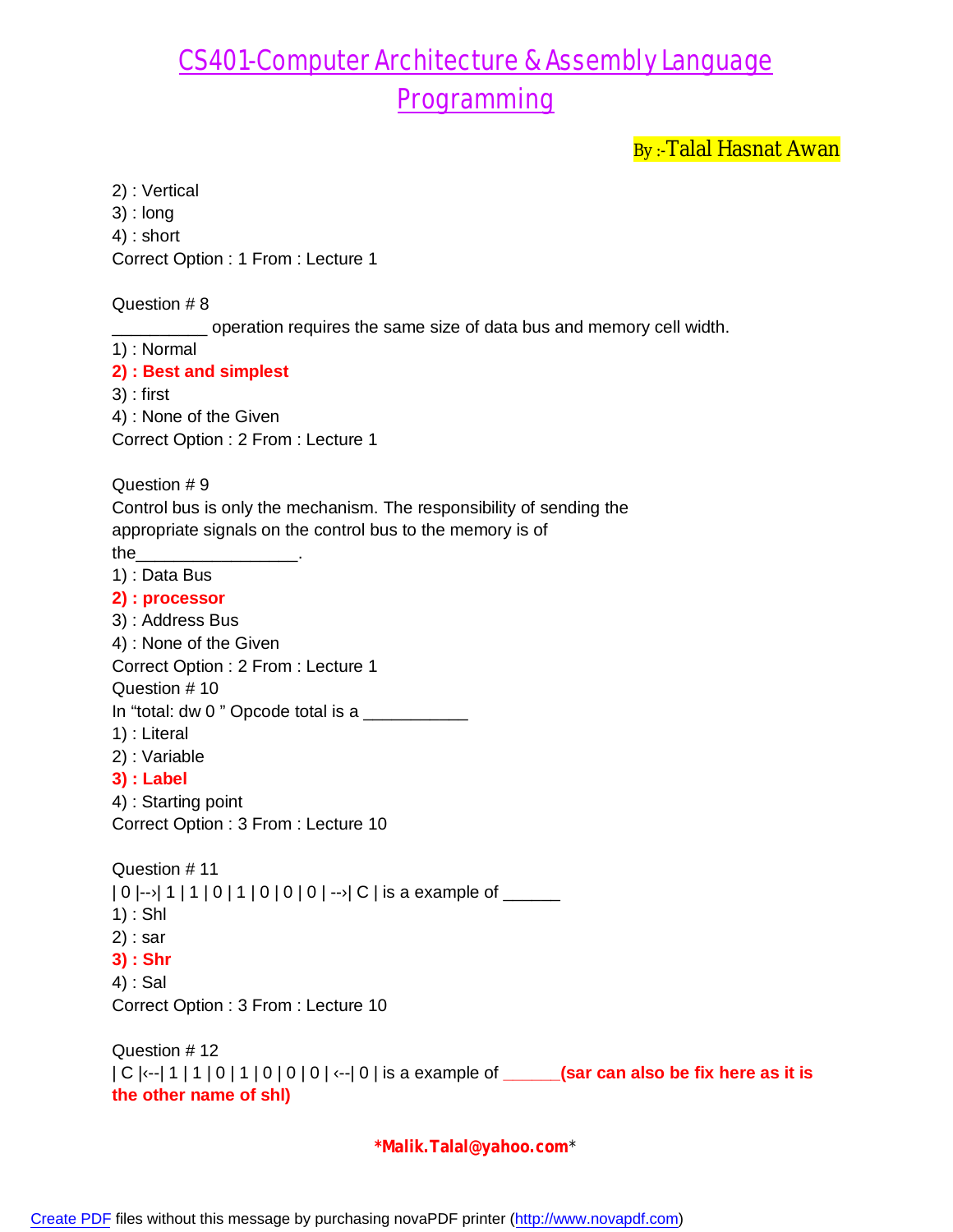By :- Talal Hasnat Awan

#### **1) : Shl**

2) : sar 3) : Shr 4) : Sal Correct Option : 1 From : Lecture 10 Question # 13 ADC has \_\_\_\_\_\_\_\_\_ operands. 1) : two **2) : three** 3) : Five 4) : Zero Correct Option : 2 From : Lecture 10 Question # 14 The basic purpose of a computer is to perform operations, and operations need \_\_\_\_\_\_\_\_\_\_\_\_. 1) : order 2) : nothing **3) : operands** 4) : bit Correct Option : 3 From : Lecture 2 Question # 15 Registers are like a scratch pad ram inside the processor and their operation is very much like normal\_\_\_\_\_\_\_\_\_\_\_\_\_\_. 1) : Number 2) : opreations **3) : memory cells** 4) : None of the Given Correct Option : 3 From : Lecture 2 Question # 16 There is a central register in every processor called the \_\_\_\_\_\_\_ and The word size of a processor is defined by the width of its\_\_\_\_\_\_\_\_\_\_. **1) : accumulator,accumulator** 2) : data bus,accumulator 3) : accumulator, Address Bus 4) : accumulator,memory Correct Option : 1 From : Lecture 2

Question # 17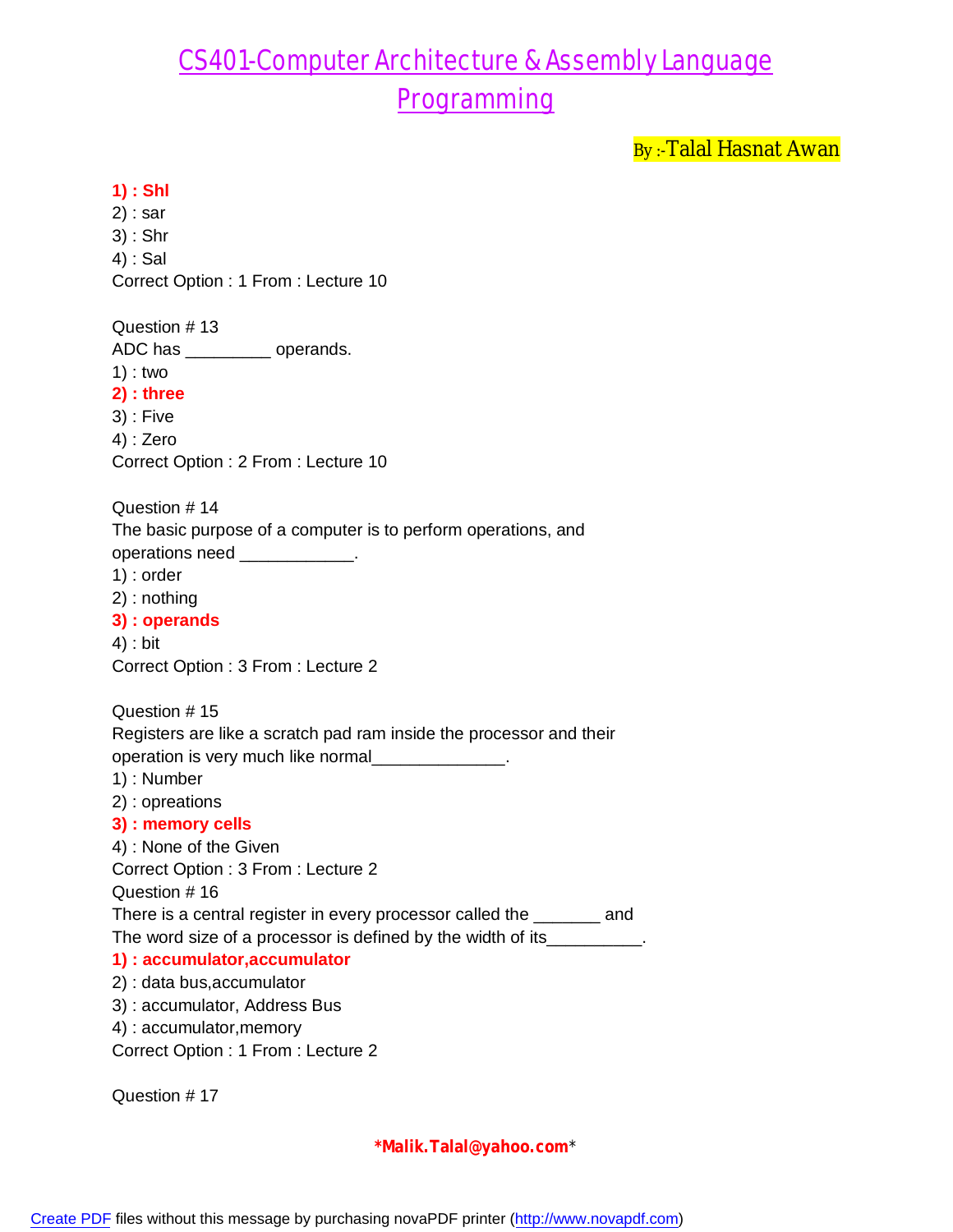By :- Talal Hasnat Awan

| does not hold data but holds the address of data<br>1) : Pointer, Segment, or Base Register<br>2) : Pointer, Index, or Base Register<br>3) : General Registers<br>4) : Instruction Pointer<br>Correct Option: 2 From: Lecture 2                                                                                                                                                                                                 |
|---------------------------------------------------------------------------------------------------------------------------------------------------------------------------------------------------------------------------------------------------------------------------------------------------------------------------------------------------------------------------------------------------------------------------------|
| Question #18<br>"The program counter holds the address of the next instruction to be                                                                                                                                                                                                                                                                                                                                            |
| 1) : executed.<br>$2)$ : called<br>3) : deleted<br>$4$ ) : copy<br>Correct Option : 1 From : Lecture 2<br>Question #19<br>There are _______ types of "instruction groups"<br>1): 4<br>2): 5<br>3):3<br>4): 2<br>Correct Option: 1 From: Lecture 2<br>Question # 20<br>These instructions are used to move data from one place to another.<br><b>1): TRUE</b><br>$2)$ : FALSE<br>3):<br>4):<br>Correct Option: 1 From: Lecture 2 |
| Question #21<br>"mov" instruction is related to the ________ Group.<br>1) : Arithmetic and Logic Instructions<br>2) : Data Movement Instructions<br>3) : Program Control Instructions<br>4) : Special Instructions<br>Correct Option: 2 From: Lecture 2                                                                                                                                                                         |
| Question #22<br>allow changing specific processor behaviors and are used<br>to play with it.                                                                                                                                                                                                                                                                                                                                    |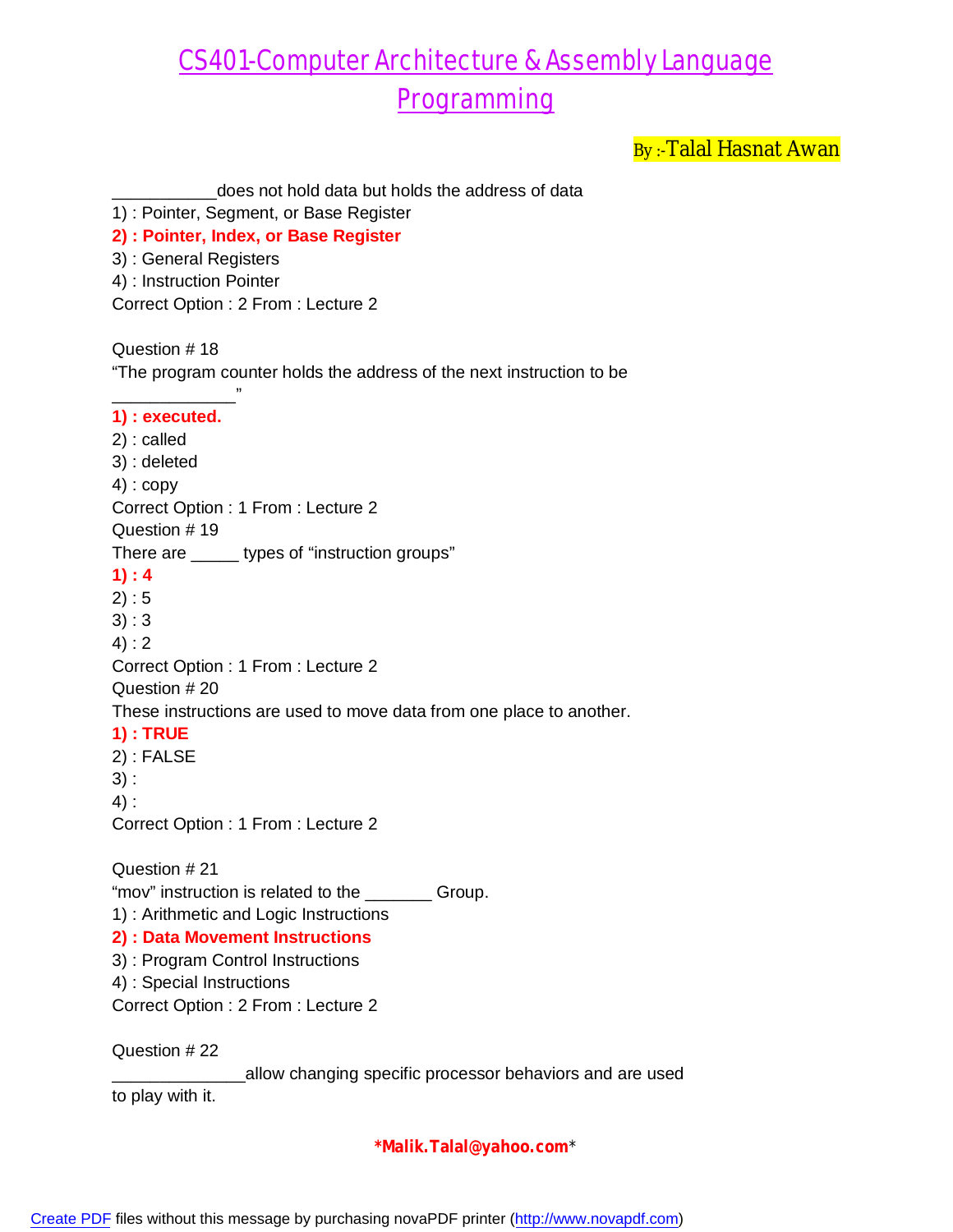By :- Talal Hasnat Awan

**1) : Special Instructions** 2) : Data Movement Instructions 3) : Program Control Instructions 4) : Arithmetic and Logic Instructions Correct Option : 1 From : Lecture 2 Question # 23 8088 is a 16bit processor with its accumulator and all registers of \_\_\_\_\_\_\_\_\_\_. 1) : 32 bits 2) : 6 bits **3) : 16 bits** 4) : 64 bits Correct Option : 3 From : Lecture 2 Question # 24 The \_\_\_\_\_\_\_\_\_\_ of a processor means the organization and functionalities of the registers it contains and the instructions that are valid on the processor. 1) : Manufactures **2) : architecture** 3) : Deal 4) : None of the Given Correct Option : 2 From : Lecture 2 Question # 25 Intel IAPX88 Architecture is \_\_\_\_\_\_\_\_\_\_\_\_\_ **1) : More then 25 old** 2) : New 3) : Not Good 4) : None of the Given Correct Option : 1 From : Lecture 2 Question # 26 The iAPX88 architecture consists of\_\_\_\_\_\_registers. 1) : 13 2) : 12 3) : 9 **4) : 14** Correct Option : 4 From : Lecture 3 Question # 27 General Registers are \_\_\_\_\_ **1) : AX, BX, CX, and DX** 2) : XA, BX, CX, and DX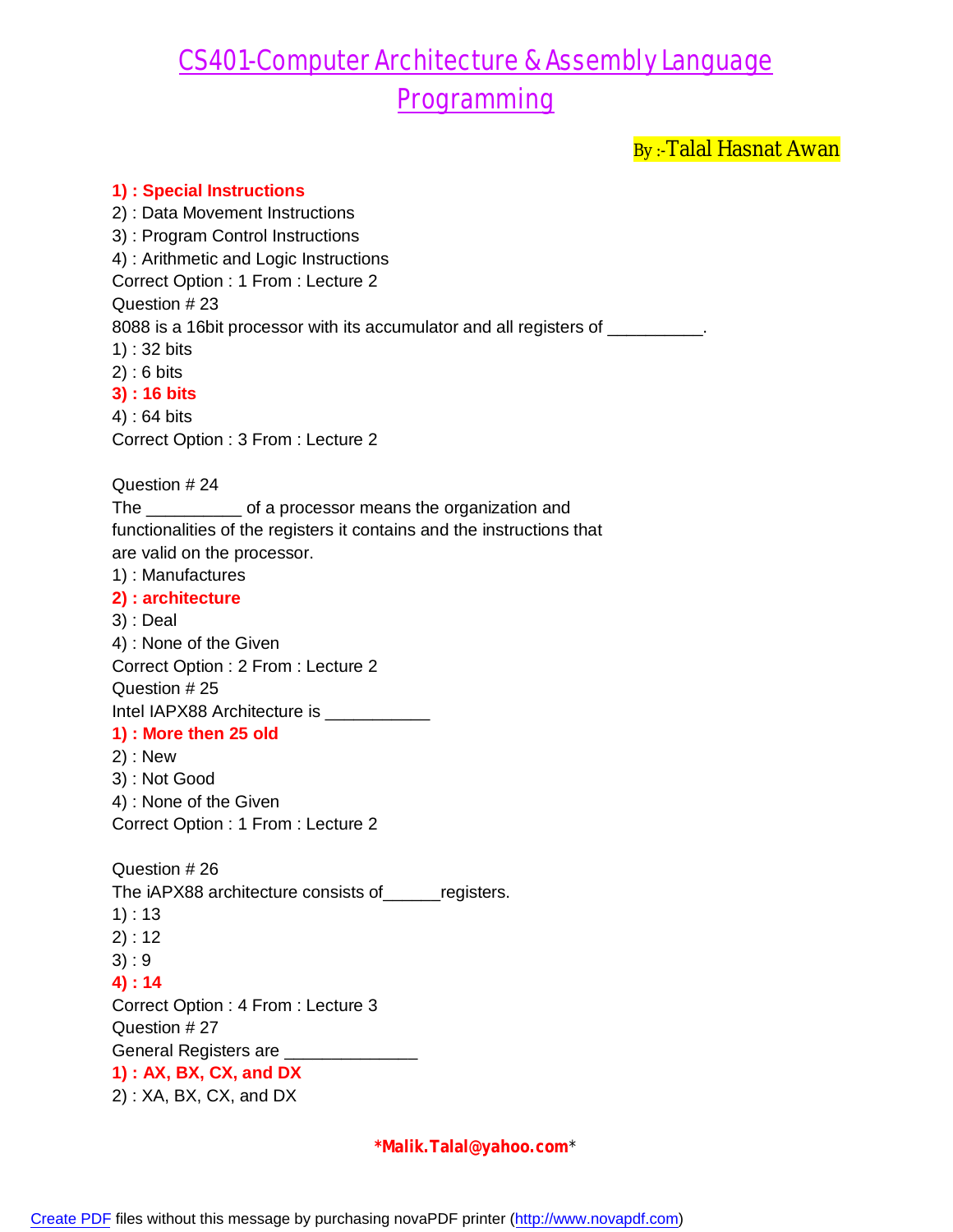By :- Talal Hasnat Awan

3) : SS,SI and DI 4) : 3 Correct Option : 1 From : Lecture 3 Question # 28 AX means we are referring to the extended 16bit "A" register. Its upper and lower byte are separately accessible as \_\_\_\_\_\_\_\_\_\_\_\_\_\_\_\_\_\_\_\_\_\_\_\_\_\_\_\_\_\_ **1) : AH and AL** 2) : A Lower and A Upper 3) : AL, AU 4) : AX Correct Option : 1 From : Lecture 3 Question # 29 AX is General purpose Register where A stands for \_\_\_\_\_\_\_\_\_\_. 1) : Acadmic 2) : Ado 3) : Architecture **4) : Accumulator** Correct Option : 4 From : Lecture 3 Question # 30 The B of BX stands for \_\_\_\_\_\_\_\_\_because of its role in memory addressing. 1) : Busy **2) : Base** 3) : Better 4) : None of the Given Correct Option : 2 From : Lecture 3 Question # 31 The D of DX stands for Destination as it acts as the destination in \_\_\_\_\_\_\_\_\_\_\_\_\_\_\_\_\_\_\_\_\_. **1) : I/O operations** 2) : operations 3) : memory cells 4) : Memory I/O operations Correct Option : 1 From : Lecture 3 Question # 32 The C of CX stands for Counter as there are certain instructions that

**\*Malik.Talal@yahoo.com**\*

work with an automatic count in the \_\_\_\_\_\_\_\_\_\_.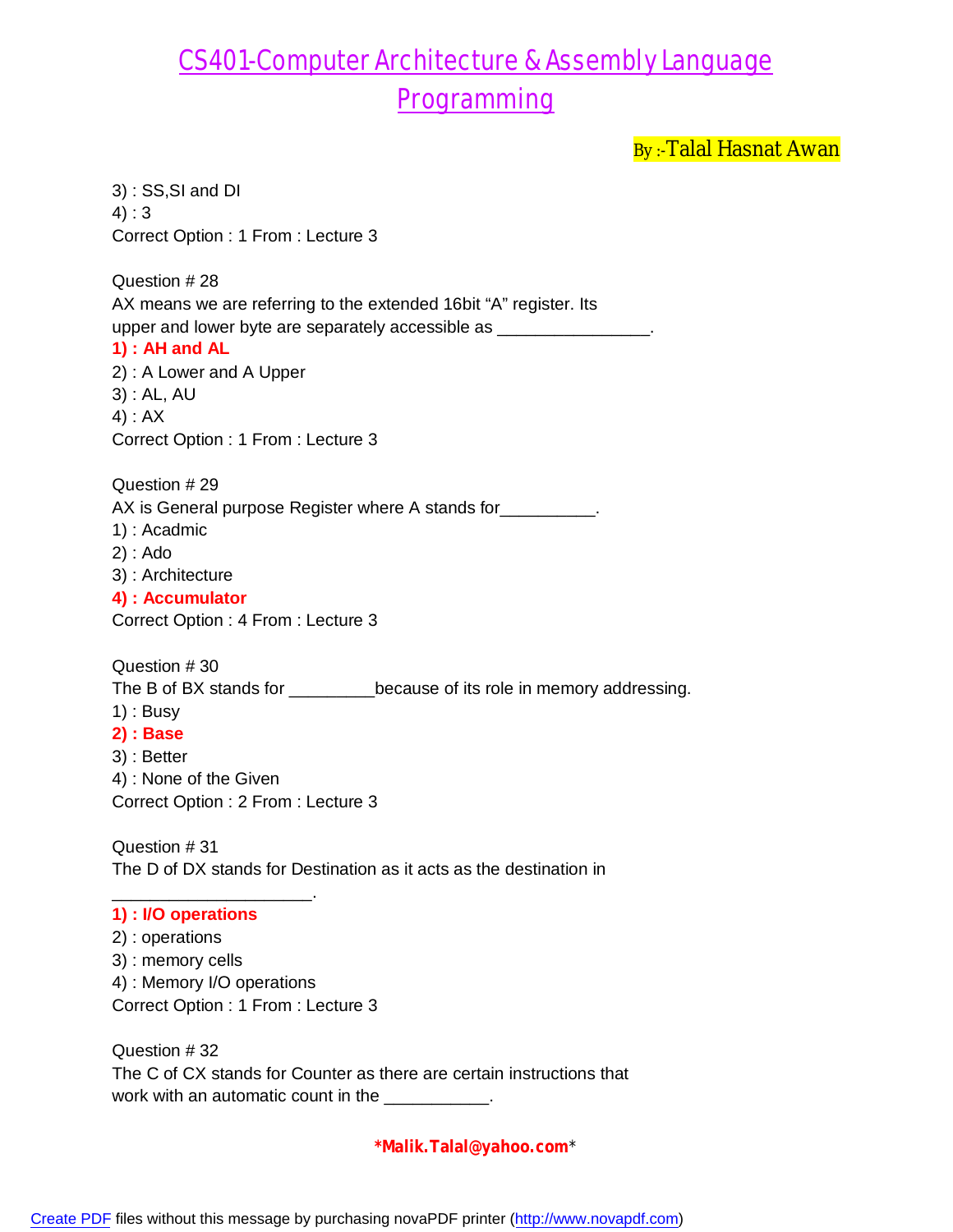By :- Talal Hasnat Awan

1) : DI register

2) : BX register **3) : CX register** 4) : DX register Correct Option : 3 From : Lecture 3

Question # 33

\_are the index registers of the Intel architecture which hold address of data and used in memory access.

1) : SI and SS

2) : PI and DI

3) : SI and IP

**4) : SI and DI**

Correct Option : 4 From : Lecture 3

Question # 34 In Intel IAPX88 architecture \_\_\_\_\_\_\_\_\_\_\_ is the special register containing the address of the next instruction to be executed. 1) : AX

- 2) : PI
- **3) : IP**

4) : SI Correct Option : 3 From : Lecture 3

Question # 35 SP is a memory pointer and is used indirectly by a set of \_\_\_\_\_\_\_\_\_\_\_.

#### **1) : instructions**

2) : Pointers

3) : Indexes

4) : Variables

Correct Option : 1 From : Lecture 3

Question # 36

\_\_\_\_\_\_\_\_\_\_\_is also a memory pointer containing the address in a special area of memory called the stack.

**1) : SP**

- 2) : BP
- 3) : PB

4) : AC

Correct Option : 1 From : Lecture 3 Question # 37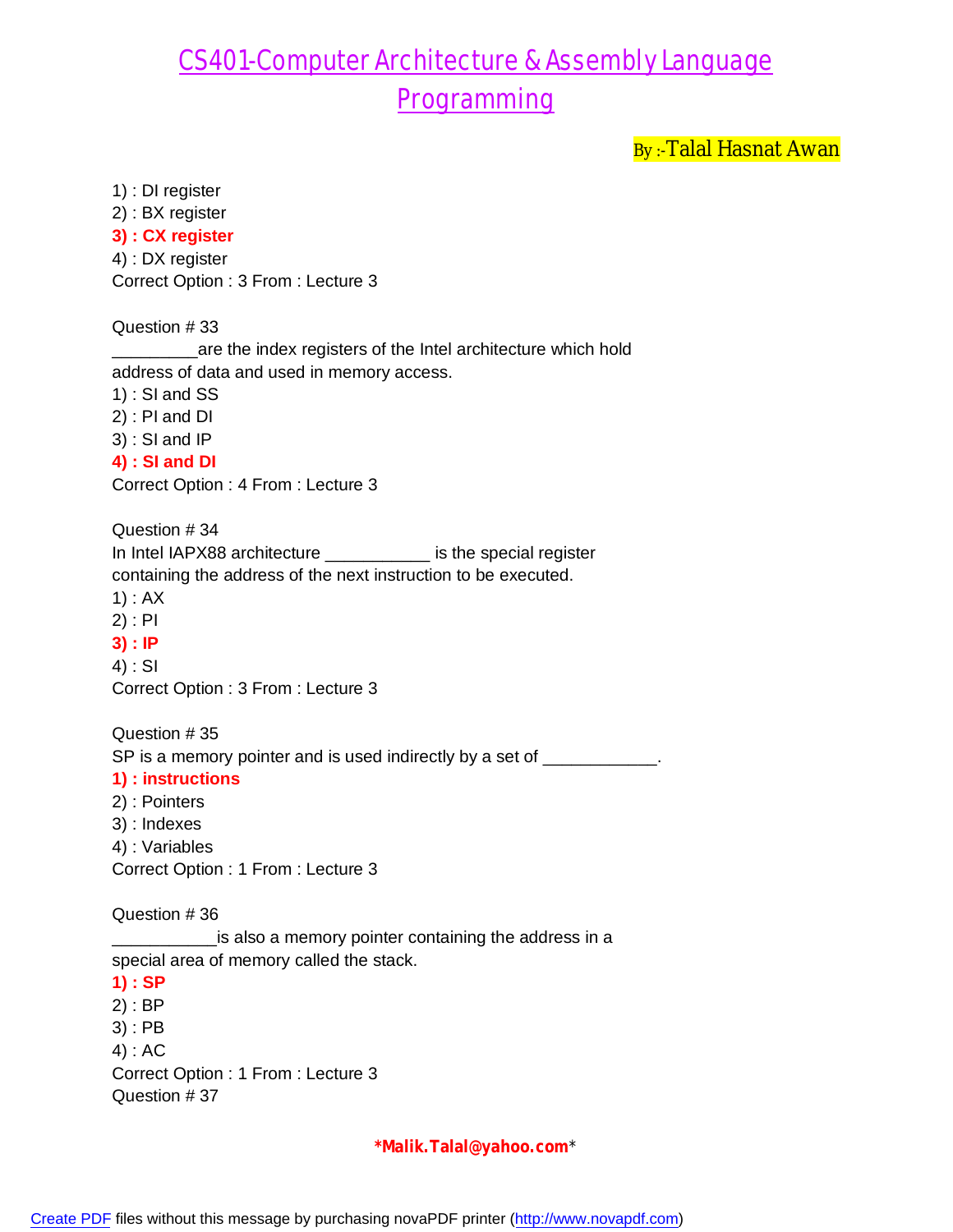By:-Talal Hasnat Awan

\_\_\_\_\_\_\_\_\_\_\_\_is bit wise significant and accordingly each bit is named

separately.

- 1) : AX
- 2) : FS
- 3) : IP
- **4) : Flags Register**

Correct Option : 4 From : Lecture 3

Question # 38

When two 16bit numbers are added the answer can be 17 bits long, this extra bit that won't fit in the target register is placed in the where it can be used and tested **1) : carry flag** 2) : Parity Flag 3) : Auxiliary Carry 4) : Zero Flag Correct Option : 1 From : Lecture 3 Question # 39 Program is an ordered set of instructions for the processor. **1) : TRUE** 2) : FALSE 3) : 4) : Correct Option : 1 From : Lecture 3 Question # 40 For Intel Architecture "operation destination, source" is way of writing things. **1) : TRUE** 2) : FALSE 3) : 4) : Correct Option : 1 From : Lecture 3 Question # 41 Operation code " add ax, bx " 1) : Add the bx to ax and change the bx 2) : Add the ax to bx and change the ax **3) : Add the bx to ax and change the ax** 4) : Add the bx to ax and change nothing

Correct Option : 3 From : Lecture 3

Question # 42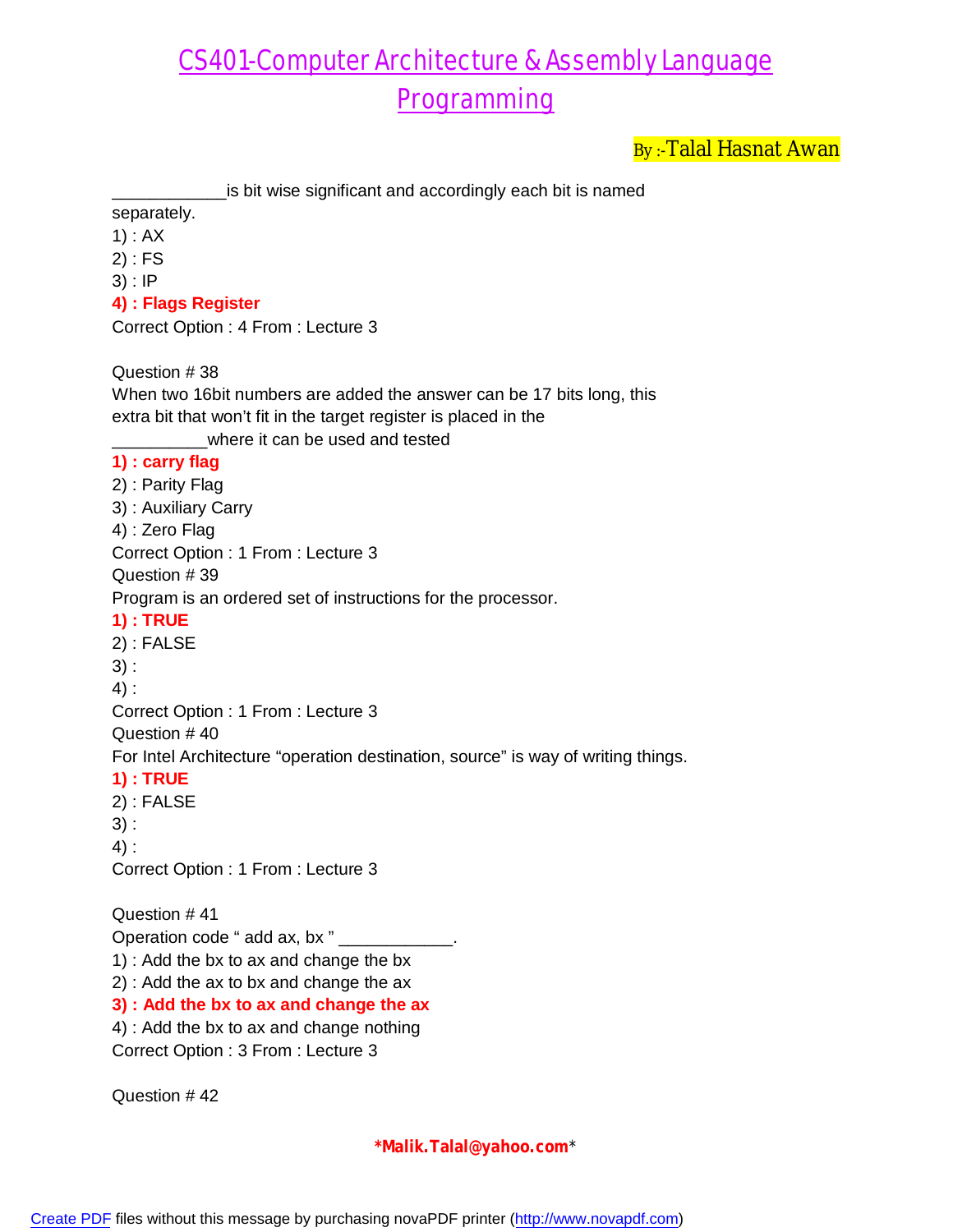By :- Talal Hasnat Awan

The maximum memory iAPX88 can access is\_

- **1) : 1MB**
- 2) : 2MB
- 3) : 3MB
- 4) : 128MB

# http://www.vustudents.net

Correct Option : 1 From : Lecture 4

Question # 43

The maximum memory iAPX88 can access is 1MB which can be accessed with

\_\_\_\_\_\_\_\_\_\_\_\_\_\_\_. 1) : 18 bits

#### **2) : 20 bits**

3) : 16 bits 4) : 2 bits

Correct Option : 2 From : Lecture 4

Question # 44

\_\_\_\_\_\_\_\_\_\_\_\_\_address of 1DED0 where the opcode B80500 is placed.

#### **1) : physical memory**

- 2) : memory
- 3) : efective
- 4) : None of the Given

Correct Option : 1 From : Lecture 4

Question # 45

16 bit of Segment and Offset Addresses can be converted to 20bit Address i.e Segment Address with lower four bits zero + Offset Address with \_\_\_\_\_\_ four bits zero = 20bit Physical Address

- 1) : Middle
- 2) : lower
- 3) : Top

**4) : upper**

Correct Option : 4 From : Lecture 4

Question # 46 When adding two 20bit Addresses a carry if generated is dropped without being stored anywhere and the phenomenon is called address\_\_\_\_\_\_.

#### **1) : wraparound**

- 2) : mode
- 3) : ping
- 4) : error

### **\*Malik.Talal@yahoo.com**\*

[Create PDF](http://www.novapdf.com) files without this message by purchasing novaPDF printer (<http://www.novapdf.com>)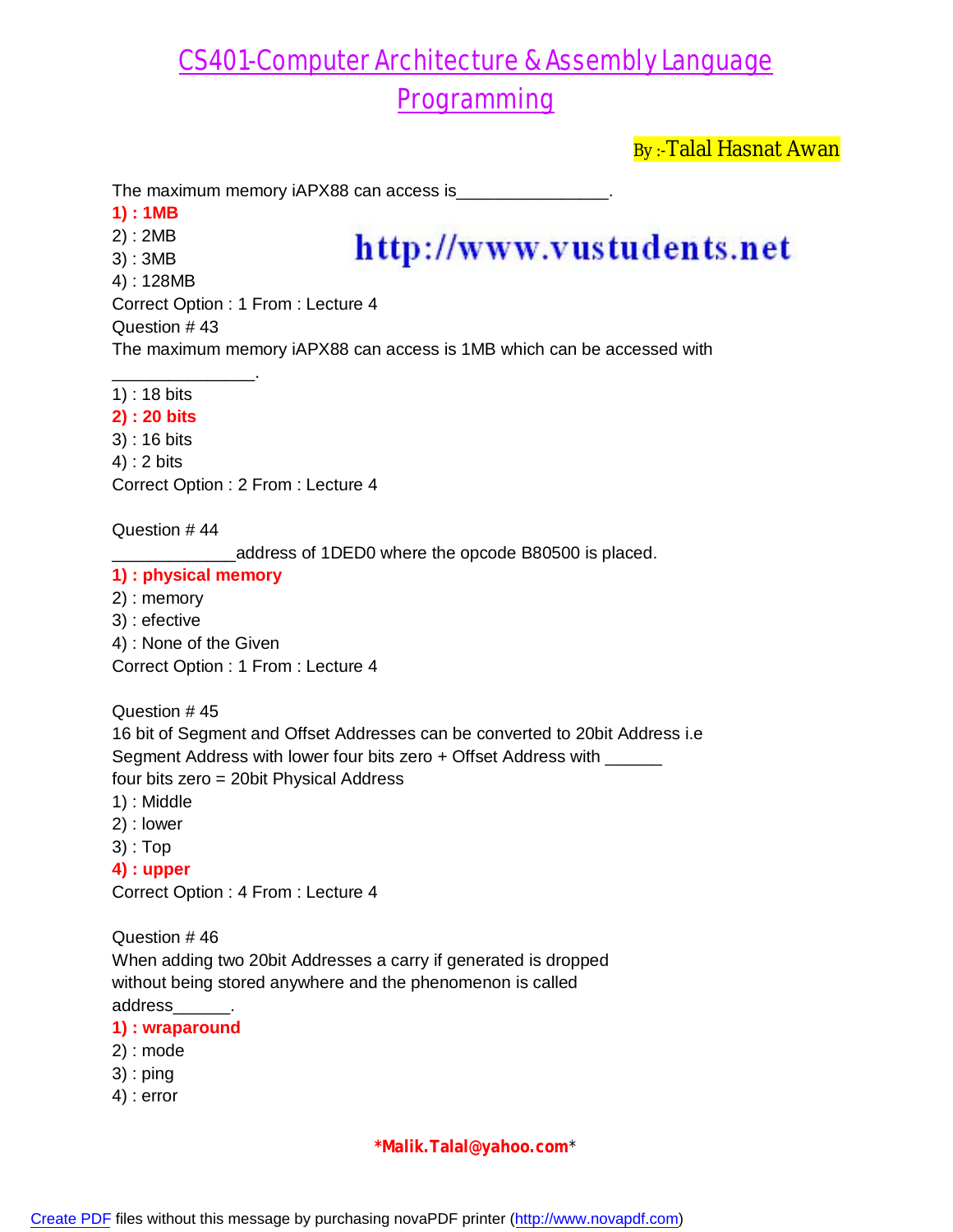By :- Talal Hasnat Awan

| Correct Option: 1 From: Lecture 4                                                                                                                                                                                                                                                                                                                                                                                                            |
|----------------------------------------------------------------------------------------------------------------------------------------------------------------------------------------------------------------------------------------------------------------------------------------------------------------------------------------------------------------------------------------------------------------------------------------------|
| Question #47<br>segments can only be defined a 16byte boundaries called ________________________<br>boundaries.<br>$1$ : segment<br>2) : paragraph<br>$3)$ : Cell<br>$4)$ : RAM<br>Correct Option: 2 From: Lecture 4                                                                                                                                                                                                                         |
| Question #48<br>in a Program CS, DS, SS, and ES all had the same value in them. This<br>is called<br>1) : equel memory<br>2) : overlapping segments<br>3) : segments hidding<br>4) : overlapping SI<br>Correct Option: 2 From: Lecture 4                                                                                                                                                                                                     |
| Question #49<br>"db num1" size of the memory is ________________<br>1) : 1 byte<br>$2)$ : 4bit<br>$3$ : 16bit<br>$4)$ : 2byte<br>Correct Option: 1 From: Lecture 5<br>Question #50<br>"1------------[org 0x0100]<br>2------------mov ax, [num1]; load first number in ax<br>3------------mov bx, [num2]; load second number in bx<br>4-------------add ax, bx ________<br>5-------------int 0x21<br>6------------<br>7------------num1: dw 5 |
| 8------------num2: dw 10                                                                                                                                                                                                                                                                                                                                                                                                                     |
| Comments for the 4 are:                                                                                                                                                                                                                                                                                                                                                                                                                      |

1) : No comments Will be

2) : ; accumulate sum in add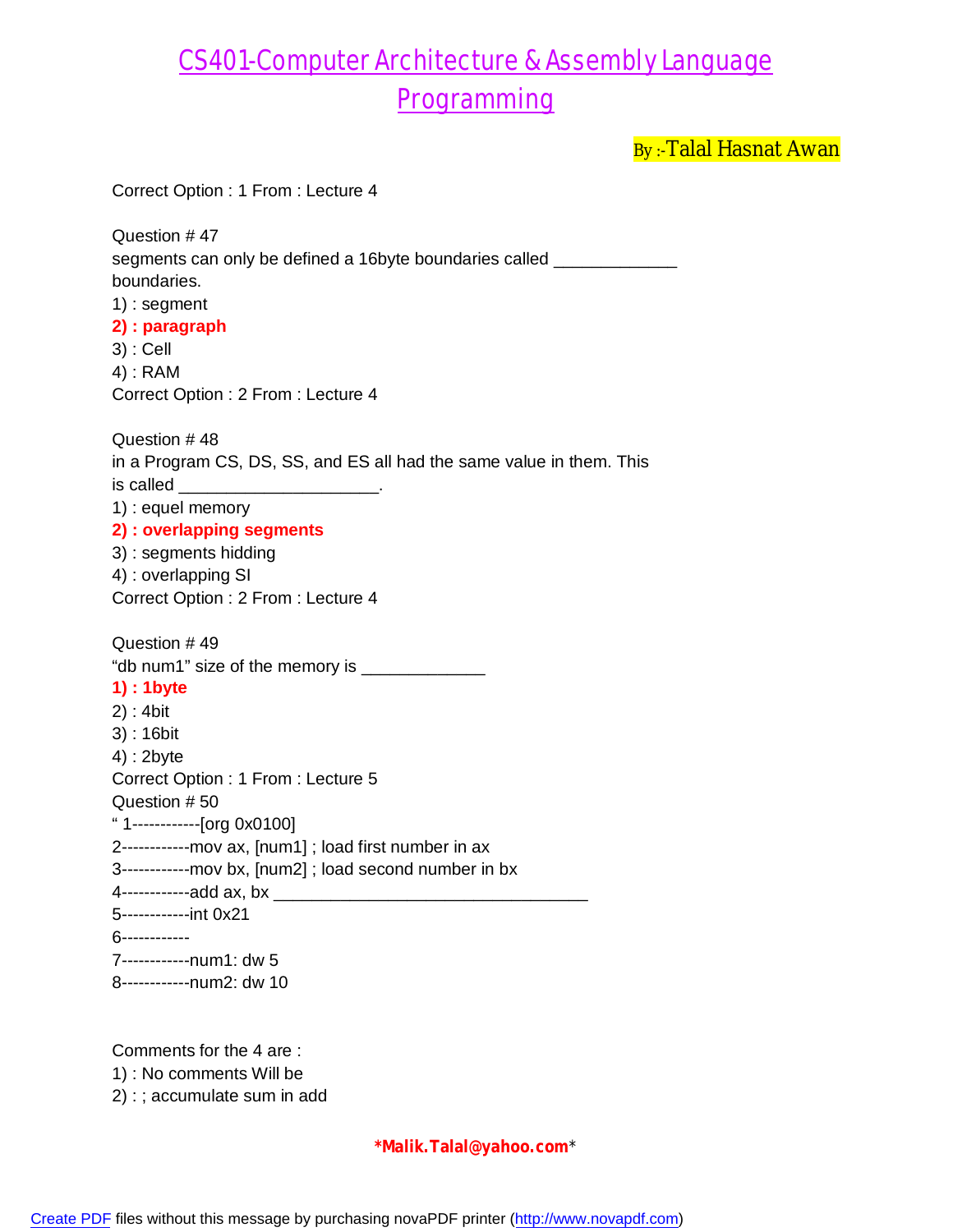By :- Talal Hasnat Awan

### **3) : ; accumulate sum in ax** 4) : ; accumulate sum in Bx Correct Option : 3 From : Lecture 5 Question # 51 In " mov ax, bx " is \_\_\_\_\_\_\_\_\_\_\_\_\_\_\_\_\_ Addressing Modes. 1) : Immediate 2) : Indirect 3) : Direct **4) : Register** Correct Option : 4 From : Lecture 5 Question # 52 In "mov ax, [bx] " is \_\_\_\_\_\_\_\_\_\_\_\_\_ Addressing Modes **1) : Based Register Indirect** 2) : Indirect 3) : Base Indirect 4) : Immediate Correct Option : 1 From : Lecture 5 Question # 53 In "mov ax, 5 " is \_\_\_\_\_\_\_\_\_\_\_\_\_ Addressing Modes 1) : Immediate **2) : Indirect** 3) : Indirect 4) : Register Correct Option : 2 From : Lecture 6 Question # 54 In " mov ax, [num1+bx] " is \_\_\_\_\_\_\_\_\_\_\_ ADDRESSING 1) : OFFSET+ Indirect 2) : Register + Direct 3) : Indirect + Reference **4) : BASEd REGISTER + OFFSET** Correct Option : 4 From : Lecture 7 Question # 55 "base + offset addressing " gives This number which came as the result of addition is called the \_\_\_\_\_\_\_. 1) : Address 2) : mode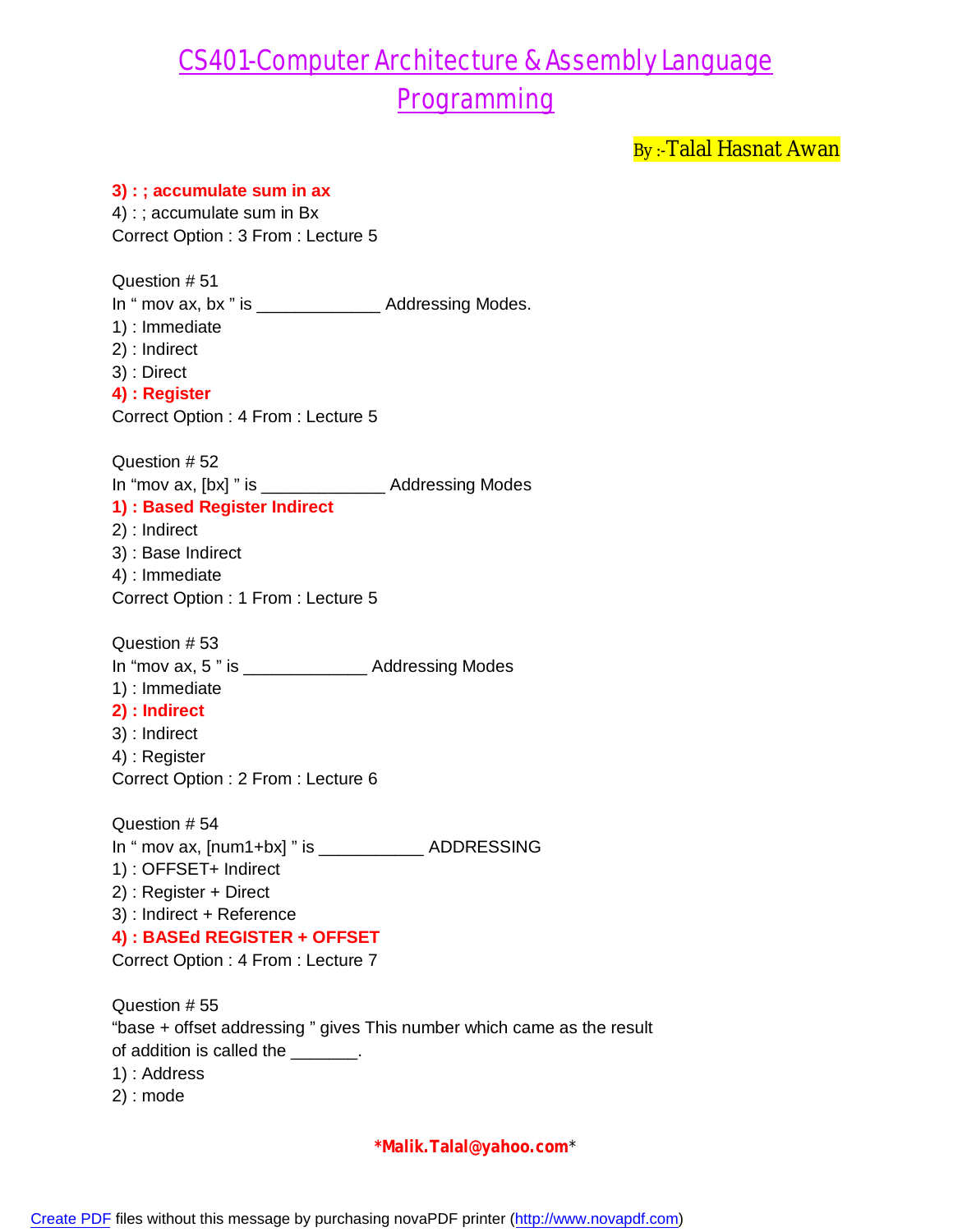By :- Talal Hasnat Awan

#### **3) : effective address**

4) : Physical Address Correct Option : 3 From : Lecture 7

Question # 56 "mov ax, [cs:bx]" associates \_\_\_\_\_\_\_\_\_ for this one instruction 1) : CS with BX **2) : BX with CS** 3) : BX with AX 4) : None of the Given Correct Option : 2 From : Lecture 7 Question # 57 For example BX=0100 DS=FFF0 And Opcode are; move [bx+0x0100], Ax now what is the effective memory address; 1) : 0020 2) : 0200 3) : 0300 4) : 0x02 Correct Option : 2 From : Lecture 7 Question # 58 For example BX=0100 DS=FFF0 And Opcode are; move [bx+0x0100], Ax now what is the physical memory address; 1) : 0020 2) : 0x0100 3) : 0x10100 4) : 0x100100 Correct Option : 2 From : Lecture 7 Question # 59 In " mov [1234], al " is \_\_\_\_\_\_\_\_\_\_\_\_\_ Addressing Modes. 1) : Immediate 2) : Indirect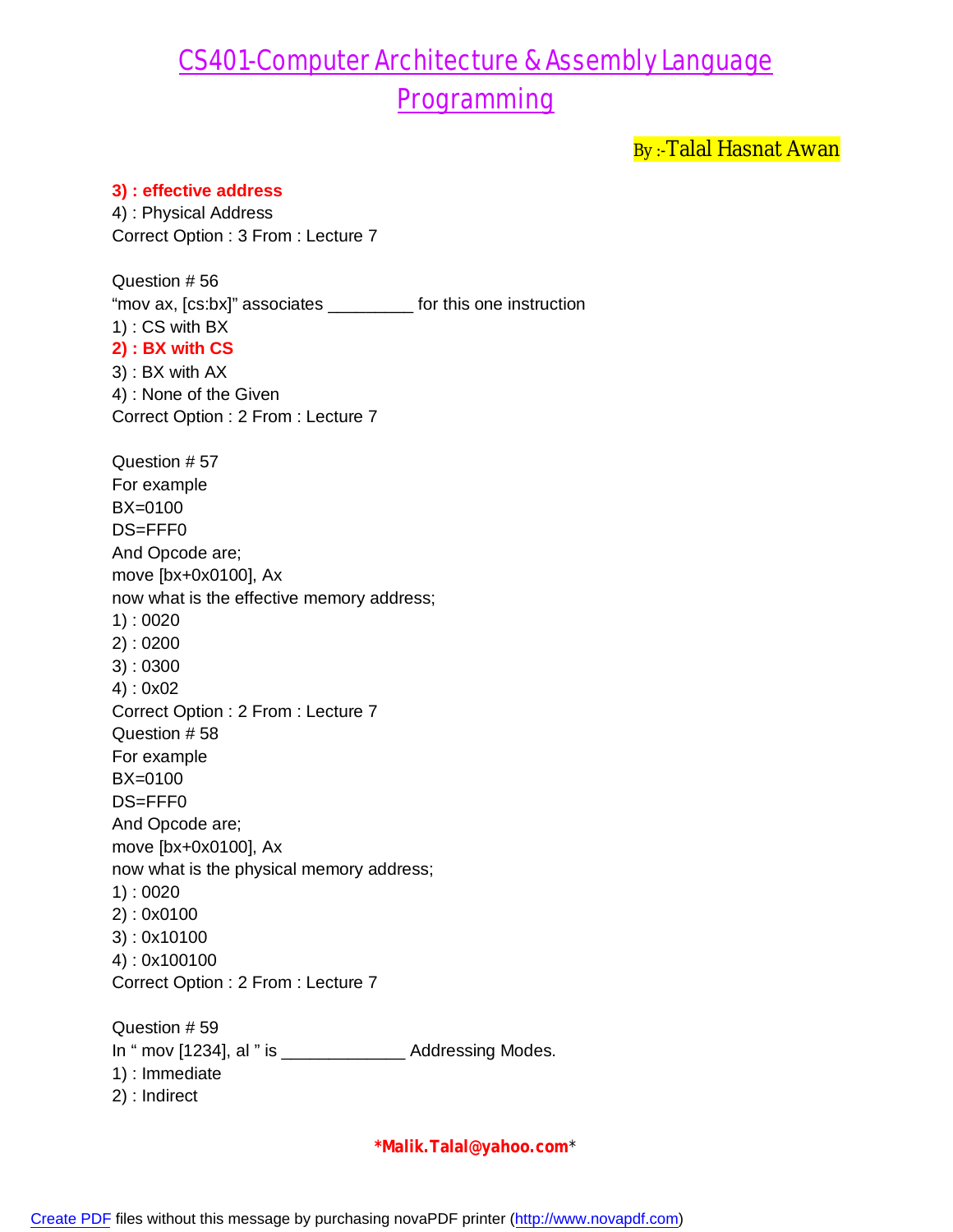By :- Talal Hasnat Awan

3) : Direct 4) : Register Correct Option : 3 From : Lecture 8 Question # 60 In " mov [SI], AX " is \_\_\_\_\_\_\_\_\_\_\_\_\_\_\_\_ Addressing Modes. 1) : Basef Register Indirect 2) : Indirect 3) : Indexed Register Indirect 4) : Immediate Correct Option : 3 From : Lecture 8 Question # 61 In " mov ax, [bx - Si] " is \_\_\_\_\_\_\_\_\_\_\_ ADDRESSING 1) : Basef Register Indirect 2) : Indirect 3) : Direct 4) : illegal Correct Option : 4 From : Lecture 8 Question # 62 In " mov ax,  $[BL]$  " there is error i.e.  $\frac{1}{2}$ 1) : Address must be 16bit 2) : Address must be 8bit 3) : Address must be 4bit 4) : 8 bit to 16 bit move illegal Correct Option : 4 From : Lecture 8 Question # 63 In " mov ax,  $[SI+DI]$  " there is error i.e.  $\frac{1}{1}$ 1) : Two indexes can't use as Memory Address 2) : index can't use as Memory Address 3) : I don't Know 4) : None of the Given Correct Option : 1 From : Lecture 8 Question # 64 In JNE and JNZ there is difference for only \_\_\_\_\_\_\_\_\_\_\_\_\_; 1) : Programmer or Logic 2) : Assembler

3) : Debugger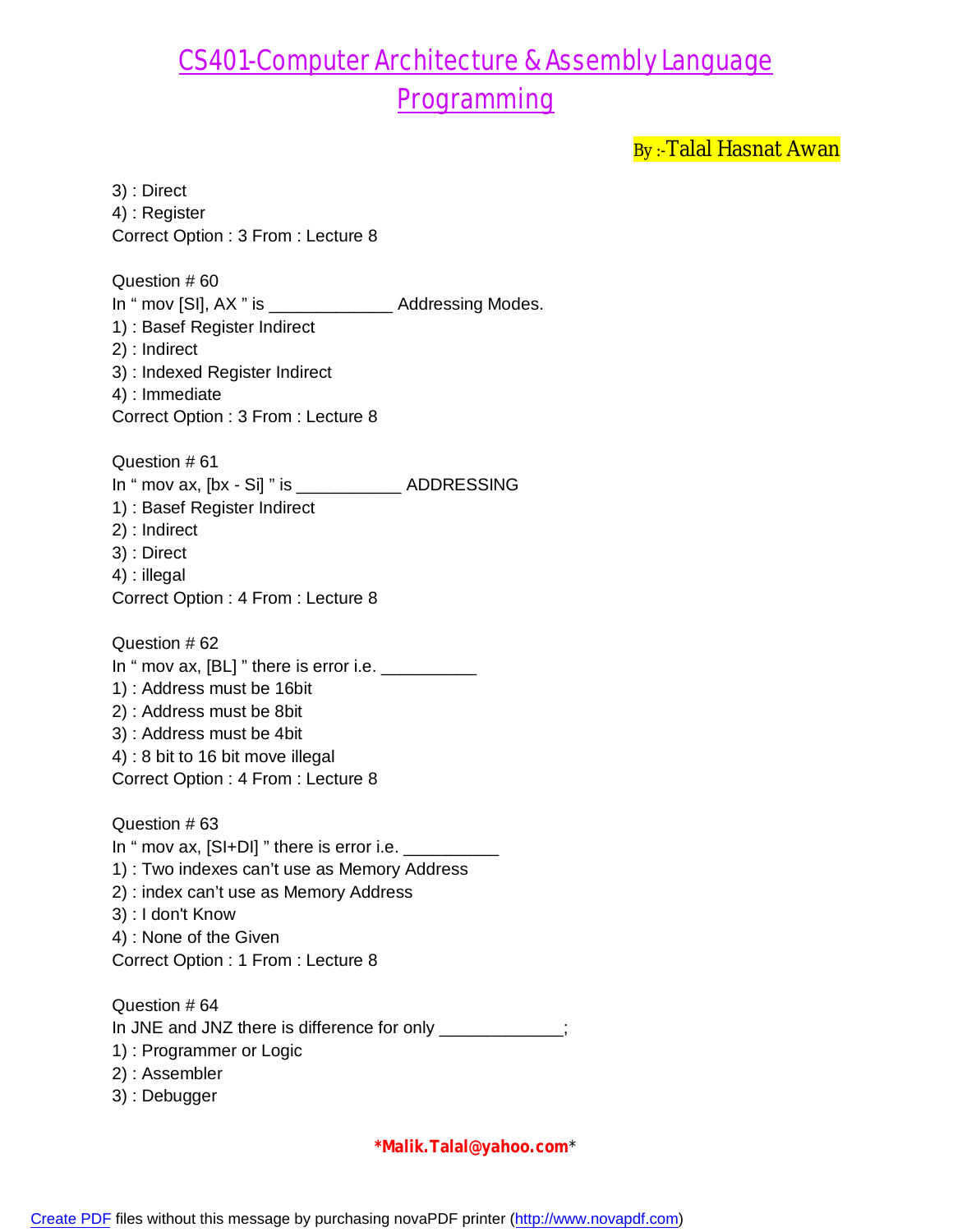By :- Talal Hasnat Awan

4) : IAPX88 Correct Option : 1 From : Lecture 9 Question # 65 JMP is Instruction that on executing take jump regardless of the state of all flags is called\_\_\_\_\_\_\_\_ 1) : Jump 2) : Conditional jump 3) : Unconditional jump 4) : Stay Correct Option : 3 From : Lecture 9 Question # 66 When result of the source subtraction from the destination is zero, zero flag is set i.e. ZF=1 its mean that;  $1)$  : DEST = SRC  $2)$ : DEST != SRC 3) : DEST < SRC  $4)$ : DEST > SRC Correct Option : 1 From : Lecture 9 Question # 67 When an unsigned source is subtracted from an unsigned destination and the destination is smaller, borrow is needed which sets the \_\_\_\_\_\_\_\_\_\_\_\_. 1) : carry flag i.e  $CF = 0$ 2) : carry flag i.e  $CF = 1$  $3)$ : Carry Flag + ZF=1 4) : None of the Given Correct Option : 2 From : Lecture 9 Question # 68 In the case of unassigned source and destination when subtracting and in the result  $ZF =1$  OR CR=1 then  $\frac{1}{\sqrt{1-\frac{1}{n}}}\frac{1}{\sqrt{1-\frac{1}{n}}}\frac{1}{\sqrt{1-\frac{1}{n}}}\frac{1}{\sqrt{1-\frac{1}{n}}}\frac{1}{\sqrt{1-\frac{1}{n}}}\frac{1}{\sqrt{1-\frac{1}{n}}}\frac{1}{\sqrt{1-\frac{1}{n}}}\frac{1}{\sqrt{1-\frac{1}{n}}}\frac{1}{\sqrt{1-\frac{1}{n}}}\frac{1}{\sqrt{1-\frac{1}{n}}}\frac{1}{\sqrt{1-\frac{1}{n}}}\frac{1}{\sqrt{1-\frac$  $1)$ : DEST = SRC  $2)$ : DEST != SRC 3) : UDEST ? USRC  $4)$ : DEST > SRC Correct Option : 3 From : Lecture 9 Question # 69

In the case of unassigned source and destination when subtracting and in the result  $ZF =0$  AND  $CR=0$  then  $\sqrt{2\pi}$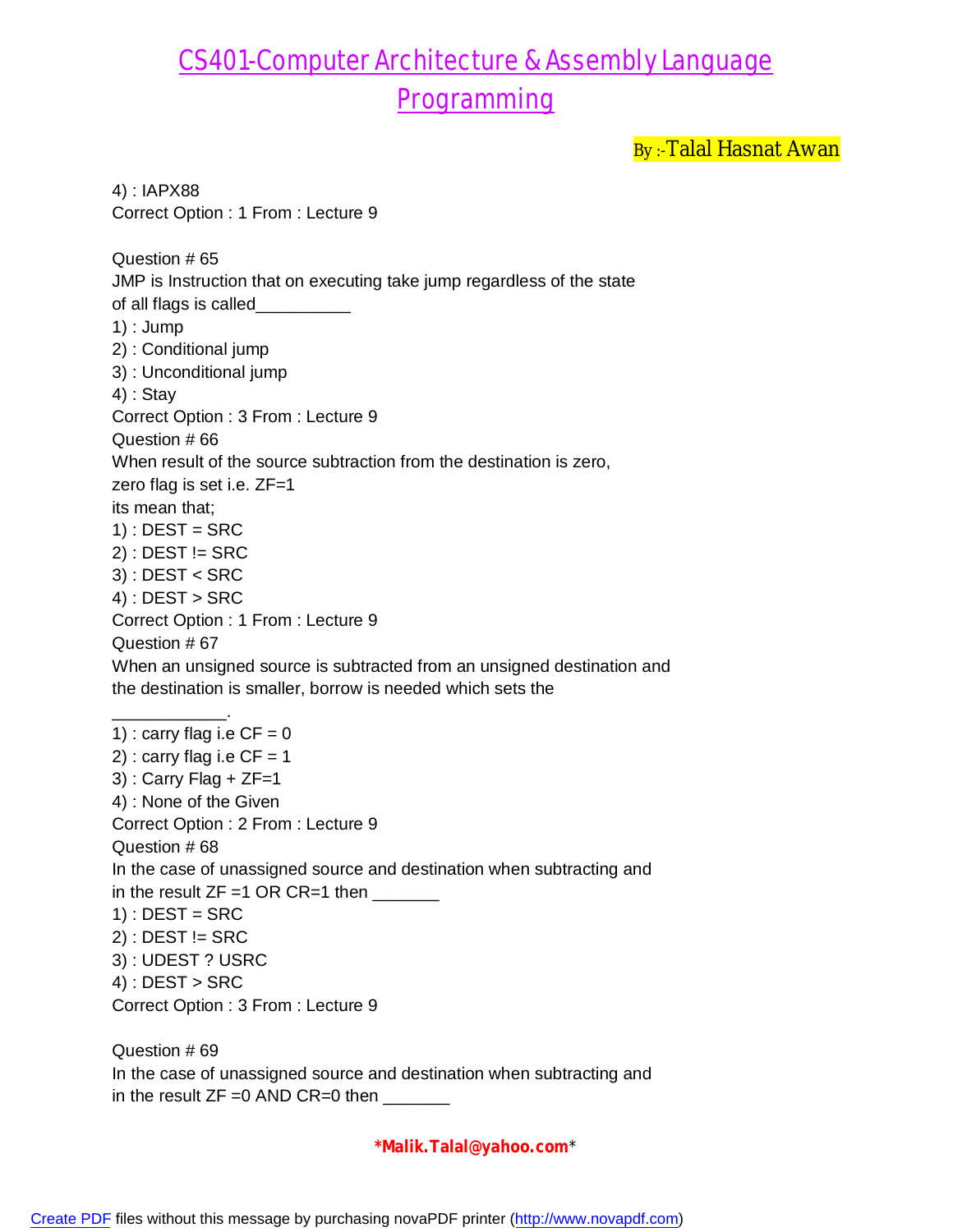By :- Talal Hasnat Awan

 $1)$ : DEST = SRC  $2)$ : DEST != SRC 3) : UDEST < USRC 4) : UDEST > USRC Correct Option : 4 From : Lecture 9 Question # 70 In the case of unassigned source and destination when subtracting and in the result CR=0 then \_\_\_\_\_\_\_\_  $1)$ : DEST = SRC  $2)$ : DEST != SRC 3) : UDEST < USRC 4) : UDEST ? USRC Correct Option : 4 From : Lecture 9 Question # 71 \_\_\_\_\_\_This jump is taken if the last arithmetic operation produced a zero in its destination. After a CMP it is taken if both operands were equal. 1) : Jump if zero(JZ)/Jump if equal(JE) 2) : Jump if equal(JE) 3) : Jump if zero(JZ) 4) : No Jump fot This Correct Option : 1 From : Lecture 9 Question # 72 \_\_\_\_\_\_\_This jump is taken after a CMP if the unsigned source is smaller than or equal to the unsigned destination. 1) : JBE(Jump if not below or equal) 2) : JNA(Jump if not above)/JBE(Jump if not below or equal) 3) : JNA(Jump if not above) 4) : No Jump fot This Correct Option : 2 From : Lecture 9 Question # 73 Numbers of any size can be added using a proper combination of \_\_\_\_\_\_\_\_\_. 1) : ADD and ADC 2) : ABD and ADC 3) : ADC and ADC 4) : None of the Given Correct Option : 1 From : Lecture 11 Question # 74 Like addition with carry there is an instruction to subtract with

borrows called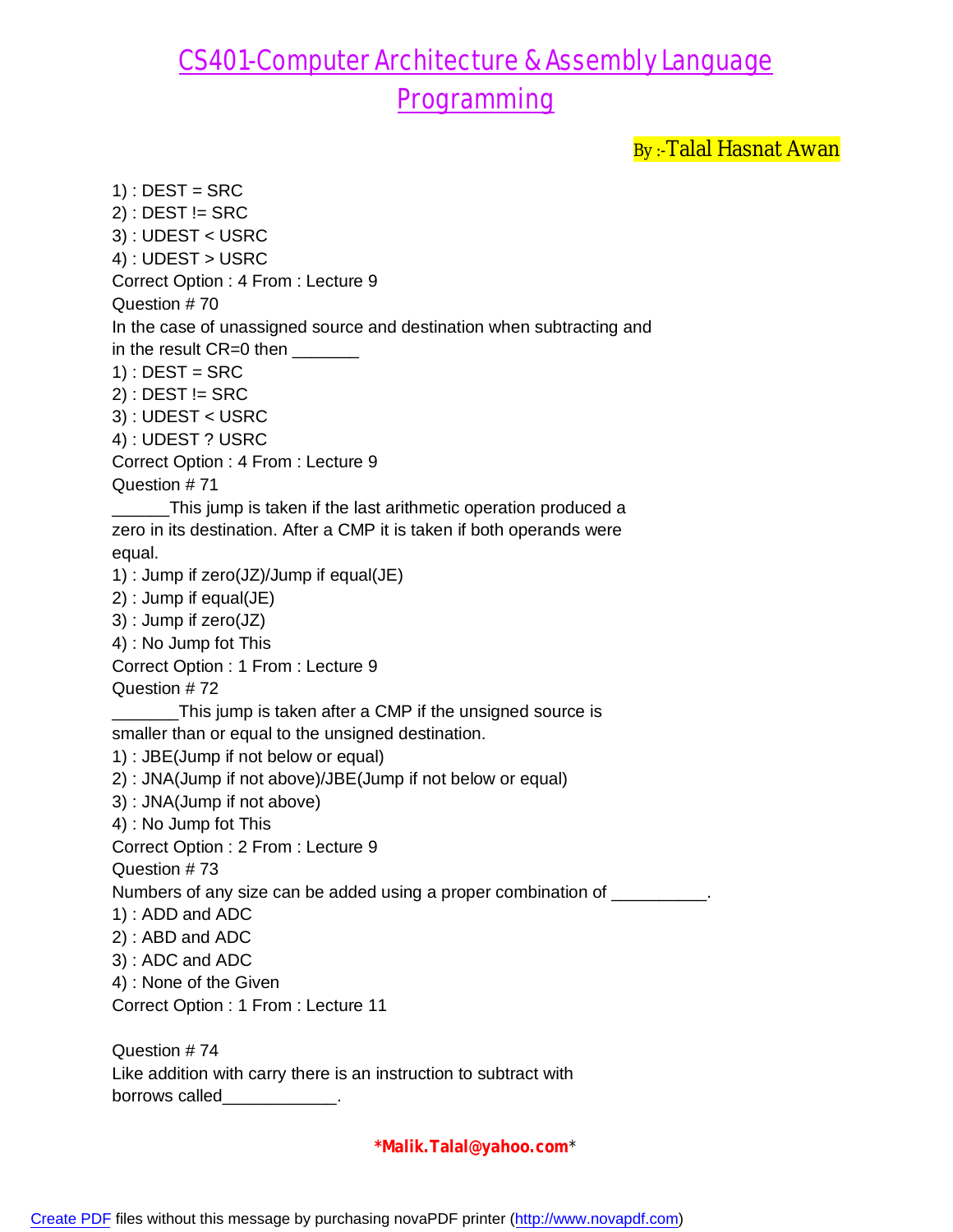By :- Talal Hasnat Awan

1) : SwB 2) : SBB 3) : SBC 4) : SBBC Correct Option : 2 From : Lecture 11 Question # 75 if "and ax, bx" instruction is given, There are \_\_\_\_\_\_\_\_\_\_\_\_\_ operations as a result 1) : 16 AND 2) : 17 AND 3) : 32 AND 4) : 8 AND Correct Option : 1 From : Lecture 12 Question # 76 \_\_\_\_\_\_\_\_\_\_\_\_can be used to check whether particular bits of a number are set or not. 1) : AND 2) : OR 3) : XOR 4) : NOT Correct Option : 1 From : Lecture 12 Question # 77 \_\_\_\_\_\_\_\_\_\_can also be used as a masking operation to invert selective bits. 1) : AND 2) : OR 3) : XOR 4) : NOT Correct Option : 3 From : Lecture 12 Question # 78 Masking Operations are Selective Bit \_\_\_\_\_\_ 1) : Clearing, XOR, Inversion and Testing 2) : Clearing, Setting, Inversion and Testing 3) : Clearing, XOR, AND and Testing 4) : None of the Given Correct Option : 2 From : Lecture 12 Question # 79 The \_\_\_\_\_\_\_\_\_\_\_\_ instruction allows temporary diversion and therefore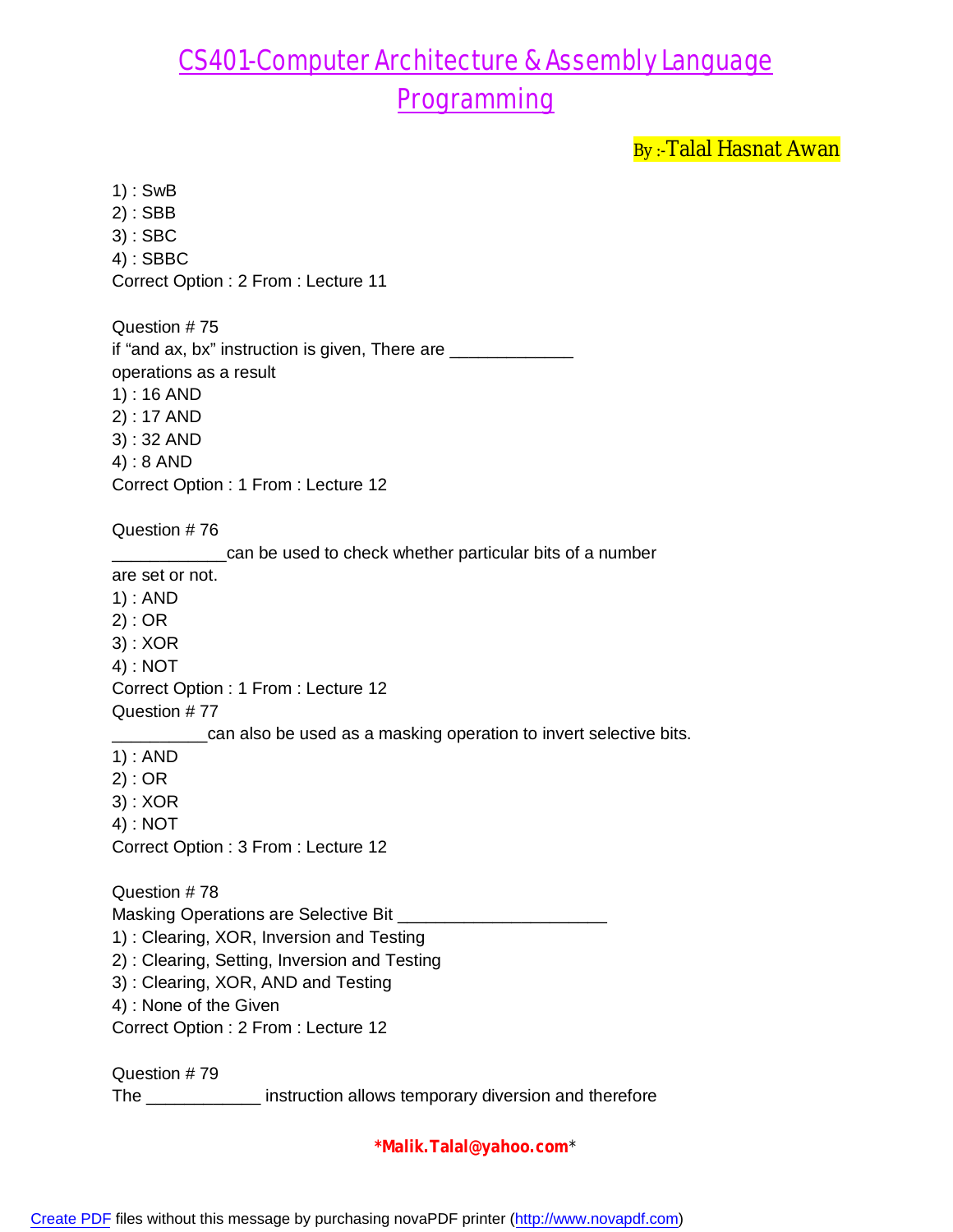By :- Talal Hasnat Awan

reusability of code. 1) : CALL 2) : RET 3) : AND 4) : XOR Correct Option : 1 From : Lecture 13 Question # 80 CALL takes a label as \_\_\_\_\_\_\_\_\_\_\_\_\_ and execution starts from that label, 1) : argument 2) : Lable 3) : TXt 4) : Register Correct Option : 1 From : Lecture 13 Question # 81 When the \_\_\_\_\_\_\_\_\_\_\_\_instruction is encountered and it takes execution back to the instruction following the CALL. 1) : CALL 2) : RET 3) : AND 4) : XOR Correct Option : 2 From : Lecture 13 Question # 82 \_\_\_\_\_\_\_\_\_\_\_\_\_\_\_\_\_\_\_\_\_\_\_ Both the instructions are commonly used as a pair, however technically they are independent in their operation. 1) : RET and ADC 2) : Cal and SSb 3) : CALL and RET 4) : ADC and SSB Correct Option : 3 From : Lecture 13 Question # 83 The CALL mechanism breaks the thread of execution and does not change registers, except \_\_\_\_\_\_\_\_\_\_\_\_.  $1)$ : SI 2) : IP 3) : DI 4) : SP Correct Option : 2 From : Lecture 13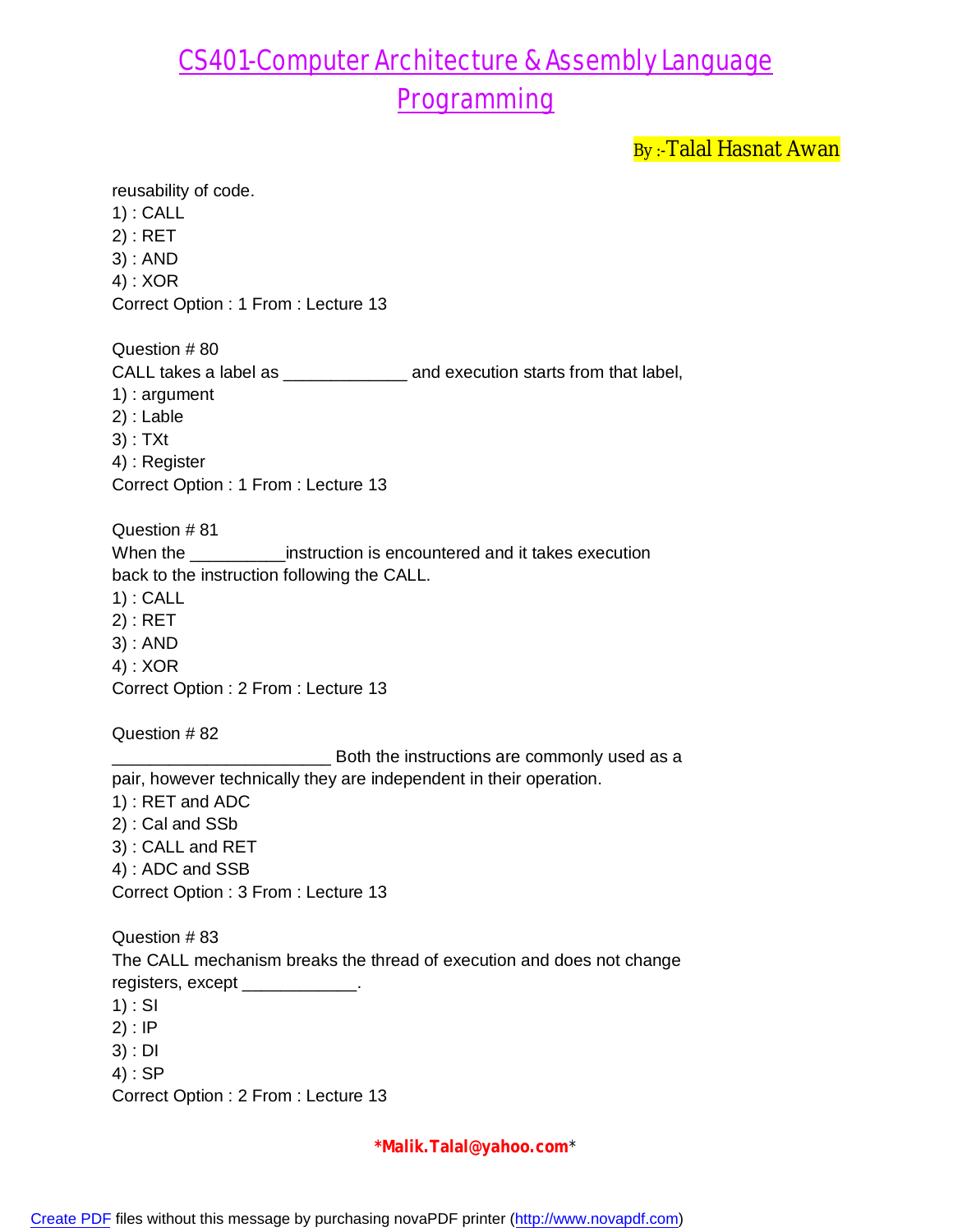By :- Talal Hasnat Awan

Question # 84 Stack is a \_\_\_\_\_\_\_ that behaves in a first in last out manner. 1) : Program 2) : data structure 3) : Heap 4) : None of the Given Correct Option : 2 From : Lecture 14 Question # 85 If \_\_\_\_\_\_\_\_\_\_\_\_\_\_ is not available, stack clearing by the callee is a complicated process. 1) : CALL 2) : SBB 3) : RET n 4) : None of the Given Correct Option : 3 From : Lecture 14 Question # 86 When the stack will eventually become full, SP will reach 0, and thereafter wraparound producing unexpected results. This is called stack 1) : Overflow 2) : Leakage 3) : Error 4) : Pointer Correct Option : 1 From : Lecture 14 Question # 87 The pop operation makes a copy from the top of the stack into its\_\_\_\_\_\_\_\_\_\_\_\_\_\_\_. 1) : Register 2) : operand 3) : RET n 4) : Pointer Correct Option : 2 From : Lecture 14 Question # 88 \_decrements SP (the stack pointer) by two and then transfers a word from the source operand to the top of stack 1) : PUSH 2) : POP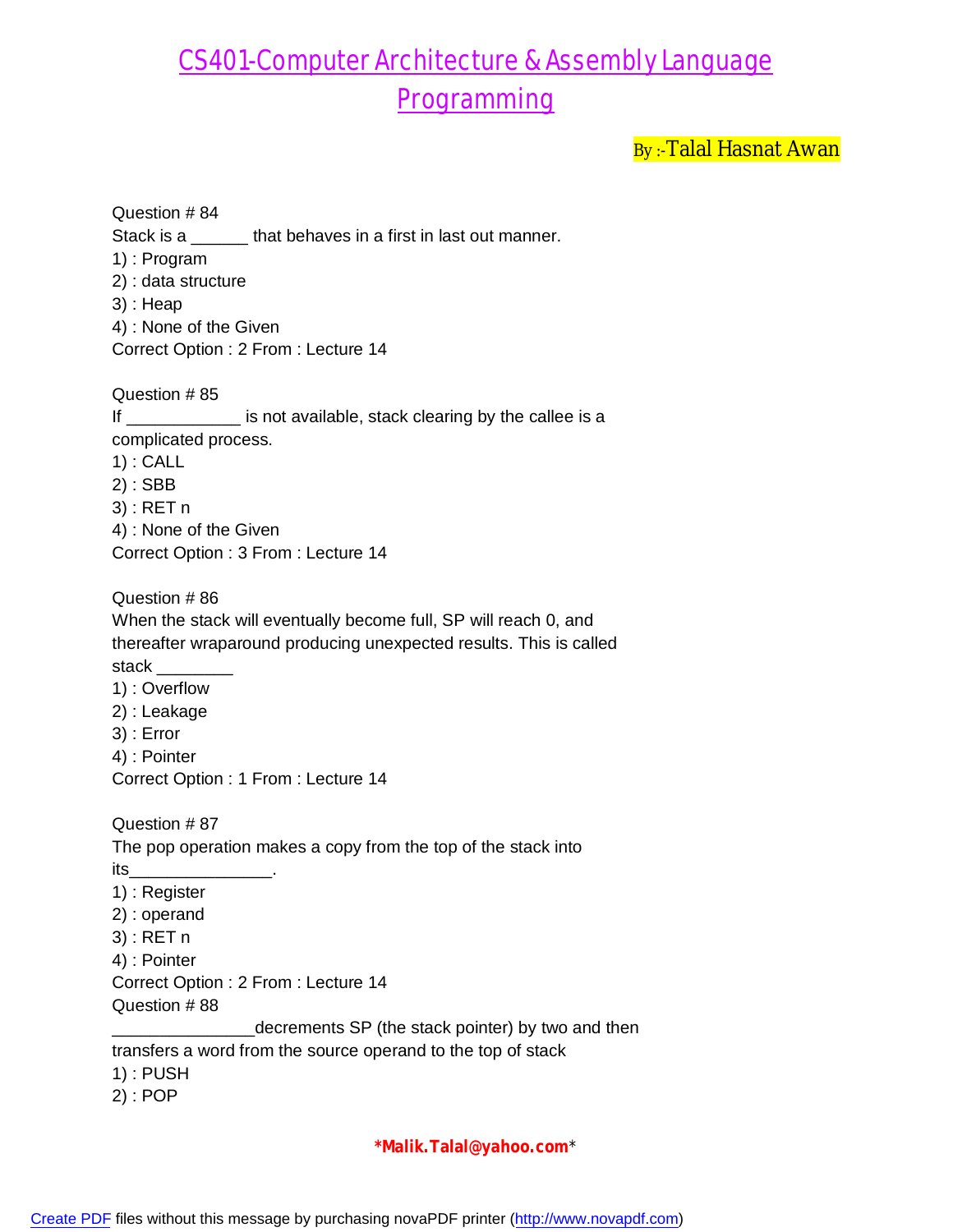By :-Talal Hasnat Awan

| $3)$ : CALL<br>$4$ : RET<br>Correct Option: 1 From: Lecture 14                                                                                                                                                                                                                                                              | http://www.vustudents.net |
|-----------------------------------------------------------------------------------------------------------------------------------------------------------------------------------------------------------------------------------------------------------------------------------------------------------------------------|---------------------------|
| Question #89<br>POP transfers the word at the current top of stack (pointed to by SP)<br>the new top of stack.<br>1) : increments<br>2) : dcrements<br>$3) : ++$<br>$4)$ : --<br>Correct Option: 1 From: Lecture 14                                                                                                         |                           |
| Question #90<br>callers' value on the stack and recover it from there on return.<br>$1)$ : POP, ADC                                                                                                                                                                                                                         |                           |
| 2): CALL, RET<br>3): CALL, RET n<br>4): PUSH, POP<br>Correct Option: 4 From: Lecture 14                                                                                                                                                                                                                                     |                           |
| Question #91<br>To access the arguments from the stack, the immediate idea that<br>strikes is to __________ them off the stack.                                                                                                                                                                                             |                           |
| $1)$ : PUSH<br>2) : POP<br>3) : CALL<br>4) : Rrgister                                                                                                                                                                                                                                                                       |                           |
| Correct Option : 2 From : Lecture 15<br>Question #92<br>push bp<br>1) : sending bp copy to stack<br>2) : making bp copy from stack<br>3) : pushing bp on the stack<br>4) : doing nothing<br>Correct Option : 3 From : Lecture 15<br>Question #93<br>Local Variables means variables that are used within the ______________ |                           |
|                                                                                                                                                                                                                                                                                                                             |                           |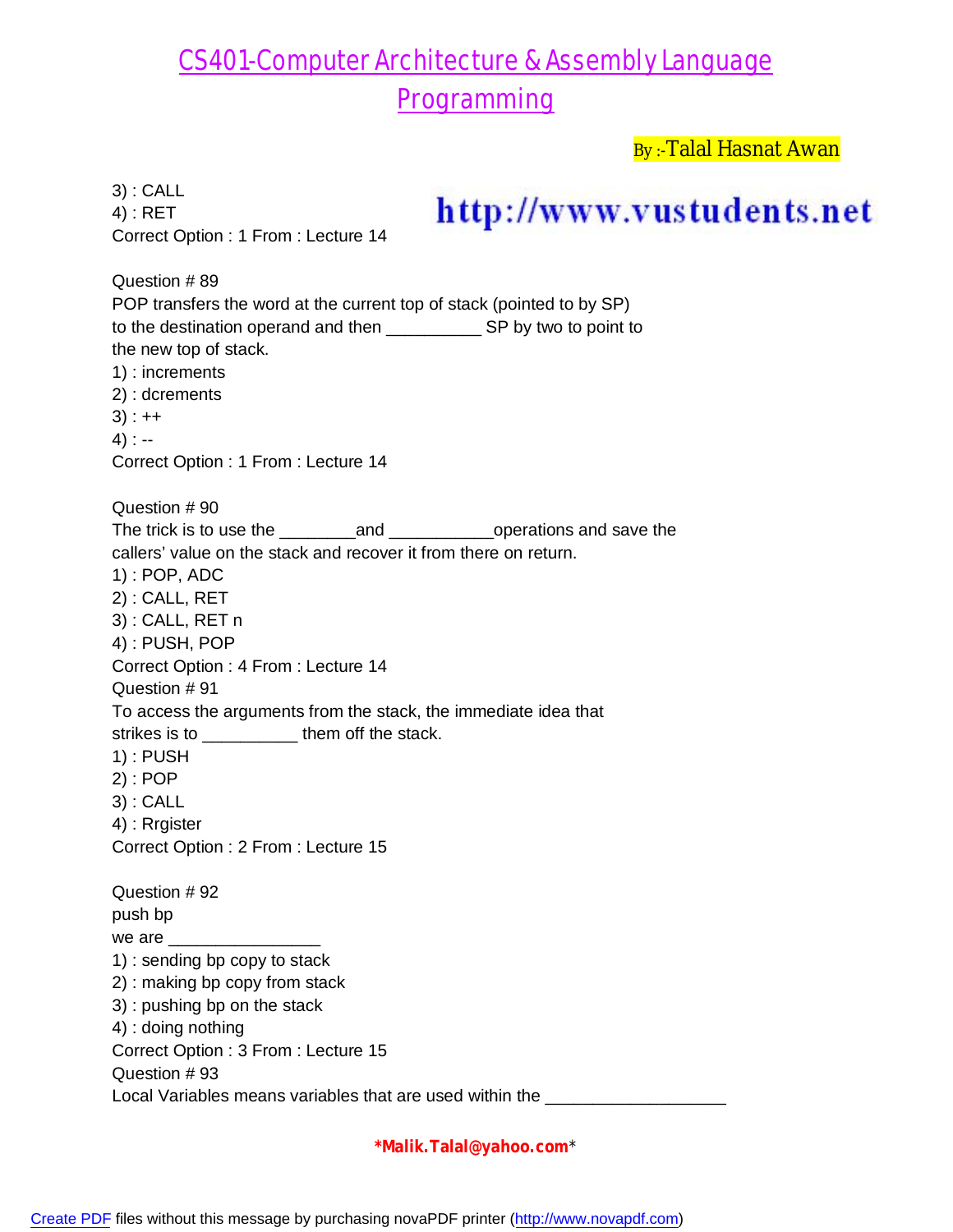By :- Talal Hasnat Awan

1) : Subroutine 2) : Program 3) : CALL 4) : Label Correct Option : 1 From : Lecture 15

Question # 94 Standard ASCII has 128 characters with assigned numbers from \_\_\_\_\_\_\_. 1) : 1to 129

### **2) : 0 to 127**

3) : 0 to 128 4) : None of the Given Correct Option : 2 From : Lecture 16

Question # 95

When \_\_\_\_\_\_\_ is sent to the VGA card, it will turn pixels on and off in such a way that a visual representation of 'A' appears on the screen.

1) : 0x60

2) : 0x90

3) : 0x30

**4) : 0x40**

Correct Option : 4 From : Lecture 16

Question # 96

Which bit is refer to the Blinking of foreground character

 $1) : 6$ 

**2) : 7**

 $3) : 5$ 

4) : 3

**1. Assembly language is not a low level language.**

a. True

**b. False**

**2. In case of COM File first command parameter is stored at \_\_\_\_\_\_ offset of program segment prefix. a. 0x80 (Not Confirm)**

b. 0x82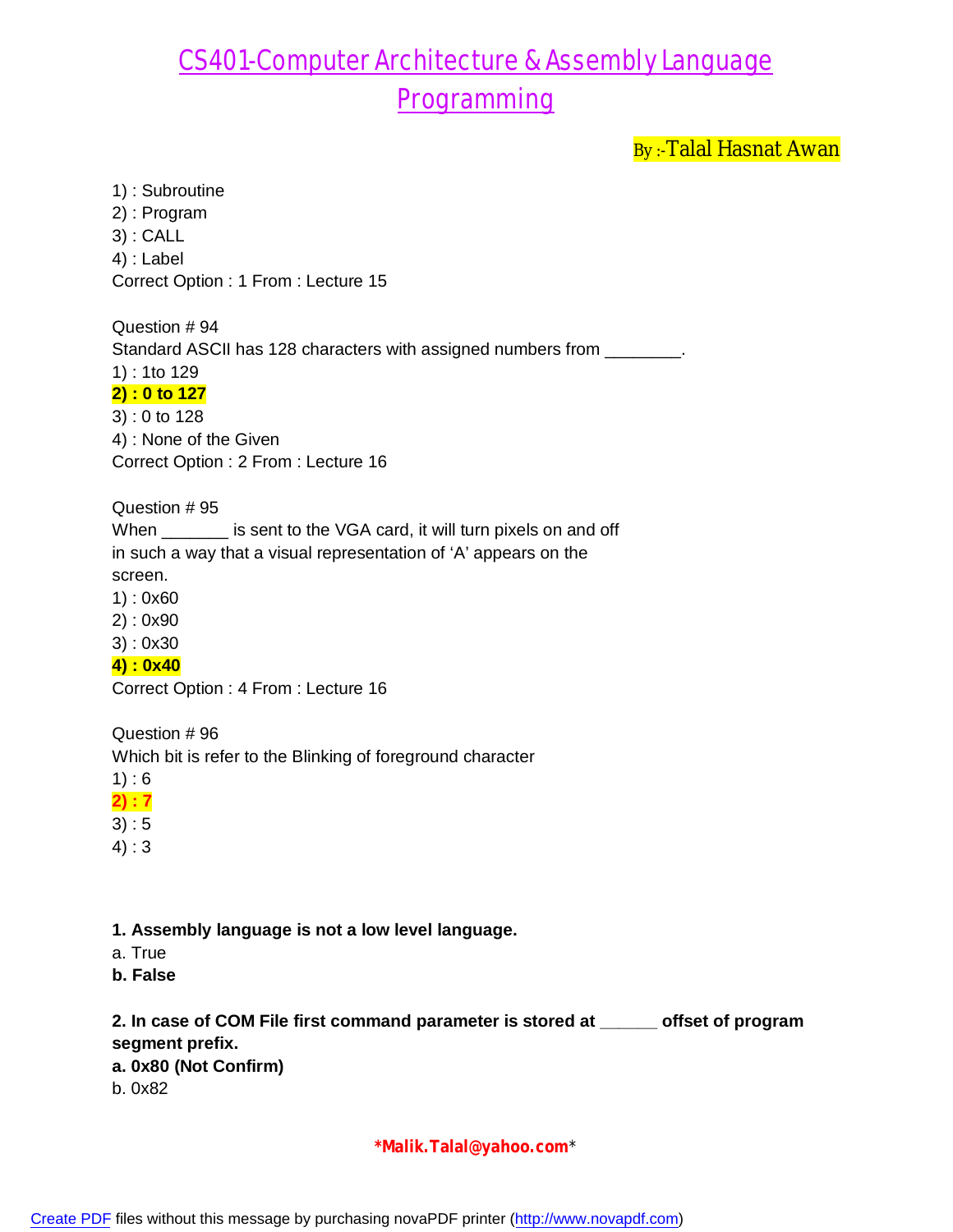By:-Talal Hasnat Awan

c. 0x84

d. 0x86

#### **3. Address always goes from**

- a. Processor to meory
- **b. Memory to processor**
- c. Memory to memory
- d. None of the above

#### **4. The sourse register in OUT is**

- **a. AL or AX**
- b. BL or BX
- c. CL or CX
- d. DL or DX

#### **5. By default CS is associated with**

- a. SS
- b. BP
- c. CX
- **d. IP**

#### **6. Which of the following pins of parallel port are grounded**

- a. 10-18
- **b. 18-25**
- c. 25-32
- d. 32-39

#### **7. In the instruction mov word [es:160], 0x1230, 30 represents the character**

- **a. A**
- b. B
- c. 0
- d. 1

#### **8. On executing 0x21 0x3D, if file cant be opened then**

- **a. CF will contain 1**
- b. CF will contain 0
- c. ZF will contain 1
- d. ZF will contain 0

#### **9. Which of the following IRQ is cascading interrupt**

a. IRQ 0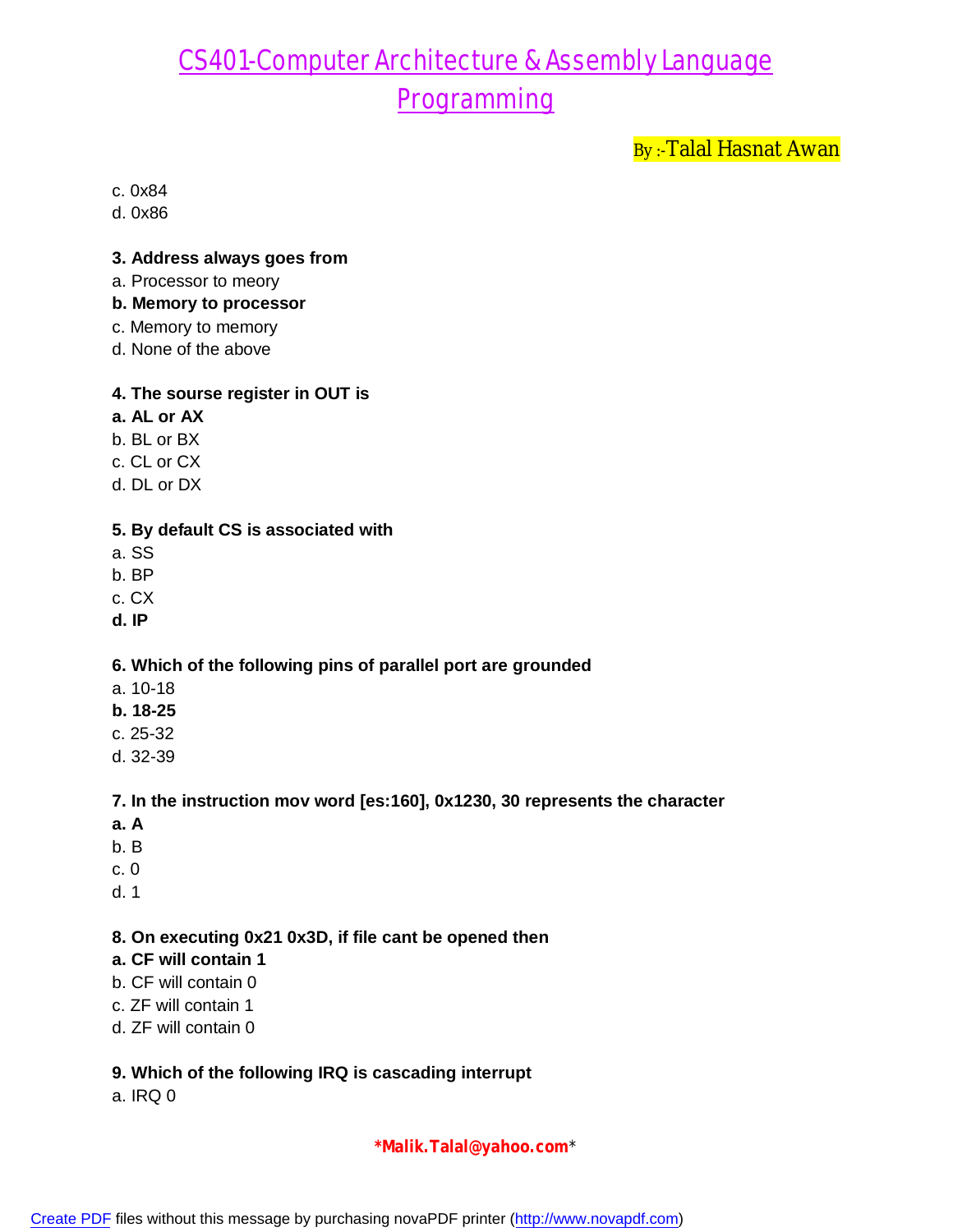By:-Talal Hasnat Awan

b. IRQ 1

**c. IRQ 2**

d. IRQ 3

**10. The execution of instruction mov word [es:160], 0x1230, will print a character on the screen at**

- a. First column of second row
- b. Second column of first row
- c. Second column of second row
- **d. First column of third row**

One screen location corresponds to a

Byte

Word

Double byte

Double word

After the execution of "PUSH AX" statement

AX register will reside on the stack

A copy of AX will go on the stack

The value of AX disappear after moving on stack

Stack will send an acceptance message

physical address of the stack is obtained by

SS:SP combination

SS:SI combination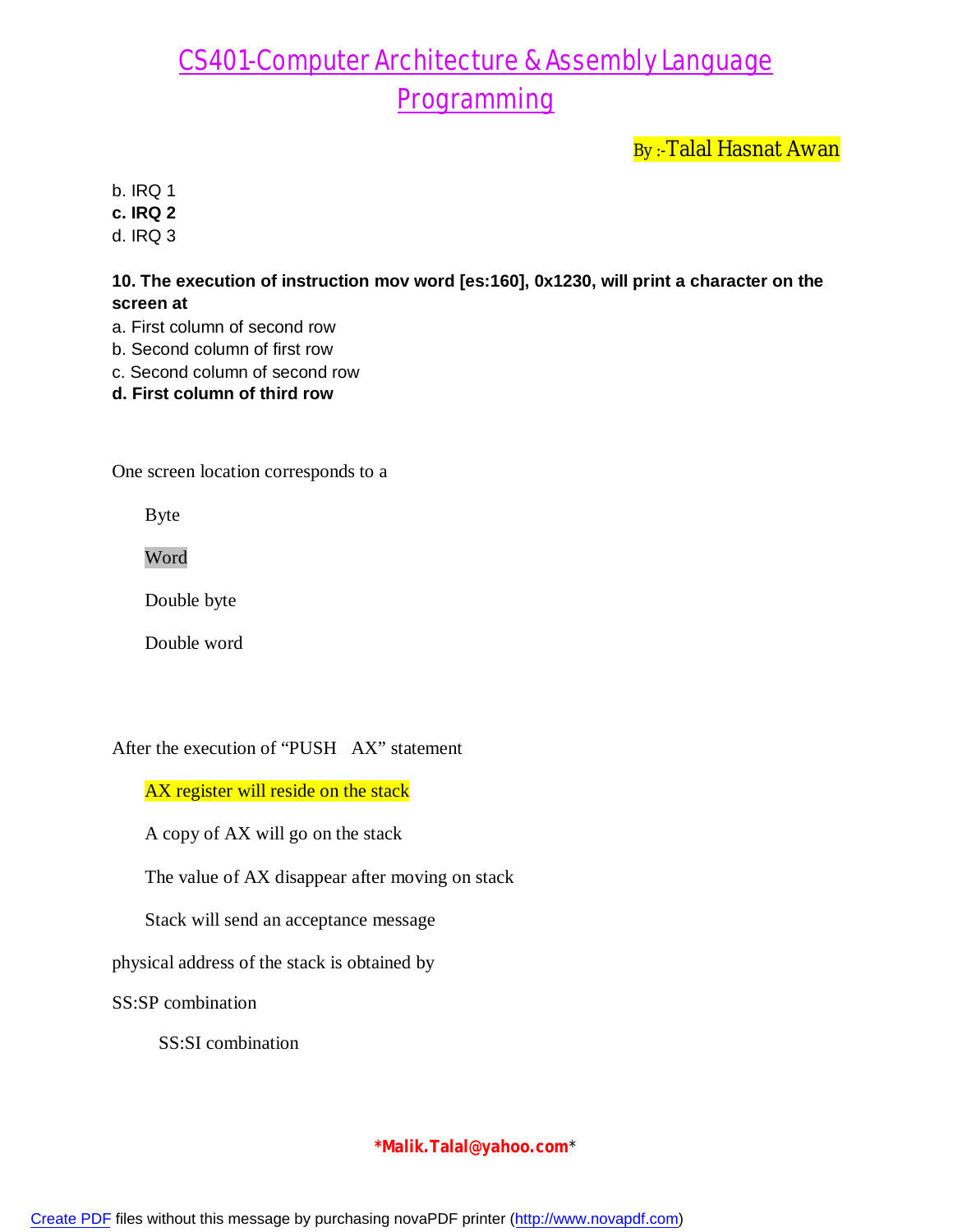By:-Talal Hasnat Awan

#### SS:SP combination

ES:BP combination

ES:SP combination

If the address of memory location Num1 is 0117 and its content is 0005 then after execution of the instruction " mov bx, Num1" bx will contain 0005 0117 Num1 1701

In STOS instruction, the implied source will always be in

AL or AX registers

DL or DX registers

BL or BX registers

CL or CX registers

The shift logical right operation inserts

A zero at right

A zero at left

A one at right

A one at right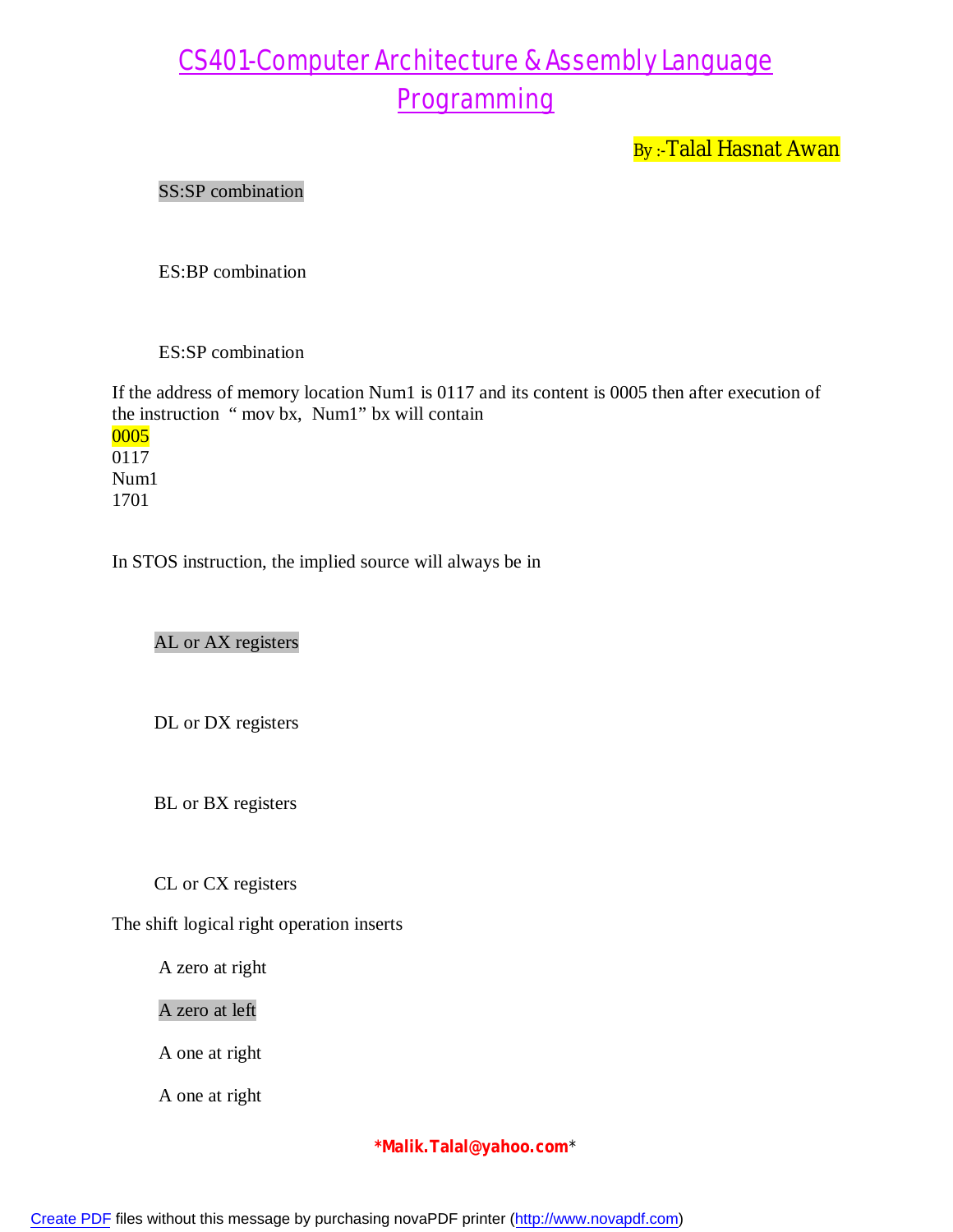By:-Talal Hasnat Awan

REP will always

Increment CX by 1

Increment CX by 2

Decrement CX by 1

Decrement CX by 2

When an item is pushed on the decrementing stack, the top of the stack is

First decremented and then element copied on to the stack

First incremented and then element copied on to the stack

Decremented after the element copied on to the stack

Incremented after the element copied on to the stack

assembly the CX register is used normally as a \_\_\_\_\_\_\_\_\_\_\_\_\_\_register.

source

counter

index

pointer

Which is the unidirectional bus ?

(I) Control Bus

(II) Data Bus

(III) Address Bus

I only

II only